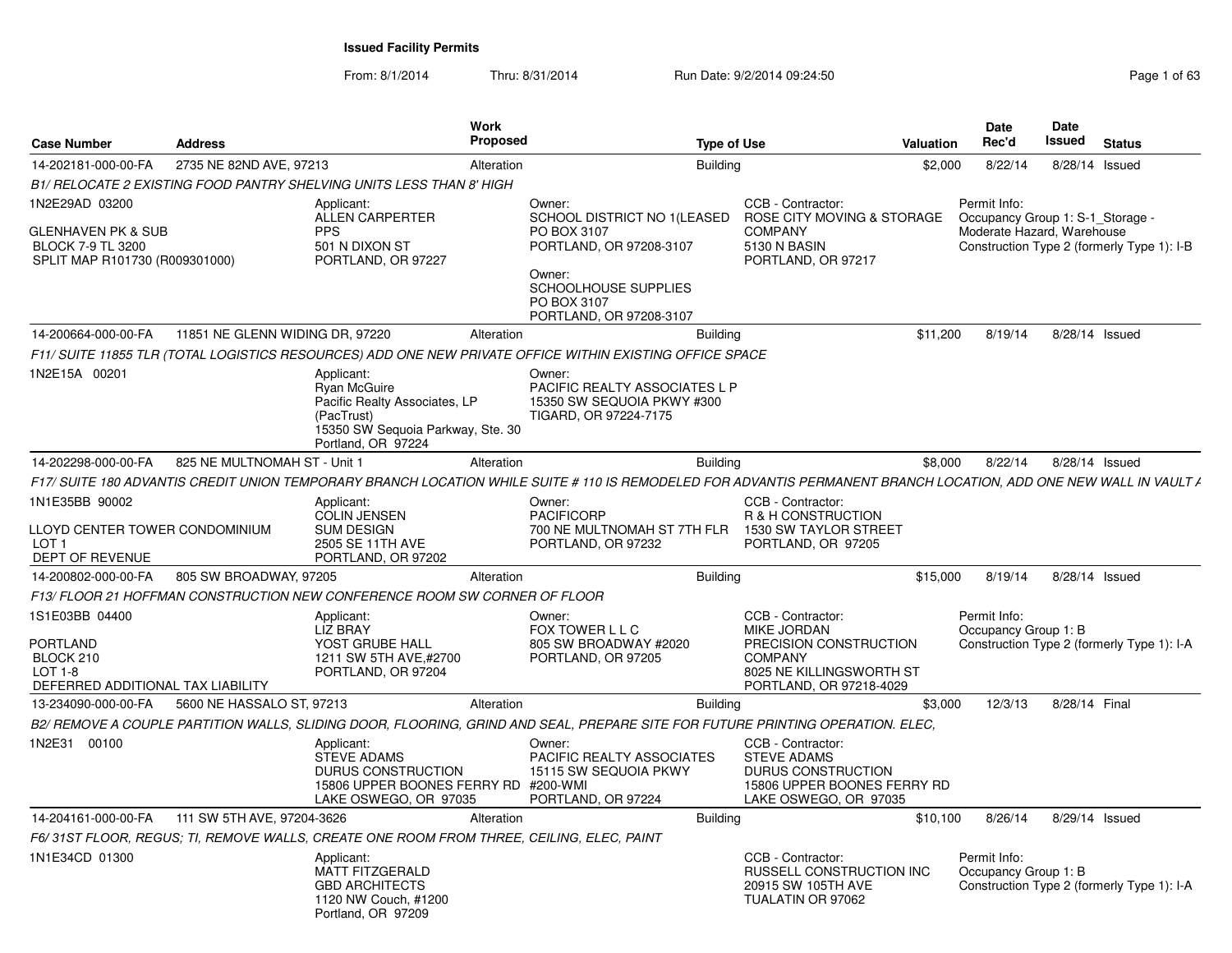| Case Number                                                                                               | <b>Address</b>                             | <b>Work</b><br>Proposed                                                                                                                          |                                                                                                  | <b>Type of Use</b>                                                                                                            | Valuation | <b>Date</b><br>Rec'd                                                                       | <b>Date</b><br>Issued | <b>Status</b>                              |
|-----------------------------------------------------------------------------------------------------------|--------------------------------------------|--------------------------------------------------------------------------------------------------------------------------------------------------|--------------------------------------------------------------------------------------------------|-------------------------------------------------------------------------------------------------------------------------------|-----------|--------------------------------------------------------------------------------------------|-----------------------|--------------------------------------------|
| 14-204898-000-00-FA                                                                                       | 3251 SW SAM JACKSON PARK RD, 97201         | Alteration                                                                                                                                       |                                                                                                  | <b>Building</b>                                                                                                               | \$1,700   | 8/27/14                                                                                    | 8/29/14 Issued        |                                            |
|                                                                                                           |                                            | B2/5TH FLOOR, ROOM 504/506; ADD 85" WALL BETWEEN TWO WORK STATIONS                                                                               |                                                                                                  |                                                                                                                               |           |                                                                                            |                       |                                            |
| 1S1E09AC 03700                                                                                            |                                            | Applicant:                                                                                                                                       | Owner:                                                                                           |                                                                                                                               |           | Permit Info:                                                                               |                       |                                            |
| SECTION 09 1S 1E<br>TL 3700 0.07 ACRES                                                                    |                                            | <b>JEROME KEYES</b><br>OHSU<br>3181 SW Sam Jackson Park Rd<br>PORTLAND, OR 97239                                                                 | OREGON STATE OF<br>3181 SW SAM JACKSON PARK RD<br>PORTLAND, OR 97239                             |                                                                                                                               |           | Occupancy Group 1: I1.1<br>Construction Type 2 (formerly Type 1):<br>I-FR                  |                       |                                            |
| 14-183247-000-00-FA                                                                                       | 319 SW WASHINGTON ST, 97204                | Alteration                                                                                                                                       |                                                                                                  | <b>Building</b>                                                                                                               | \$35,394  | 7/14/14                                                                                    |                       | 8/1/14 Under Inspection                    |
|                                                                                                           |                                            | B2/ 8TH FLOOR, REMODEL RESTROOM, WALLS, DOORS, CEILING, AND CORRIDOR, ELEC, PLBG                                                                 |                                                                                                  |                                                                                                                               |           |                                                                                            |                       |                                            |
| 1N1E34CD 07800                                                                                            |                                            | Applicant:<br><b>CHRISTINA BOND</b><br>5d CONTRACTORS<br>610 SW ALDER ST. SUITE 210<br>PORTLAND, OR 97205                                        | Owner:<br>THREE NINETEEN WASHINGTON<br><b>LLC</b><br><b>PO BOX 416</b><br>MANCHESTER, VT 05254   | CCB - Contractor:<br>5D CONTRACTORS LLC<br><b>PO BOX 416</b><br>CORBETT, OR 97019                                             |           | Permit Info:<br>Occupancy Group 1: B Bank, Off.,<br>Med.Off., Pub.Bldg.                    |                       |                                            |
| 14-183223-000-00-FA                                                                                       | 319 SW WASHINGTON ST, 97204                | Alteration                                                                                                                                       |                                                                                                  | <b>Building</b>                                                                                                               | \$35,394  | 7/14/14                                                                                    |                       | 8/1/14 Under Inspection                    |
|                                                                                                           |                                            | B2/9TH FLOOR, REMODEL RESTROOM, WALLS, DOORS, CEILING, AND CORRIDOR, ELEC, PLBG                                                                  |                                                                                                  |                                                                                                                               |           |                                                                                            |                       |                                            |
| 1N1E34CD 07800                                                                                            |                                            | Applicant:<br><b>CHRISTINA BOND</b><br>5d CONTRACTORS<br>610 SW ALDER ST. SUITE 210<br>PORTLAND, OR 97205                                        | Owner:<br>THREE NINETEEN WASHINGTON<br><b>LLC</b><br>PO BOX 416<br>MANCHESTER, VT 05254          | CCB - Contractor:<br>5D CONTRACTORS LLC<br>PO BOX 416<br>CORBETT, OR 97019                                                    |           | Permit Info:<br>Occupancy Group 1: B_Bank, Off.,<br>Med.Off., Pub.Bldg.                    |                       |                                            |
| 14-116010-DFS-01-FA                                                                                       | 700 SW 5TH AVE                             | Alteration                                                                                                                                       |                                                                                                  | <b>Building</b>                                                                                                               |           | \$<br>7/25/14                                                                              | 8/1/14 Final          |                                            |
|                                                                                                           | B2/ DFS FOR STORAGE RACKING, FIXED, MOBILE |                                                                                                                                                  |                                                                                                  |                                                                                                                               |           |                                                                                            |                       |                                            |
| 1S1E03BB1 90001                                                                                           |                                            | Applicant:<br>ERICA OBERTELLI<br><b>WINICK ARCHITECTURE</b><br>404 GARDEN STREET<br>SANTA BARBARA CA 93101                                       | Owner:<br>PIONEER PLACE LIMITED<br><b>PARTNERSHIP</b><br>PO BOX 617905<br>CHICAGO, IL 60661-7905 | CCB - Contractor:<br><b>DICKINSON CAMERON</b><br><b>CONSTRUCTION COMPANY INC</b><br>6184 INNOVATION WAY<br>CARLSBAD, CA 92009 |           | Permit Info:<br>Occupancy Group 1: M                                                       |                       | Construction Type 2 (formerly Type 1): I-A |
| 14-187287-000-00-FA                                                                                       | 530 SW 5TH AVE, 97204                      | Alteration                                                                                                                                       |                                                                                                  | <b>Building</b>                                                                                                               | \$24,700  | 7/21/14                                                                                    |                       | 8/1/14 Under Inspection                    |
|                                                                                                           |                                            | F3/9TH FLOOR; HALLWAY RENOVATION, ADD STAIR ENCLOSURE, DOORS, REMOVE SOME WALLS, NEW FLOORING, CEILING, ELEC, PLBG.                              |                                                                                                  |                                                                                                                               |           |                                                                                            |                       |                                            |
| 1N1E34CD 09600<br>PORTLAND<br>BLOCK 63<br>LOT 5&6<br><b>HISTORIC PROPERTY</b><br>POTENTIAL ADDITIONAL TAX |                                            | Applicant:<br><b>DAN YOUNG</b><br><b>OREGON BUSINESS</b><br><b>ARCHITECTURE</b><br>PO BOX 80301<br>PORTLAND, OR 97280                            | Owner:<br>RGOF YEON BUILDING LLC<br>551 FIFTH AVE 23RD FLOOR<br>NEW YORK, NY 10176               | CCB - Contractor:<br>5D CONTRACTORS LLC<br>PO BOX 416<br>CORBETT, OR 97019                                                    |           | Permit Info:<br>Occupancy Group 1: B_Bank, Off.,<br>Med.Off., Pub.Bldg.                    |                       |                                            |
| 14-188261-000-00-FA                                                                                       | 1022 SW SALMON ST, 97205                   | Alteration                                                                                                                                       |                                                                                                  | <b>Building</b>                                                                                                               | \$74,000  | 7/23/14                                                                                    |                       | 8/1/14 Issued                              |
|                                                                                                           |                                            | F10/2ND FLOOR INTERIOR DEMO, REMOVE PARTITION WALLS, CEILING, SPIRAL STAIR AND CONSTRUCT NEW TOILET ROOMS - NO TENANT OCCUPANCY WITH THIS PERMIT |                                                                                                  |                                                                                                                               |           |                                                                                            |                       |                                            |
| 1S1E04AA 02700<br>PORTLAND<br>BLOCK 248                                                                   |                                            | Applicant:<br><b>LOY RUSCH</b><br><b>WILLIAM WILSON ARCHITECTS</b><br>1022 SW SALMON - SUITE 350                                                 | Owner:<br>1022 SW SALMON LLC<br>1121 SW SALMON ST<br>PORTLAND, OR 97205                          | CCB - Contractor:<br><b>ALAN VOLM</b><br>PACIFIC CREST STRUCTURES<br>17750 SW UPPER BOONES                                    |           | Permit Info:<br>Occupancy Group 1: B<br>Construction Type 2 (formerly Type 1):<br>$II-1HR$ |                       |                                            |
| <b>LOT 7&amp;8</b>                                                                                        |                                            | PORTLAND, OR 97205                                                                                                                               |                                                                                                  | FERRY RD 190<br>DURHAM OR 97224                                                                                               |           |                                                                                            |                       |                                            |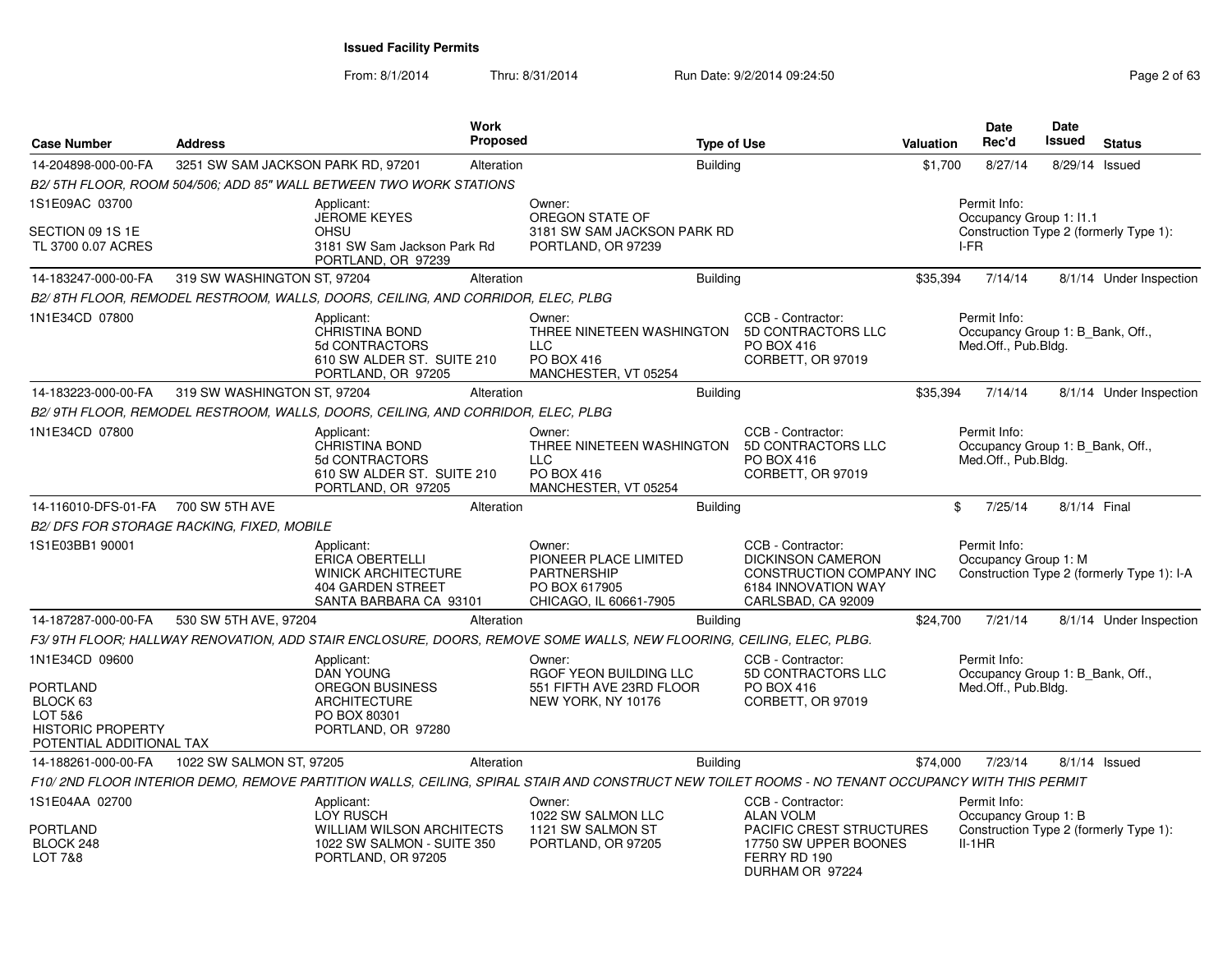|                                                                  |                                                  | Work<br><b>Proposed</b>                                                                                                                   |                                                                                                              |                    |                                                                                                                                                  |           | <b>Date</b><br>Rec'd                                                    | <b>Date</b><br><b>Issued</b> |                                                                                         |
|------------------------------------------------------------------|--------------------------------------------------|-------------------------------------------------------------------------------------------------------------------------------------------|--------------------------------------------------------------------------------------------------------------|--------------------|--------------------------------------------------------------------------------------------------------------------------------------------------|-----------|-------------------------------------------------------------------------|------------------------------|-----------------------------------------------------------------------------------------|
| <b>Case Number</b>                                               | <b>Address</b>                                   |                                                                                                                                           |                                                                                                              | <b>Type of Use</b> |                                                                                                                                                  | Valuation |                                                                         |                              | <b>Status</b>                                                                           |
| 14-151078-DFS-04-FA                                              | 1 N CENTER COURT ST, 97227                       | Alteration                                                                                                                                |                                                                                                              | <b>Building</b>    |                                                                                                                                                  |           | \$<br>7/11/14                                                           |                              | $8/4/14$ Issued                                                                         |
|                                                                  |                                                  | F11/ BAR RENOVATION TO AFFECT 3RD THROUGH 5TH FLOORS; DFS-04 EXTERIOR CURTAIN WALL                                                        |                                                                                                              |                    |                                                                                                                                                  |           |                                                                         |                              |                                                                                         |
| 1N1E34AB 00700                                                   |                                                  | Applicant:<br>LESLIE GONEAU<br>CULVER GLASS COMPANY<br>2619 NW INDUSTRIAL ST SUITE B<br>PORTLAND OR 97210                                 | Owner:<br>PORTLAND CITY OF(LEASED<br>1 CENTER CT #150<br>PORTLAND, OR 97227<br>Owner:                        |                    |                                                                                                                                                  |           | Permit Info:                                                            |                              | Construction Type 2 (formerly Type 1): I-A<br>Total Square Footage - Display Only: 6096 |
|                                                                  |                                                  |                                                                                                                                           | PORTLAND ARENA MGMT LLC<br>1 CENTER CT #150<br>PORTLAND, OR 97227                                            |                    |                                                                                                                                                  |           |                                                                         |                              |                                                                                         |
| 14-190695-000-00-FA                                              | 851 SW 6TH AVE, 97205                            | Alteration                                                                                                                                |                                                                                                              | Building           |                                                                                                                                                  | \$25,000  | 7/29/14                                                                 |                              | $8/4/14$ Issued                                                                         |
|                                                                  |                                                  | B1/10TH FLOOR RESTROOMS UPGRADE TO ADA STANDARDS. SEE PERMIT # #14-174349 for floors 7, 8, & 9.                                           |                                                                                                              |                    |                                                                                                                                                  |           |                                                                         |                              |                                                                                         |
| 1S1E03BB 02100                                                   |                                                  | Applicant:<br><b>ALAN VOLM</b><br>17750 SW UPPER BOONES<br>FERRY RD STE 190<br>DURHAM, OREGON 97224                                       | Owner:<br>PLI PORTLAND LLC<br>1825 S GRANT ST STE 700<br>SAN MATEO, CA 94402                                 |                    | CCB - Contractor:<br><b>ALAN VOLM</b><br><b>PACIFIC CREST STRUCTURES</b><br>17750 SW UPPER BOONES<br>FERRY RD 190<br>DURHAM OR 97224             |           | Permit Info:<br>Occupancy Group 1: B                                    |                              | Construction Type 2 (formerly Type 1): I-A                                              |
| 14-188904-000-00-FA                                              | 1039 NW GLISAN ST                                | Alteration                                                                                                                                |                                                                                                              | <b>Building</b>    |                                                                                                                                                  | \$95,000  | 7/24/14                                                                 |                              | $8/4/14$ Issued                                                                         |
|                                                                  |                                                  | B2/ SUITE 203/ CREATE CONFERENCE ROOM, 3 BOOTHS/ OFFICES AND BREAKROOM AND OPEN WORKSPACE                                                 |                                                                                                              |                    |                                                                                                                                                  |           |                                                                         |                              |                                                                                         |
| 1N1E34BC 05200<br>COUCHS ADD<br>BLOCK 75<br>LOT 2&3              |                                                  | Applicant:<br><b>CRAIG SANDAGE</b><br>MALIBU PACIFIC GENERAL<br><b>CONTRACTORS</b><br>735 NE JACKSON SCHOOL RD<br>HILLSBORO, OR 971242309 | Owner:<br>1039 BUILDING LLC<br>PO BOX 10067<br>PORTLAND, OR 97296-0067                                       |                    | CCB - Contractor:<br><b>CRAIG SANDAGE</b><br>MALIBU PACIFIC GENERAL<br><b>CONTRACTORS</b><br>735 NE JACKSON SCHOOL RD<br>HILLSBORO, OR 971242309 |           | Permit Info:<br>Occupancy Group 1: B_Bank, Off.,<br>Med.Off., Pub.Bldg. |                              | Construction Type 2 (formerly Type 1): V-B                                              |
|                                                                  | 13-241590-REV-01-FA 3100 NW INDUSTRIAL ST, 97210 | Alteration                                                                                                                                |                                                                                                              | Building           |                                                                                                                                                  | \$474,509 | 7/25/14                                                                 |                              | $8/4/14$ Issued                                                                         |
|                                                                  |                                                  | F3/ ROOF DECK REVISION BASED ON FIELD CONDITIONS - REPLACE ENTIRE ROOF DECK                                                               |                                                                                                              |                    |                                                                                                                                                  |           |                                                                         |                              |                                                                                         |
| 1N1E29CA 00600<br><b>GUILDS ADD</b><br>BLOCK 1<br>LOT 4-7 TL 600 |                                                  | Applicant:<br><b>JENNIFER KIMURA</b><br><b>VLMK CONSULTING ENGINEERS</b><br>3933 SW KELLY AVENUE<br>PORTLAND, OR 97239                    | Owner:<br>PORTLAND GENERAL ELECTRIC<br><sub>CO</sub><br>121 SW SALMON ST 3WTCBR07<br>PORTLAND, OR 97204-2901 |                    | CCB - Contractor:<br><b>MARK BECKIUS</b><br><b>REIMERS &amp; JOLIVETTE INC</b><br>2344 NW 24TH AVE<br>Portland, OR 97210                         |           |                                                                         |                              |                                                                                         |
| 14-151078-DFS-02-FA                                              | 1 N CENTER COURT ST, 97227                       | Alteration                                                                                                                                |                                                                                                              | <b>Building</b>    |                                                                                                                                                  |           | \$<br>7/7/14                                                            |                              | 8/5/14 Issued                                                                           |
|                                                                  |                                                  | B1/ BAR RENOVATION TO AFFECT 3RD THROUGH 5TH FLOORS: DFS-02 FOR APPLIED FIREPROOFING                                                      |                                                                                                              |                    |                                                                                                                                                  |           |                                                                         |                              |                                                                                         |
| 1N1E34AB 00700                                                   |                                                  | Applicant:<br><b>JUSTIN EGGE</b><br>Lease Crutcher Lewis<br>921 SW WASHINGTON, SUITE 150 PORTLAND, OR 97227<br>PORTLAND OR 97205          | Owner:<br>PORTLAND CITY OF(LEASED<br>1 CENTER CT #150<br>Owner:<br>PORTLAND ARENA MGMT LLC                   |                    | CCB - Contractor:<br>LEASE CRUTCHER LEWIS CORP<br>921 SW WASHINGTON #150<br>PORTLAND, OR 972050000                                               |           | Permit Info:                                                            |                              | Construction Type 2 (formerly Type 1): I-A<br>Total Square Footage - Display Only: 6096 |
|                                                                  |                                                  |                                                                                                                                           | 1 CENTER CT #150<br>PORTLAND, OR 97227                                                                       |                    |                                                                                                                                                  |           |                                                                         |                              |                                                                                         |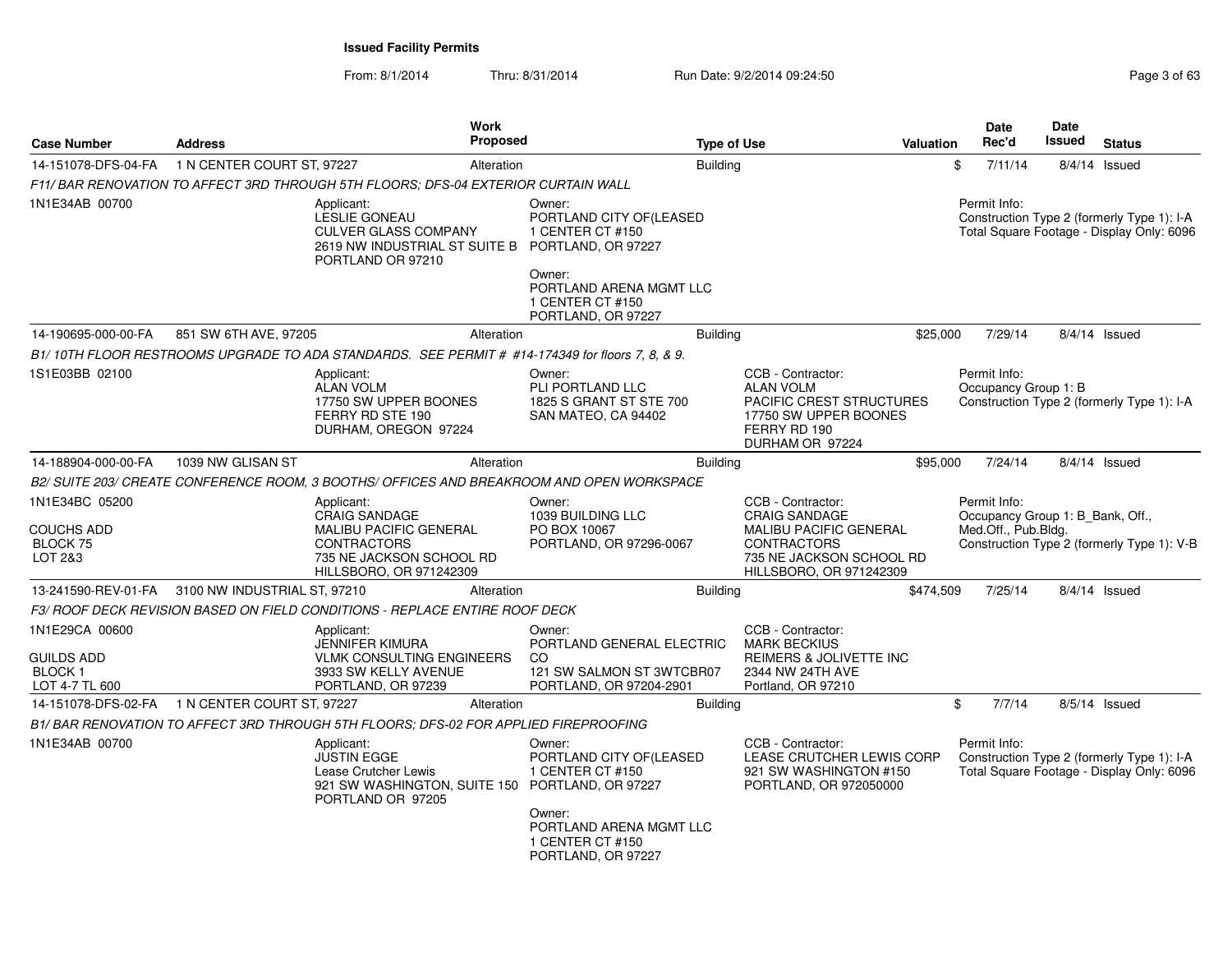From: 8/1/2014

Thru: 8/31/2014 Run Date: 9/2/2014 09:24:50 Run Date: 9/2/2014 09:24:50

| <b>Case Number</b><br><b>Address</b>                                                    |                                                   | <b>Work</b>                                                                         | Proposed<br><b>Type of Use</b> |                                                                                                                             |                 |                                                                       | <b>Date</b><br>Rec'd<br><b>Valuation</b> | <b>Date</b><br>Issued                                                   | <b>Status</b> |                                              |
|-----------------------------------------------------------------------------------------|---------------------------------------------------|-------------------------------------------------------------------------------------|--------------------------------|-----------------------------------------------------------------------------------------------------------------------------|-----------------|-----------------------------------------------------------------------|------------------------------------------|-------------------------------------------------------------------------|---------------|----------------------------------------------|
| 14-178349-000-00-FA                                                                     | 919 NE 19TH AVE, 97232                            |                                                                                     | Alteration                     |                                                                                                                             | <b>Building</b> |                                                                       | \$65,000                                 | 7/2/14                                                                  |               | 8/6/14 Under Inspection                      |
|                                                                                         |                                                   |                                                                                     |                                | F15/ SUITE 100S & 200S CASCADIA BEHAVIORAL NEW TENANT, REMOVE WALLS AND ADD NEW WALLS FOR OFFICES, MEETING & TRAINING ROOMS |                 |                                                                       |                                          |                                                                         |               |                                              |
| 1N1E35AC 00100                                                                          |                                                   | Applicant:<br><b>MARK WOLFE</b>                                                     |                                | Owner:<br>WESTON INVESTMENT CO LLC                                                                                          |                 |                                                                       |                                          | Permit Info:<br>Occupancy Group 1: B                                    |               |                                              |
| SULLIVANS ADD<br><b>BLOCK 36 TL 100</b>                                                 |                                                   | AMERICAN PROPERTY<br><b>MANAGEMENT</b><br>2510 NE MULTNOMAH<br>PORTLAND OR 97232    |                                | 2154 NE BROADWAY RM 200<br>PORTLAND, OR 97232-1590                                                                          |                 |                                                                       |                                          |                                                                         |               | Construction Type 2 (formerly Type 1): II-A  |
| 14-172069-REV-01-FA                                                                     | 1201 NE LLOYD BLVD, 97232                         |                                                                                     | Alteration                     |                                                                                                                             | <b>Building</b> |                                                                       |                                          | \$<br>7/28/14                                                           |               | 8/6/14 Issued                                |
|                                                                                         |                                                   |                                                                                     |                                | F17/5TH FLOOR PROVIDENCE PHYSICIANS REV-01 MODIFY LARGE OPEN OFFICE AND PRIVATE OFFICES AT CORRIDOR 525                     |                 |                                                                       |                                          |                                                                         |               |                                              |
| 1N1E35BD 00400<br><b>HOLLADAYS ADD</b>                                                  |                                                   | Applicant:<br><b>MARK BOOTH</b><br><b>ZGF ARCHITECTS</b>                            |                                | Owner:<br>GPT PORTLAND OR 1201 LLOYD<br>LLC                                                                                 |                 | CCB - Contractor:<br>COMMERCIAL CONTRACTORS<br>1265 S 35TH PL         |                                          | Permit Info:<br>Occupancy Group 1: B_Bank, Off.,<br>Med.Off., Pub.Bldg. |               |                                              |
| <b>BLOCK 142 TL 400</b>                                                                 |                                                   | 1223 SW WASHINGTON STE 200<br>PORTLAND, OR 97205                                    |                                | 1201 NE LLOYD BLVD #150<br>PORTLAND, OR 97232                                                                               |                 | RIDGEFIELD WA 98642                                                   |                                          |                                                                         |               | Construction Type 2 (formerly Type 1): I-A   |
| 14-186832-000-00-FA                                                                     | 1618 SW 1ST AVE, 97201                            |                                                                                     | Alteration                     |                                                                                                                             | <b>Building</b> |                                                                       | \$25,000                                 | 7/21/14                                                                 |               | 8/6/14 Issued                                |
|                                                                                         |                                                   | F18/ RIVIERA PLAZA AUTO DEALER PARKING/DISPLAY AREA RE-SURFACE AND RE-STRIPPING     |                                |                                                                                                                             |                 |                                                                       |                                          |                                                                         |               |                                              |
| 1S1E03CA 00700                                                                          |                                                   | Applicant:<br>Cameron Buchholz                                                      |                                | Owner:<br><b>HARSCH INVESTMENT</b>                                                                                          |                 | CCB - Contractor:<br><b>NICK HILL</b>                                 |                                          | Permit Info:                                                            |               | Construction Type 2 (formerly Type 1): III-B |
| SOUTH AUDITORIUM ADD<br>NLY 351.85' OF BLOCK I                                          |                                                   | D&R MASONRY RESTORATION<br>8890 SE McLoughlin Blvd<br>Milwaukie, OR 97222           |                                | 1121 SW SALMON ST #500<br>PORTLAND, OR 97205-2022                                                                           |                 | <b>D &amp; R MASONRY RESTORATION</b><br>INC.<br>3228 NE 108TH         |                                          |                                                                         |               |                                              |
|                                                                                         |                                                   |                                                                                     |                                | Owner:<br>PROPERTIES LLC<br>1121 SW SALMON ST #500<br>PORTLAND, OR 97205-2022                                               |                 | PORTLAND, OR 97220                                                    |                                          |                                                                         |               |                                              |
| 14-193346-000-00-FA                                                                     | 111 SW COLUMBIA ST, 97258                         |                                                                                     | Alteration                     |                                                                                                                             | <b>Building</b> |                                                                       | \$15,000                                 | 8/4/14                                                                  |               | 8/6/14 Under Inspection                      |
|                                                                                         |                                                   | B2/ SUITE 600; NEW WALL AND DOOR FOR SERVER ROOM, NEW EXIT DOOR, ELEC, PAINT, PATCH |                                |                                                                                                                             |                 |                                                                       |                                          |                                                                         |               |                                              |
| 1S1E03BD 01700                                                                          |                                                   | Applicant:<br><b>BRANDI STEVENS</b>                                                 |                                | Owner:<br>COLUMBIA SQUARE LLC                                                                                               |                 | CCB - Contractor:<br>MELVIN MARK CONSTRUCTION C(Occupancy Group 1: B) |                                          | Permit Info:                                                            |               |                                              |
| PORTLAND<br>BLOCK 129<br>LOT 1-8                                                        |                                                   | MELVIN MARK CO<br>111 SW COLUMBIA #1380<br>PORTLAND, OR 97201                       |                                | 111 SW COLUMBIA ST #1380<br>PORTLAND, OR 97201-5845                                                                         |                 | 111 SW COLUMBIA ST STE 1380<br>PORTLAND, OR 972015873                 |                                          |                                                                         |               | Construction Type 2 (formerly Type 1): I-A   |
| 14-189957-000-00-FA                                                                     | 530 SW 5TH AVE, 97204                             |                                                                                     | Alteration                     |                                                                                                                             | <b>Building</b> |                                                                       | \$38,000                                 | 7/28/14                                                                 |               | 8/6/14 Issued                                |
|                                                                                         | F16/5TH FLOOR INTERIOR DEMO FOR FUTURE NEW TENANT |                                                                                     |                                |                                                                                                                             |                 |                                                                       |                                          |                                                                         |               |                                              |
| 1N1E34CD 09600                                                                          |                                                   | Applicant:<br><b>DAN YOUNG</b>                                                      |                                | Owner:<br>RGOF YEON BUILDING LLC                                                                                            |                 | CCB - Contractor:<br>5D CONTRACTORS LLC                               |                                          | Permit Info:<br>Occupancy Group 1: B_Bank, Off.,                        |               |                                              |
| PORTLAND<br>BLOCK 63<br>LOT 5&6<br><b>HISTORIC PROPERTY</b><br>POTENTIAL ADDITIONAL TAX |                                                   | <b>OREGON BUSINESS</b><br><b>ARCHITECTURE</b><br>PO BOX 80301<br>PORTLAND, OR 97280 |                                | 551 FIFTH AVE 23RD FLOOR<br>NEW YORK, NY 10176                                                                              |                 | PO BOX 416<br>CORBETT, OR 97019                                       |                                          | Med.Off., Pub.Bldg.                                                     |               | Construction Type 2 (formerly Type 1): I-A   |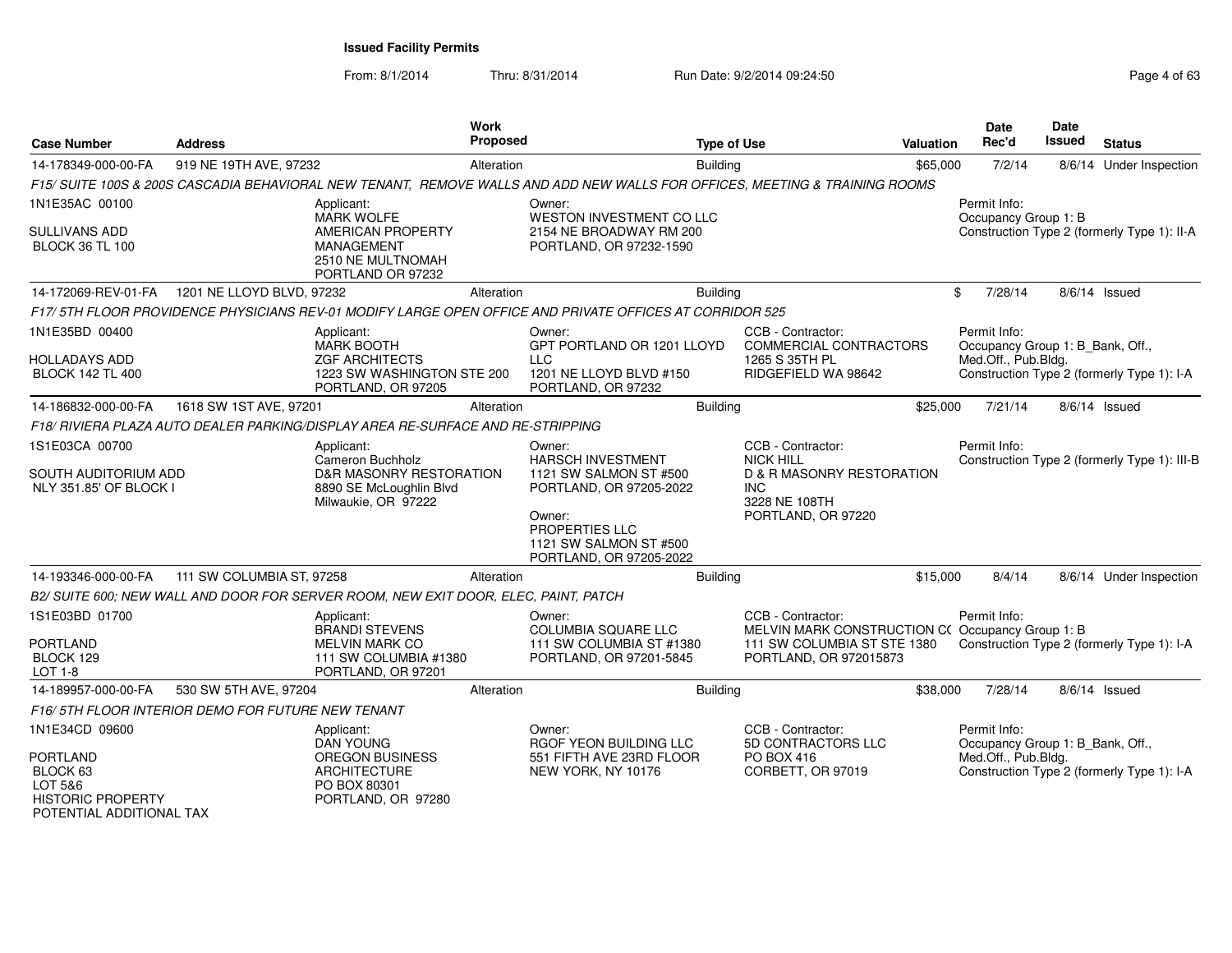From: 8/1/2014

| <b>Case Number</b>                                                               | <b>Address</b>                                           | Work                                                                                                                                                                 | <b>Proposed</b>                                                    | <b>Type of Use</b>                                                                |                                                                                                                             | <b>Valuation</b> | Date<br>Rec'd                                | <b>Date</b><br><b>Issued</b> | <b>Status</b>                          |
|----------------------------------------------------------------------------------|----------------------------------------------------------|----------------------------------------------------------------------------------------------------------------------------------------------------------------------|--------------------------------------------------------------------|-----------------------------------------------------------------------------------|-----------------------------------------------------------------------------------------------------------------------------|------------------|----------------------------------------------|------------------------------|----------------------------------------|
| 14-187258-000-00-FA                                                              | 14015 NE GLISAN ST, 97230                                |                                                                                                                                                                      | Alteration                                                         | <b>Building</b>                                                                   |                                                                                                                             | \$85,000         | 7/21/14                                      |                              | 8/7/14 Issued                          |
|                                                                                  |                                                          | B1/ CLUBHOUSE FLAT ROOF REPLACEMENT FOR COMPLETE REPLACEMENT OF ALL GAS PAC UNITS & FAN                                                                              |                                                                    |                                                                                   |                                                                                                                             |                  |                                              |                              |                                        |
| 1N2E35A 00200<br>SECTION 35 1N 2E<br>TL 200 4.50 ACRES                           |                                                          | Applicant:<br><b>LYDIA NEILL</b><br><b>METRO</b><br>600 NE GRAND AVE<br>PORTLAND OR 97232                                                                            | Owner:<br>600 NE GRAND AVE                                         | METRO(LEASED COURSE CO<br>PORTLAND, OR 97232-2736                                 | CCB - Contractor:<br><b>COLUMBIA CASCADE</b><br><b>CONSTRUCTION INC</b><br>10115 SE SCHACHT ROAD<br><b>BORING, OR 97009</b> |                  |                                              |                              |                                        |
| 14-188379-000-00-FA                                                              | 501 N DIXON ST, 97227                                    |                                                                                                                                                                      | Alteration                                                         | <b>Building</b>                                                                   |                                                                                                                             | \$4,255          | 7/23/14                                      |                              | 8/7/14 Under Inspection                |
|                                                                                  |                                                          | B2/ PPS, MAIN OFFICE; INSTALL IT RACKS TO EXISTING, ANCHORS WILL BE SIMPSON STRONG BOLT STB50334 @ EACH BASE PLATE. WEIGHT WILL BE ABOUT 1500 POUNDS. COMPUTERIZED I |                                                                    |                                                                                   |                                                                                                                             |                  |                                              |                              |                                        |
| 1N1E27DC 06600<br>ELIZABETH IRVINGS ADD<br><b>BLOCK 18 TL 6600</b>               |                                                          | Applicant:<br><b>Kristin Wells</b><br>Portland Public Schools Facilities &<br><b>Asset Management</b><br>501 N Dixon St.<br>Portland, OR 97227                       | Owner:<br>PO BOX 3107<br>Owner:<br>MULTNOMAH COUNTY<br>PO BOX 3107 | SCHOOL DISTRICT NO 1/LEASED<br>PORTLAND, OR 97208-3107<br>PORTLAND, OR 97208-3107 | CCB - Contractor:<br>IN LINE COMMERCIAL CONST<br>PO BOX 5837<br>ALOHA, OR 97006                                             |                  |                                              |                              |                                        |
| 14-181726-000-00-FA                                                              | 1410 SW MORRISON ST, 97205                               |                                                                                                                                                                      | Alteration                                                         | <b>Building</b>                                                                   |                                                                                                                             | \$23,000         | 7/10/14                                      |                              | 8/8/14 Under Inspection                |
|                                                                                  |                                                          | B1/TIFFANY ANNEX (1401 SW YAMHILL) 719 SQ FT NEW TENANT - PALACE CAKES BAKERY, NEW WALLS FOR KITCHEN AND RETAIL AREA                                                 |                                                                    |                                                                                   |                                                                                                                             |                  |                                              |                              |                                        |
| 1N1E33DD 07400<br><b>PORTLAND</b><br>BLOCK 310<br>LOT 1&2<br>N 40' OF LOT 3      |                                                          | Applicant:<br><b>ELIZABETH BEEKLEY</b><br><b>TWO TARTS BAKERY</b><br>2309 NW KEARNEY<br>PORTLAND OR 97210                                                            | Owner:                                                             | WESTON INVESTMENT CO LLC<br>2154 NE BROADWAY RM 200<br>PORTLAND, OR 97232-1590    | CCB - Contractor:<br>JEREMY JAMES CONSTRUCTION<br><b>LLC</b><br>26757 S LOOK RD<br>COLTON, OR 97017                         |                  | Permit Info:<br>Occupancy Group 1: B<br>I-FR |                              | Construction Type 2 (formerly Type 1): |
| 14-190753-000-00-FA                                                              | 555 SW OAK ST                                            |                                                                                                                                                                      | Alteration                                                         | <b>Building</b>                                                                   |                                                                                                                             | \$40,000         | 7/29/14                                      |                              | 8/8/14 Issued                          |
|                                                                                  |                                                          | B1/SUITE 120 DEMO/REMOVE ABANDONED ELEVATOR BETWEEN BASEMENT AND 2ND FLOOR AND INFILL THE OPENING WITH CONCRETE SLAB                                                 |                                                                    |                                                                                   |                                                                                                                             |                  |                                              |                              |                                        |
| 1N1E34CD 80000<br>ONE ELEVEN TOWER CONDOMINIUM<br><b>GENERAL COMMON ELEMENTS</b> |                                                          | Applicant:<br><b>KENT POTTEBAUM</b><br><b>GBD ARCHITECTS INC</b><br>1120 NW COUCH SUITE 300<br>PORTLAND OR 97209                                                     | Owner:<br><b>OF</b><br>ONE ELEVEN TOWER<br>PORTLAND, OR 97204      | ASSOCIATION OF UNIT OWNERS<br>CONDOMINIUM 111 SW 5TH                              | CCB - Contractor:<br><b>RUSSELL CONSTRUCTION INC</b><br>20915 SW 105TH AVE<br>TUALATIN OR 97062                             |                  |                                              |                              |                                        |
|                                                                                  | 14-138741-REV-01-FA 1710 N HUMBOLDT ST, 97217            |                                                                                                                                                                      | Alteration                                                         | <b>Building</b>                                                                   |                                                                                                                             |                  | 7/31/14<br>\$                                |                              | 8/11/14 Issued                         |
|                                                                                  | B1/ BEACH MAIN BLDG/ REV-01 ELEVATOR SHAFT MODIFICATIONS |                                                                                                                                                                      |                                                                    |                                                                                   |                                                                                                                             |                  |                                              |                              |                                        |
| 1N1E21AD 05800<br><b>RIVERSIDE ADD</b><br>INC VAC ST BLOCK 7&8 EXC PT IN ST      |                                                          | Applicant:<br><b>JULIE SNOW-CONDON</b><br><b>FFA ARCHITECTURE</b><br>520 SW YAMHILL ST SUITE 900<br>PORTLAND, OR 97204                                               | Owner:<br><b>SCHOOL DISTRICT NO 1</b><br>PO BOX 3107               | PORTLAND, OR 97208-3107                                                           | CCB - Contractor:<br>2KG CONTRACTORS INC<br>4917 NE 185TH DRIVE<br>PORTLAND, OR 97230                                       |                  |                                              |                              |                                        |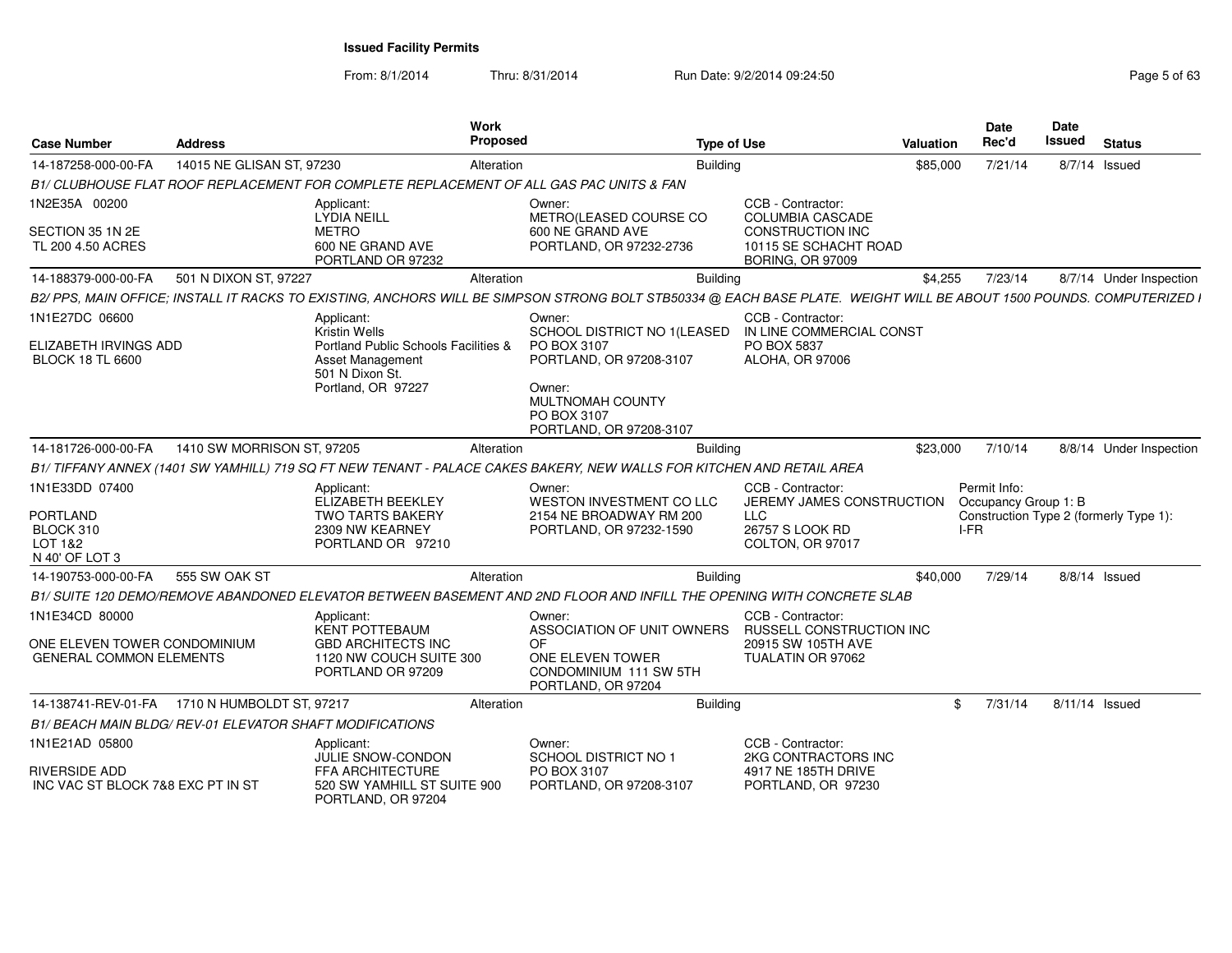From: 8/1/2014

| <b>Case Number</b>                                                                                                                                               | <b>Address</b>                                        |                                                                                                                     | Work<br><b>Proposed</b> |                                                                                                                                                                                | <b>Type of Use</b>                                                                                                            | Valuation | <b>Date</b><br>Rec'd                 | Date<br>Issued                   | <b>Status</b>                               |
|------------------------------------------------------------------------------------------------------------------------------------------------------------------|-------------------------------------------------------|---------------------------------------------------------------------------------------------------------------------|-------------------------|--------------------------------------------------------------------------------------------------------------------------------------------------------------------------------|-------------------------------------------------------------------------------------------------------------------------------|-----------|--------------------------------------|----------------------------------|---------------------------------------------|
| 14-190534-000-00-FA                                                                                                                                              | 6936 N FATHOM ST, 97217                               |                                                                                                                     | Alteration              | <b>Building</b>                                                                                                                                                                |                                                                                                                               | \$110,000 | 7/29/14                              | 8/12/14 Issued                   |                                             |
|                                                                                                                                                                  | F4/ ADD TWO PAINT INSPECTION PITS TO TWO SPRAY BOOTHS |                                                                                                                     |                         |                                                                                                                                                                                |                                                                                                                               |           |                                      |                                  |                                             |
| 1N1E17B 00200                                                                                                                                                    |                                                       | Applicant:                                                                                                          |                         | Owner:                                                                                                                                                                         | CCB - Contractor:                                                                                                             |           |                                      |                                  |                                             |
| SECTION 17 1N 1E<br>TL 200 24.90 ACRES<br>LAND & IMPS SEE R646162 (R941170881)<br>FOR MACH & EQUIP                                                               |                                                       | MIKE THORNTON<br><b>JIREH CONSTRUCTION</b><br>12545 NE WHITAKER WAY<br>PORTLAND, OR 97230                           |                         | FREIGHTLINER CORPORATION<br>PO BOX 3820<br>PORTLAND, OR 97208-3820                                                                                                             | JIREH CONSTRUCTION INC<br>39085 PIONEER BLVD STE 200<br>SANDY, OR 97055                                                       |           |                                      |                                  |                                             |
| 14-194086-000-00-FA                                                                                                                                              | 421 SW 6TH AVE, 97205                                 |                                                                                                                     | Alteration              | <b>Building</b>                                                                                                                                                                |                                                                                                                               | \$251,339 | 8/5/14                               |                                  | 8/12/14 Under Inspection                    |
|                                                                                                                                                                  |                                                       | F17/3RD FLOOR GALOIS NEW TENANT REMODEL, NEW WALLS, DOORS, RELITES AND CEILING LIGHTING                             |                         |                                                                                                                                                                                |                                                                                                                               |           |                                      |                                  |                                             |
| 1N1E34CC 04300<br><b>PORTLAND</b><br>BLOCK 176<br>LOT 1-4                                                                                                        |                                                       | Applicant:<br><b>KENT POTTEBAUM</b><br><b>GBD ARCHITECTS INC</b><br>1120 NW COUCH SUITE 300<br>PORTLAND OR 97209    |                         | Owner:<br>UPI COMMONWEALTH LLC<br>1215 FOURTH AVE STE 600<br>SEATTLE, WA 98161                                                                                                 | CCB - Contractor:<br><b>R &amp; H CONSTRUCTION</b><br>1530 SW TAYLOR STREET<br>PORTLAND, OR 97205                             |           |                                      |                                  |                                             |
|                                                                                                                                                                  | 12-215157-REV-01-FA 14015 NE GLISAN ST, 97230         |                                                                                                                     | Alteration              | <b>Building</b>                                                                                                                                                                |                                                                                                                               |           | \$<br>8/1/14                         | 8/12/14 Issued                   |                                             |
|                                                                                                                                                                  |                                                       |                                                                                                                     |                         | B1/ CLUBHOUSE RESTROOM AND INTERIOR RENOVATION - REV-01 SHEARWALL WAS UNCOVERED DURING DEMO - STRUCTURAL CALC'S TO REMOVE AND REPLACE WALL AREA                                |                                                                                                                               |           |                                      |                                  |                                             |
| 1N2E35A 00200<br>SECTION 35 1N 2E<br>TL 200 4.50 ACRES                                                                                                           |                                                       | Applicant:<br>Lydia Neill<br><b>METRO</b><br>600 NE GRAND AVENUE<br>PORTLAND OR                                     |                         | Owner:<br>METRO(LEASED COURSE CO<br>600 NE GRAND AVE<br>PORTLAND, OR 97232-2736                                                                                                | CCB - Contractor:<br>COLUMBIA CASCADE<br>CONSTRUCTION INC<br>10115 SE SCHACHT ROAD<br><b>BORING, OR 97009</b>                 |           |                                      |                                  |                                             |
| 14-185629-000-00-FA                                                                                                                                              | 4747 N CHANNEL AVE                                    |                                                                                                                     | Alteration              | <b>Building</b>                                                                                                                                                                |                                                                                                                               | \$42,284  | 7/17/14                              | 8/12/14 Issued                   |                                             |
|                                                                                                                                                                  | B1/ CORP 1 PENTHOUSE ADD LADDERS AND SAFETY TIE-OFFS  |                                                                                                                     |                         |                                                                                                                                                                                |                                                                                                                               |           |                                      |                                  |                                             |
| 1N1E20 00109<br>PARTITION PLAT 2003-38<br>LOT 2 TL 109<br>LAND & IMPS SEE R540487 (R64983-1507)<br>R540481 (R64983-1503)<br>R540494 (R64983-1515) FOR OTHER IMPS |                                                       | Applicant:<br><b>RICH STEELMAN</b><br><b>BROCKAMP &amp; JAEGER</b><br>15796 BOARDWALK S<br>OREGON CITY OR 97045     |                         | Owner:<br>PORT OF PORTLAND (LEASED<br>PO BOX 3820<br>PORTLAND, OR 97208-3849<br>Owner:<br>DAIMLER TRUCKS NORTH<br><b>AMERICA LLC</b><br>PO BOX 3820<br>PORTLAND, OR 97208-3849 | CCB - Contractor:<br><b>BROCKAMP &amp; JAEGER INC</b><br>15796 S BOARDWALK ST<br>OREGON CITY, OR 970451196                    |           | Permit Info:<br>Occupancy Group 1: B |                                  | Construction Type 2 (formerly Type 1): II-B |
| 14-196434-000-00-FA                                                                                                                                              | 111 SW COLUMBIA ST, 97258                             |                                                                                                                     | Alteration              | <b>Building</b>                                                                                                                                                                |                                                                                                                               | \$45,000  | 8/11/14                              |                                  | 8/12/14 Under Inspection                    |
|                                                                                                                                                                  |                                                       |                                                                                                                     |                         | B2/ SUITE 1315, TI; NEW WALLS FOR OFFICES, BREAKROOM, CONFERENCE ROOM, RECEPTION AREA, DOORS, RELITES, FLOORING, ELEC, PLBG                                                    |                                                                                                                               |           |                                      |                                  |                                             |
| 1S1E03BD 01700<br>PORTLAND<br>BLOCK 129<br><b>LOT 1-8</b>                                                                                                        |                                                       | Applicant:<br><b>BRANDI STEVENS</b><br><b>MELVIN MARK CO</b><br>111 SW COLUMBIA #1380<br>PORTLAND, OR 97201         |                         | Owner:<br><b>COLUMBIA SQUARE LLC</b><br>111 SW COLUMBIA ST #1380<br>PORTLAND, OR 97201-5845                                                                                    | CCB - Contractor:<br>MELVIN MARK CONSTRUCTION C(Occupancy Group 1: B<br>111 SW COLUMBIA ST STE 1380<br>PORTLAND, OR 972015873 |           | Permit Info:                         |                                  | Construction Type 2 (formerly Type 1): I-A  |
| 14-195429-000-00-FA                                                                                                                                              | 319 SW WASHINGTON ST, 97204                           |                                                                                                                     | Alteration              | <b>Building</b>                                                                                                                                                                |                                                                                                                               | \$80,000  | 8/7/14                               | 8/12/14 Issued                   |                                             |
|                                                                                                                                                                  |                                                       | B1/ INTERIOR DEMO OF OFFICE WALLS & BATHROOMS ON THE MEZZANINE AND 2ND FLOOR LEVELS                                 |                         |                                                                                                                                                                                |                                                                                                                               |           |                                      |                                  |                                             |
| 1N1E34CD 07800                                                                                                                                                   |                                                       | Applicant:<br><b>BRODIE BRICKER</b><br>TURNER CONSTRUCTION CO<br>1200 NW NAITO PKY, SUITE 300<br>PORTLAND, OR 97209 |                         | Owner:<br>THREE NINETEEN WASHINGTON<br><b>LLC</b><br>PO BOX 416<br>MANCHESTER, VT 05254                                                                                        | CCB - Contractor:<br>TURNER CONSTRUCTION CO<br>1200 NW NAITO PARKWAY #300<br>PORTLAND, OR 972209                              |           | Permit Info:<br>Med.Off., Pub.Bldg.  | Occupancy Group 1: B Bank, Off., |                                             |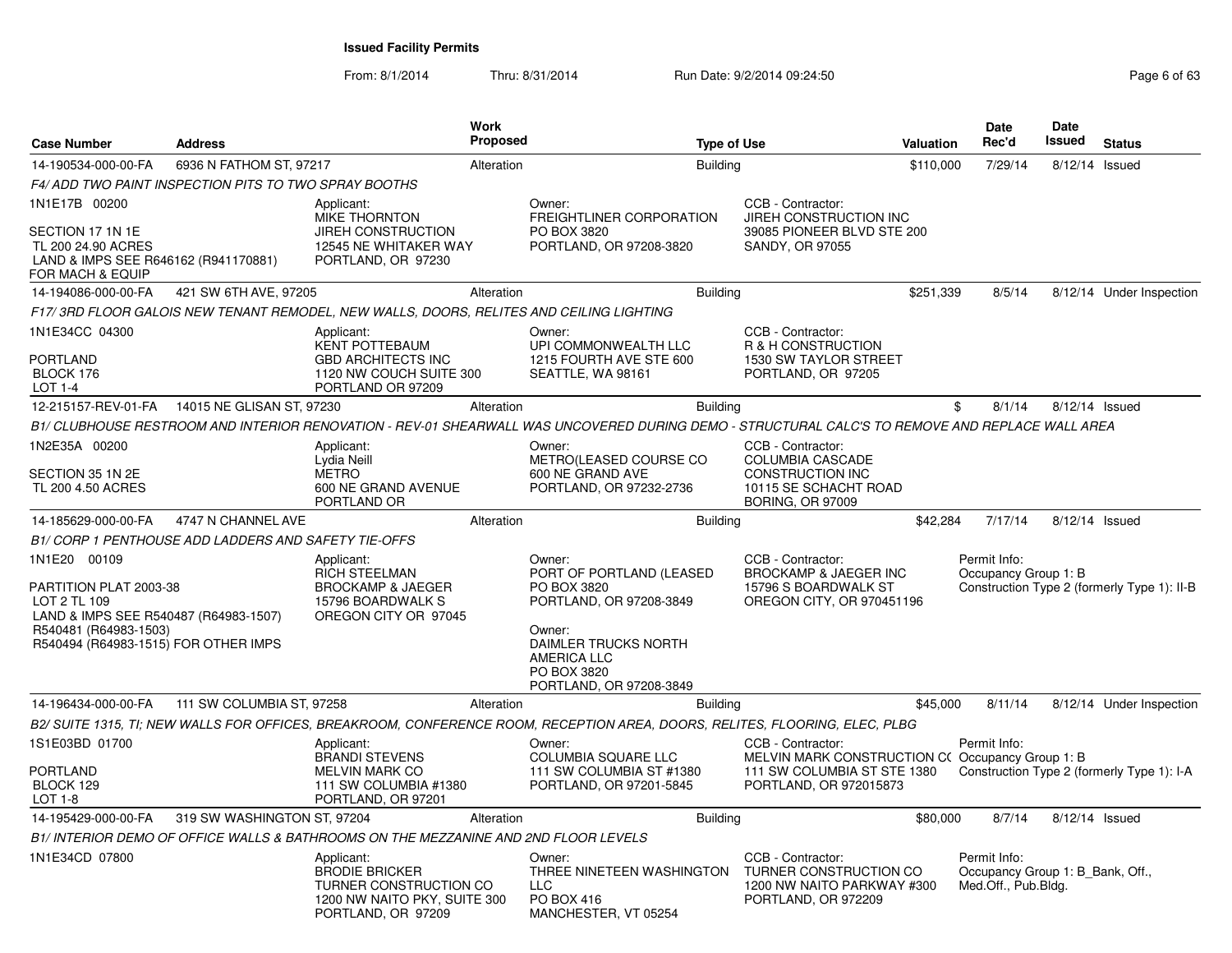| <b>Case Number</b>                                                     | <b>Address</b>             |                                                                                                               | Work<br>Proposed |                                                                                                                                                                          | <b>Type of Use</b> |                                                                                                            | <b>Valuation</b> | Date<br>Rec'd                                                           | <b>Date</b><br>Issued | <b>Status</b>                              |
|------------------------------------------------------------------------|----------------------------|---------------------------------------------------------------------------------------------------------------|------------------|--------------------------------------------------------------------------------------------------------------------------------------------------------------------------|--------------------|------------------------------------------------------------------------------------------------------------|------------------|-------------------------------------------------------------------------|-----------------------|--------------------------------------------|
| 14-195928-000-00-FA                                                    | 4810 N LAGOON AVE, 97217   |                                                                                                               | Alteration       |                                                                                                                                                                          | <b>Building</b>    |                                                                                                            | \$118,000        | 8/8/14                                                                  | 8/12/14 Issued        |                                            |
|                                                                        |                            |                                                                                                               |                  | F17/ GARDA/ PROVIDE NEW FINISHES IN CVS AREA, DEMO OFFICE PARTITIONS. NEW CHAIN-LINK FENCE IN WAREHOUSE, NEW WALLS AND EQUIPMENT IN COIN ROLLING ROOM                    |                    |                                                                                                            |                  |                                                                         |                       |                                            |
| 1N1E20A 00200                                                          |                            | Applicant:<br>Don Mortensen<br>SM Andersen Co, Inc.<br>PO Box 5003<br>Portland, OR 97208-5003                 |                  | Owner:<br><b>ROSAN INC</b><br>PO BOX 6712<br>PORTLAND, OR 97228-6712                                                                                                     |                    | CCB - Contractor:<br>Don Mortensen<br>SM Andersen Co, Inc.<br>PO Box 5003<br>Portland, OR 97208-5003       |                  |                                                                         |                       |                                            |
| 14-192690-000-00-FA                                                    | 317 SW ALDER ST, 97204     |                                                                                                               | Alteration       |                                                                                                                                                                          | <b>Building</b>    |                                                                                                            | \$26,000         | 8/1/14                                                                  | 8/12/14 Issued        |                                            |
|                                                                        |                            |                                                                                                               |                  | F12/ 9TH FLOOR PARTIAL FLOOR INTERIOR OFFICE DEMO 2 OFFICES AND REMODEL LUNCH COFFEE BAR. no occupancy this permit, speculative only. JD 8/12/14                         |                    |                                                                                                            |                  |                                                                         |                       |                                            |
| 1S1E03BA 07400<br><b>PORTLAND</b><br>BLOCK 48<br>LOT <sub>4</sub>      |                            | Applicant:<br><b>DAN YOUNG</b><br><b>OREGON BUSINESS</b><br><b>ARCHITECTURE</b><br>PO BOX 80301               |                  | Owner:<br>LOYALTY HOLDINGS LLC<br>3657 MAIN ST<br>MANCHESTER, VT 05254                                                                                                   |                    | CCB - Contractor:<br>5D CONTRACTORS LLC<br>PO BOX 416<br>CORBETT, OR 97019                                 |                  | Permit Info:<br>Occupancy Group 1: B_Bank, Off.,<br>Med.Off., Pub.Bldg. |                       |                                            |
|                                                                        |                            | PORTLAND, OR 97280                                                                                            |                  |                                                                                                                                                                          |                    |                                                                                                            |                  |                                                                         |                       |                                            |
| 14-192730-000-00-FA                                                    | 529 SW 3RD AVE, 97204      |                                                                                                               | Alteration       |                                                                                                                                                                          | <b>Building</b>    |                                                                                                            | \$31,000         | 8/1/14                                                                  | 8/12/14 Issued        |                                            |
|                                                                        |                            |                                                                                                               |                  | F12/ SUITE 300 LANDLORD WORK FOR FUTURE TENANT, REMOVE SOME WALLS AND ADA BARRIER REMOVAL.--------------- No Occupnacy this permit JD 8/12/14---------------             |                    |                                                                                                            |                  |                                                                         |                       |                                            |
| 1S1E03BA 07500                                                         |                            | Applicant:<br><b>DAN YOUNG</b>                                                                                |                  | Owner:<br>LOYALTY HOLDINGS LLC                                                                                                                                           |                    | CCB - Contractor:<br>5D CONTRACTORS LLC                                                                    |                  |                                                                         |                       |                                            |
| <b>PORTLAND</b><br>BLOCK 48<br>LOT <sub>3</sub>                        |                            | <b>OREGON BUSINESS</b><br><b>ARCHITECTURE</b><br>PO BOX 80301<br>PORTLAND, OR 97280                           |                  | 3657 MAIN ST<br>MANCHESTER, VT 05254                                                                                                                                     |                    | PO BOX 416<br>CORBETT, OR 97019                                                                            |                  |                                                                         |                       |                                            |
| 14-164131-000-00-FA                                                    | 14015 NE GLISAN ST, 97230  |                                                                                                               | Alteration       |                                                                                                                                                                          | <b>Building</b>    |                                                                                                            | \$7,500          | 6/2/14                                                                  | 8/13/14 Issued        |                                            |
|                                                                        |                            | B1/ INSTALL NEW NETTING & BRACKETS ON UPPER DECK OF EXISTING DRIVING RANGE                                    |                  |                                                                                                                                                                          |                    |                                                                                                            |                  |                                                                         |                       |                                            |
| 1N2E35A 00200                                                          |                            | Applicant:<br>Lydia Neill                                                                                     |                  | Owner:<br>METRO(LEASED COURSE CO                                                                                                                                         |                    | CCB - Contractor:<br><b>COLUMBIA CASCADE</b>                                                               |                  |                                                                         |                       |                                            |
| SECTION 35 1N 2E<br>TL 200 4.50 ACRES                                  |                            | <b>METRO</b><br>600 NE GRAND AVENUE<br>PORTLAND OR                                                            |                  | 600 NE GRAND AVE<br>PORTLAND, OR 97232-2736                                                                                                                              |                    | <b>CONSTRUCTION INC</b><br>10115 SE SCHACHT ROAD<br><b>BORING, OR 97009</b>                                |                  |                                                                         |                       |                                            |
| 14-169795-REV-01-FA                                                    | 7102 NE AIRPORT WAY, 97220 |                                                                                                               | Alteration       |                                                                                                                                                                          | <b>Building</b>    |                                                                                                            | \$               | 7/22/14                                                                 | 8/14/14 Issued        |                                            |
|                                                                        |                            |                                                                                                               |                  | B1/ QUICK TURN-AROUND-AREA (QTA) REVISED DESCRIPTION; INSTALL 1 TANK INSTEAD OF 2 TANKS IN (2 OF THE 3 BAYS) WITH REVISED SEISMIC STRAPPING FOR ALL TANKS ***BID ESTIMA1 |                    |                                                                                                            |                  |                                                                         |                       |                                            |
| 1N2E08 00300                                                           |                            | Applicant:<br><b>TODD DOCKSTADER</b><br>AMERICAN EQUIPMENT CO INC<br>89 NE COLUMBIA BLVD<br>PORTLAND OR 97211 |                  |                                                                                                                                                                          |                    | CCB - Contractor:<br>AMERICAN EQUIPMENT CO INC<br>89 NE COLUMBIA BLVD<br>PORTLAND, OR 97211                |                  | Permit Info:<br>Occupancy Group 1: A-2                                  |                       | Construction Type 2 (formerly Type 1): I-A |
| 14-198359-000-00-FA                                                    | 2701 NW VAUGHN ST, 97210   |                                                                                                               | Alteration       |                                                                                                                                                                          | Building           |                                                                                                            | \$15,000         | 8/14/14                                                                 | 8/14/14 Issued        |                                            |
|                                                                        |                            | B1/ SUITE 455 OFFICE DEMO AND EXPANSION ADD 4 NEW PRIVATE OFFICES                                             |                  |                                                                                                                                                                          |                    |                                                                                                            |                  |                                                                         |                       |                                            |
| 1N1E29D 00200                                                          |                            | Applicant:<br><b>RUSTY SANDAGE</b>                                                                            |                  | Owner:<br>MONTGOMERY PARK I LLC                                                                                                                                          |                    | CCB - Contractor:<br><b>CRAIG SANDAGE</b>                                                                  |                  | Permit Info:<br>Occupancy Group 1: B                                    |                       |                                            |
| SECTION 29 1N 1E<br>TL 200 11.06 ACRES<br>ALSO SEE SUBS -0291<br>-0292 |                            | MALIBU PACIFIC GEN<br><b>CONTRACTORS</b><br>735 NE JACKSON SCHOOL RD<br>HILLSBORO, OR 971240000               |                  | 2701 NW VAUGHN ST<br>PORTLAND, OR 97208                                                                                                                                  |                    | <b>MALIBU PACIFIC GENERAL</b><br><b>CONTRACTORS</b><br>735 NE JACKSON SCHOOL RD<br>HILLSBORO, OR 971242309 |                  | I-FR                                                                    |                       | Construction Type 2 (formerly Type 1):     |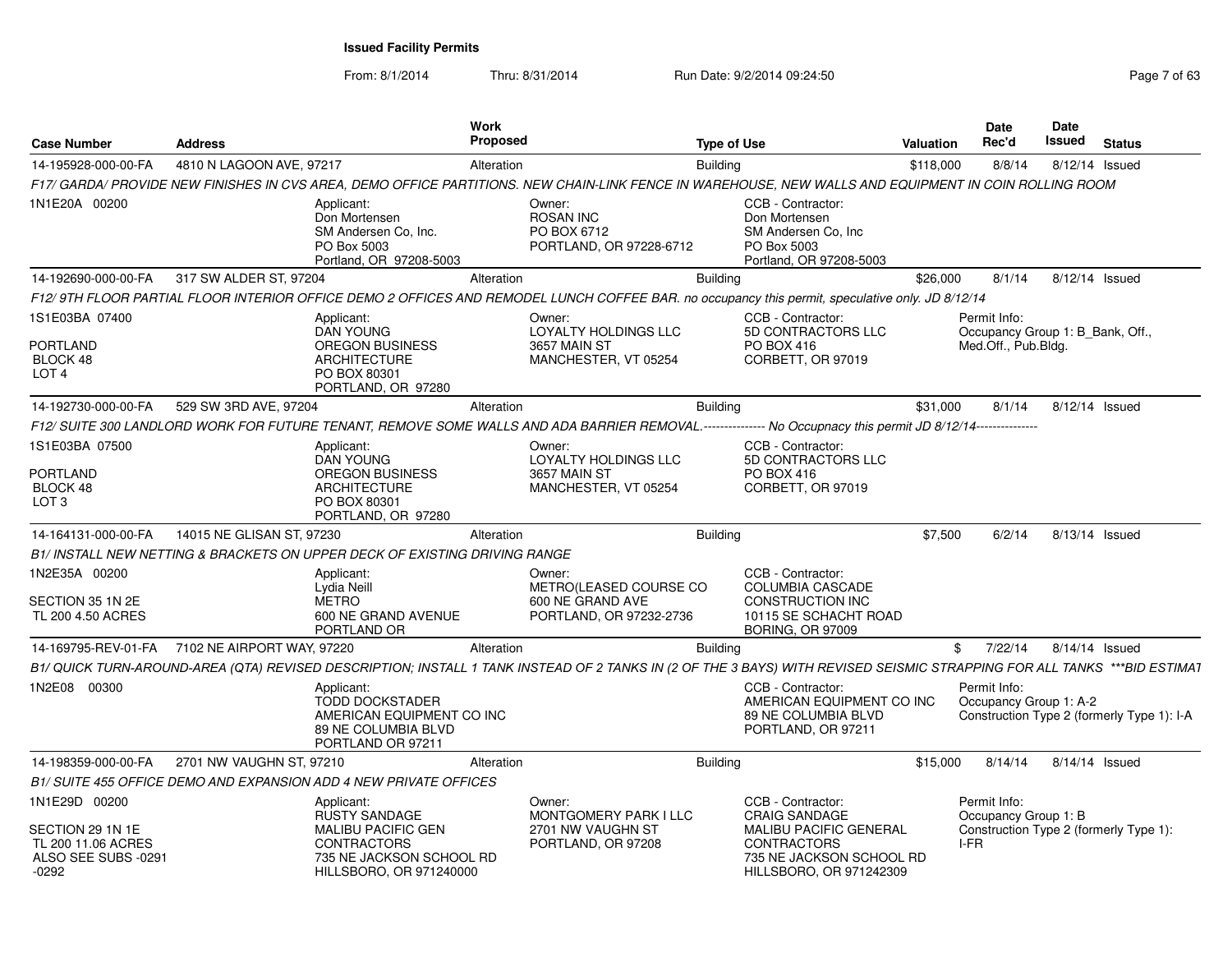From: 8/1/2014

| <b>Case Number</b>                                                                                 | <b>Address</b>                                    | Work<br><b>Proposed</b>                                                                                                       |                                          | <b>Type of Use</b> |                                                                    | Valuation | <b>Date</b><br>Rec'd                 | <b>Date</b><br><b>Issued</b>     | <b>Status</b>                                |
|----------------------------------------------------------------------------------------------------|---------------------------------------------------|-------------------------------------------------------------------------------------------------------------------------------|------------------------------------------|--------------------|--------------------------------------------------------------------|-----------|--------------------------------------|----------------------------------|----------------------------------------------|
| 14-138901-DFS-01-FA                                                                                | 620 N FREMONT ST, 97227                           | Alteration                                                                                                                    |                                          | <b>Building</b>    |                                                                    |           | \$<br>8/1/14                         |                                  | 8/15/14 Issued                               |
|                                                                                                    |                                                   | F14/ BOISE-ELIOT/ HUMBOLT MAIN BLDG - DFRS-01 TRANSLUCENT PANEL SKYLIGHT ASSEMBLIES                                           |                                          |                    |                                                                    |           |                                      |                                  |                                              |
| 1N1E27BA 00100                                                                                     |                                                   | Applicant:<br>CRAIG ROBINS                                                                                                    | Owner:<br><b>SCHOOL DISTRICT NO 1</b>    |                    | CCB - Contractor:<br>2KG CONTRACTORS INC                           |           | Permit Info:                         | Occupancy Group 1: E_School      |                                              |
| SECTION 27 1N 1E<br>TL 100 3.71 ACRES                                                              |                                                   | <b>DEAMOR ASSOCIATES INC</b><br>14010-A NE 3RD COURT, SUITE 10: PORTLAND, OR 97208-3107<br>VANCOUVER WA 98685                 | PO BOX 3107                              |                    | 4917 NE 185TH DRIVE<br>PORTLAND, OR 97230                          |           |                                      |                                  | Construction Type 2 (formerly Type 1): II-A  |
|                                                                                                    | 14-145608-DFS-01-FA  7439 N CHARLESTON AVE, 97203 | Alteration                                                                                                                    |                                          | <b>Building</b>    |                                                                    |           | \$<br>7/28/14                        |                                  | 8/15/14 Issued                               |
| <i>F4/ DFS FOR TRANSLUCENT SKYLIGHTS</i>                                                           |                                                   |                                                                                                                               |                                          |                    |                                                                    |           |                                      |                                  |                                              |
| 1N1W12AB 12100                                                                                     |                                                   | Applicant:<br><b>CRAIG ROBINS</b>                                                                                             | Owner:<br><b>SCHOOL DISTRICT NO 1</b>    |                    | CCB - Contractor:<br><b>STEVE BARTELL</b>                          |           | Permit Info:                         | Occupancy Group 1: E_School      |                                              |
| P T SMITHS ADD<br>INC PT VAC ST - BLOCK 7<br>INC PT VAC STS - BLOCK 10<br>INC PT VAC ST - BLOCK 11 |                                                   | <b>DEAMOR ASSOCIATES INC</b><br>14010-A NE 3RD COURT, SUITE 10: PORTLAND, OR 97208-3107<br>VANCOUVER WA 98685                 | PO BOX 3107                              |                    | P & C CONSTRUCTION CO<br>2133 NW YORK ST<br>PORTLAND, OR 97210     |           |                                      |                                  | Construction Type 2 (formerly Type 1): I-A   |
|                                                                                                    | 14-134335-DFS-01-FA 5105 SE 66TH AVE, 97206       | Alteration                                                                                                                    |                                          | Building           |                                                                    |           | \$<br>8/5/14                         |                                  | 8/15/14 Issued                               |
|                                                                                                    | F6/DFS FOR TRANSLUCENT PANEL SKYLIGHT ASSEMBLIES  |                                                                                                                               |                                          |                    |                                                                    |           |                                      |                                  |                                              |
| 1S2E17BC 02500                                                                                     |                                                   | Applicant:<br><b>CRAIG ROBINS</b>                                                                                             | Owner:<br><b>SCHOOL DISTRICT NO 1</b>    |                    | CCB - Contractor:<br><b>DEAMOR ASSOCIATES INC</b>                  |           |                                      |                                  |                                              |
| THIRD ELECTRIC ADD<br>BLOCK 6 EXC PT IN ST                                                         |                                                   | DEAMOR ASSOCIATES INC<br>14010-A NE 3RD COURT, SUITE 10: PORTLAND, OR 97208-3107<br>VANCOUVER WA 98685                        | PO BOX 3107                              |                    | 14010A NE 3RD CT #102<br>VANCOUVER WA 98685                        |           |                                      |                                  |                                              |
| 14-182949-000-00-FA                                                                                | 805 SW BROADWAY, 97205                            | Alteration                                                                                                                    |                                          | <b>Building</b>    |                                                                    | \$200,000 | 7/11/14                              |                                  | 8/15/14 Issued                               |
|                                                                                                    |                                                   | F11/1ST FLOOR INTERIOR SHELL WORK FOR FUTURE NEW TENANT, REMOVE WALLS TO COMBINE 2 OFFICE SUITES **NO OCCUPANCY THIS PERMIT** |                                          |                    |                                                                    |           |                                      |                                  |                                              |
| 1S1E03BB 04400                                                                                     |                                                   | Applicant:                                                                                                                    | Owner:                                   |                    | CCB - Contractor:                                                  |           | Permit Info:                         |                                  |                                              |
| PORTLAND                                                                                           |                                                   | <b>ANNE KAREL</b><br>FFA ARCHITECTURE AND                                                                                     | FOX TOWER L L C<br>805 SW BROADWAY #2020 |                    | R & H CONSTRUCTION<br>1530 SW TAYLOR STREET                        |           | Med.Off., Pub.Bldg.                  | Occupancy Group 1: B_Bank, Off., |                                              |
| BLOCK 210                                                                                          |                                                   | <b>INTERIORS</b>                                                                                                              | PORTLAND, OR 97205                       |                    | PORTLAND, OR 97205                                                 |           |                                      |                                  | Total Square Footage - Display Only: 5600    |
| $LOT 1-8$<br>DEFERRED ADDITIONAL TAX LIABILITY                                                     |                                                   | 520 SW YAMHILL ST, SUITE 900<br>PORTLAND, OR 97204                                                                            |                                          |                    |                                                                    |           |                                      |                                  |                                              |
| 14-194052-000-00-FA                                                                                | 5400 N BASIN AVE, 97217                           | Alteration                                                                                                                    |                                          | <b>Building</b>    |                                                                    | \$34,000  | 8/5/14                               |                                  | 8/15/14 Issued                               |
|                                                                                                    |                                                   | B1/ PDI CENTER - PERMIT TO APPROVE TRUCK LIFT ALREADY INSTALLED (Electrical already approved under permit 07-104635)          |                                          |                    |                                                                    |           |                                      |                                  |                                              |
| 1N1E21B 00100                                                                                      |                                                   | Applicant:<br><b>PAUL JONES</b>                                                                                               | Owner:<br>FREIGHTLINER CORPORATION       |                    | CCB - Contractor:<br>Jim Havlinek                                  |           | Permit Info:<br>Occupancy Group 1: B |                                  |                                              |
| SECTION 21 1N 1E<br>TL 100 6.34 ACRES<br>LAND & IMPS SEE R646184 (R941210561)<br>FOR MACH & EQUIP  |                                                   | SHOP EQUIPMENT CO INC<br>7340 SW BONITA RD<br><b>TIGARD, OR 97224</b>                                                         | PO BOX 3820<br>PORTLAND, OR 97208-3820   |                    | SHOP EQUIPMENT INC<br>7340 SW BONITA RD<br><b>TIGARD, OR 97224</b> |           |                                      |                                  | Construction Type 2 (formerly Type 1): III-N |
| 14-134126-DFS-01-FA                                                                                | 4701 SE BUSH ST, 97206                            | Alteration                                                                                                                    |                                          | <b>Building</b>    |                                                                    |           | \$<br>8/11/14                        |                                  | 8/15/14 Issued                               |
| <b>B2/ DFS FOR WINDOWS</b>                                                                         |                                                   |                                                                                                                               |                                          |                    |                                                                    |           |                                      |                                  |                                              |
| 1S2E07CA 09600                                                                                     |                                                   | Applicant:<br><b>DEAN PAYNE</b>                                                                                               | Owner:<br><b>SCHOOL DISTRICT NO 1</b>    |                    | CCB - Contractor:<br>PAYNE CONSTRUCTION INC                        |           |                                      |                                  |                                              |
| SECTION 07 1S 2E<br>TL 9600 8.09 ACRES<br>SEE R645272 (R992070461) FOR LEASED<br><b>SUB ACCT</b>   |                                                   | 5404 NE 112TH AVE<br>PORTLAND, OR 97220                                                                                       | PO BOX 3107<br>PORTLAND, OR 97208-3107   |                    | 1835 NE 137TH AVE<br>PORTLAND, OR 972304007                        |           |                                      |                                  |                                              |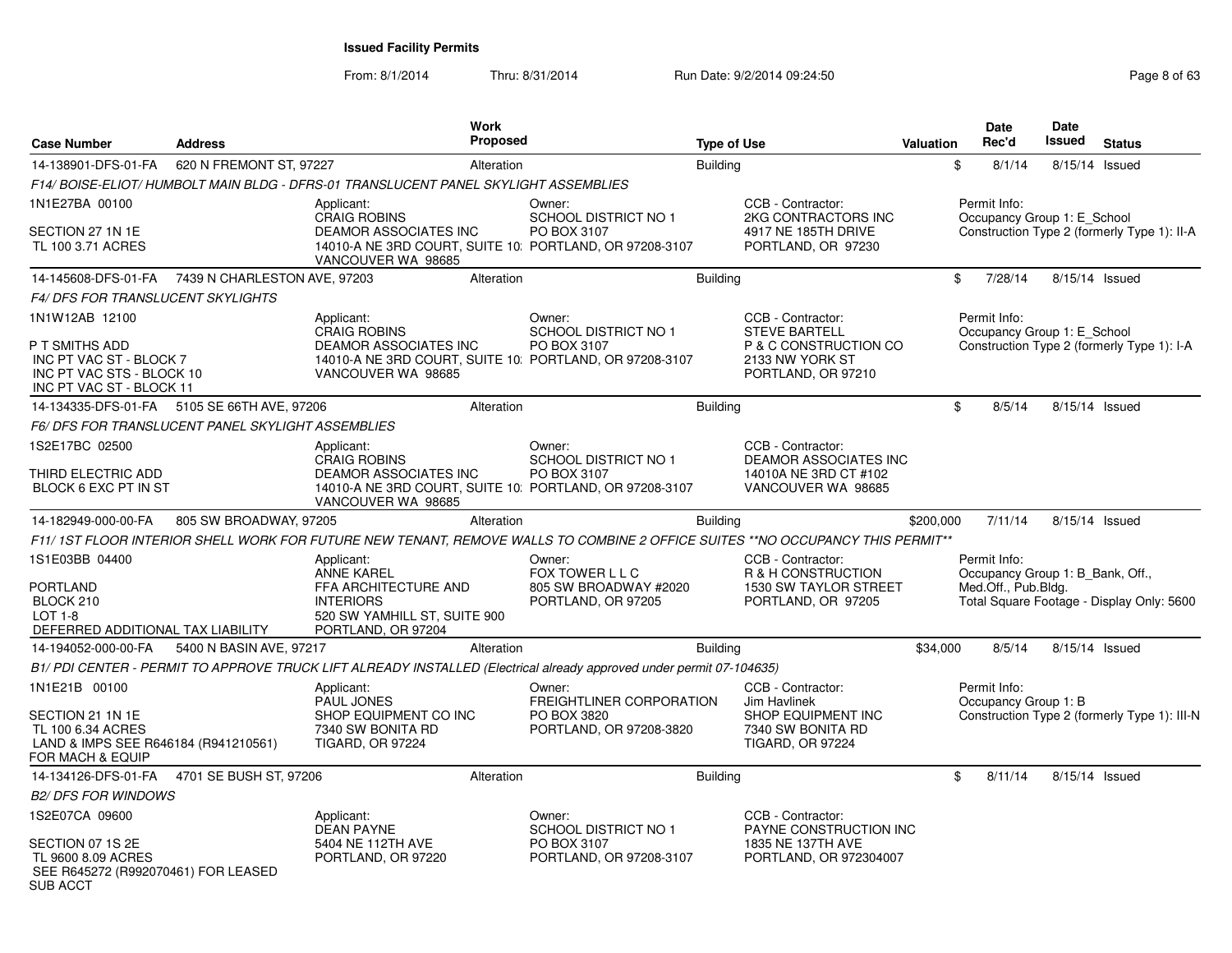From: 8/1/2014

| <b>Case Number</b>                                                       | <b>Address</b>                                          | <b>Work</b><br>Proposed                                                                                                                                         |                                                                                                                                                               | <b>Type of Use</b>                                                                                                     | <b>Valuation</b> | <b>Date</b><br>Rec'd                                                                                                             | Date<br>Issued | <b>Status</b>                              |
|--------------------------------------------------------------------------|---------------------------------------------------------|-----------------------------------------------------------------------------------------------------------------------------------------------------------------|---------------------------------------------------------------------------------------------------------------------------------------------------------------|------------------------------------------------------------------------------------------------------------------------|------------------|----------------------------------------------------------------------------------------------------------------------------------|----------------|--------------------------------------------|
| 14-196588-000-00-FA                                                      | 601 SW 2ND AVE, 97204                                   | Alteration                                                                                                                                                      |                                                                                                                                                               | <b>Building</b>                                                                                                        | \$35,000         | 8/11/14                                                                                                                          | 8/15/14 Issued |                                            |
|                                                                          | F18/7TH & 10TH FLOOR RECEPTION & ELEVATOR LOBBY REMODEL |                                                                                                                                                                 |                                                                                                                                                               |                                                                                                                        |                  |                                                                                                                                  |                |                                            |
| 1S1E03BA 05000                                                           |                                                         | Applicant:                                                                                                                                                      | Owner:                                                                                                                                                        | CCB - Contractor:                                                                                                      |                  |                                                                                                                                  |                |                                            |
| <b>PORTLAND</b><br>BLOCK <sub>20</sub><br>LOT 1-4 EXC PT IN ST & LOT 5-8 |                                                         | <b>TONY SILVESTRINI</b><br><b>LANGLEY INVESTMENT</b><br>PROPERTIES, INC.<br>1211 SW 5TH AVE, SUITE L-17<br>PORTLAND, OR 97204                                   | MORRISON STREET CF LLC<br>1211 SW 5TH AVE #2230<br>PORTLAND, OR 97204                                                                                         | <b>LANGLEY INVESTMENT</b><br>PROPERTIES INC<br>825 NE MULTNOMAH ST STE 1275<br>PORTLAND, OR 97232                      |                  |                                                                                                                                  |                |                                            |
|                                                                          | 14-151644-REV-01-FA   1131 SW MONTGOMERY ST, 97201      | Alteration                                                                                                                                                      |                                                                                                                                                               | <b>Building</b>                                                                                                        | \$4,052          | 8/7/14                                                                                                                           | 8/15/14 Issued |                                            |
| <b>F2/ PARTIAL CHIMNEY DEMOLITION</b>                                    |                                                         |                                                                                                                                                                 |                                                                                                                                                               |                                                                                                                        |                  |                                                                                                                                  |                |                                            |
| 1S1E04AD 08800                                                           |                                                         | Applicant:<br>JAMES SCHMIDT<br>PORTLAND STATE UNIVERSITY<br>617 SW Montgomery Street<br>Suite 302<br>Portland, OR 97201                                         | Owner:<br>OREGON STATE OF(BOARD OF<br><b>PO BOX 751</b><br>PORTLAND, OR 97207<br>Owner:<br><b>HIGHER EDUCATION</b><br><b>PO BOX 751</b><br>PORTLAND, OR 97207 | CCB - Contractor:<br>SNYDER ROOFING OF OREGON<br><b>LLC</b><br>PO BOX 23819<br>TIGARD OR 97281                         |                  | Permit Info:<br>Occupancy Group 1: R1<br>$III-1HR$                                                                               |                | Construction Type 2 (formerly Type 1):     |
| 14-195488-000-00-FA                                                      | 1211 SW 5TH AVE, 97204                                  | Alteration                                                                                                                                                      |                                                                                                                                                               | <b>Building</b>                                                                                                        | \$386,783        | 8/7/14                                                                                                                           | 8/15/14 Issued |                                            |
|                                                                          |                                                         | F6/23RD FLOOR, SE CORNER; TI, REMOVE EXISTING PARTITION WALLS, ADD BACK FOR MULTIPLE OFFICES, CONFERENCE ROOM, BREAKROOM, WORK ROOM, RECEPTION AREA, DOORS, RE. |                                                                                                                                                               |                                                                                                                        |                  |                                                                                                                                  |                |                                            |
| 1S1E03BC 00900<br><b>PORTLAND</b><br>BLOCK 167<br>LOT 1-8                |                                                         | Applicant:<br><b>TONY SILVESTRINI</b><br><b>LANGLEY INVESTMENT</b><br>PROPERTIES. INC.<br>1211 SW 5TH AVE. SUITE L-17<br>PORTLAND, OR 97204                     | Owner:<br>PACWEST CENTER LLC<br>1211 SW 5TH AVE #2230<br>PORTLAND, OR 97204                                                                                   | CCB - Contractor:<br><b>LANGLEY INVESTMENT</b><br>PROPERTIES INC<br>825 NE MULTNOMAH ST STE 1275<br>PORTLAND, OR 97232 |                  | Permit Info:<br>Occupancy Group 1: B Bank, Off.,<br>Med.Off., Pub.Bldg.                                                          |                |                                            |
| 14-195028-000-00-FA                                                      | 1500 NE IRVING ST, 97232                                | Alteration                                                                                                                                                      |                                                                                                                                                               | <b>Building</b>                                                                                                        | \$34,204         | 8/7/14                                                                                                                           | 8/18/14 Issued |                                            |
|                                                                          |                                                         | F1/TI; SUITE 370, DEMO MOST WALLS, FLOORING, CEILING GRID, CREATE OPEN OFFICE SPACE, NEW FIXTURES, FINISHES                                                     |                                                                                                                                                               |                                                                                                                        |                  |                                                                                                                                  |                |                                            |
| 1N1E35AC 01200<br>HOLLADAYS ADD<br>BLOCK 167&168 TL 1200                 |                                                         | Applicant:<br>HEATHER MCGRATH<br><b>MYHRE GROUP ARCHITECTS</b><br>620 SW 5TH AVE, STE 500<br>PORTLAND, OR 97204                                                 | Owner:<br>WREH LLOYD PLAZA LLC<br>600 UNIVERSITY ST #2820<br>SEATTLE, WA 98101                                                                                | CCB - Contractor:<br>PERLO CONSTRUCTION LLC<br>7190 SW Sandburg St.<br>Portland, OR 97223                              |                  | Permit Info:<br>Occupancy Group 1: B<br>I-FR                                                                                     |                | Construction Type 2 (formerly Type 1):     |
| 14-193558-000-00-FA                                                      | 7409 N LEADBETTER RD, 97203                             | Alteration                                                                                                                                                      |                                                                                                                                                               | <b>Building</b>                                                                                                        | \$385,000        | 8/5/14                                                                                                                           | 8/18/14 Issued |                                            |
|                                                                          |                                                         | F6/ DEMO EXISTING OFFICE WALLS, REMOVE DEMISING WALLS, RECONFIGURE FOR ADDITIONAL, OFFICES, OPEN OFFICE, BREAKROOM, CONFERENCE ROOM, RESTROOM, OFFICES, SEPARA  |                                                                                                                                                               |                                                                                                                        |                  |                                                                                                                                  |                |                                            |
| 2N1W25A 01100                                                            |                                                         | Applicant:<br><b>RYAN WESTON</b><br><b>GROUP MACKENZIE</b><br>1515 SE WATER AVE, #100<br>PORTLAND, OR 97214                                                     | Owner:<br>LIT INDUSTRIAL LTD<br><b>PARTNERSHIP</b><br>1717 MCKINNEY AVE #1900<br>DALLAS, TX 75202-1253                                                        | CCB - Contractor:<br>VANOSDEL CONSTRUCTION<br>PO BOX 1057<br>BATTLEGROUND, WA 98604                                    |                  | Permit Info:<br>Occupancy Group 1: S-1_Storage -<br>Moderate Hazard, Warehouse<br>Total Square Footage - Display Only:<br>109990 |                | Construction Type 2 (formerly Type 1): V-B |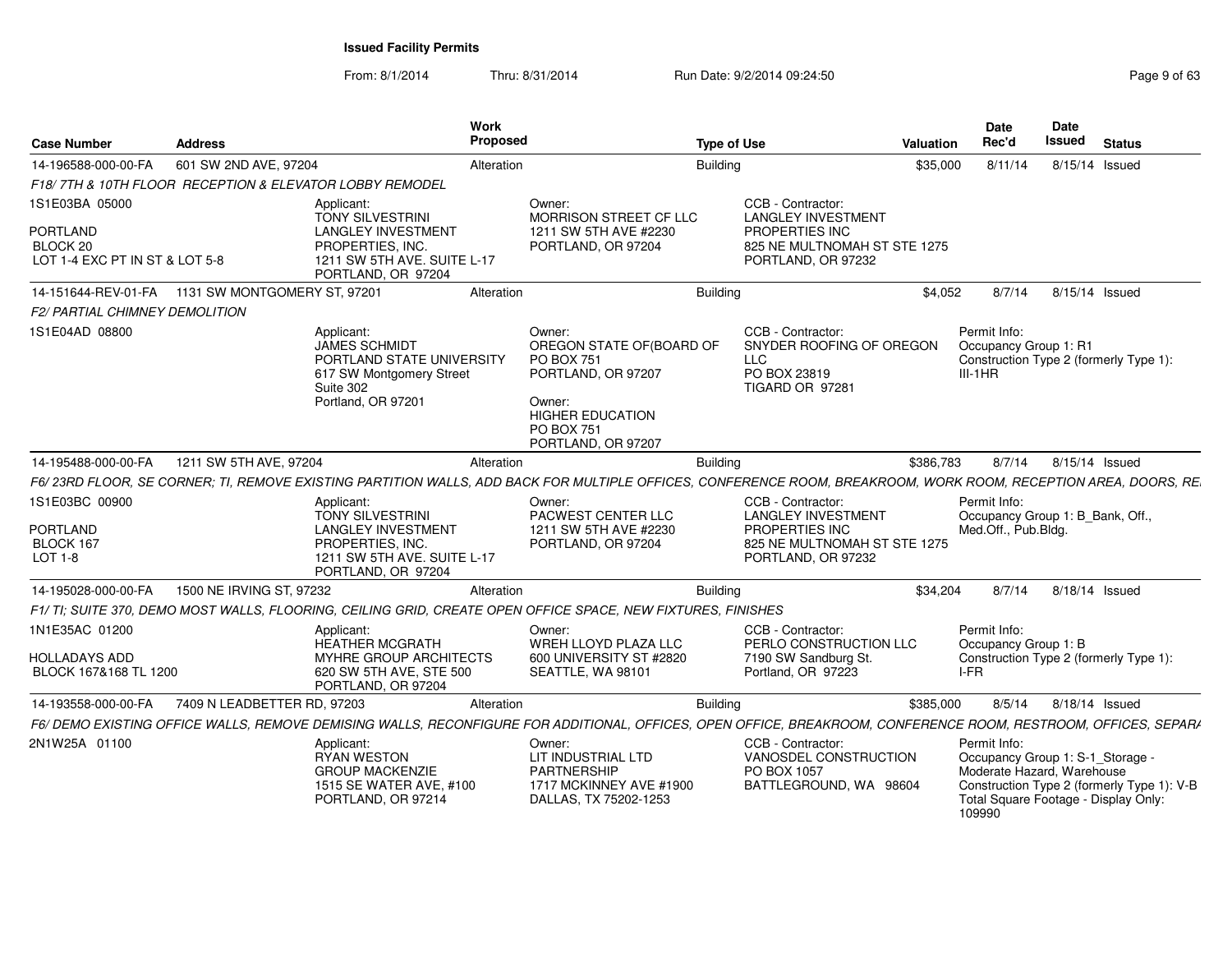From: 8/1/2014Thru: 8/31/2014 Run Date: 9/2/2014 09:24:50 Run Date: 9/2/2014 09:24:50

| <b>Case Number</b>                                                                    | <b>Address</b>                          |                                                                                                                                                                   | <b>Work</b><br>Proposed |                                                                                                                                               | <b>Type of Use</b> |                                                                                                  | Valuation | Date<br>Rec'd                                                           | Date<br>Issued | <b>Status</b>                              |
|---------------------------------------------------------------------------------------|-----------------------------------------|-------------------------------------------------------------------------------------------------------------------------------------------------------------------|-------------------------|-----------------------------------------------------------------------------------------------------------------------------------------------|--------------------|--------------------------------------------------------------------------------------------------|-----------|-------------------------------------------------------------------------|----------------|--------------------------------------------|
| 14-191466-000-00-FA                                                                   | 7201 N INTERSTATE AVE, 97217            |                                                                                                                                                                   | Alteration              |                                                                                                                                               | <b>Building</b>    |                                                                                                  | \$400,000 | 7/30/14                                                                 |                | 8/19/14 Issued                             |
|                                                                                       |                                         | F10/ 1ST AND 2ND FLOOR; 1ST FLOOR DEMO WORK SPACES, REMODEL RECEPTION AREA, NEW WALLS FOR IT CLOSET, STORAGE, NEW IT ROOM, 2ND FLR, REMODEL IT ROOM, CEILINGS, EL |                         |                                                                                                                                               |                    |                                                                                                  |           |                                                                         |                |                                            |
| 1N1E16AA 00300                                                                        |                                         | Applicant:<br><b>MARGARET WILSON</b>                                                                                                                              |                         | Owner:<br>KAISER FOUNDATION HEALTH                                                                                                            |                    | CCB - Contractor:<br><b>RON HANSON</b>                                                           |           | Permit Info:<br>Occupancy Group 1: B Bank, Off.,                        |                |                                            |
| WORLDS FAIR ADD<br>BLOCK 1<br>LOT 5-11<br>LOT 12 EXC PT IN ST<br>E 3.43' OF LOT 17&18 |                                         | Anderson Dabrowski Architects<br>1430 SE 3RD AVE SUITE 200<br>PORTLAND, OR 97214                                                                                  |                         | 500 NE MULTNOMAH ST #100<br>PORTLAND, OR 97232-2031<br>Owner:<br>PLAN OF THE NORTHWEST<br>500 NE MULTNOMAH ST #100<br>PORTLAND, OR 97232-2031 |                    | <b>SCHOMMER &amp; SON</b><br>6421 NE COLWOOD WY.<br>PORTLAND OR 97218                            |           | Med.Off., Pub.Bldg.                                                     |                |                                            |
| 14-190603-000-00-FA                                                                   | 100 SW MARKET ST, 97201                 |                                                                                                                                                                   | Alteration              |                                                                                                                                               | <b>Building</b>    |                                                                                                  | \$330,000 | 7/29/14                                                                 |                | 8/19/14 Issued                             |
|                                                                                       | F4/ SEISMIC STRENGTHENING OF THE ATRIUM |                                                                                                                                                                   |                         |                                                                                                                                               |                    |                                                                                                  |           |                                                                         |                |                                            |
| 1S1E03CB 00700<br>SOUTH AUDITORIUM ADD<br><b>BLOCK A</b><br>LOT 2 TL 700              |                                         | Applicant:<br>Mike Jordan<br><b>Swinerton Builders</b><br>2300 SW 1st Ave Suite 103<br>Portland, OR 97201                                                         |                         | Owner:<br><b>CSHV FIRST AND MARKET LLC</b><br>1420 FIFTH AVE #2020<br>SEATTLE, WA 98101-2337                                                  |                    | CCB - Contractor:<br>SWINERTON BUILDERS INC<br>260 TOWNSEND ST<br>SAN FRANCISCO, CA 94107        |           |                                                                         |                |                                            |
| 14-197210-000-00-FA                                                                   | 1136 SW ALDER ST, 97205                 |                                                                                                                                                                   | Alteration              |                                                                                                                                               | <b>Building</b>    |                                                                                                  | \$55,000  | 8/12/14                                                                 |                | 8/20/14 Issued                             |
|                                                                                       |                                         | F1/ TI TO ADD PARLOUR OFF MAIN RETAIL FLOOR OF THE WHISKEY LIBRARY ON SECOND FLOOR MEZZANINE; REMOVE SPIRAL STAIRCASE, REPLACE WITH LANDING AND STAIR, REMOVE RES |                         |                                                                                                                                               |                    |                                                                                                  |           |                                                                         |                |                                            |
| 1N1E33DD 04000                                                                        |                                         | Applicant:<br><b>ARON FAEGRE</b>                                                                                                                                  |                         | Owner:<br>AP&J CORP                                                                                                                           |                    | CCB - Contractor:<br>THOMAS JAY CONSTRUCTION LLC                                                 |           |                                                                         |                |                                            |
| PORTLAND<br>LOT 7&8 BLOCK 257                                                         |                                         | ARON FAEGRE & ASSOC<br>520 SW YAMHILL<br>PORTLAND OR 97204                                                                                                        |                         | 12TH AND ALDER LLC-5% 920 SW 718 NE DEKUM ST<br>6TH AVE #2<br>PORTLAND, OR 97204-1207                                                         |                    | PORTLAND, OR 97211                                                                               |           |                                                                         |                |                                            |
| 14-188289-000-00-FA                                                                   | 510 SW 3RD AVE, 97204                   |                                                                                                                                                                   | Alteration              |                                                                                                                                               | <b>Building</b>    |                                                                                                  | \$54,400  | 7/23/14                                                                 |                | 8/20/14 Under Inspection                   |
|                                                                                       |                                         | F10/ 2ND FLOOR SUITE 206 FULCRUM POLITICAL ADD 2 OFFICES, 2 HUDDLE ROOMS, BREAK ROOM AND A CONFERENCE ROOM                                                        |                         |                                                                                                                                               |                    |                                                                                                  |           |                                                                         |                |                                            |
| IS1E03BA 05300                                                                        |                                         | Applicant:<br>DANIEL YOUNG<br>OREGON BUSINESS<br><b>ARCHITECTURE</b><br>PO BOX 80301<br>PORTLAND, OR 97280                                                        |                         | Owner:<br>LOYALTY HOLDINGS LLC<br>3657 MAIN ST<br>MANCHESTER, VT 05254                                                                        |                    | CCB - Contractor:<br>5D CONTRACTORS LLC<br>PO BOX 416<br>CORBETT, OR 97019                       |           |                                                                         |                |                                            |
| 14-120424-000-00-FA                                                                   | 2525 SW 1ST AVE, 97201                  |                                                                                                                                                                   | Alteration              |                                                                                                                                               | <b>Building</b>    |                                                                                                  | \$197,000 | 2/25/14                                                                 |                | 8/20/14 Issued                             |
|                                                                                       |                                         | F9/ 1ST FLOOR WEST. TI: GLASS WALL PANELS FOR CONFERENCE ROOM, NEW GLASS DOOR AND RELITE FOR RECEPTION AREA, FLOORING, CEILING,ELEC, FINISHES                     |                         |                                                                                                                                               |                    |                                                                                                  |           |                                                                         |                |                                            |
| 1S1E10BB 00900                                                                        |                                         | Applicant:<br>Anne Rogness<br><b>ZGF</b><br>1223 S.W. Washington,#200<br>Portland, OR 97205                                                                       |                         | Owner:<br><b>KBS ADP PLAZA LLC</b><br>2715 SW 3RD AVE<br>PORTLAND, OR 97201                                                                   |                    | CCB - Contractor:<br><b>R&amp;H CONSTRUCTION</b><br>1530 SW TAYLOR ST<br>PORTLAND OR 97205       |           | Permit Info:<br>Occupancy Group 1: B Bank, Off.,<br>Med.Off., Pub.Bldg. |                | Construction Type 2 (formerly Type 1): I-A |
| 14-131550-000-00-FA                                                                   | 2525 SW 1ST AVE, 97201                  |                                                                                                                                                                   | Alteration              |                                                                                                                                               | <b>Building</b>    |                                                                                                  | \$600,000 | 3/26/14                                                                 |                | 8/20/14 Issued                             |
|                                                                                       |                                         | F6/ PARKING LEVEL BIKE ENCLOSURE/STORAGE, FIRST FLOOR LOCKER ROOM EXPANSION AND EXTERIOR ENTANCE RAMP                                                             |                         |                                                                                                                                               |                    |                                                                                                  |           |                                                                         |                |                                            |
| 1S1E10BB 00900                                                                        |                                         | Applicant:<br>SUSAN MAKRIS<br><b>GBD ARCHITECTS INC</b><br>1120 NW COUCH ST SUITE 300<br>PORTLAND OR 97209                                                        |                         | Owner:<br>KBS ADP PLAZA LLC<br>2715 SW 3RD AVE<br>PORTLAND, OR 97201                                                                          |                    | CCB - Contractor:<br>TURNER CONSTRUCTION CO<br>1200 NW NAITO PARKWAY #300<br>PORTLAND, OR 972209 |           | Permit Info:<br>Occupancy Group 1: B Bank, Off.,<br>Med.Off., Pub.Bldg. |                |                                            |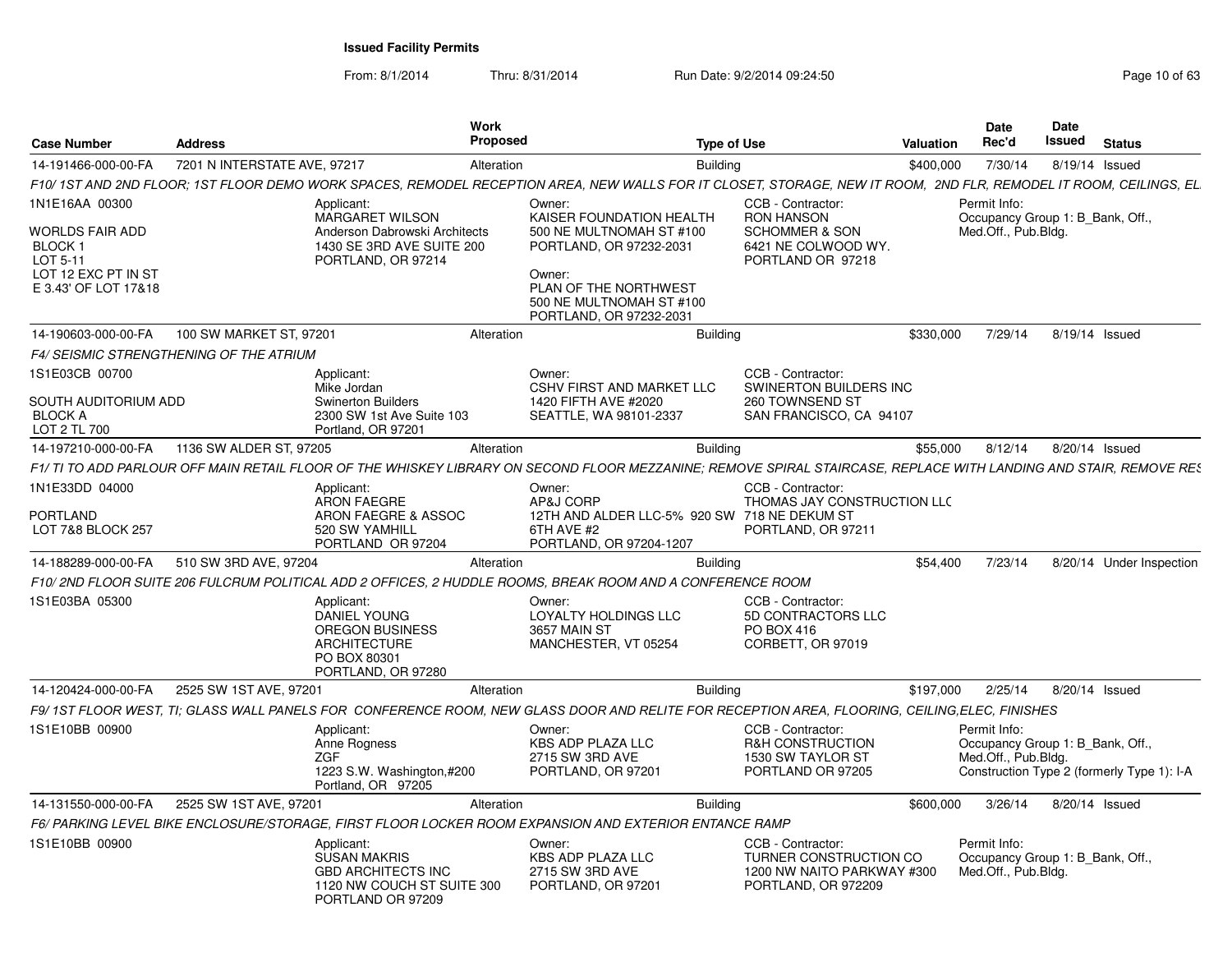From: 8/1/2014

| Page 11 of 63 |  |  |  |
|---------------|--|--|--|
|---------------|--|--|--|

| <b>Case Number</b>                                             | <b>Address</b>               |                                                                                                         | Work<br>Proposed |                                                                                                                                                                  | <b>Type of Use</b>                                                                                   | <b>Valuation</b> | <b>Date</b><br>Rec'd                             | <b>Date</b><br>Issued | <b>Status</b>                                                                        |
|----------------------------------------------------------------|------------------------------|---------------------------------------------------------------------------------------------------------|------------------|------------------------------------------------------------------------------------------------------------------------------------------------------------------|------------------------------------------------------------------------------------------------------|------------------|--------------------------------------------------|-----------------------|--------------------------------------------------------------------------------------|
| 14-199332-000-00-FA                                            | 3600 N INTERSTATE AVE, 97227 |                                                                                                         | Alteration       |                                                                                                                                                                  | <b>Building</b>                                                                                      | \$150,000        | 8/15/14                                          |                       | 8/21/14 Issued                                                                       |
|                                                                |                              |                                                                                                         |                  | F14/ 1ST FLOOR 1.613 SQ FT INTERIOR DEMO OF EXISTING WALLS AND EQUIPMENT TO ACCOMMODATE FUTURE NEW MRI ROOM AND SUPPORT AREA. DEMO PERMIT ONLY                   |                                                                                                      |                  |                                                  |                       |                                                                                      |
| 1N1E22CC 13200                                                 |                              | Applicant:<br><b>JON ANDERSON</b>                                                                       |                  | Owner:<br>KAISER FOUNDATION HEALTH                                                                                                                               | CCB - Contractor:<br><b>HOWARD S WRIGHT</b>                                                          |                  |                                                  |                       |                                                                                      |
| <b>MULTNOMAH</b><br>BLOCK 31<br>LOT 1-16 TL 13200              |                              | AD ARCHITECTS, LLC<br>1430 SE 3RD AVE, SUITE 200<br>PORTLAND, OR 97214                                  |                  | 500 NE MULTNOMAH ST #100<br>PORTLAND, OR 97232-2031                                                                                                              | <b>CONSTRUCTORS LP</b><br>P. O. BOX 3764<br>SEATTLE, WA 98124                                        |                  |                                                  |                       |                                                                                      |
|                                                                |                              |                                                                                                         |                  | Owner:<br>PLAN OF THE NORTHWEST<br>500 NE MULTNOMAH ST #100<br>PORTLAND, OR 97232-2031                                                                           |                                                                                                      |                  |                                                  |                       |                                                                                      |
| 14-197478-000-00-FA                                            | 111 SW 5TH AVE, 97204-3626   |                                                                                                         | Alteration       |                                                                                                                                                                  | <b>Building</b>                                                                                      | \$281,430        | 8/12/14                                          |                       | 8/21/14 Under Inspection                                                             |
|                                                                |                              |                                                                                                         |                  | F17 / 19TH FLOOR SLINDE NELSON STANFORD TENANT REMODEL, DEMO EXISTING PARTITION WALLS & CASEWORK AND INSTALL NEW PARTITION WALLS, SUSPENDED ACT GRID CEILING, DA |                                                                                                      |                  |                                                  |                       |                                                                                      |
| 1N1E34CD 01300                                                 |                              | Applicant:<br><b>COLLEEN MURPHY</b><br>FLUENT DESIGN INC<br>427 NW 6TH AVENUE<br>PORTLAND OR 97209      |                  |                                                                                                                                                                  | CCB - Contractor:<br><b>FORTIS CONSTRUCTION</b><br>1705 SW TAYLOR ST SUITE 200<br>PORTLAND, OR 97205 |                  | Permit Info:<br>Occupancy Group 1: B             |                       | Construction Type 2 (formerly Type 1): I-A                                           |
| 14-199054-000-00-FA                                            | 1900 SW 4TH AVE - Unit 2     |                                                                                                         | Alteration       |                                                                                                                                                                  | Building                                                                                             | \$55.895         | 8/15/14                                          |                       | 8/21/14 Under Inspection                                                             |
|                                                                |                              | B1/ ROOM 084 NEW PARTITION WALL TO DIVIDE EXISTING OFFICE SPACE                                         |                  |                                                                                                                                                                  |                                                                                                      |                  |                                                  |                       |                                                                                      |
| 1S1E03CB 90001<br>URBAN CENTER CONDOMINIUM<br>LOT <sub>2</sub> |                              | Applicant:<br><b>STEVE ROUNDS</b><br>PORTLAND STATE U<br>617 SW MONTGOMERY SUITE 202 PORTLAND, OR 97232 |                  | Owner:<br>OREGON STATE OF(LEASED<br>825 NE MULTNOMAH ST #1900                                                                                                    |                                                                                                      |                  |                                                  |                       |                                                                                      |
|                                                                |                              | PORTLAND, OR 97201                                                                                      |                  | Owner:<br>PACIFICORP<br>825 NE MULTNOMAH ST #1900<br>PORTLAND, OR 97232                                                                                          |                                                                                                      |                  |                                                  |                       |                                                                                      |
| 13-213400-DFS-03-FA                                            | 110 SW YAMHILL ST, 97204     |                                                                                                         | Alteration       |                                                                                                                                                                  | <b>Building</b>                                                                                      | \$               | 8/14/14                                          |                       | 8/21/14 Issued                                                                       |
|                                                                |                              | F11/ PHASE 3. NEW EXTERIOR BRICK FACADE - DFS-03 EXTERIOR GLASS CANOPY                                  |                  |                                                                                                                                                                  |                                                                                                      |                  |                                                  |                       |                                                                                      |
| 1S1E03BA 02400                                                 |                              | Applicant:<br><b>COLE BUTLER</b>                                                                        |                  | Owner:<br><b>B13 INVESTORS LLC</b>                                                                                                                               | CCB - Contractor:<br>R & H CONSTRUCTION                                                              |                  |                                                  |                       |                                                                                      |
| <b>PORTLAND</b><br>BLOCK 13<br>LOT 1&2                         |                              | R&H CONSTRUCTION<br>1530 SW TAYLOR<br>PORTLAND, OR 97205                                                |                  | 111 SW COLUMBIA ST #1380<br>PORTLAND, OR 97201                                                                                                                   | 1530 SW TAYLOR STREET<br>PORTLAND, OR 97205                                                          |                  |                                                  |                       |                                                                                      |
| 14-156055-000-00-FA                                            | 1122 SW STARK ST, 97205      |                                                                                                         | Alteration       |                                                                                                                                                                  | <b>Building</b>                                                                                      | \$1,800,000      | 5/13/14                                          |                       | 8/21/14 Issued                                                                       |
|                                                                |                              |                                                                                                         |                  | F18/ PARTIAL DEMO AND RENOVATION OF 2 STORY UN-REINFORCED MASONRY WITH VOLUNTARY OSSC SEISMIC UPGRADE, RE-DEMISING OF TENANT SPACES, RESTROOMS, NEW STAIRS &     |                                                                                                      |                  |                                                  |                       |                                                                                      |
| 1N1E33DD 01900                                                 |                              | Applicant:<br><b>NATHAN COX</b>                                                                         |                  | Owner:<br>1122 STARK INVESTMENT LLC                                                                                                                              | CCB - Contractor:<br>TJ NISBET CONSTRUCTION INC                                                      |                  | Permit Info:<br>Occupancy Group 1: B_Bank, Off., |                       |                                                                                      |
| PORTLAND<br>BLOCK 255<br>N 40' OF LOT 7<br>LOT <sub>8</sub>    |                              | SKYLAB ARCHITECTURE<br>413 SW 13TH AVE, SUITE 200<br>PORTLAND OR 97205                                  |                  | 2455 NW MARSHALL ST #1<br>PORTLAND, OR 97210                                                                                                                     | PO BOX 40<br>CLACKAMAS, OR 97015                                                                     |                  | Med.Off., Pub.Bldg.<br>15398                     |                       | Construction Type 2 (formerly Type 1): III-B<br>Total Square Footage - Display Only: |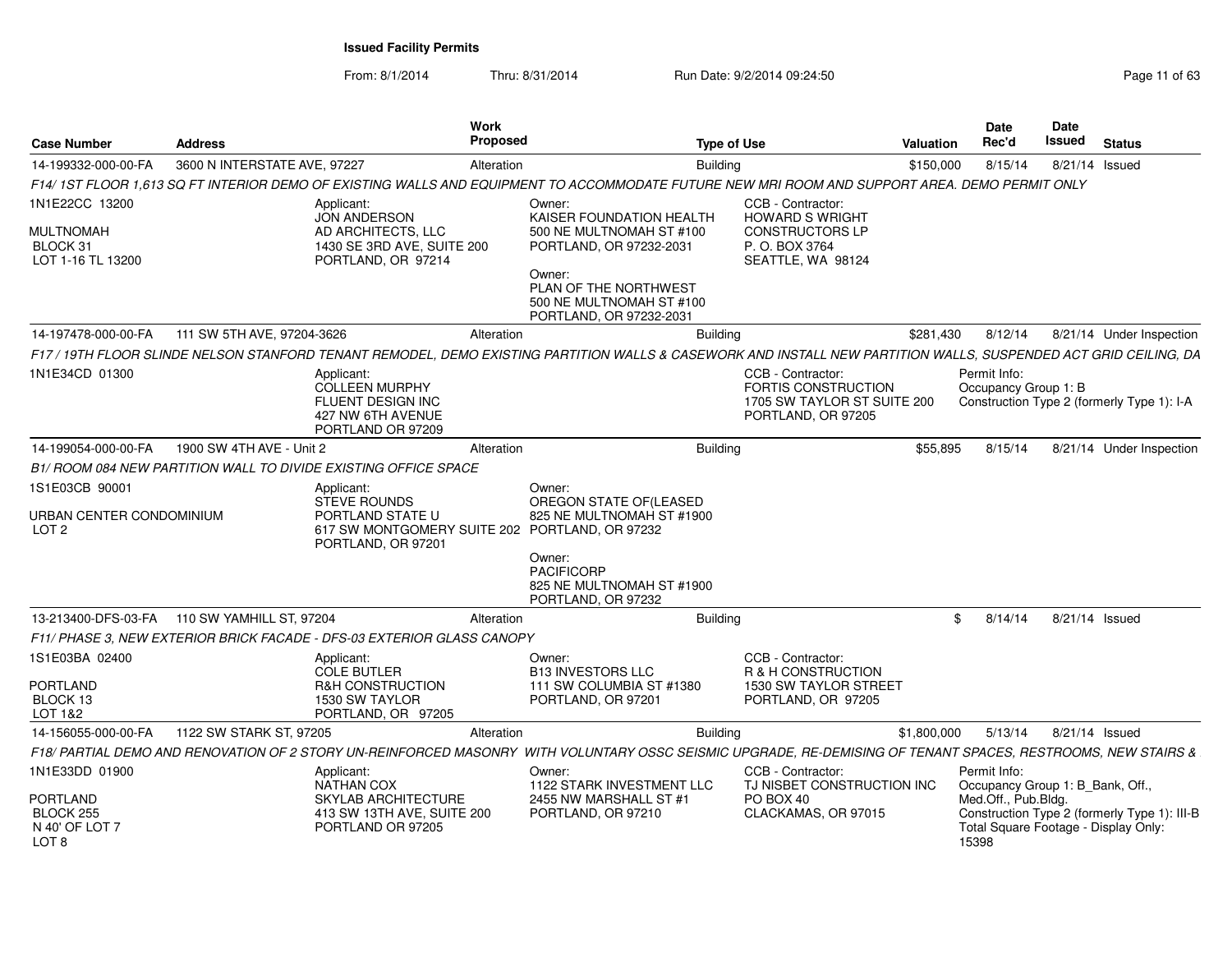From: 8/1/2014

| <b>Case Number</b>                                             | <b>Address</b>                               |                                                                                                          | Work<br>Proposed |                                                                                                                                                            | <b>Type of Use</b>                                                                                    | Valuation | Date<br>Rec'd                          | Date<br><b>Issued</b> | <b>Status</b>                              |
|----------------------------------------------------------------|----------------------------------------------|----------------------------------------------------------------------------------------------------------|------------------|------------------------------------------------------------------------------------------------------------------------------------------------------------|-------------------------------------------------------------------------------------------------------|-----------|----------------------------------------|-----------------------|--------------------------------------------|
| 14-193163-000-00-FA                                            | 555 SW OAK ST                                |                                                                                                          | Alteration       | <b>Building</b>                                                                                                                                            |                                                                                                       | \$45,946  | 8/4/14                                 | 8/22/14 Issued        |                                            |
|                                                                | B1/ P7 - 7TH FLOOR SPACESAVER STORAGE SYSTEM |                                                                                                          |                  |                                                                                                                                                            |                                                                                                       |           |                                        |                       |                                            |
| 1N1E34CD 80000                                                 |                                              | Applicant:                                                                                               |                  | Owner:                                                                                                                                                     | CCB - Contractor:                                                                                     |           |                                        |                       |                                            |
| ONE ELEVEN TOWER CONDOMINIUM<br><b>GENERAL COMMON ELEMENTS</b> |                                              | JIM MC CORD<br>9730 SW HERMAN RD<br>TUALATIN, OR 97062                                                   |                  | ASSOCIATION OF UNIT OWNERS<br>OF<br>ONE ELEVEN TOWER<br>CONDOMINIUM 111 SW 5TH<br>PORTLAND, OR 97204                                                       | <b>JIM MCCORD</b><br>SPACESAVER SPECIALISTS INC<br>9730 SW Herman Rd.<br>Tualatin, OR 97062           |           |                                        |                       |                                            |
| 14-198921-000-00-FA                                            | 3171 SW SAM JACKSON PARK RD, 97201           |                                                                                                          | Alteration       | <b>Building</b>                                                                                                                                            |                                                                                                       | \$15,000  | 8/15/14                                | 8/25/14 Issued        |                                            |
|                                                                |                                              | F9/ CORRIDOR C114 - REMOVE AND REPLACE CEILING TILE GRID AND LIGHT FIXTURES                              |                  |                                                                                                                                                            |                                                                                                       |           |                                        |                       |                                            |
| 1S1E09 00500<br>SECTION 09 1S 1E                               |                                              | Applicant:<br><b>BRUCE JENSEN</b><br>OHSU                                                                |                  | Owner:<br>OREGON STATE OF<br>3181 SW SAM JACKSON PARK RD 16916 SE FRANKLIN                                                                                 | CCB - Contractor:<br>SCHAFFRAN CONSTRUCTION INC                                                       |           |                                        |                       |                                            |
| TL 500 7.41 ACRES                                              |                                              | 3181 SW SAM JACKSON PK RD.<br><b>CSB210</b><br>PORTLAND, OR 97201                                        |                  | PORTLAND, OR 97239                                                                                                                                         | PORTLAND, OR 97236                                                                                    |           |                                        |                       |                                            |
| 14-194935-000-00-FA                                            | 3171 SW SAM JACKSON PARK RD, 97201           |                                                                                                          | Alteration       | <b>Building</b>                                                                                                                                            |                                                                                                       | \$716,000 | 8/7/14                                 | 8/25/14 Issued        |                                            |
|                                                                |                                              |                                                                                                          |                  | F1/OSHU MULTNOMAH PAVILLION 2ND FLOOR/REMODEL WEST WING FOR EXPANSION OF THE CHM - REMOVE AND REPLACE FINISHES, CONVERT MAILROOM TO RESTROOMS, CONVERT OFI |                                                                                                       |           |                                        |                       |                                            |
| 1S1E09 00500                                                   |                                              | Applicant:                                                                                               |                  | Owner:                                                                                                                                                     | CCB - Contractor:                                                                                     |           |                                        |                       |                                            |
| SECTION 09 1S 1E                                               |                                              | <b>NAOMI MATHABA</b><br>OHSU                                                                             |                  | OREGON STATE OF<br>3181 SW SAM JACKSON PARK RD 1200 NW NAITO PARKWAY #300                                                                                  | TURNER CONSTRUCTION CO                                                                                |           |                                        |                       |                                            |
| TL 500 7.41 ACRES                                              |                                              | 3181 SW SAM JACKSON PARK RD PORTLAND, OR 97239<br>MAIL CODE CSB210<br>PORTLAND OR                        |                  |                                                                                                                                                            | PORTLAND, OR 972209                                                                                   |           |                                        |                       |                                            |
| 14-114292-DFS-04-FA                                            | 3500 N INTERSTATE AVE, 97227                 |                                                                                                          | Alteration       | <b>Building</b>                                                                                                                                            |                                                                                                       |           | 8/1/14                                 | 8/26/14 Issued        |                                            |
|                                                                |                                              | B1/2ND FLOOR, EYE PROCEDURE EXPANSION; DFS-04 FOR SUSPENDED A.C.T. CEILING SYSTEM                        |                  |                                                                                                                                                            |                                                                                                       |           |                                        |                       |                                            |
| 1N1E22CC 12100                                                 |                                              | Applicant:<br><b>REG MCDONALD</b><br>PETERSEN KOLBERG & ASSOC<br>6969 HAMPTON ST SW<br>PORTLAND OR 97223 |                  | Owner:<br>KAISER FOUNDATION HEALTH<br>500 NE MULTNOMAH ST #100<br>PORTLAND, OR 97232-2031                                                                  | CCB - Contractor:<br>HOWARD S WRIGHT<br><b>CONSTRUCTORS LP</b><br>P. O. BOX 3764<br>SEATTLE, WA 98124 |           | Permit Info:<br>Occupancy Group 1: I-2 |                       | Construction Type 2 (formerly Type 1): I-A |
|                                                                |                                              |                                                                                                          |                  | Owner:<br>PLAN OF THE NORTHWEST<br>500 NE MULTNOMAH ST #100<br>PORTLAND, OR 97232-2031                                                                     |                                                                                                       |           |                                        |                       |                                            |
| 14-192354-000-00-FA                                            | 100 SW MARKET ST, 97201                      |                                                                                                          | Alteration       |                                                                                                                                                            | Building                                                                                              | \$170,000 | 8/1/14                                 | 8/26/14 Issued        |                                            |
|                                                                |                                              | F3/ DEMO ATRIUM, 1ST FLOOR AND EXTERIOR, WALLS, DOORS, FLOORING, CEILING                                 |                  |                                                                                                                                                            |                                                                                                       |           |                                        |                       |                                            |
| 1S1E03CB 00700                                                 |                                              | Applicant:                                                                                               |                  | Owner:                                                                                                                                                     | CCB - Contractor:                                                                                     |           | Permit Info:                           |                       |                                            |
| SOUTH AUDITORIUM ADD<br><b>BLOCK A</b><br>LOT 2 TL 700         |                                              | Mike Jordan<br><b>Swinerton Builders</b><br>2300 SW 1st Ave Suite 103<br>Portland, OR 97201              |                  | <b>CSHV FIRST AND MARKET LLC</b><br>1420 FIFTH AVE #2020<br>SEATTLE, WA 98101-2337                                                                         | SWINERTON BUILDERS INC<br>260 TOWNSEND ST<br>SAN FRANCISCO, CA 94107                                  |           | Occupancy Group 1: A-2_Restaurant      |                       | Construction Type 2 (formerly Type 1): I-A |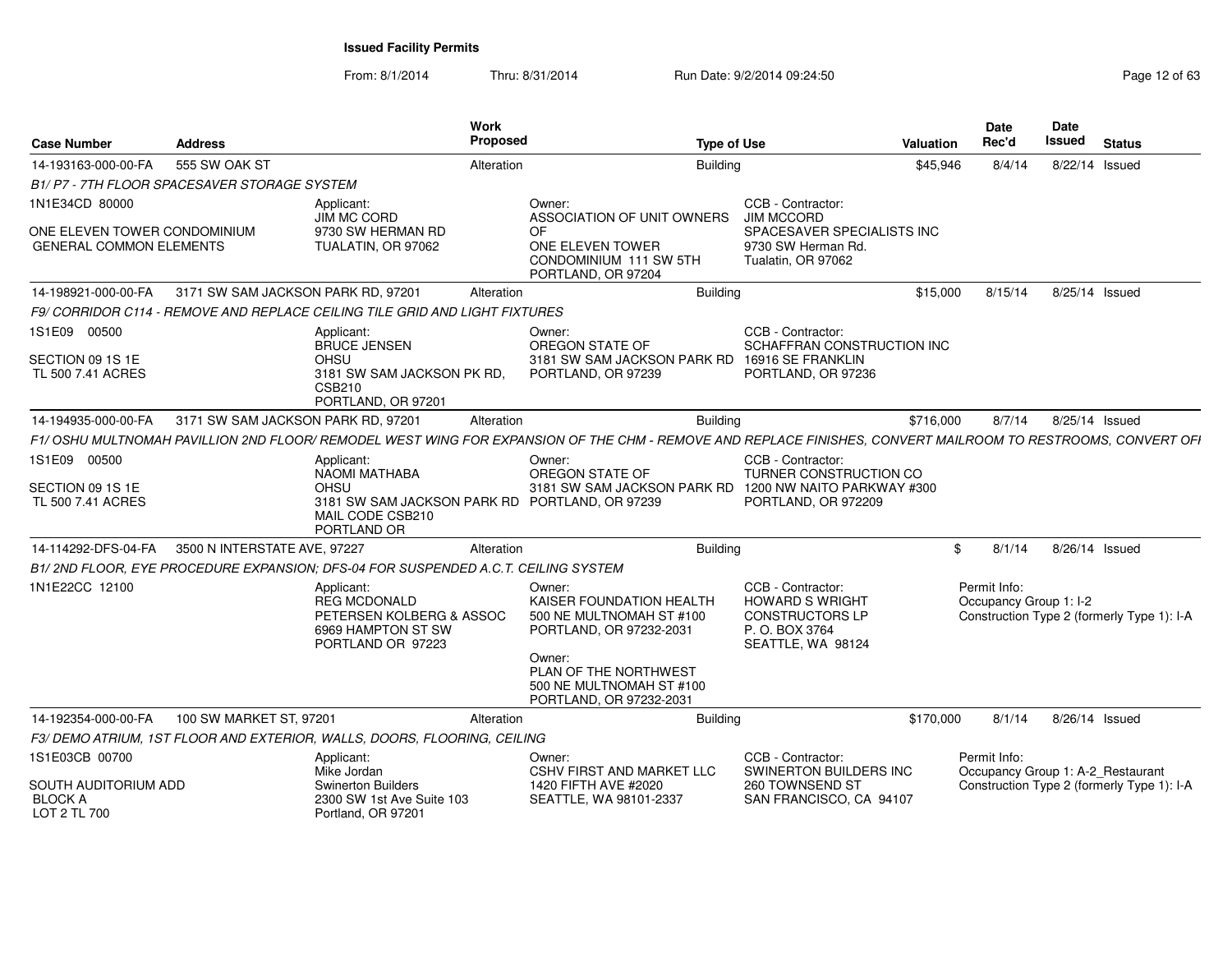| <b>Case Number</b>                                                                                          | <b>Address</b>             | Work<br><b>Proposed</b>                                                                                                                                            |                                                                                                                                                                     | <b>Type of Use</b> |                                                                                                                               | <b>Valuation</b> | Date<br>Rec'd                                | <b>Date</b><br>Issued | <b>Status</b>                                                                      |
|-------------------------------------------------------------------------------------------------------------|----------------------------|--------------------------------------------------------------------------------------------------------------------------------------------------------------------|---------------------------------------------------------------------------------------------------------------------------------------------------------------------|--------------------|-------------------------------------------------------------------------------------------------------------------------------|------------------|----------------------------------------------|-----------------------|------------------------------------------------------------------------------------|
| 14-182797-REV-02-FA                                                                                         | 15805 N LOMBARD ST         | Alteration                                                                                                                                                         |                                                                                                                                                                     | <b>Building</b>    |                                                                                                                               | \$.              | 8/21/14                                      |                       | 8/26/14 Issued                                                                     |
|                                                                                                             |                            | F1/ REVISION TO CLARIFY THE NON-RATED DEMISING WALL. AS NON-RATED. SHEETROCK ON ONE SIDE ONLY (PODS SIDE)                                                          |                                                                                                                                                                     |                    |                                                                                                                               |                  |                                              |                       |                                                                                    |
| 2N1W25 01900<br>RAMSEY LAKE IND'L PARK<br>LOT 8&9 TL 1900<br>SPLIT LEVY & SPLIT MAP R251992<br>(R687100700) |                            | Applicant:<br><b>HEATHER MCGRATH</b><br><b>MYHRE GROUP ARCHITECTS</b><br>620 SW 5TH AVE, STE 500<br>PORTLAND, OR 97204                                             | Owner:<br><b>CALWEST INDUSTRIAL</b><br>800 5TH AVE STE 4100<br>SEATTLE, WA 98104-3100<br>Owner:<br>PROPERTIES LLC<br>800 5TH AVE STE 4100<br>SEATTLE, WA 98104-3100 |                    | CCB - Contractor:<br><b>ALAN VOLM</b><br>PACIFIC CREST STRUCTURES<br>17750 SW UPPER BOONES<br>FERRY RD 190<br>DURHAM OR 97224 |                  |                                              |                       |                                                                                    |
| 14-191409-000-00-FA                                                                                         | 2201 NE LLOYD BLVD, 97232  | Alteration                                                                                                                                                         |                                                                                                                                                                     | <b>Building</b>    |                                                                                                                               | \$107,400        | 7/30/14                                      |                       | 8/26/14 Issued                                                                     |
|                                                                                                             |                            | F3/ SPACE H317, DENTAL CLINIC; REMOVE ALL PARTITIONS, RECONFIGURE FOR MULTIPLE OPERATORY ROOMS, RESTROOMS, BREAKROOM, LAB, OFFICE, RECEPTION, DOORS, CEILING, FLO( |                                                                                                                                                                     |                    |                                                                                                                               |                  |                                              |                       |                                                                                    |
| 1N1E35BA 00101                                                                                              |                            | Applicant:<br><b>DARIN BOUSKA</b><br><b>NW PRECISION DESIGN</b><br>22605 SW PINEHURST CT<br>SHERWOOD, OR 97140                                                     | Owner:<br>CAPREF LLOYD CENTER LLC<br>2201 LLOYD CENTER<br>PORTLAND, OR 97232                                                                                        |                    | CCB - Contractor:<br>BNK CONSTRUCTION INC<br>45 82nd dr. ste 53b<br>gladstone, or 97027                                       |                  | Permit Info:<br>Station                      |                       | Occupancy Group 1: M Store, Service<br>Construction Type 2 (formerly Type 1): II-A |
| 14-202483-000-00-FA                                                                                         | 111 SW 5TH AVE, 97204-3626 | Alteration                                                                                                                                                         |                                                                                                                                                                     | <b>Building</b>    |                                                                                                                               | \$62,100         | 8/22/14                                      |                       | 8/27/14 Issued                                                                     |
|                                                                                                             |                            | F11/ T-21 SUSAN GROUP - REMOVE AND ADD NEW WALLS FOR PRIVATE OFFICE AND OTHER OFFICE AREA'S FOR NEW TENANT                                                         |                                                                                                                                                                     |                    |                                                                                                                               |                  |                                              |                       |                                                                                    |
| 1N1E34CD 01300                                                                                              |                            | Applicant:<br>MATT FITZGERALD<br><b>GBD ARCHITECTS</b><br>1120 NW COUCH ST. SUITE 300<br>PORTLAND OR 97209                                                         |                                                                                                                                                                     |                    | CCB - Contractor:<br>RUSSELL CONSTRUCTION INC<br>20915 SW 105TH AVE<br>TUALATIN OR 97062                                      |                  | Permit Info:<br>Occupancy Group 1: B         |                       | Construction Type 2 (formerly Type 1): I-A                                         |
| 14-182797-REV-01-FA                                                                                         | 15805 N LOMBARD ST         | Alteration                                                                                                                                                         |                                                                                                                                                                     | <b>Building</b>    |                                                                                                                               | \$57,855         | 8/7/14                                       |                       | 8/27/14 Issued                                                                     |
|                                                                                                             |                            | F11/ REVISION TO ENLARGE EXTERIOR OPENING FOR NEW SECTIONAL DOCK DOOR                                                                                              |                                                                                                                                                                     |                    |                                                                                                                               |                  |                                              |                       |                                                                                    |
| 2N1W25 01900<br>RAMSEY LAKE IND'L PARK<br>LOT 8&9 TL 1900<br>SPLIT LEVY & SPLIT MAP R251992<br>(R687100700) |                            | Applicant:<br><b>HEATHER MCGRATH</b><br>MYHRE GROUP ARCHITECTS<br>620 SW 5TH AVE, STE 500<br>PORTLAND, OR 97204                                                    | Owner:<br><b>CALWEST INDUSTRIAL</b><br>800 5TH AVE STE 4100<br>SEATTLE, WA 98104-3100<br>Owner:<br>PROPERTIES LLC<br>800 5TH AVE STE 4100<br>SEATTLE, WA 98104-3100 |                    | CCB - Contractor:<br><b>ALAN VOLM</b><br>PACIFIC CREST STRUCTURES<br>17750 SW UPPER BOONES<br>FERRY RD 190<br>DURHAM OR 97224 |                  |                                              |                       |                                                                                    |
| 14-201860-000-00-FA                                                                                         | 2501 SW 1ST AVE, 97201     | Alteration                                                                                                                                                         |                                                                                                                                                                     | <b>Building</b>    |                                                                                                                               | \$6,000          | 8/21/14                                      |                       | 8/28/14 Under Inspection                                                           |
| B1/ SUITE 250 BILL MAIER CONSTRUCT 2 WALLS FOR SMALL OFFICE                                                 |                            |                                                                                                                                                                    |                                                                                                                                                                     |                    |                                                                                                                               |                  |                                              |                       |                                                                                    |
| 1S1E10BB 00800<br>SOUTH AUDITORIUM ADD<br>BLOCK F TL 800                                                    |                            | Applicant:<br><b>MARK WOLFE</b><br>2510 NE MULTNOMAH<br>PORTLAND, OR 97232                                                                                         | Owner:<br><b>WESTON INVESTMENT CO LLC</b><br>2154 NE BROADWAY RM 200<br>PORTLAND, OR 97232-1590                                                                     |                    |                                                                                                                               |                  | Permit Info:<br>Occupancy Group 1: B<br>I-FR |                       | Construction Type 2 (formerly Type 1):                                             |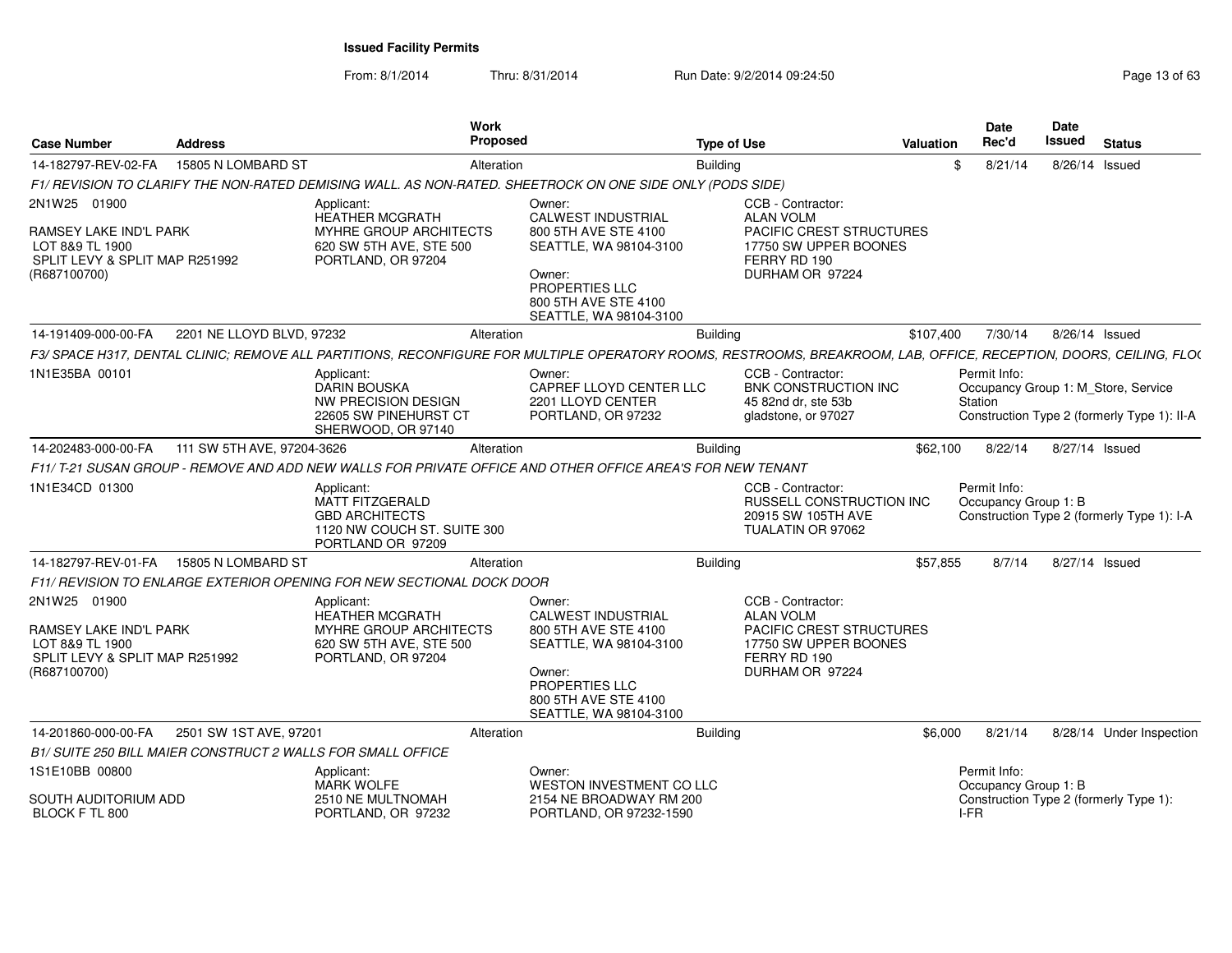From: 8/1/2014

| <b>Case Number</b>                                        | <b>Address</b>                     | Work<br><b>Proposed</b>                                                                                                                                                                                |                                                                                                        | <b>Type of Use</b> | <b>Valuation</b> | Date<br>Rec'd                                                  | Date<br>Issued | <b>Status</b>   |                                             |
|-----------------------------------------------------------|------------------------------------|--------------------------------------------------------------------------------------------------------------------------------------------------------------------------------------------------------|--------------------------------------------------------------------------------------------------------|--------------------|------------------|----------------------------------------------------------------|----------------|-----------------|---------------------------------------------|
| 14-192796-000-00-FA                                       | 5050 NE HOYT ST, 97213             | Alteration                                                                                                                                                                                             |                                                                                                        | Electrical         | \$               | 8/2/14                                                         |                | 8/2/14 Final    |                                             |
|                                                           |                                    | nurse call - SUITE 421; REMOVE WALLS, DOORS, ADD BACK TO CREATE ADDITIONAL EXAM ROOMS, REMOVE ONE RESTROOM, REMODEL WAITING/RECEPTION AREA, CEILING, FLOORING, ELE(                                    |                                                                                                        |                    |                  |                                                                |                |                 |                                             |
| 1N2E31BD 03800                                            |                                    | Applicant:<br><b>LIBERTY LOW VOLTAGE LLC</b>                                                                                                                                                           | Owner:<br>PROVIDENCE HEALTH                                                                            |                    |                  | Permit Info:<br>Occupancy Group 1: B                           |                |                 |                                             |
| CENTER ADD<br>BLOCK <sub>3</sub><br>LOT 1-7 INC PT VAC ST |                                    | 554 Stellers Eagle<br>Salem. Or 97304                                                                                                                                                                  | 4400 NE HALSEY ST BLDG 2 #190<br>PORTLAND, OR 97213-1545                                               |                    | I-FR             | Construction Type 2 (formerly Type 1):                         |                |                 |                                             |
| LOT 20-26 EXC PT IN ST                                    |                                    |                                                                                                                                                                                                        | Owner:<br>SERVICES-OREGON<br>4400 NE HALSEY ST BLDG 2 #190<br>PORTLAND, OR 97213-1545                  |                    |                  |                                                                |                |                 |                                             |
| 14-192798-000-00-FA                                       | 2201 NE LLOYD BLVD, 97232          | Alteration                                                                                                                                                                                             |                                                                                                        | Electrical         | \$               | 8/2/14                                                         |                | 8/2/14 Issued   |                                             |
|                                                           |                                    | power - SPACE H317, DENTAL CLINIC; REMOVE ALL PARTITIONS, RECONFIGURE FOR MULTIPLE OPERATORY ROOMS, RESTROOMS, BREAKROOM, LAB, OFFICE, RECEPTION, DOORS, CEILING, F                                    |                                                                                                        |                    |                  |                                                                |                |                 |                                             |
| 1N1E35BA 00101                                            |                                    | Applicant:<br>FIVE STAR ELECTRIC INC.<br>756 SW BAILEY AVE<br>HILLSBORO OR 97123                                                                                                                       | Owner:<br>CAPREF LLOYD CENTER LLC<br>2201 LLOYD CENTER<br>PORTLAND, OR 97232                           |                    |                  | Permit Info:<br>Occupancy Group 1: M Store, Service<br>Station |                |                 | Construction Type 2 (formerly Type 1): II-A |
| 14-192804-000-00-FA                                       | 14015 NE GLISAN ST. 97230          | Alteration                                                                                                                                                                                             |                                                                                                        | Electrical         | \$               | 8/2/14                                                         |                | $8/2/14$ Issued |                                             |
| power - CHARGING STATION LIGHTS                           |                                    |                                                                                                                                                                                                        |                                                                                                        |                    |                  |                                                                |                |                 |                                             |
| 1N2E35A 00200                                             |                                    | Applicant:<br>CHERRY CITY ELECTRIC INC.                                                                                                                                                                | Owner:<br>METRO(LEASED COURSE CO                                                                       |                    |                  |                                                                |                |                 |                                             |
| SECTION 35 1N 2E<br>TL 200 4.50 ACRES                     |                                    | 8100 NE ST JOHNS RD STE. D101<br>VANCOUVER WA 98665-2014                                                                                                                                               | 600 NE GRAND AVE<br>PORTLAND, OR 97232-2736                                                            |                    |                  |                                                                |                |                 |                                             |
| 14-192807-000-00-FA                                       | 1825 SW BROADWAY, 97201            | Alteration                                                                                                                                                                                             |                                                                                                        | Electrical         | \$               | 8/2/14                                                         |                | $8/2/14$ Issued |                                             |
|                                                           |                                    | power - SMSU PARKWAY NORTH 3,842 SQ FT RAISED PERFORMANCE PLATFORM (lighting, power, cable tray, etc.)                                                                                                 |                                                                                                        |                    |                  |                                                                |                |                 |                                             |
| 1S1E04DA 06300                                            |                                    | Applicant:<br>MICHAEL NELSON                                                                                                                                                                           | Owner:<br>OREGON STATE OF (BRD HIGHER                                                                  |                    |                  |                                                                |                |                 |                                             |
| <b>PORTLAND</b><br>BLOCK 200                              |                                    | PORTLAND STATE UNIVERSITY.<br>P.O. BOX 751-FAC                                                                                                                                                         | ED)<br>PO BOX 751                                                                                      |                    |                  |                                                                |                |                 |                                             |
| 99.88% NONTAXABLE                                         |                                    | Portland, OR 97207                                                                                                                                                                                     | PORTLAND, OR 97207-0751                                                                                |                    |                  |                                                                |                |                 |                                             |
| 14-190382-000-00-FA                                       | 1001 SW 5TH AVE, 97204             | Alteration                                                                                                                                                                                             |                                                                                                        | Electrical         | \$               | 7/29/14                                                        |                | $8/4/14$ Issued |                                             |
|                                                           |                                    | 6-9th floors GSA Court TI - power (All INSPECTIONS BEING RECORDED ON PERMIT #14-190383  same contractor doing fire and power)Note: Capitol Electric made application for a permit for fire alarm wirir |                                                                                                        |                    |                  |                                                                |                |                 |                                             |
| 1S1E03BB 00800                                            |                                    | Applicant:<br>CAPITOL ELECTRIC CO INC.                                                                                                                                                                 | Owner:<br>OR-CONGRESS CENTER LP                                                                        |                    |                  | Permit Info:<br>Occupancy Group 1: B                           |                |                 |                                             |
| PORTLAND<br>BLOCK 169                                     |                                    | 11401 NE MARX ST.<br>PORTLAND OR 97220-1041                                                                                                                                                            | 235 MONTGOMERY ST 16TH<br><b>FLOOR</b>                                                                 |                    |                  |                                                                |                |                 | Construction Type 2 (formerly Type 1): I-A  |
| $LOT 1-8$<br>SEE R246278 (R667717341)                     |                                    |                                                                                                                                                                                                        | SAN FRANCISCO, CA 94104-3104                                                                           |                    |                  |                                                                |                |                 |                                             |
| 14-193228-000-00-FA                                       | 3280 SW SAM JACKSON PARK RD, 97201 | Alteration                                                                                                                                                                                             |                                                                                                        | Electrical         | -\$              | 8/4/14                                                         |                | 8/4/14 Final    |                                             |
| Library #349 TI - power                                   |                                    |                                                                                                                                                                                                        |                                                                                                        |                    |                  |                                                                |                |                 |                                             |
| 1S1E09 00600                                              |                                    | Applicant:<br>DYNALECTRIC CO.<br>5711 SW HOOD AVE.<br>PORTLAND OR 97239-3716                                                                                                                           | Owner:<br>OREGON STATE OF (MEDICAL<br><b>DEPT</b><br>3181 SW SAM JACKSON PARK RD<br>PORTLAND, OR 97239 |                    |                  |                                                                |                |                 |                                             |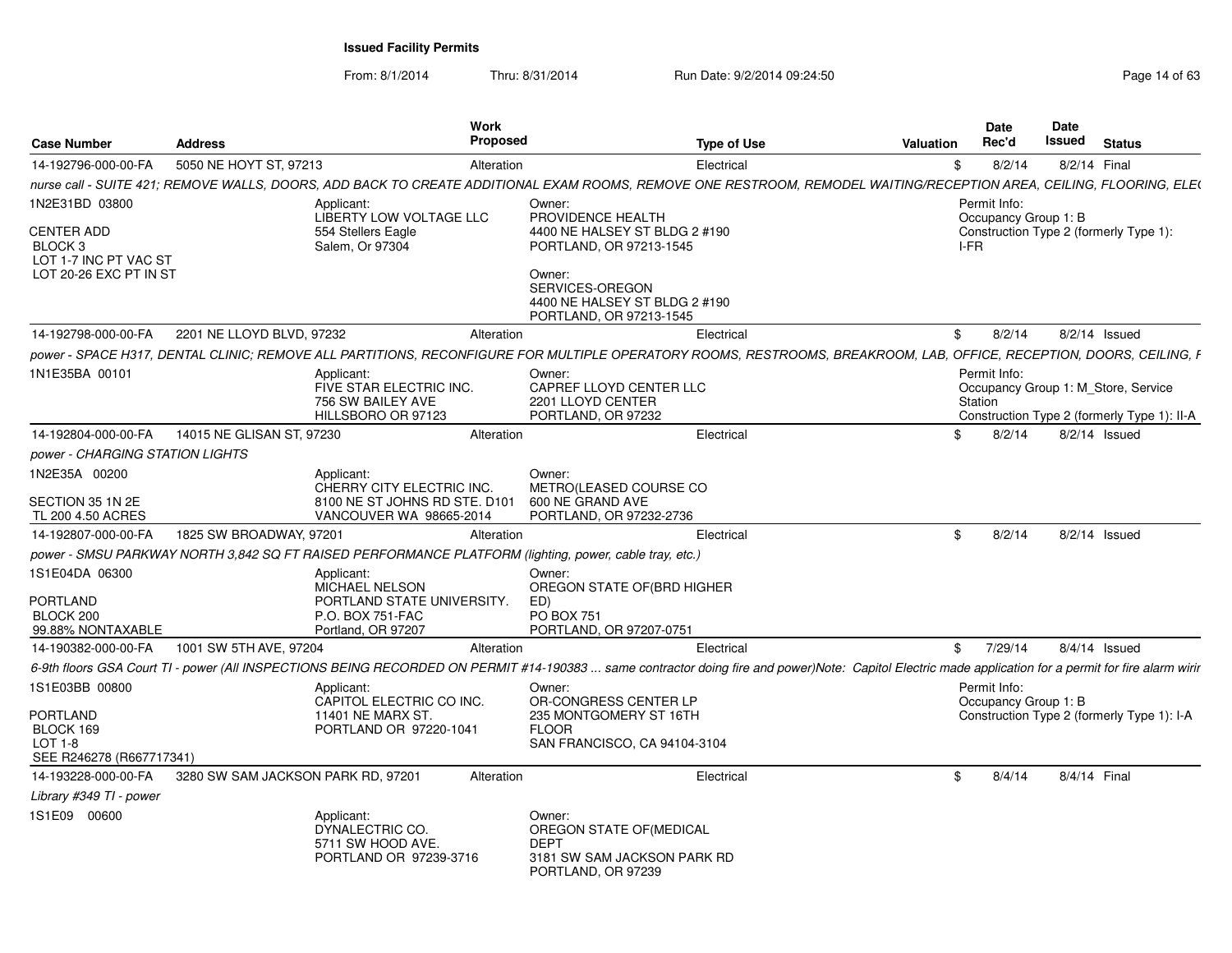| <b>Case Number</b>                                                                                                                               | <b>Address</b>                                              |                                                                                                                         | Work<br><b>Proposed</b> | <b>Type of Use</b>                                                                                                                                   | Valuation | <b>Date</b><br>Rec'd                                                    | <b>Date</b><br><b>Issued</b> | <b>Status</b>                              |
|--------------------------------------------------------------------------------------------------------------------------------------------------|-------------------------------------------------------------|-------------------------------------------------------------------------------------------------------------------------|-------------------------|------------------------------------------------------------------------------------------------------------------------------------------------------|-----------|-------------------------------------------------------------------------|------------------------------|--------------------------------------------|
| 14-193427-000-00-FA                                                                                                                              |                                                             | 3181 SW SAM JACKSON PARK RD - Bldg BSC, 9 Alteration                                                                    |                         | Electrical                                                                                                                                           | \$        | 8/5/14                                                                  | 8/5/14 Final                 |                                            |
| #5552 208v receptacle alteration - power                                                                                                         |                                                             |                                                                                                                         |                         |                                                                                                                                                      |           |                                                                         |                              |                                            |
| 1S1E09 00200                                                                                                                                     |                                                             | Applicant:<br>DYNALECTRIC CO.<br>5711 SW HOOD AVE.<br>PORTLAND OR 97239-3716                                            |                         | Owner:<br>OREGON STATE OF<br>3181 SW SAM JACKSON PARK RD<br>PORTLAND, OR 97239                                                                       |           | Permit Info:<br>Occupancy Group 1: B                                    |                              | Construction Type 2 (formerly Type 1): I-B |
| 14-193525-000-00-FA                                                                                                                              | 3181 SW SAM JACKSON PARK RD, 97201                          |                                                                                                                         | Alteration              | Electrical                                                                                                                                           | \$        | 8/5/14                                                                  | 8/5/14 Final                 |                                            |
| #253A 208v receptacle outlet - power                                                                                                             |                                                             |                                                                                                                         |                         |                                                                                                                                                      |           |                                                                         |                              |                                            |
| 1S1E09 00600                                                                                                                                     |                                                             | Applicant:<br>DYNALECTRIC CO.                                                                                           |                         | Owner:<br>OREGON STATE OF (MEDICAL                                                                                                                   |           |                                                                         |                              |                                            |
| SECTION 09 1S 1E<br>TL 600 14.19 ACRES                                                                                                           |                                                             | 5711 SW HOOD AVE.<br>PORTLAND OR 97239-3716                                                                             |                         | <b>DEPT</b><br>3181 SW SAM JACKSON PARK RD<br>PORTLAND, OR 97239                                                                                     |           |                                                                         |                              |                                            |
| 14-193536-000-00-FA                                                                                                                              | 111 SW COLUMBIA ST, 97258                                   |                                                                                                                         | Alteration              | Electrical                                                                                                                                           | \$        | 8/5/14                                                                  |                              | 8/5/14 Under Inspection                    |
| #600 COP Server rm - power                                                                                                                       |                                                             |                                                                                                                         |                         |                                                                                                                                                      |           |                                                                         |                              |                                            |
| 1S1E03BD 01700<br><b>PORTLAND</b><br>BLOCK 129<br><b>LOT 1-8</b>                                                                                 |                                                             | Applicant:<br>CHRISTENSON ELECTRIC INC.<br>111 SW COLUMBIA ST. STE 480<br>PORTLAND OR 97201-5838                        |                         | Owner:<br><b>COLUMBIA SQUARE LLC</b><br>111 SW COLUMBIA ST #1380<br>PORTLAND, OR 97201-5845                                                          |           | Permit Info:<br>Occupancy Group 1: B                                    |                              | Construction Type 2 (formerly Type 1): I-A |
| 14-194223-000-00-FA                                                                                                                              | 333 SW 5TH AVE, 97204                                       |                                                                                                                         | Alteration              | Electrical                                                                                                                                           | \$        | 8/6/14                                                                  |                              | 8/6/14 Under Inspection                    |
|                                                                                                                                                  |                                                             |                                                                                                                         |                         | power, fire alarm - ONPOINT COMMUNITY CREDIT UNION RENOVATION, RECONFIGURE EXISTING TENANT SPACE, MOVE WALLS, DOORS FOR PRIVATE OFFICES AND ATM AREA |           |                                                                         |                              |                                            |
| 1N1E34CD 06800<br><b>PORTLAND</b><br>BLOCK 82<br>S 0.56' OF LOT 2<br><b>LOT 3&amp;4</b><br>HISTORIC PROPERTY; POTENTIAL<br><b>ADDITIONAL TAX</b> |                                                             | Applicant:<br>STONER ELECTRIC, INC.<br>1904 SE OCHOCO ST.<br>MILWAUKIE OR 97222-7315                                    |                         | Owner:<br>OTB LLC<br>2712 SE 20TH AVE<br>PORTLAND, OR 97202-2231                                                                                     |           | Permit Info:<br>Occupancy Group 1: B Bank, Off.,<br>Med.Off., Pub.Bldg. |                              |                                            |
| 14-194226-000-00-FA                                                                                                                              | 5545 NE 148TH AVE                                           |                                                                                                                         | Alteration              | Electrical                                                                                                                                           | \$        | 8/6/14                                                                  |                              | 8/6/14 Issued                              |
|                                                                                                                                                  | voice/data - INSTALL CAT6 CABLIN FOR (13) WAPS IN WAREHOUSE |                                                                                                                         |                         |                                                                                                                                                      |           |                                                                         |                              |                                            |
| 1N2E13C 00502<br>PROLOGIS PARK PORTLAND<br>LOT <sub>4</sub>                                                                                      |                                                             | Applicant:<br>COCHRAN INC. dba BROADWAY<br><b>ELECTRIC</b><br>7550 SW TECH CENTER DR STE<br>220<br>TIGARD OR 97223-8061 |                         | Owner:<br>PLDAB LLC<br>4545 AIRPORT WAY<br><b>DENVER, CO 80239</b>                                                                                   |           |                                                                         |                              |                                            |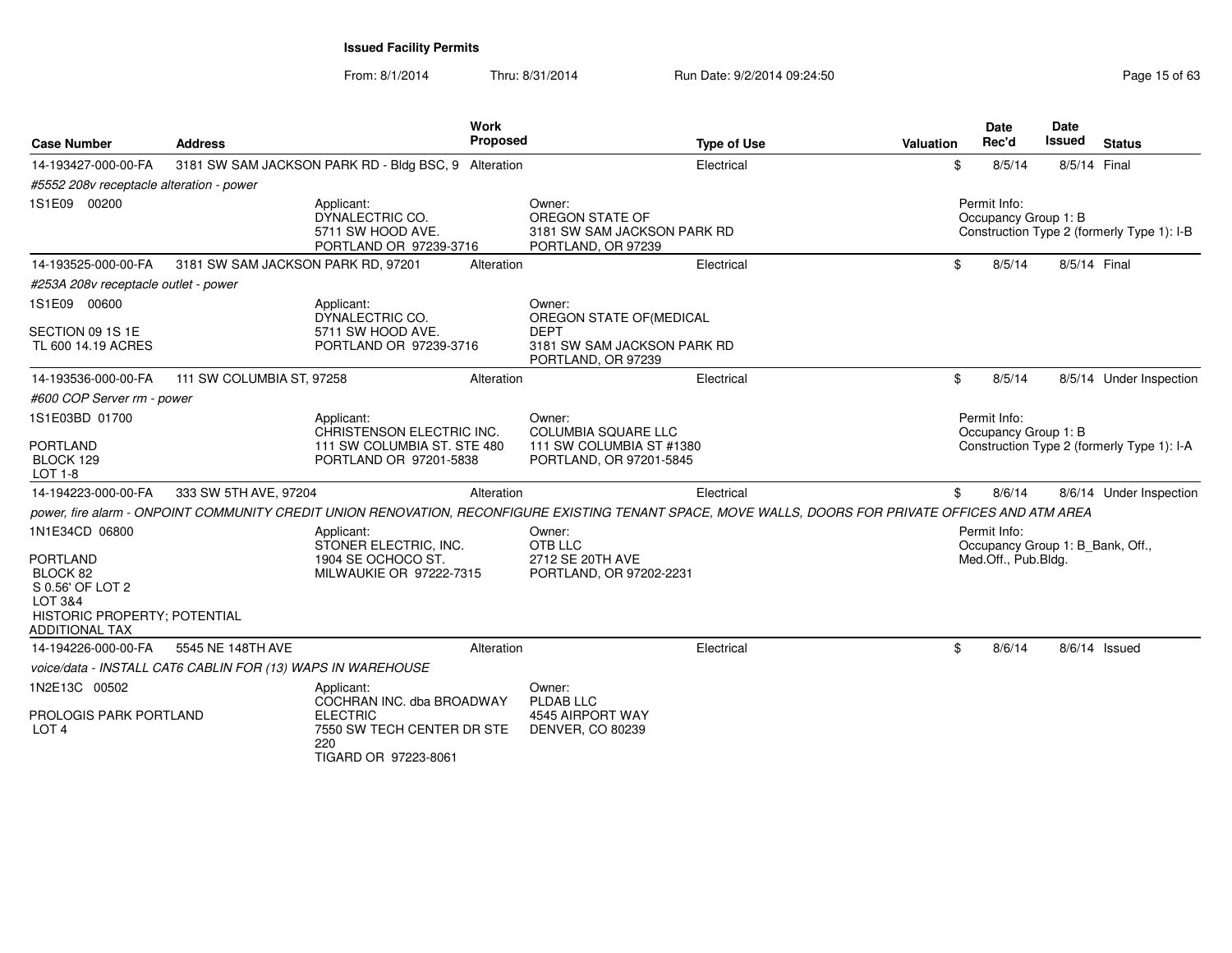| <b>Case Number</b>                                        | <b>Address</b>                                                    | Work<br><b>Proposed</b>                                                                          |                                                                                                                                                                       | <b>Type of Use</b> | <b>Valuation</b> | <b>Date</b><br>Rec'd                 | <b>Date</b><br><b>Issued</b> | <b>Status</b>                               |
|-----------------------------------------------------------|-------------------------------------------------------------------|--------------------------------------------------------------------------------------------------|-----------------------------------------------------------------------------------------------------------------------------------------------------------------------|--------------------|------------------|--------------------------------------|------------------------------|---------------------------------------------|
| 14-194237-000-00-FA                                       | 1500 SW 1ST AVE, 97201                                            | Alteration                                                                                       |                                                                                                                                                                       | Electrical         | \$               | 8/6/14                               | 8/6/14 Final                 |                                             |
| 10th fl Riverstone Residential - voice/data               |                                                                   |                                                                                                  |                                                                                                                                                                       |                    |                  |                                      |                              |                                             |
| 1S1E03CA 00600                                            |                                                                   | Applicant:<br>BRY COM. (a dba for DENNIS J                                                       | Owner:<br><b>URBAN OFFICE</b>                                                                                                                                         |                    |                  | Permit Info:<br>Occupancy Group 1: B |                              |                                             |
| <b>PORTLAND</b><br><b>BLOCK 116 TL 600</b>                |                                                                   | BRYANT)<br>14244 SE BUSH ST.<br>PORTLAND OR 97236-2734                                           | 111 SW COLUMBIA ST #1380<br>PORTLAND, OR 97201-5845<br>Owner:<br><b>PARKING</b><br>111 SW COLUMBIA ST #1380<br>PORTLAND, OR 97201-5845<br>Owner:<br><b>FACILITIES</b> |                    |                  |                                      |                              | Construction Type 2 (formerly Type 1): I-A  |
|                                                           |                                                                   |                                                                                                  | 111 SW COLUMBIA ST #1380<br>PORTLAND, OR 97201-5845                                                                                                                   |                    |                  |                                      |                              |                                             |
| 14-194595-000-00-FA                                       | 111 SW 5TH AVE, 97204-3626                                        | Alteration                                                                                       |                                                                                                                                                                       | Electrical         | \$               | 8/6/14                               | 8/6/14 Final                 |                                             |
| T38 Insight Global TI - voice/data                        |                                                                   |                                                                                                  |                                                                                                                                                                       |                    |                  |                                      |                              |                                             |
| 1N1E34CD 01300                                            |                                                                   | Applicant:<br>CHRISTENSON ELECTRIC INC.<br>111 SW COLUMBIA ST. STE 480<br>PORTLAND OR 97201-5838 |                                                                                                                                                                       |                    |                  | Permit Info:<br>Occupancy Group 1: B |                              | Construction Type 2 (formerly Type 1): I-A  |
| 14-194646-000-00-FA                                       | 919 NE 19TH AVE, 97232                                            | Alteration                                                                                       |                                                                                                                                                                       | Electrical         | \$               | 8/6/14                               | 8/6/14 Final                 |                                             |
|                                                           | hvac stat - SUITE 250 MULT CO LIBRARIES 9621 SQ FT OFFICE REMODEL |                                                                                                  |                                                                                                                                                                       |                    |                  |                                      |                              |                                             |
| 1N1E35AC 00100<br>SULLIVANS ADD<br><b>BLOCK 36 TL 100</b> |                                                                   | Applicant:<br>HUNTER-DAVISSON INC.<br>1800 SE PERSHING ST.<br>PORTLAND OR 97202-2338             | Owner:<br><b>WESTON INVESTMENT CO LLC</b><br>2154 NE BROADWAY RM 200<br>PORTLAND, OR 97232-1590                                                                       |                    |                  | Permit Info:<br>Occupancy Group 1: B |                              | Construction Type 2 (formerly Type 1): II-A |
| 14-194645-000-00-FA                                       | 1500 SW 1ST AVE, 97201                                            | Alteration                                                                                       |                                                                                                                                                                       | Electrical         | \$               | 8/6/14                               |                              | 8/6/14 Final                                |
|                                                           | 10th fl Riverstone Residential - power & fire/strobe wiring       |                                                                                                  |                                                                                                                                                                       |                    |                  |                                      |                              |                                             |
| 1S1E03CA 00600<br><b>PORTLAND</b>                         |                                                                   | Applicant:<br>CHRISTENSON ELECTRIC INC.<br>111 SW COLUMBIA ST. STE 480                           | Owner:<br><b>URBAN OFFICE</b><br>111 SW COLUMBIA ST #1380                                                                                                             |                    |                  | Permit Info:<br>Occupancy Group 1: B |                              | Construction Type 2 (formerly Type 1): I-A  |
| <b>BLOCK 116 TL 600</b>                                   |                                                                   | PORTLAND OR 97201-5838                                                                           | PORTLAND, OR 97201-5845                                                                                                                                               |                    |                  |                                      |                              |                                             |
|                                                           |                                                                   |                                                                                                  | Owner:<br><b>PARKING</b><br>111 SW COLUMBIA ST #1380<br>PORTLAND, OR 97201-5845                                                                                       |                    |                  |                                      |                              |                                             |
|                                                           |                                                                   |                                                                                                  | Owner:<br><b>FACILITIES</b><br>111 SW COLUMBIA ST #1380<br>PORTLAND, OR 97201-5845                                                                                    |                    |                  |                                      |                              |                                             |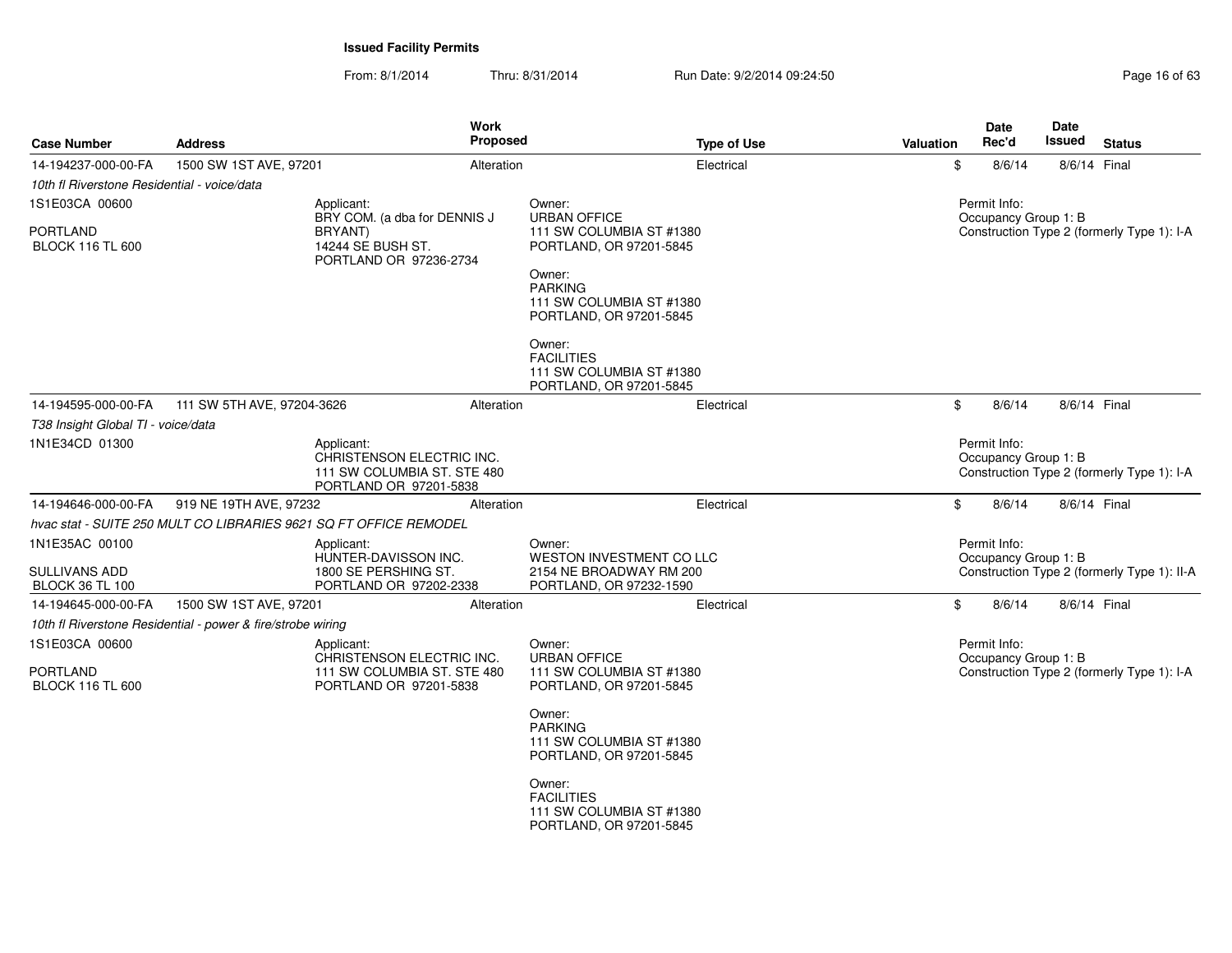From: 8/1/2014

|                                                               |                                                                      | Work                                                                                                          |                                                                                       |                    |           | Date                                        | <b>Date</b> |                                            |
|---------------------------------------------------------------|----------------------------------------------------------------------|---------------------------------------------------------------------------------------------------------------|---------------------------------------------------------------------------------------|--------------------|-----------|---------------------------------------------|-------------|--------------------------------------------|
| <b>Case Number</b>                                            | <b>Address</b>                                                       | <b>Proposed</b>                                                                                               |                                                                                       | <b>Type of Use</b> | Valuation | Rec'd                                       | Issued      | <b>Status</b>                              |
| 14-194667-000-00-FA                                           | 2303 SE 28TH PL, 97214                                               | Alteration                                                                                                    |                                                                                       | Electrical         | \$        | 8/6/14                                      |             | 8/6/14 Under Inspection                    |
|                                                               |                                                                      | fire alarm wiring - STANDING/HOSFORD / REPLACE FIRE ALARM WIRING, RESTROOM/CLASS REMODEL. - fire alarm wiring |                                                                                       |                    |           |                                             |             |                                            |
| 1S1E01CC 04900<br><b>VANS ADD</b><br><b>BLOCK 1-3 TL 4900</b> |                                                                      | Applicant:<br>ELECTRICAL CONSTRUCTION<br>CO. (a dba for EC COMPANY)<br>PO BOX 10286<br>PORTLAND OR 97296-0286 | Owner:<br>SCHOOL DISTRICT NO 1<br>PO BOX 3107<br>PORTLAND, OR 97208-3107              |                    |           | Permit Info:<br>Occupancy Group 1: E School |             | Construction Type 2 (formerly Type 1): I-A |
| 14-189926-000-00-FA                                           | 233 SW NAITO PKY, 97204                                              | Alteration                                                                                                    |                                                                                       | Electrical         | \$        | 7/28/14                                     |             | 8/7/14 Under Inspection                    |
|                                                               | 1ST & 2ND FLOOR CITY COLOR REMODEL CITY COLOR - power                |                                                                                                               |                                                                                       |                    |           |                                             |             |                                            |
| 1N1E34DC 03300                                                |                                                                      | Applicant:<br>DYNALECTRIC CO.<br>5711 SW HOOD AVE.<br>PORTLAND OR 97239-3716                                  | Owner:<br>RUSSELL FELLOWS<br>200 SW MARKET ST #1720<br>PORTLAND, OR 97201-5718        |                    |           |                                             |             |                                            |
|                                                               |                                                                      |                                                                                                               | Owner:<br>PROPERTIES LLC<br>200 SW MARKET ST #1720<br>PORTLAND, OR 97201-5718         |                    |           |                                             |             |                                            |
| 14-194885-000-00-FA                                           | 70 NW COUCH ST, 97209                                                | Alteration                                                                                                    |                                                                                       | Electrical         | \$        | 8/7/14                                      |             | 8/7/14 Issued                              |
|                                                               | hvac stat - NEW DUCTLESS SPLIT SYSTEM TO UPS ROOM, RTU               |                                                                                                               |                                                                                       |                    |           |                                             |             |                                            |
| 1N1E34DB 00600                                                |                                                                      | Applicant:<br>AMERICAN HEATING INC.<br>5035 SE 24TH<br>PORTLAND OR 97202-4765                                 | Owner:<br>WHITE STAG BLOCK LLC<br>70 NW COUCH ST #207<br>PORTLAND, OR 97209           |                    |           |                                             |             |                                            |
| 14-194859-000-00-FA                                           | 233 SW NAITO PKY, 97204                                              | Alteration                                                                                                    |                                                                                       | Electrical         | \$        | 8/7/14                                      |             | 8/7/14 Under Inspection                    |
|                                                               | 3rd & 4th firs Skyward - power/voice/data (voice/data added 8/26/14) |                                                                                                               |                                                                                       |                    |           |                                             |             |                                            |
| 1N1E34DC 03300                                                |                                                                      | Applicant:<br>CHRISTENSON ELECTRIC INC.<br>111 SW COLUMBIA ST. STE 480<br>PORTLAND OR 97201-5838              | Owner:<br><b>RUSSELL FELLOWS</b><br>200 SW MARKET ST #1720<br>PORTLAND, OR 97201-5718 |                    |           |                                             |             |                                            |
|                                                               |                                                                      |                                                                                                               | Owner:<br><b>PROPERTIES LLC</b><br>200 SW MARKET ST #1720<br>PORTLAND, OR 97201-5718  |                    |           |                                             |             |                                            |
| 14-130401-000-00-FA                                           | 1015 NW 22ND AVE, 97210                                              | Alteration                                                                                                    |                                                                                       | Electrical         | \$        | 3/25/14                                     |             | 8/7/14 Final                               |
|                                                               |                                                                      | Iv valve control - PENTHOUSE - WEST WING SF-4 & SF-5 CHILLED WATER CONTROL VALVE UPGRADES                     |                                                                                       |                    |           |                                             |             |                                            |
| 1N1E33BA 07800                                                |                                                                      | Applicant:<br>CHRISTENSON ELECTRIC INC.                                                                       | Owner:<br><b>GOOD SAMARITAN HOSPITAL</b>                                              |                    |           |                                             |             |                                            |
| <b>COUCHS ADD</b><br>TL 7800 BLOCK 304                        |                                                                      | 111 SW COLUMBIA ST. STE 480<br>PORTLAND OR 97201-5838                                                         | 1919 NW LOVEJOY ST<br>PORTLAND, OR 97209                                              |                    |           |                                             |             |                                            |
| 14-194956-000-00-FA                                           | 1849 SW SALMON ST, 97205                                             | Alteration                                                                                                    |                                                                                       | Electrical         | \$        | 8/7/14                                      |             | 8/7/14 Issued                              |
| Men's Bar Dishwasher & 2 receptacles - power                  |                                                                      |                                                                                                               |                                                                                       |                    |           |                                             |             |                                            |
| 1N1E33DC 05800                                                |                                                                      | Applicant:<br>TICE ELECTRIC CO.                                                                               | Owner:<br><b>MULTNOMAH AMATEUR</b>                                                    |                    |           | Permit Info:                                |             | Occupancy Group 1: A-3_Assembly -          |
| SECTION 33 1N 1E<br>TL 5800 2.82 ACRES                        |                                                                      | 5405 N Lagoon Ave.<br>PORTLAND OR 97217-7637                                                                  | <b>ATHLETIC CLUB</b><br>1849 SW SALMON ST<br>PORTLAND, OR 97205-1726                  |                    |           | General                                     |             | Construction Type 2 (formerly Type 1): I-A |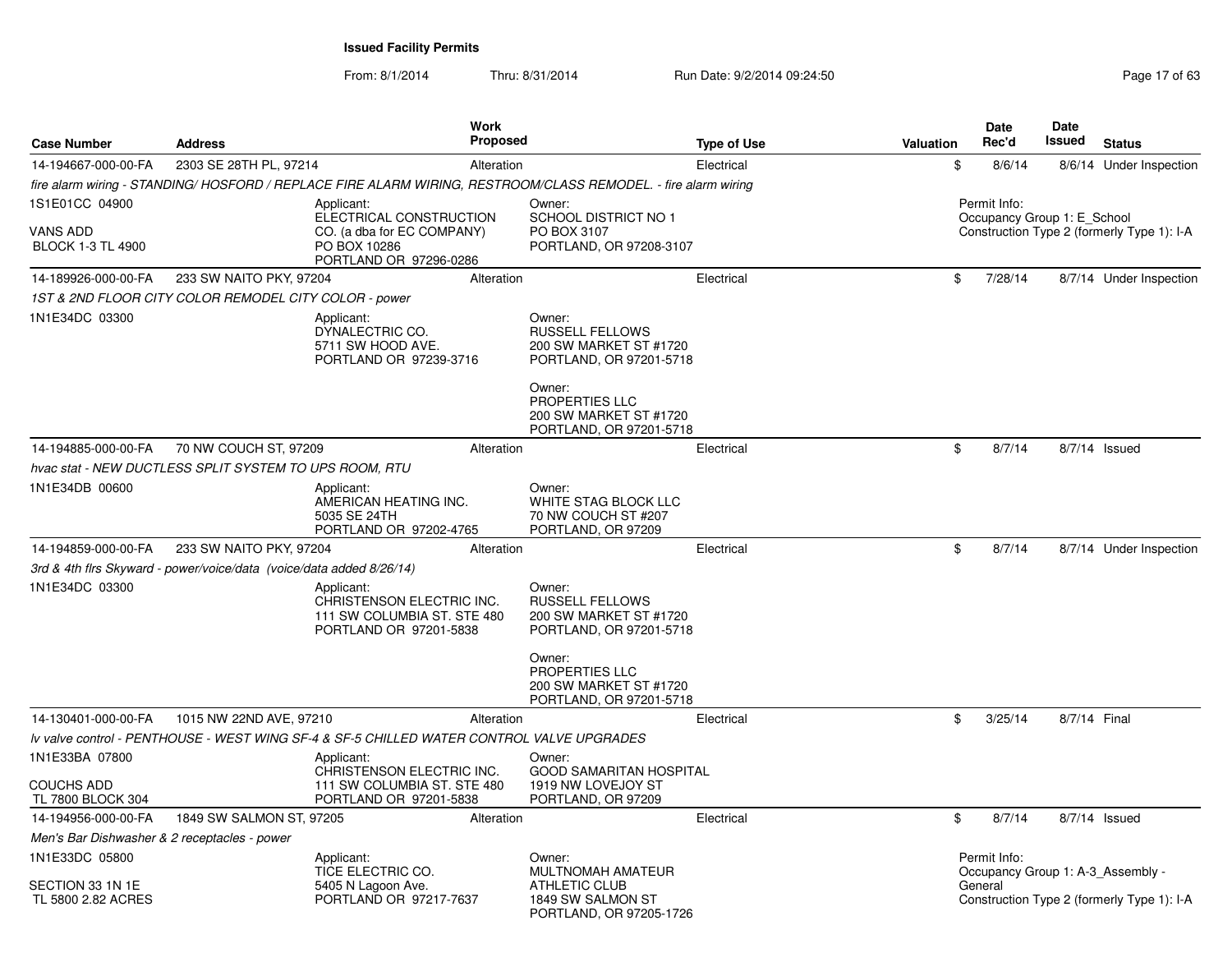| <b>Case Number</b>                                                                | <b>Address</b>                                    | <b>Work</b><br><b>Proposed</b>                                                                                                                                   |                                                                                                                                                                                                    | <b>Type of Use</b> | <b>Valuation</b> | Date<br>Rec'd | Date<br>Issued | <b>Status</b>           |
|-----------------------------------------------------------------------------------|---------------------------------------------------|------------------------------------------------------------------------------------------------------------------------------------------------------------------|----------------------------------------------------------------------------------------------------------------------------------------------------------------------------------------------------|--------------------|------------------|---------------|----------------|-------------------------|
| 14-195132-000-00-FA                                                               | 421 SW 6TH AVE, 97205                             | Alteration                                                                                                                                                       |                                                                                                                                                                                                    | Electrical         | \$               | 8/7/14        |                | 8/7/14 Under Inspection |
| 3rd fl Galois TI - power                                                          |                                                   |                                                                                                                                                                  |                                                                                                                                                                                                    |                    |                  |               |                |                         |
| 1N1E34CC 04300                                                                    |                                                   | Applicant:<br>WILLAMETTE ELECTRIC INC.                                                                                                                           | Owner:<br>UPI COMMONWEALTH LLC                                                                                                                                                                     |                    |                  |               |                |                         |
| PORTLAND<br>BLOCK 176<br>LOT 1-4                                                  |                                                   | P.O. BOX 230547<br>TIGARD, OR 97281-0547                                                                                                                         | 1215 FOURTH AVE STE 600<br>SEATTLE, WA 98161                                                                                                                                                       |                    |                  |               |                |                         |
| 14-195225-000-00-FA                                                               | 100 SW MARKET ST, 97201                           | Alteration                                                                                                                                                       |                                                                                                                                                                                                    | Electrical         | \$               | 8/7/14        |                | 8/7/14 Issued           |
|                                                                                   | Basement, 1st fl, Penthouse levels - card readers |                                                                                                                                                                  |                                                                                                                                                                                                    |                    |                  |               |                |                         |
| 1S1E03CB 00700                                                                    |                                                   | Applicant:<br>CHRISTENSON ELECTRIC INC.                                                                                                                          | Owner:<br><b>CSHV FIRST AND MARKET LLC</b>                                                                                                                                                         |                    |                  |               |                |                         |
| SOUTH AUDITORIUM ADD<br><b>BLOCK A</b><br>LOT 2 TL 700                            |                                                   | 111 SW COLUMBIA ST. STE 480<br>PORTLAND OR 97201-5838                                                                                                            | 1420 FIFTH AVE #2020<br>SEATTLE, WA 98101-2337                                                                                                                                                     |                    |                  |               |                |                         |
| 14-195304-000-00-FA                                                               | 1621 SW 1ST AVE, 97201                            | Alteration                                                                                                                                                       |                                                                                                                                                                                                    | Electrical         | \$               | 8/7/14        |                | 8/7/14 Issued           |
| Basement, 1st fl, Mez levels - card readers                                       |                                                   |                                                                                                                                                                  |                                                                                                                                                                                                    |                    |                  |               |                |                         |
| 1S1E03CB 00700                                                                    |                                                   | Applicant:<br>CHRISTENSON ELECTRIC INC.<br>111 SW COLUMBIA ST. STE 480<br>PORTLAND OR 97201-5838                                                                 | Owner:<br>CSHV FIRST AND MARKET, LLC<br>c/o CUSHMAN & WAKEFIELD<br>200 SW MARKET ST SUITE 200<br>PORTLAND, OR 97201                                                                                |                    |                  |               |                |                         |
| 14-183513-000-00-FA                                                               | 101 SW MAIN ST, 97204                             | Alteration                                                                                                                                                       |                                                                                                                                                                                                    | Electrical         | \$               | 7/14/14       |                | $8/7/14$ Issued         |
|                                                                                   |                                                   | power - 7TH, 14TH & 15TH FLOORS/ FINISH UPGRADES THROUGHOUT, CREATE EXECUTIVE OFFICE, CONFERENCE ROOM AND OFFICE ON 15TH FLOOR; CREATE STORAGE AREA ON 14TH FLOC |                                                                                                                                                                                                    |                    |                  |               |                |                         |
| 1S1E03BD 00300<br>PORTLAND<br>BLOCK 11<br><b>LOT 1-4</b><br>LOT 5-8 EXC PT IN STS |                                                   | Applicant:<br>WILLAMETTE ELECTRIC INC.<br>P.O. BOX 230547<br>TIGARD, OR 97281-0547                                                                               | Owner:<br>KBSH ONE MAIN PLACE LLC<br>14850 QUORUM DR #500<br>DALLAS, TX 75254<br>Owner:<br><b>DUFF</b><br>14850 QUORUM DR #500<br>DALLAS, TX 75254<br>Owner:<br>PHELPS LLC<br>14850 QUORUM DR #500 |                    |                  |               |                |                         |
|                                                                                   |                                                   |                                                                                                                                                                  | DALLAS, TX 75254                                                                                                                                                                                   |                    |                  |               |                |                         |
| 14-195313-000-00-FA                                                               | 421 SW 6TH AVE, 97205                             | Alteration                                                                                                                                                       |                                                                                                                                                                                                    | Electrical         | \$               | 8/7/14        |                | 8/7/14 Issued           |
| 2nd fl Shopkeep TI - voice/data                                                   |                                                   |                                                                                                                                                                  |                                                                                                                                                                                                    |                    |                  |               |                |                         |
| 1N1E34CC 04300<br>PORTLAND<br>BLOCK 176<br><b>LOT 1-4</b>                         |                                                   | Applicant:<br>TRITON COMMUNICATIONS LLC.<br>P.O. BOX 1091<br>HILLSBORO, OR 97123-1091                                                                            | Owner:<br>UPI COMMONWEALTH LLC<br>1215 FOURTH AVE STE 600<br>SEATTLE, WA 98161                                                                                                                     |                    |                  |               |                |                         |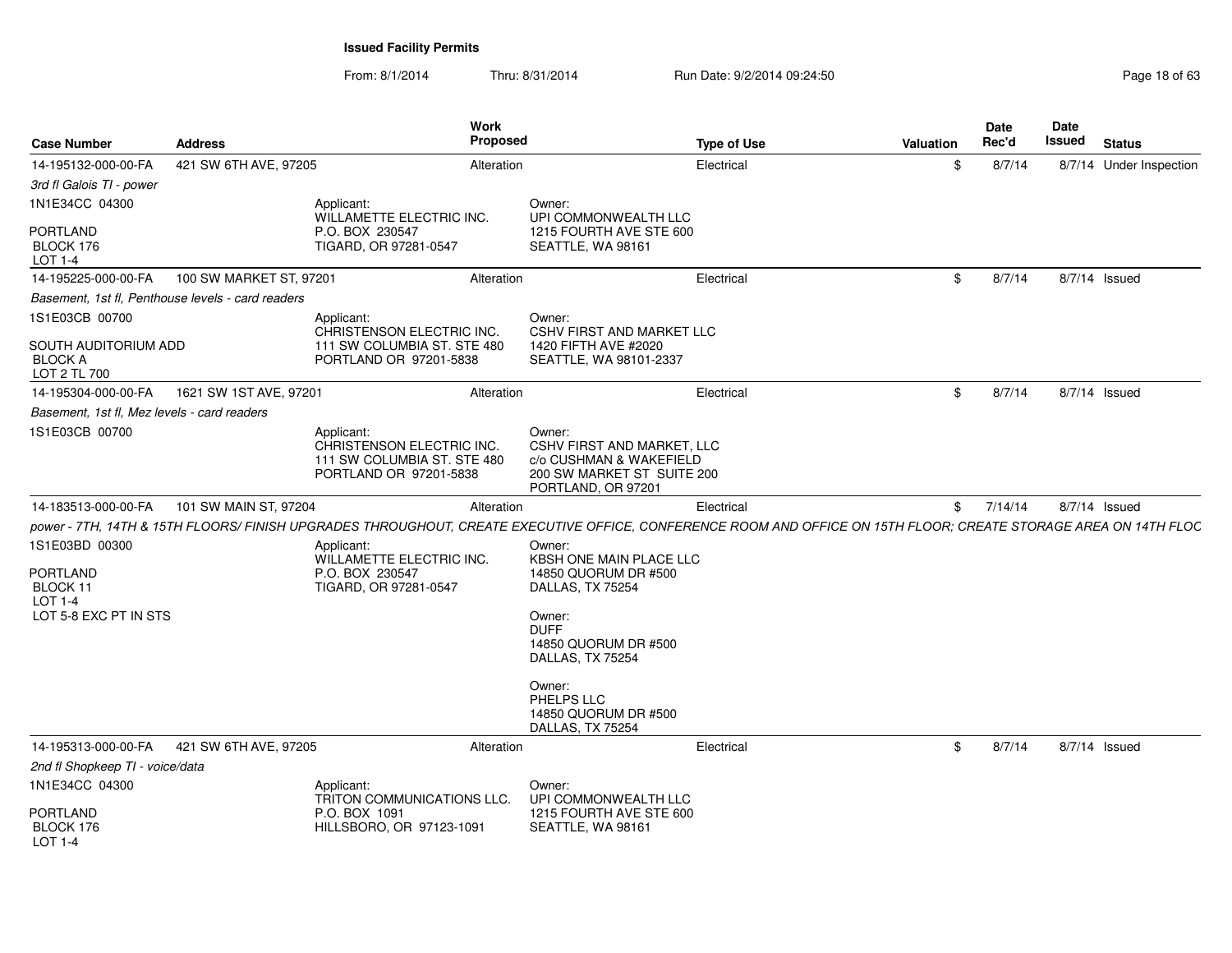| <b>Case Number</b>                                                                        | <b>Address</b>              |                                                                                          | Work<br><b>Proposed</b> |                                                                                                                                                     | <b>Type of Use</b> |                                                                                      | <b>Valuation</b> | Date<br>Rec'd                        | <b>Date</b><br>Issued | <b>Status</b>                              |
|-------------------------------------------------------------------------------------------|-----------------------------|------------------------------------------------------------------------------------------|-------------------------|-----------------------------------------------------------------------------------------------------------------------------------------------------|--------------------|--------------------------------------------------------------------------------------|------------------|--------------------------------------|-----------------------|--------------------------------------------|
| 14-195350-000-00-FA                                                                       | 7409 N LEADBETTER RD, 97203 |                                                                                          | Alteration              |                                                                                                                                                     | Electrical         |                                                                                      | \$               | 8/7/14                               | $8/7/14$ Issued       |                                            |
| AM TIRE TI - power                                                                        |                             |                                                                                          |                         |                                                                                                                                                     |                    |                                                                                      |                  |                                      |                       |                                            |
| 2N1W25A 01100                                                                             |                             | Applicant:<br><b>ERTELL ELECTRIC.</b><br><b>PO BOX 279</b><br>FOREST GROVE OR 97116-0279 |                         | Owner:<br>LIT INDUSTRIAL LTD<br><b>PARTNERSHIP</b><br>1717 MCKINNEY AVE #1900<br>DALLAS, TX 75202-1253                                              |                    |                                                                                      |                  |                                      |                       |                                            |
| 14-195685-000-00-FA                                                                       | 6936 N FATHOM ST, 97217     |                                                                                          | Alteration              |                                                                                                                                                     | Electrical         |                                                                                      | \$               | 8/8/14                               | $8/8/14$ Issued       |                                            |
|                                                                                           |                             |                                                                                          |                         | power - ADD TWO PAINT INSPECTION PITS TO TWO SPRAY BOOTHS (Note: Paint booth requires Class 1 Div 1 light fixtures)                                 |                    |                                                                                      |                  |                                      |                       |                                            |
| 1N1E17B 00200<br>SECTION 17 1N 1E<br>TL 200 24.90 ACRES                                   |                             | Applicant:<br>TICE ELECTRIC CO.<br>5405 N Lagoon Ave.<br>PORTLAND OR 97217-7637          |                         | Owner:<br>FREIGHTLINER CORPORATION<br>PO BOX 3820<br>PORTLAND, OR 97208-3820                                                                        |                    |                                                                                      |                  |                                      |                       |                                            |
| LAND & IMPS SEE R646162 (R941170881)<br>FOR MACH & EQUIP                                  |                             |                                                                                          |                         |                                                                                                                                                     |                    |                                                                                      |                  |                                      |                       |                                            |
| 14-195751-000-00-FA                                                                       | 1111 SW BROADWAY, 97205     |                                                                                          | Alteration              |                                                                                                                                                     | Electrical         |                                                                                      | \$               | 8/8/14                               | $8/8/14$ Issued       |                                            |
| <b>Boiler Replacement - power</b>                                                         |                             |                                                                                          |                         |                                                                                                                                                     |                    |                                                                                      |                  |                                      |                       |                                            |
| 1S1E03BB 03200                                                                            |                             | Applicant:<br>LA LONDE ELECTRIC<br>PO BOX 2220<br>ESTACADA OR 97023                      |                         |                                                                                                                                                     |                    |                                                                                      |                  |                                      |                       |                                            |
| 14-195783-000-00-FA                                                                       | 1300 SW 5TH AVE, 97201      |                                                                                          | Alteration              |                                                                                                                                                     | Electrical         |                                                                                      | \$               | 8/8/14                               | 8/8/14 Issued         |                                            |
|                                                                                           |                             | T-21 CONVERT SPACE INTO 2 CONFERENCE/TRAINING ROOMS - HVAC controls                      |                         |                                                                                                                                                     |                    |                                                                                      |                  |                                      |                       |                                            |
| 1S1E03BC 01800<br><b>PORTLAND</b><br><b>BLOCK 148 TL 1800</b>                             |                             | Applicant:<br><b>INC</b><br>740 N KNOTT ST<br>PORTLAND, OR 97227-2099                    |                         | Owner:<br>STREIMER SHEET METAL WORKS FIRST INTERSTATE BANK OF OR<br>PO BOX 2609<br>CARLSBAD, CA 92018-2609                                          |                    |                                                                                      |                  | Permit Info:<br>Occupancy Group 1: B |                       | Construction Type 2 (formerly Type 1): I-A |
| 14-196108-000-00-FA                                                                       | 805 SW BROADWAY, 97205      |                                                                                          | Alteration              |                                                                                                                                                     | Electrical         |                                                                                      | \$               | 8/8/14                               | 8/8/14 Issued         |                                            |
|                                                                                           |                             | tstat - HVAC UPGRADES TO 11TH & 14TH FLOORS. ADD 2 NEW FPB - tstat                       |                         |                                                                                                                                                     |                    |                                                                                      |                  |                                      |                       |                                            |
| 1S1E03BB 04400<br>PORTLAND<br>BLOCK 210<br>$LOT 1-8$<br>DEFERRED ADDITIONAL TAX LIABILITY |                             | Applicant:<br>AMERICAN HEATING INC<br>5035 SE 24TH<br>PORTLAND, OR 97202-4765            |                         | Owner:<br>FOX TOWER L L C<br>805 SW BROADWAY #2020<br>PORTLAND, OR 97205                                                                            |                    | CCB - Contractor:<br>AMERICAN HEATING INC<br>5035 SE 24TH<br>PORTLAND, OR 97202-4765 |                  | Permit Info:<br>Med.Off., Pub.Bldg.  |                       | Occupancy Group 1: B Bank, Off.,           |
| 14-145135-000-00-FA                                                                       | 4906 NE 6TH AVE, 97211      |                                                                                          | Alteration              |                                                                                                                                                     | Electrical         |                                                                                      | \$               | 4/19/14                              | 8/11/14 Final         |                                            |
|                                                                                           |                             |                                                                                          |                         | power - KING / SCIENCE CLASSROOMS REMODEL (note to electrical contractor - outlets for cord drops to be next to reel - DB)                          |                    |                                                                                      |                  |                                      |                       |                                            |
| 1N1E23BC 08700<br>SECTION 23 1N 1E<br>TL 8700 4.91 ACRES                                  |                             | Applicant:<br>Don Kellum<br>SAFETY ELECTRIC INC<br>P O Box 13699<br>Salem, OR 97309      |                         | Owner:<br>SCHOOL DISTRICT NO 1(LEASED<br>PO BOX 3107<br>PORTLAND, OR 97208-3107<br>Owner:<br>NE COALITION<br>PO BOX 3107<br>PORTLAND, OR 97208-3107 |                    |                                                                                      |                  |                                      |                       |                                            |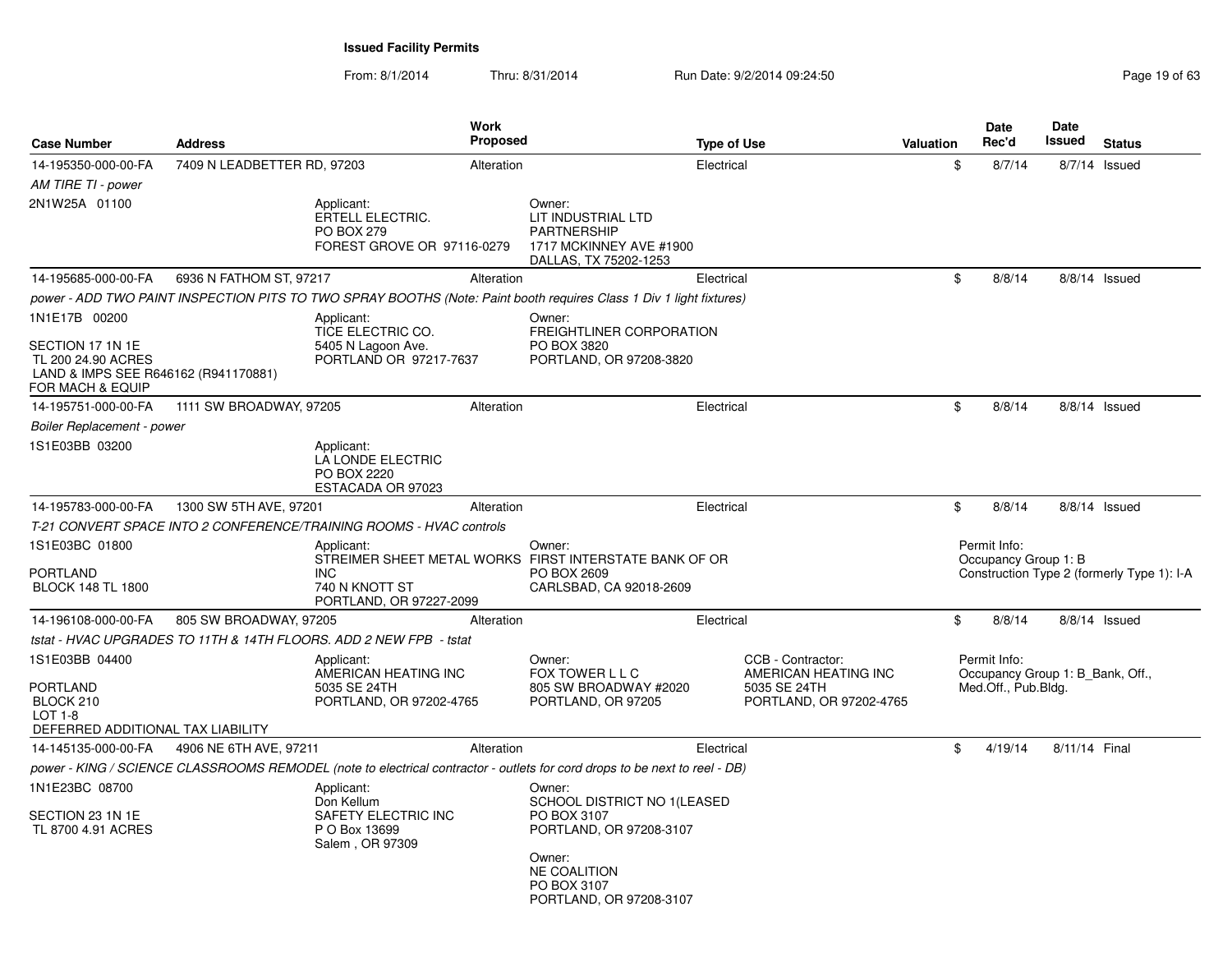| <b>Case Number</b>                                                       | <b>Address</b>                                                     |                                                                                                  | Work<br>Proposed |                                                                                      | <b>Type of Use</b> | <b>Valuation</b> | Date<br>Rec'd       | Date<br>Issued                   | <b>Status</b>                              |
|--------------------------------------------------------------------------|--------------------------------------------------------------------|--------------------------------------------------------------------------------------------------|------------------|--------------------------------------------------------------------------------------|--------------------|------------------|---------------------|----------------------------------|--------------------------------------------|
| 14-196417-000-00-FA                                                      | 611 SW CAMPUS DR, 97201                                            |                                                                                                  | Alteration       |                                                                                      | Electrical         |                  | \$<br>8/11/14       | 8/11/14 Issued                   |                                            |
|                                                                          | Elevator upgrades- Fire alarm alterations for T.I- 8 devices total |                                                                                                  |                  |                                                                                      |                    |                  |                     |                                  |                                            |
| 1S1E09AC 03800                                                           |                                                                    | Applicant:<br>DYNALECTRIC CO.<br>5711 SW HOOD AVE.<br>PORTLAND OR 97239-3716                     |                  | Owner:<br>OREGON STATE OF<br>3181 SW SAM JACKSON PARK RD<br>PORTLAND, OR 97239       |                    |                  | Permit Info:        | Occupancy Group 1: S-2           | Construction Type 2 (formerly Type 1): I-A |
| 14-195708-000-00-FA                                                      | 200 SW MARKET ST, 97201                                            |                                                                                                  | Alteration       |                                                                                      | Electrical         |                  | \$<br>8/8/14        | 8/11/14 Issued                   |                                            |
|                                                                          | Cambia PH 2 remodel - floors: 3,8,9,11,12 & 15 - power             |                                                                                                  |                  |                                                                                      |                    |                  |                     |                                  |                                            |
| 1S1E03CB 00800<br>SOUTH AUDITORIUM ADD<br><b>BLOCK A</b>                 |                                                                    | Applicant:<br>CHRISTENSON ELECTRIC INC.<br>111 SW COLUMBIA ST. STE 480<br>PORTLAND OR 97201-5838 |                  | Owner:<br>TWO HUNDRED MARKET ASSOC<br>200 SW MARKET ST #1720<br>PORTLAND, OR 97201   |                    |                  |                     |                                  |                                            |
| LOT 2 TL 800                                                             |                                                                    |                                                                                                  |                  | Owner:<br><b>LIMITED PARTNERSHIP</b><br>200 SW MARKET ST #1720<br>PORTLAND, OR 97201 |                    |                  |                     |                                  |                                            |
| 14-196428-000-00-FA                                                      | 200 SW MARKET ST, 97201                                            |                                                                                                  | Alteration       |                                                                                      | Electrical         |                  | \$<br>8/11/14       | 8/11/14 Issued                   |                                            |
|                                                                          |                                                                    | Cambia PH 2 remodel - floors: 3,8,9,11,12 & 15 - power for furniture partition wiring            |                  |                                                                                      |                    |                  |                     |                                  |                                            |
| 1S1E03CB 00800<br>SOUTH AUDITORIUM ADD<br><b>BLOCK A</b><br>LOT 2 TL 800 |                                                                    | Applicant:<br>MCCOY ELECTRIC CO INC.<br>P.O. BOX 42428<br>PORTLAND OR 97242-0428                 |                  | Owner:<br>TWO HUNDRED MARKET ASSOC<br>200 SW MARKET ST #1720<br>PORTLAND, OR 97201   |                    |                  |                     |                                  |                                            |
|                                                                          |                                                                    |                                                                                                  |                  | Owner:<br><b>LIMITED PARTNERSHIP</b><br>200 SW MARKET ST #1720<br>PORTLAND, OR 97201 |                    |                  |                     |                                  |                                            |
| 14-196448-000-00-FA                                                      | 200 SW MARKET ST, 97201                                            |                                                                                                  | Alteration       |                                                                                      | Electrical         |                  | \$<br>8/11/14       | 8/11/14 Issued                   |                                            |
|                                                                          | Cambia PH 2 remodel - floors: 3,8,9,11,12 & 15 - voice/data wiring |                                                                                                  |                  |                                                                                      |                    |                  |                     |                                  |                                            |
| 1S1E03CB 00800<br>SOUTH AUDITORIUM ADD<br><b>BLOCK A</b><br>LOT 2 TL 800 |                                                                    | Applicant:<br>CACHE VALLEY ELECTRIC CO.<br>6200 SW ARCTIC DR<br>BEAVERTON OR 97005-9447          |                  | Owner:<br>TWO HUNDRED MARKET ASSOC<br>200 SW MARKET ST #1720<br>PORTLAND, OR 97201   |                    |                  |                     |                                  |                                            |
|                                                                          |                                                                    |                                                                                                  |                  | Owner:<br><b>LIMITED PARTNERSHIP</b><br>200 SW MARKET ST #1720<br>PORTLAND, OR 97201 |                    |                  |                     |                                  |                                            |
| 14-179508-000-00-FA                                                      | 110 SW YAMHILL ST, 97204                                           |                                                                                                  | Alteration       |                                                                                      | Electrical         |                  | \$<br>7/6/14        | 8/11/14 Issued                   |                                            |
| 2nd & 3rd firs JAMA SOFTWARE - power                                     |                                                                    |                                                                                                  |                  |                                                                                      |                    |                  |                     |                                  |                                            |
| 1S1E03BA 02400                                                           |                                                                    | Applicant:<br>IES COMMERCIAL INC.                                                                |                  | Owner:<br><b>B13 INVESTORS LLC</b>                                                   |                    |                  | Permit Info:        | Occupancy Group 1: B Bank, Off., |                                            |
| <b>PORTLAND</b><br>BLOCK 13<br>LOT 1&2                                   |                                                                    | 16135 SW 74TH AVE.<br>TIGARD, OR 97224-7994                                                      |                  | 111 SW COLUMBIA ST #1380<br>PORTLAND, OR 97201                                       |                    |                  | Med.Off., Pub.Bldg. |                                  | Construction Type 2 (formerly Type 1): I-B |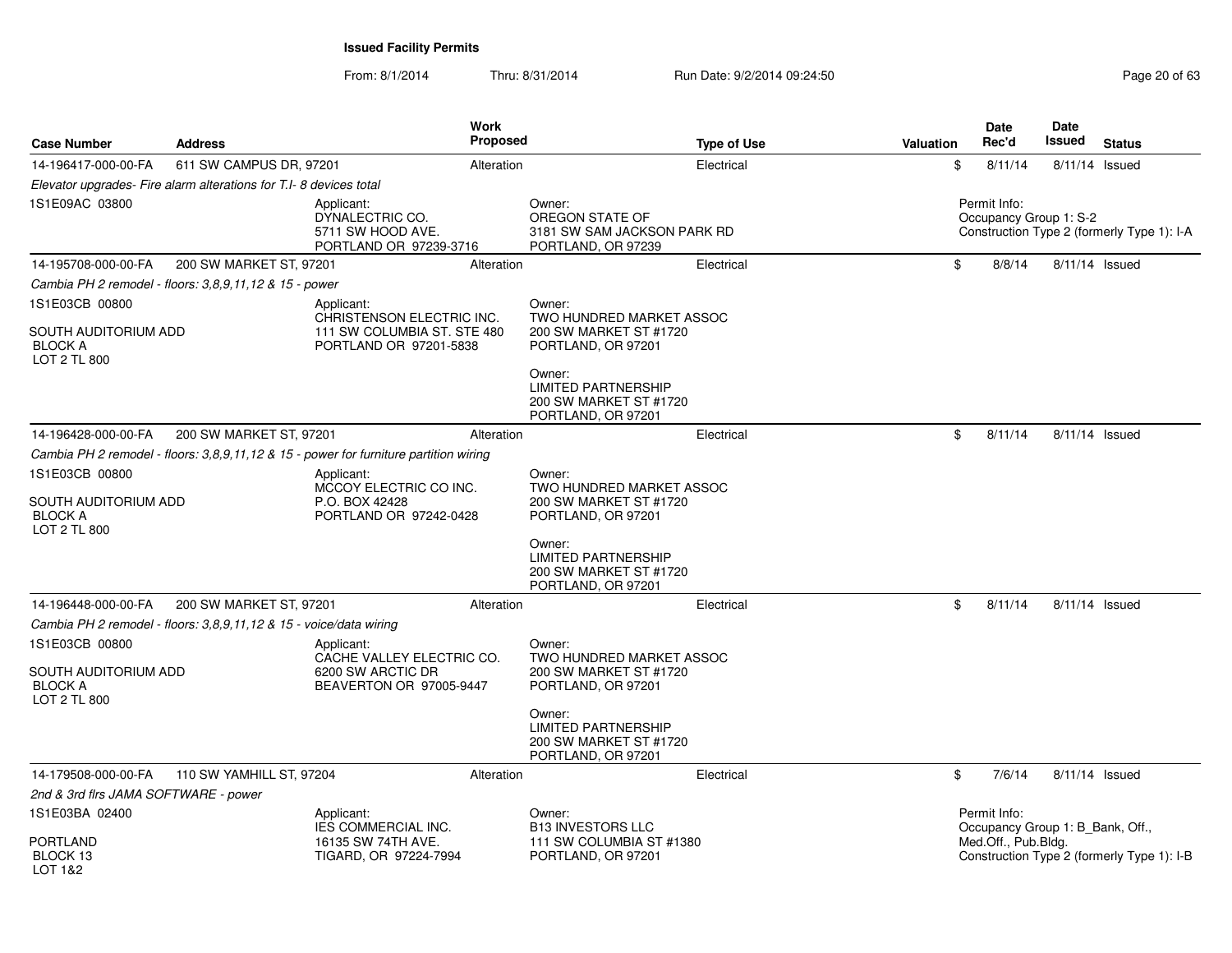| <b>Case Number</b>                                                                                                             | <b>Address</b>           |                                                                                                                                 | Work<br>Proposed |                                                                                                                                                                                       | <b>Type of Use</b>                                                                                                                                               | <b>Valuation</b> | <b>Date</b><br>Rec'd                                                    | <b>Date</b><br>Issued |                | <b>Status</b>                                |
|--------------------------------------------------------------------------------------------------------------------------------|--------------------------|---------------------------------------------------------------------------------------------------------------------------------|------------------|---------------------------------------------------------------------------------------------------------------------------------------------------------------------------------------|------------------------------------------------------------------------------------------------------------------------------------------------------------------|------------------|-------------------------------------------------------------------------|-----------------------|----------------|----------------------------------------------|
| 14-196565-000-00-FA                                                                                                            | 12470 NE MARX ST, 97230  |                                                                                                                                 | Alteration       |                                                                                                                                                                                       | Electrical                                                                                                                                                       |                  | 8/11/14                                                                 |                       | 8/11/14 Issued |                                              |
| Sears TI Bld #3 - HVAC controls                                                                                                |                          |                                                                                                                                 |                  |                                                                                                                                                                                       |                                                                                                                                                                  |                  |                                                                         |                       |                |                                              |
| 1N2E23BC 00500                                                                                                                 |                          | Applicant:<br>OREGON HEATING & AC. (dba for<br>OHAC INC.)<br>P.O. BOX 397<br>DUNDEE OR 97115-0241                               |                  | Owner:<br><b>PACIFIC REALTY ASSOCIATES</b><br>15350 SW SEQUOIA PKWY #300<br>TIGARD, OR 97224-7175<br>Owner:<br>LTD PARTNERSHIP<br>15350 SW SEQUOIA PKWY #300<br>TIGARD, OR 97224-7175 |                                                                                                                                                                  |                  |                                                                         |                       |                |                                              |
| 14-196727-000-00-FA                                                                                                            | 333 SW 5TH AVE, 97204    |                                                                                                                                 | Alteration       |                                                                                                                                                                                       | Electrical                                                                                                                                                       | \$               | 8/11/14                                                                 |                       | 8/11/14 Issued |                                              |
|                                                                                                                                |                          |                                                                                                                                 |                  |                                                                                                                                                                                       | voice/data - ONPOINT COMMUNITY CREDIT UNION RENOVATION. RECONFIGURE EXISTING TENANT SPACE, MOVE WALLS, DOORS FOR PRIVATE OFFICES AND ATM AREA                    |                  |                                                                         |                       |                |                                              |
| 1N1E34CD 06800<br><b>PORTLAND</b><br>BLOCK 82<br>S 0.56' OF LOT 2<br>LOT 3&4<br>HISTORIC PROPERTY; POTENTIAL<br>ADDITIONAL TAX |                          | Applicant:<br>COCHRAN INC. dba BROADWAY<br><b>ELECTRIC</b><br>7550 SW TECH CENTER DR STE<br>220<br>TIGARD OR 97223-8061         |                  | Owner:<br>OTB LLC<br>2712 SE 20TH AVE<br>PORTLAND, OR 97202-2231                                                                                                                      |                                                                                                                                                                  |                  | Permit Info:<br>Occupancy Group 1: B_Bank, Off.,<br>Med.Off., Pub.Bldg. |                       |                |                                              |
| 14-197032-000-00-FA                                                                                                            | 5115 N LAGOON AVE, 97217 |                                                                                                                                 | Alteration       |                                                                                                                                                                                       | Electrical                                                                                                                                                       | -SS              | 8/12/14                                                                 |                       | 8/12/14 Final  |                                              |
|                                                                                                                                |                          |                                                                                                                                 |                  | data conduits - BEDPLATE INSTALL 12' X 46' CONCRETE FOUNDATION TO SUPPORT STEEL BEDPLATE (FOR TESTING TRUCK FRAMES)                                                                   |                                                                                                                                                                  |                  |                                                                         |                       |                |                                              |
| 1N1E20AB 00800                                                                                                                 |                          | Applicant:<br>HEIL ELECTRIC CO.<br>8425 SE STARK ST<br>PORTLAND OR 97216-1137                                                   |                  | Owner:<br>FREIGHTLINER CORPORATION<br>PO BOX 3820<br>PORTLAND, OR 97208-3820                                                                                                          |                                                                                                                                                                  |                  | Permit Info:<br>Occupancy Group 1: B                                    |                       |                | Construction Type 2 (formerly Type 1): III-N |
| 14-197075-000-00-FA                                                                                                            | 520 SW YAMHILL ST, 97204 |                                                                                                                                 | Alteration       |                                                                                                                                                                                       | Electrical                                                                                                                                                       | \$               | 8/12/14                                                                 |                       | 8/12/14 Issued |                                              |
|                                                                                                                                |                          |                                                                                                                                 |                  |                                                                                                                                                                                       | power, voice/data - (805 SW 5TH) BEN BRIDGE JEWELER NEW 5100 SQ FT TENANT REMODEL OF EXISTING RETAIL GROUND LEVEL SPACE                                          |                  |                                                                         |                       |                |                                              |
| 1S1E03BB 01200<br><b>PORTLAND</b><br>BLOCK 171<br>LOT 1&8<br>N 1/2 OF LOT 2&7                                                  |                          | Applicant:<br>JC ELECTRIC INC.<br>118 NW 184TH ST.<br>RIDGEFIELD WA 98642-5766                                                  |                  | Owner:<br>PAC-HILL LIMITED PARTNERSHIP<br>520 SW YAMHILL ST RF GDN #8<br>PORTLAND, OR 97204                                                                                           |                                                                                                                                                                  |                  | Permit Info:<br>Occupancy Group 1: B                                    |                       |                | Construction Type 2 (formerly Type 1): I-A   |
| 14-197390-000-00-FA                                                                                                            | 1208 SW 13TH AVE, 97205  |                                                                                                                                 | Alteration       |                                                                                                                                                                                       | Electrical                                                                                                                                                       | \$               | 8/12/14                                                                 | 8/12/14 Final         |                |                                              |
|                                                                                                                                |                          |                                                                                                                                 |                  |                                                                                                                                                                                       | fire alarm - 2ND FLOOR NORTHWEST ACADEMY 6-12 PRIVATE SCHOOL 11,996 SQ FT CLASSROOM AND ADMIN AREA OCCUPANCY CHANGE FROM OFFICE SPACE, UNDER 149 NEW OCCUPANTS / |                  |                                                                         |                       |                |                                              |
| 1S1E04AA 04500                                                                                                                 |                          | Applicant:<br>OREGON ELECTRIC<br>CONSTRUCTION INC. /DBA<br>OREGON ELECTRIC GROUP.<br>1709 SE 3RD AVE.<br>PORTLAND OR 97214-4547 |                  | Owner:<br>JOHN NIEMEYER<br>15 82ND DR #210<br>GLADSTONE, OR 97027                                                                                                                     |                                                                                                                                                                  |                  | Permit Info:<br>Occupancy Group 1: E School                             |                       |                |                                              |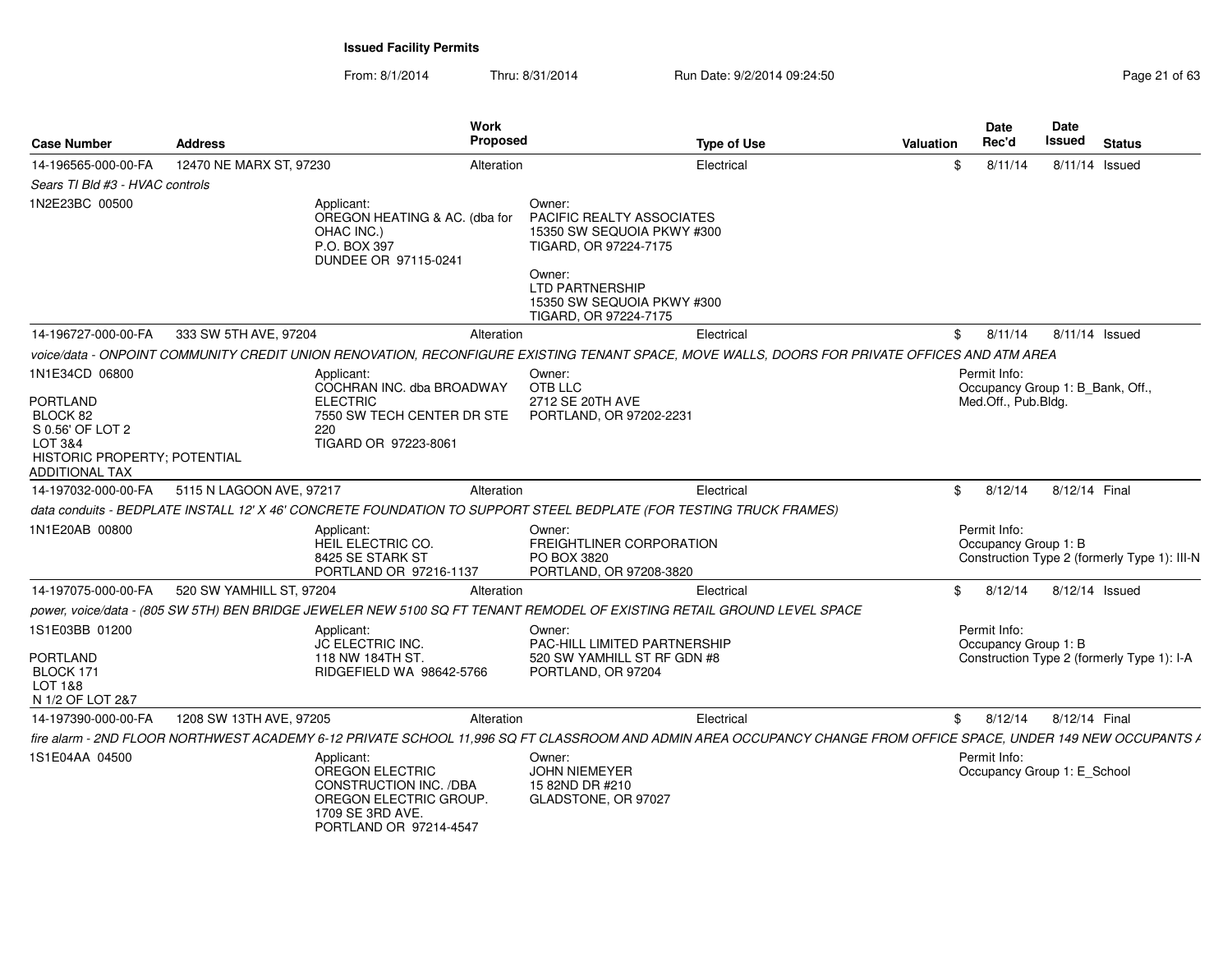| <b>Case Number</b>                      | <b>Address</b>                                             | <b>Work</b><br><b>Proposed</b>                                                                                                           |                                                                                       | <b>Type of Use</b> | <b>Valuation</b> | Date<br>Rec'd         | Date<br>Issued | <b>Status</b>                              |
|-----------------------------------------|------------------------------------------------------------|------------------------------------------------------------------------------------------------------------------------------------------|---------------------------------------------------------------------------------------|--------------------|------------------|-----------------------|----------------|--------------------------------------------|
| 14-197397-000-00-FA                     | 4805 NE GLISAN ST, 97213                                   | Alteration                                                                                                                               |                                                                                       | Electrical         | \$               | 8/12/14               | 8/12/14 Final  |                                            |
|                                         | Electrical Master Permit Inspection - Review Log - 8.12.14 |                                                                                                                                          |                                                                                       |                    |                  |                       |                |                                            |
| 1N2E31BD 04100                          |                                                            |                                                                                                                                          | Owner:<br>PROVIDENCE HEALTH                                                           |                    |                  |                       |                |                                            |
| SECTION 31 1N 2E<br>TL 4100 9.54 ACRES  |                                                            |                                                                                                                                          | 4400 NE HALSEY ST BLDG 2 #190<br>PORTLAND, OR 97213-1545                              |                    |                  |                       |                |                                            |
|                                         |                                                            |                                                                                                                                          | Owner:<br>SERVICES-OREGON<br>4400 NE HALSEY ST BLDG 2 #190<br>PORTLAND, OR 97213-1545 |                    |                  |                       |                |                                            |
| 12-141011-000-00-FA                     | 13909 NE AIRPORT WAY, 97230                                | Alteration                                                                                                                               |                                                                                       | Electrical         | \$               | 5/15/12               | 8/12/14 Final  |                                            |
|                                         |                                                            | F15/ PORTLAND REPACK NEW OFFICE, BATHROOM & BREAKROOMPR# 03POR-00203-330                                                                 |                                                                                       |                    |                  |                       |                |                                            |
| 1N2E14 00302                            |                                                            | Applicant:<br>A BETTER ELECTRICAL CO. (a<br>dba name for PACIFIC NETWORKS<br>INC)<br>16869 SW 65TH AVE #373<br>LAKE OSWEGO OR 97035-7865 | Owner:<br>PROLOGIS TLF LLC<br>4545 AIRPORT WAY<br><b>DENVER, CO 80239</b>             |                    |                  |                       |                |                                            |
| 14-196602-000-00-FA                     | 111 SW COLUMBIA ST, 97258                                  | Alteration                                                                                                                               |                                                                                       | Electrical         | \$               | 8/11/14               |                | 8/13/14 Under Inspection                   |
| #1315 Grace Law TI - power              |                                                            |                                                                                                                                          |                                                                                       |                    |                  |                       |                |                                            |
| 1S1E03BD 01700                          |                                                            | Applicant:                                                                                                                               | Owner:                                                                                |                    |                  | Permit Info:          |                |                                            |
| <b>PORTLAND</b><br>BLOCK 129<br>LOT 1-8 |                                                            | CHRISTENSON ELECTRIC INC.<br>111 SW COLUMBIA ST. STE 480<br>PORTLAND OR 97201-5838                                                       | <b>COLUMBIA SQUARE LLC</b><br>111 SW COLUMBIA ST #1380<br>PORTLAND, OR 97201-5845     |                    |                  | Occupancy Group 1: B  |                | Construction Type 2 (formerly Type 1): I-A |
| 14-196407-000-00-FA                     | 1615 SW 5TH AVE, 97201                                     | Alteration                                                                                                                               |                                                                                       | Electrical         | \$               | 8/11/14               | 8/13/14 Issued |                                            |
|                                         | REPLACE FAN ON GROUND IN MECHANICAL ROOM - power           |                                                                                                                                          |                                                                                       |                    |                  |                       |                |                                            |
| 1S1E03BC 04000                          |                                                            | Applicant:<br><b>GLOBAL ELECTRIC INC.</b>                                                                                                | Owner:<br>SISTERS OF THE HOLY                                                         |                    |                  |                       |                |                                            |
| PORTLAND<br>BLOCK 163<br><b>LOT 1-8</b> |                                                            | P.O. BOX 162<br>NORTH PLAINS OR 97133-0162                                                                                               | 1615 SW 5TH AVE<br>PORTLAND, OR 97201-5403                                            |                    |                  |                       |                |                                            |
|                                         |                                                            |                                                                                                                                          | Owner:<br><b>NAME OF JESUS</b><br>1615 SW 5TH AVE<br>PORTLAND, OR 97201-5403          |                    |                  |                       |                |                                            |
| 14-186504-000-00-FA                     | 1 N CENTER COURT ST, 97227                                 | Alteration                                                                                                                               |                                                                                       | Electrical         | \$               | 7/18/14               |                | 8/13/14 Under Inspection                   |
|                                         |                                                            | pwr - CLUB 200 LEVEL RENOVATION - SELECTIVE REMODEL OF EXISTING CONCESSION STANDS AND CONCOURSE; ELEC - pwr                              |                                                                                       |                    |                  |                       |                |                                            |
| 1N1E34AB 00700                          |                                                            | Applicant:<br>CHRISTENSON ELECTRIC INC.<br>111 SW COLUMBIA ST. STE 480<br>PORTLAND OR 97201-5838                                         | Owner:<br>PORTLAND CITY OF (LEASED<br>1 CENTER CT #150<br>PORTLAND, OR 97227          |                    |                  | Permit Info:<br>arena |                | Occupancy Group 1: A-4 Assembly -          |
|                                         |                                                            |                                                                                                                                          | Owner:<br>PORTLAND ARENA MGMT LLC<br>1 CENTER CT #150<br>PORTLAND, OR 97227           |                    |                  |                       |                |                                            |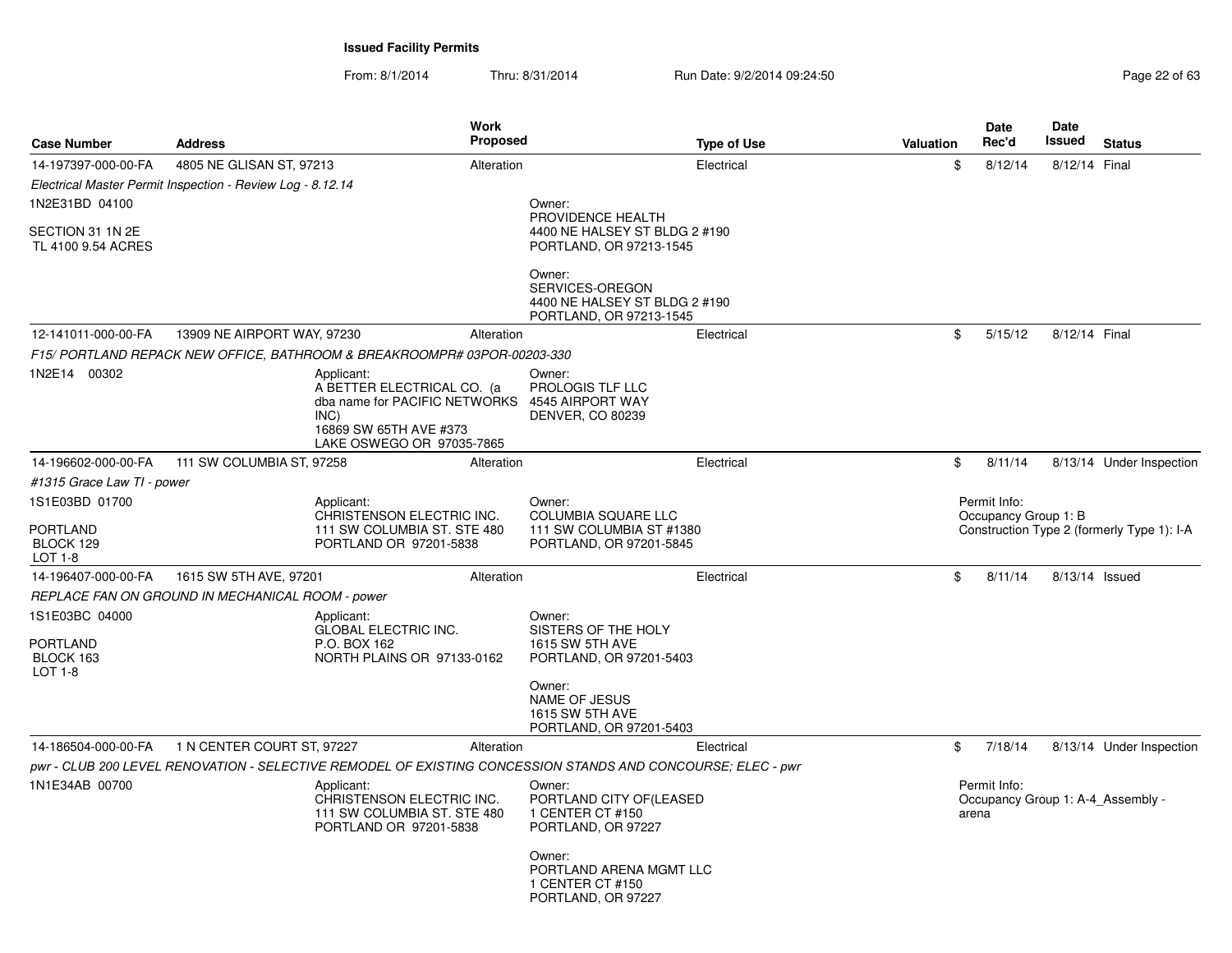| Electrical<br><b>CALWEST INDUSTRIAL</b><br>800 5TH AVE STE 4100<br>SEATTLE, WA 98104-3100<br>800 5TH AVE STE 4100<br>SEATTLE, WA 98104-3100<br>Electrical<br>power - 1ST FLOOR, ADD WALLS TO CREATE SEPARATE STORAGE ROOMS, JANITORIAL ROOMS IN STORAGE AREA, TWO FLOOR MOP SINKS, CEILING, ELEC, PLBG<br><b>ERICKSON REALTY LTD</b><br>4900 SW GRIFFITH DR STE 133<br>BEAVERTON, OR 97005<br>Electrical | \$<br>$$^{\circ}$ | 7/18/14<br>5/5/14<br>Permit Info:<br>Occupancy Group 1: B                                                                          | 8/13/14 Under Inspection<br>8/13/14 Final |
|----------------------------------------------------------------------------------------------------------------------------------------------------------------------------------------------------------------------------------------------------------------------------------------------------------------------------------------------------------------------------------------------------------|-------------------|------------------------------------------------------------------------------------------------------------------------------------|-------------------------------------------|
|                                                                                                                                                                                                                                                                                                                                                                                                          |                   |                                                                                                                                    |                                           |
|                                                                                                                                                                                                                                                                                                                                                                                                          |                   |                                                                                                                                    |                                           |
|                                                                                                                                                                                                                                                                                                                                                                                                          |                   |                                                                                                                                    |                                           |
|                                                                                                                                                                                                                                                                                                                                                                                                          |                   |                                                                                                                                    |                                           |
|                                                                                                                                                                                                                                                                                                                                                                                                          |                   |                                                                                                                                    |                                           |
|                                                                                                                                                                                                                                                                                                                                                                                                          |                   | I-FR                                                                                                                               | Construction Type 2 (formerly Type 1):    |
|                                                                                                                                                                                                                                                                                                                                                                                                          |                   | \$8/13/14                                                                                                                          | 8/13/14 Final                             |
| ASB VFD - 3RD FLOOR, UNIT 3G; DEMO EXISTING FLOOR SPACE, REMOVE WALLS, DOORS, FIXTURES, ADD BACK FOR BUILDOUT OF NEW MATERNITY NURSING UNIT, WALLS, DOORS, RELITES                                                                                                                                                                                                                                       |                   |                                                                                                                                    |                                           |
| PROVIDENCE HEALTH                                                                                                                                                                                                                                                                                                                                                                                        |                   | Permit Info:<br>Occupancy Group 1: 11.1                                                                                            |                                           |
| 4400 NE HALSEY ST BLDG 2 #190<br>PORTLAND, OR 97213-1545                                                                                                                                                                                                                                                                                                                                                 |                   |                                                                                                                                    | Construction Type 2 (formerly Type 1):    |
| 4400 NE HALSEY ST BLDG 2 #190<br>PORTLAND, OR 97213-1545                                                                                                                                                                                                                                                                                                                                                 |                   |                                                                                                                                    |                                           |
| Electrical                                                                                                                                                                                                                                                                                                                                                                                               |                   | 6/11/14                                                                                                                            | 8/13/14 Under Inspection                  |
|                                                                                                                                                                                                                                                                                                                                                                                                          |                   |                                                                                                                                    |                                           |
| PACIFIC REALTY ASSOCIATES<br>15350 SW SEQUOIA PKWY #300<br>TIGARD, OR 97224-7175                                                                                                                                                                                                                                                                                                                         |                   |                                                                                                                                    |                                           |
| 15350 SW SEQUOIA PKWY #300<br>TIGARD, OR 97224-7175                                                                                                                                                                                                                                                                                                                                                      |                   |                                                                                                                                    |                                           |
| Electrical                                                                                                                                                                                                                                                                                                                                                                                               | \$                | 6/28/14                                                                                                                            | 8/14/14 Issued                            |
|                                                                                                                                                                                                                                                                                                                                                                                                          |                   |                                                                                                                                    |                                           |
|                                                                                                                                                                                                                                                                                                                                                                                                          |                   |                                                                                                                                    |                                           |
| 3121 SW MOODY AVE<br>PORTLAND, OR 97239                                                                                                                                                                                                                                                                                                                                                                  |                   |                                                                                                                                    |                                           |
| 3030 PROPERTY LLC                                                                                                                                                                                                                                                                                                                                                                                        |                   | power - OHSU (PHASE 3) 941 SQ FT OFFICE REMODEL, NEW WALLS, DOORS AND RELITES & 358 SQ FT COMMON AREA REMODEL ALL ON THE 1ST FLOOR | I-FR<br>$^{\circ}$                        |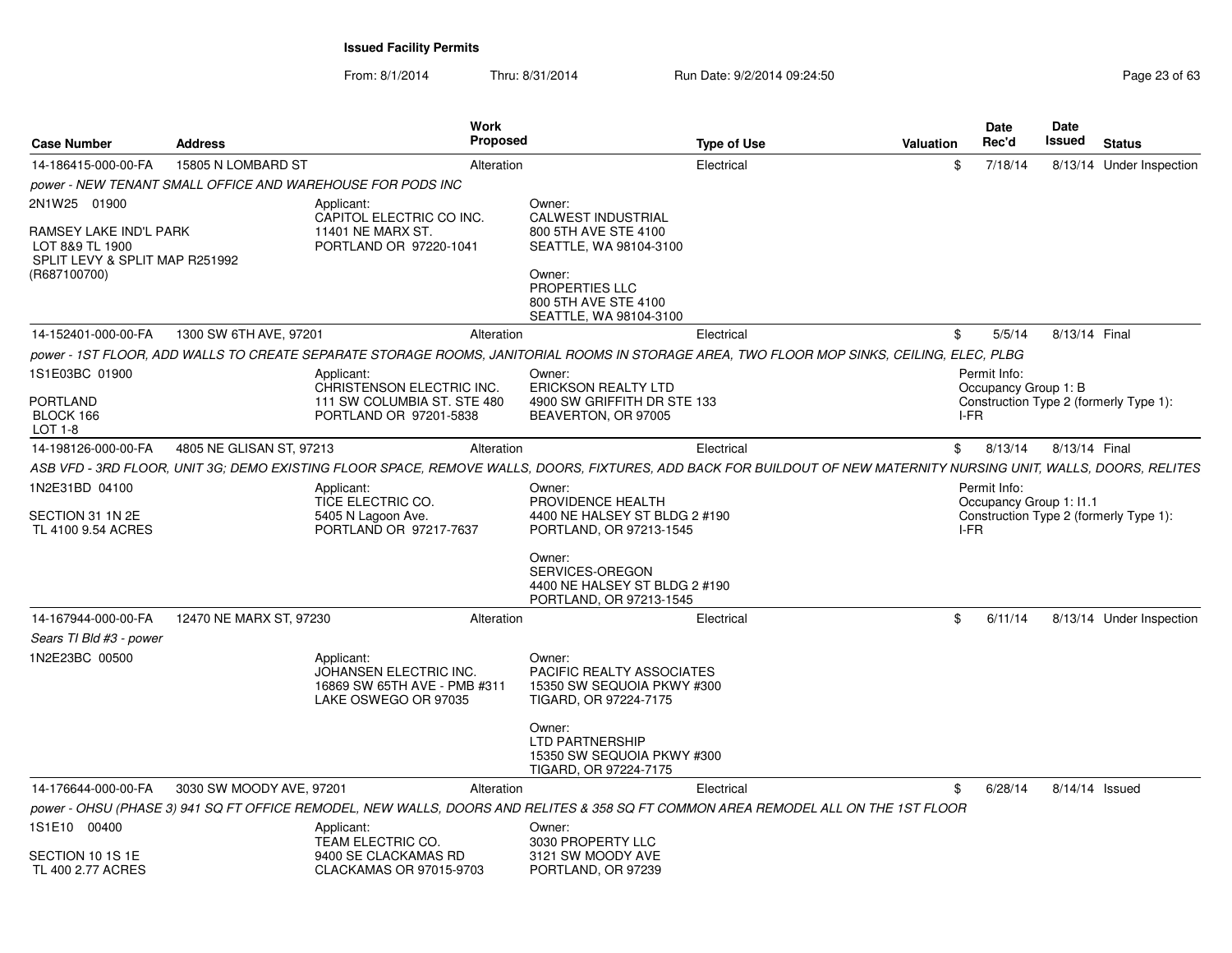| <b>Case Number</b>                                                              | Address                  | Work<br>Proposed                                                                                                                                                                   |                                                                                                                                                   | <b>Type of Use</b> | <b>Valuation</b> |      | <b>Date</b><br>Rec'd                                                    | <b>Date</b><br>Issued | <b>Status</b>                          |
|---------------------------------------------------------------------------------|--------------------------|------------------------------------------------------------------------------------------------------------------------------------------------------------------------------------|---------------------------------------------------------------------------------------------------------------------------------------------------|--------------------|------------------|------|-------------------------------------------------------------------------|-----------------------|----------------------------------------|
| 14-157387-000-00-FA                                                             | 409 SW 11TH AVE, 97205   | Alteration                                                                                                                                                                         |                                                                                                                                                   | Electrical         |                  | \$   | 5/15/14                                                                 |                       | 8/14/14 Issued                         |
|                                                                                 |                          | pwr - INTERIOR REMODEL OF 17 HOTEL ROOMS: 116,117, 216, 217, 218 316, 317, 318, 416, 417, 418, 516, 517, 518, 616, 617 & 618. NO CHANGES TO COMMON AREAS, NO STRUCTURAL MODS, REP. |                                                                                                                                                   |                    |                  |      |                                                                         |                       |                                        |
| 1N1E33DD 02000                                                                  |                          | Applicant:<br>ELECTRICAL CONSTRUCTION                                                                                                                                              | Owner:<br>PETER A NATHAN                                                                                                                          |                    |                  |      |                                                                         |                       |                                        |
| <b>PORTLAND</b><br>BLOCK 255<br>LOT 1&2                                         |                          | CO. (a dba for EC COMPANY)<br>PO BOX 10286<br>PORTLAND OR 97296-0286                                                                                                               | 2455 NW MARSHALL ST #1<br>PORTLAND, OR 97210                                                                                                      |                    |                  |      |                                                                         |                       |                                        |
| 14-156764-000-00-FA                                                             | 837 SW 11TH AVE, 97205   | Alteration                                                                                                                                                                         |                                                                                                                                                   | Electrical         |                  | \$   | 5/14/14                                                                 |                       | 8/14/14 Under Inspection               |
|                                                                                 |                          | 2ND FL COMMON AREA & #200 IMPROVEMENTS, SELECT DEMO TO #625, 717 & 925 - power                                                                                                     |                                                                                                                                                   |                    |                  |      |                                                                         |                       |                                        |
| 1S1E04AA 00400                                                                  |                          | Applicant:<br>LEAR ELECTRIC COMPANY INC.                                                                                                                                           | Owner:<br><b>EASTERN WESTERN</b>                                                                                                                  |                    |                  |      |                                                                         |                       |                                        |
| <b>PORTLAND</b><br>BLOCK 259<br>LOT 3&4                                         |                          | 6002 NE 112TH AVE<br>PORTLAND, OR 97220-1012<br>5140 SE CIR AVE                                                                                                                    | <b>CORPORATION</b><br>PO BOX 3228<br>PORTLAND, OR 97208-3228                                                                                      |                    |                  |      |                                                                         |                       |                                        |
| 14-198675-000-00-FA                                                             | 2701 NW VAUGHN ST, 97210 | Alteration                                                                                                                                                                         |                                                                                                                                                   | Electrical         |                  | \$   | 8/14/14                                                                 |                       | 8/14/14 Under Inspection               |
| #455 Mainz Brady TI - power                                                     |                          |                                                                                                                                                                                    |                                                                                                                                                   |                    |                  |      |                                                                         |                       |                                        |
| 1N1E29D 00200                                                                   |                          | Applicant:<br><b>FUZION ELECTRIC LLC.</b>                                                                                                                                          | Owner:<br><b>MONTGOMERY PARK I LLC</b>                                                                                                            |                    |                  |      | Permit Info:<br>Occupancy Group 1: B                                    |                       |                                        |
| SECTION 29 1N 1E<br>TL 200 11.06 ACRES<br>ALSO SEE SUBS -0291<br>$-0292$        |                          | 1335 SW 197TH AVE<br>ALOHA OR 97006-2545                                                                                                                                           | 2701 NW VAUGHN ST<br>PORTLAND, OR 97208                                                                                                           |                    |                  | I-FR |                                                                         |                       | Construction Type 2 (formerly Type 1): |
| 14-198901-000-00-FA                                                             | 5050 NE HOYT ST, 97213   | Alteration                                                                                                                                                                         |                                                                                                                                                   | Electrical         |                  | \$   | 8/15/14                                                                 | 8/15/14 Final         |                                        |
|                                                                                 |                          | voice/data - SUITE 421; REMOVE WALLS, DOORS, ADD BACK TO CREATE ADDITIONAL EXAM ROOMS, REMOVE ONE RESTROOM, REMODEL WAITING/RECEPTION AREA, CEILING, FLOORING, ELE                 |                                                                                                                                                   |                    |                  |      |                                                                         |                       |                                        |
| 1N2E31BD 03800                                                                  |                          | Applicant:<br>CHRISTENSON ELECTRIC INC.                                                                                                                                            | Owner:<br>PROVIDENCE HEALTH                                                                                                                       |                    |                  |      | Permit Info:<br>Occupancy Group 1: B                                    |                       |                                        |
| <b>CENTER ADD</b><br>BLOCK 3<br>LOT 1-7 INC PT VAC ST<br>LOT 20-26 EXC PT IN ST |                          | 111 SW COLUMBIA ST. STE 480<br>PORTLAND OR 97201-5838                                                                                                                              | 4400 NE HALSEY ST BLDG 2 #190<br>PORTLAND, OR 97213-1545<br>Owner:<br>SERVICES-OREGON<br>4400 NE HALSEY ST BLDG 2 #190<br>PORTLAND, OR 97213-1545 |                    |                  | I-FR |                                                                         |                       | Construction Type 2 (formerly Type 1): |
| 14-176650-000-00-FA                                                             | 308 SW 2ND AVE, 97204    | Alteration                                                                                                                                                                         |                                                                                                                                                   | Electrical         |                  | \$   | 6/28/14                                                                 |                       | 8/15/14 Issued                         |
|                                                                                 |                          | power - 2ND FLOOR, SW CORNER; TI, NEW PARTITION WALLS FOR OFFICES, CONFERENCE ROOMS, DOORS, RELITES, SERVER ROOM, BREAKROOM, RECEPTION AREA W/DOOR AND RELITE, (                   |                                                                                                                                                   |                    |                  |      |                                                                         |                       |                                        |
| 1N1E34CD 04600                                                                  |                          | Applicant:<br>COCHRAN INC. dba BROADWAY<br><b>ELECTRIC</b><br>7550 SW TECH CENTER DR STE<br>220<br>TIGARD OR 97223-8061                                                            |                                                                                                                                                   |                    |                  |      | Permit Info:<br>Occupancy Group 1: B_Bank, Off.,<br>Med.Off., Pub.Bldg. |                       |                                        |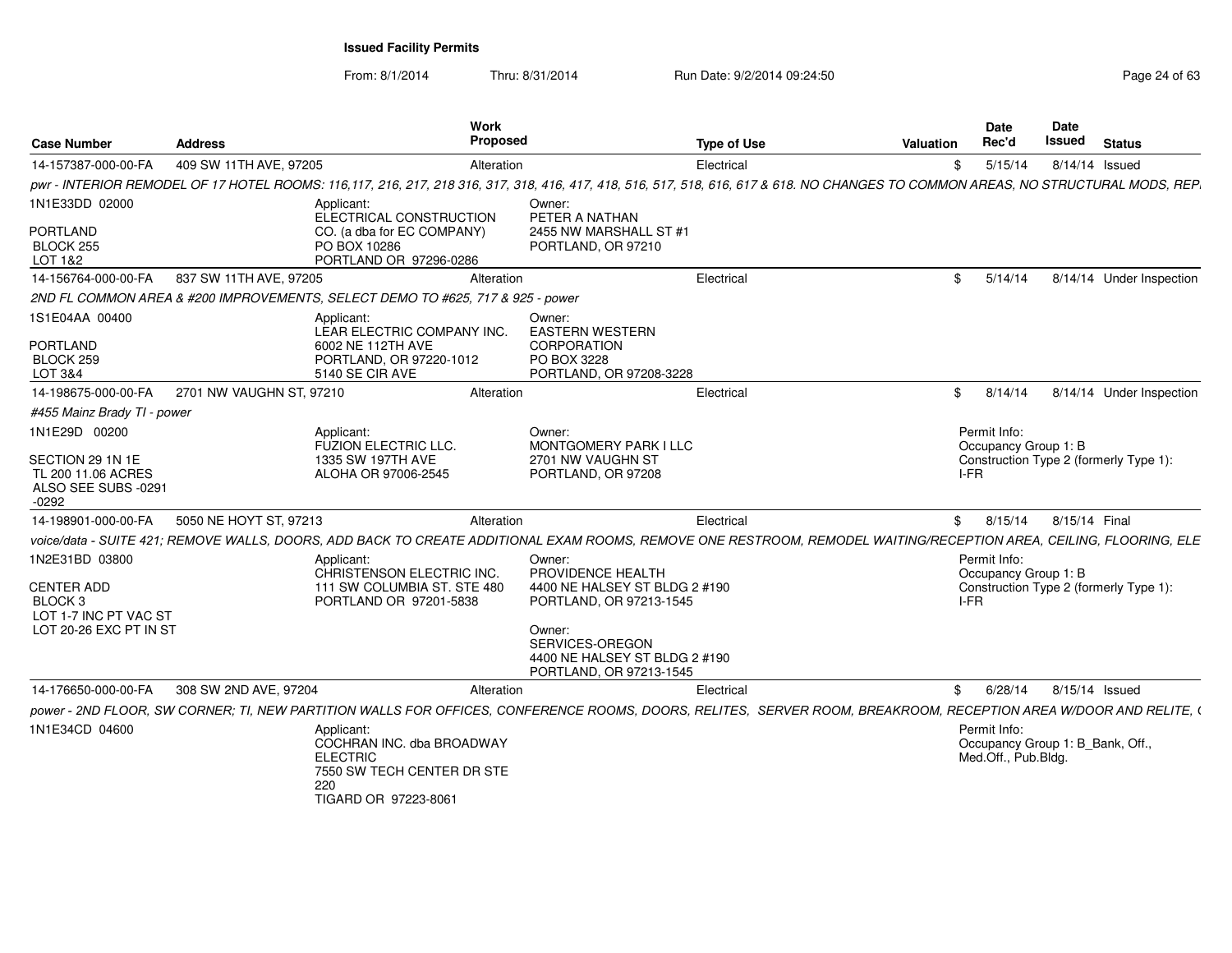From: 8/1/2014Thru: 8/31/2014 Run Date: 9/2/2014 09:24:50 Run Date: 9/2/2014 09:24:50

| <b>Case Number</b>                                                                                 | <b>Address</b>               | <b>Work</b><br><b>Proposed</b>                                                                                                                                                       |                                                                                                                           | <b>Type of Use</b>                                                                                                                       | Valuation | Date<br>Rec'd                                                           | <b>Date</b><br>Issued | <b>Status</b>                               |
|----------------------------------------------------------------------------------------------------|------------------------------|--------------------------------------------------------------------------------------------------------------------------------------------------------------------------------------|---------------------------------------------------------------------------------------------------------------------------|------------------------------------------------------------------------------------------------------------------------------------------|-----------|-------------------------------------------------------------------------|-----------------------|---------------------------------------------|
| 14-198991-000-00-FA                                                                                | 10000 SE MAIN ST, 97216      | Alteration                                                                                                                                                                           | Electrical                                                                                                                |                                                                                                                                          | \$        | 8/15/14                                                                 | 8/15/14 Issued        |                                             |
|                                                                                                    |                              | data / contr - 1ST FLOOR, 3T MRI REMODEL; REMOVE WALLS DOORS, ADD SOME WALLS BACK, RECONFIGURE WORK AREA, GLAZING, CABINETS, REMODEL PATIENT RESTROOM, PATIENT LIFT                  |                                                                                                                           |                                                                                                                                          |           |                                                                         |                       |                                             |
| 1S2E04A 02400                                                                                      |                              | Applicant:<br><b>SAM CORRELL</b>                                                                                                                                                     | Owner:<br>PORTLAND ADVENTIST MEDICAL                                                                                      | CCB - Contractor:<br><b>SAM CORRELL</b>                                                                                                  |           | Permit Info:<br>Occupancy Group 1: I-2 Hospital                         |                       |                                             |
| <b>EVERGLADE</b><br>LOT 6 TL 2400                                                                  |                              | SIEMENS BUILDING<br><b>TECHNOLOGIES INC</b><br>1000 DEERFIELD PKWY<br>BUFFALO GROVE, IL 60089                                                                                        | 10123 SE MARKET ST<br>PORTLAND, OR 97216-2532<br>Owner:<br><b>CENTER</b><br>10123 SE MARKET ST<br>PORTLAND, OR 97216-2532 | SIEMENS BUILDING<br><b>TECHNOLOGIES INC</b><br>1000 DEERFIELD PKWY<br>BUFFALO GROVE, IL 60089                                            |           |                                                                         |                       |                                             |
| 14-199303-000-00-FA                                                                                | 1900 SW 4TH AVE - Unit 2     | Alteration                                                                                                                                                                           | Electrical                                                                                                                |                                                                                                                                          | \$        | 8/15/14                                                                 | 8/15/14 Final         |                                             |
| <b>INSTALL DOOR CONTACT FOR SAFE</b>                                                               |                              |                                                                                                                                                                                      |                                                                                                                           |                                                                                                                                          |           |                                                                         |                       |                                             |
| 1S1E03CB 90001                                                                                     |                              | Applicant:<br>SOUND SECURITY INC/DBA                                                                                                                                                 | Owner:<br>OREGON STATE OF(LEASED                                                                                          | CCB - Contractor:<br>SOUND SECURITY INC/DBA                                                                                              |           |                                                                         |                       |                                             |
| URBAN CENTER CONDOMINIUM<br>LOT <sub>2</sub>                                                       |                              | SONITROL PACIFIC<br>8220 N INTERSTATE AVE<br>PORTLAND OR 97217-6635                                                                                                                  | 825 NE MULTNOMAH ST #1900<br>PORTLAND, OR 97232                                                                           | SONITROL PACIFIC<br>8220 N INTERSTATE AVE<br>PORTLAND OR 97217-6635                                                                      |           |                                                                         |                       |                                             |
|                                                                                                    |                              |                                                                                                                                                                                      | Owner:<br><b>PACIFICORP</b><br>825 NE MULTNOMAH ST #1900<br>PORTLAND, OR 97232                                            |                                                                                                                                          |           |                                                                         |                       |                                             |
| 14-199329-000-00-FA                                                                                | 319 SW WASHINGTON ST, 97204  | Alteration                                                                                                                                                                           | Electrical                                                                                                                |                                                                                                                                          | \$        | 8/15/14                                                                 |                       | 8/15/14 Issued                              |
|                                                                                                    |                              | pwr / data - INTERIOR DEMO OF OFFICE WALLS & BATHROOMS ON THE MEZZANINE AND 2ND FLOOR LEVELS - pwr / data                                                                            |                                                                                                                           |                                                                                                                                          |           |                                                                         |                       |                                             |
| 1N1E34CD 07800                                                                                     |                              | Applicant:<br>CAPITOL ELECTRIC CO INC.<br>11401 NE MARX ST.<br>PORTLAND OR 97220-1041                                                                                                | Owner:<br>THREE NINETEEN WASHINGTON<br><b>LLC</b><br>PO BOX 416<br>MANCHESTER, VT 05254                                   |                                                                                                                                          |           | Permit Info:<br>Occupancy Group 1: B_Bank, Off.,<br>Med.Off., Pub.Bldg. |                       |                                             |
| 14-194567-000-00-FA                                                                                | 12710 SE DIVISION ST, 97236  | Alteration                                                                                                                                                                           | Electrical                                                                                                                |                                                                                                                                          | \$        | 8/6/14                                                                  | 8/15/14 Final         |                                             |
| hvac / contr. - CONTROL WIRING FOR 47 VAV'S - hvac controls                                        |                              |                                                                                                                                                                                      |                                                                                                                           |                                                                                                                                          |           |                                                                         |                       |                                             |
| 1S2E11BA 11400<br>SECTION 11 1S 2E<br>TL 11400 3.30 ACRES<br>POTENTIAL ADDITIONAL TAX              |                              | Applicant:<br><b>SAM CORRELL</b><br><b>SIEMENS BUILDING</b><br><b>TECHNOLOGIES INC</b><br>1000 DEERFIELD PKWY<br>BUFFALO GROVE, IL 60089                                             | Owner:<br>MULTNOMAH COUNTY<br>401 N DIXON ST<br>PORTLAND, OR 97227-1865                                                   | CCB - Contractor:<br><b>SAM CORRELL</b><br>SIEMENS BUILDING<br><b>TECHNOLOGIES INC</b><br>1000 DEERFIELD PKWY<br>BUFFALO GROVE, IL 60089 |           | Permit Info:<br>Occupancy Group 1: B                                    |                       | Construction Type 2 (formerly Type 1): II-N |
| 14-199453-000-00-FA                                                                                | 7439 N CHARLESTON AVE, 97203 | Alteration                                                                                                                                                                           | Electrical                                                                                                                |                                                                                                                                          | \$        | 8/15/14                                                                 | 8/15/14 Issued        |                                             |
|                                                                                                    |                              | pwr - JAMES JOHN IMPROVEMENT PROJECT 2014 - 21' X 10' ELEVATOR TOWER AND 7' X 9' STAIR AT THE 1929 BUILDING SW CORNER (This is in conjunction with FPP 2014 summer project 14-145608 |                                                                                                                           |                                                                                                                                          |           |                                                                         |                       |                                             |
| 1N1W12AB 12100                                                                                     |                              | Applicant:<br>ELECTRICAL CONSTRUCTION                                                                                                                                                | Owner:<br>SCHOOL DISTRICT NO 1                                                                                            |                                                                                                                                          |           |                                                                         |                       |                                             |
| P T SMITHS ADD<br>INC PT VAC ST - BLOCK 7<br>INC PT VAC STS - BLOCK 10<br>INC PT VAC ST - BLOCK 11 |                              | CO. (a dba for EC COMPANY)<br>PO BOX 10286<br>PORTLAND OR 97296-0286                                                                                                                 | PO BOX 3107<br>PORTLAND, OR 97208-3107                                                                                    |                                                                                                                                          |           |                                                                         |                       |                                             |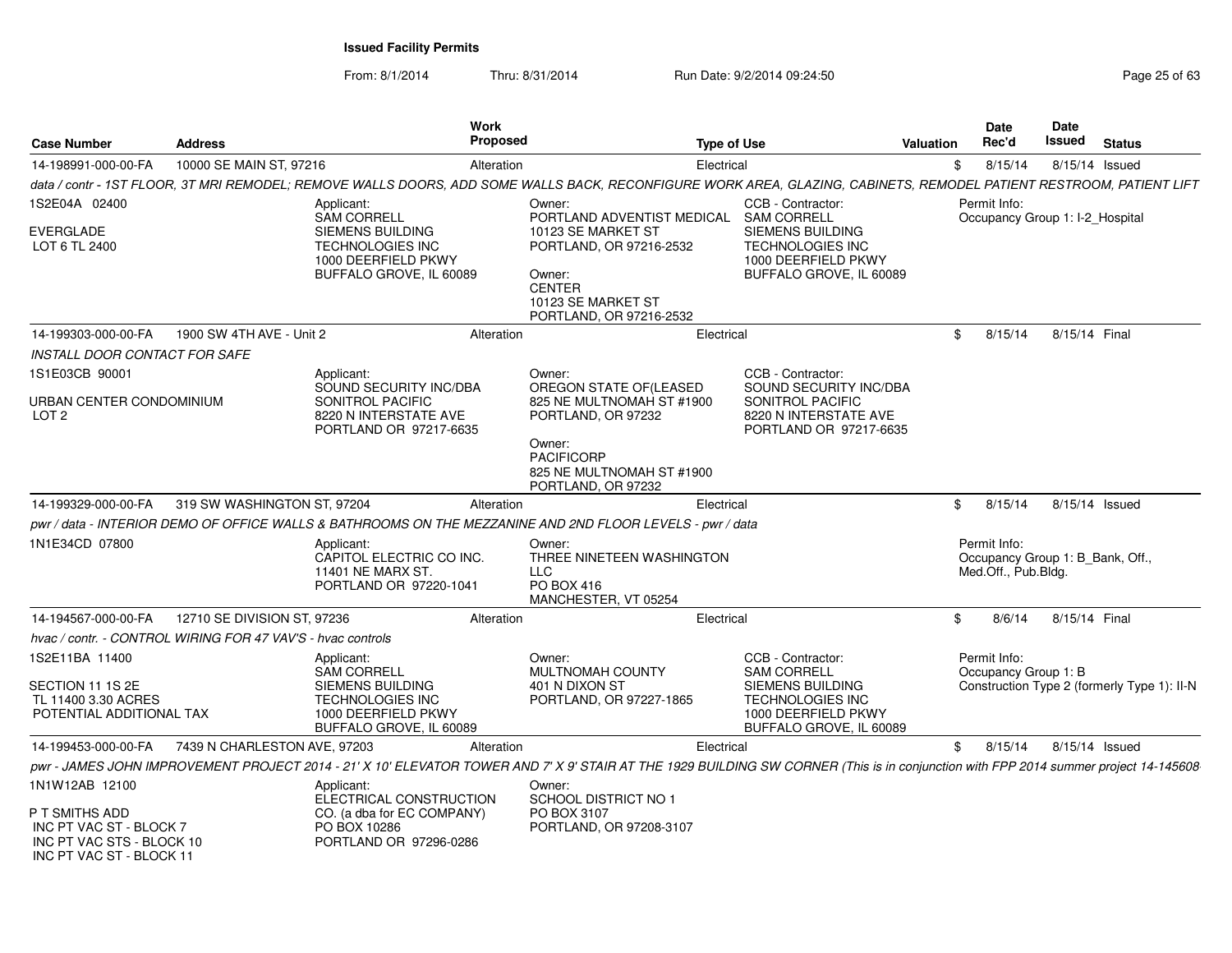| <b>Case Number</b>                         | <b>Address</b>                        | <b>Work</b><br><b>Proposed</b>                                             | <b>Type of Use</b>                                                                                                                                                | Valuation | Date<br>Rec'd                        |         | Date<br>Issued | <b>Status</b>                               |
|--------------------------------------------|---------------------------------------|----------------------------------------------------------------------------|-------------------------------------------------------------------------------------------------------------------------------------------------------------------|-----------|--------------------------------------|---------|----------------|---------------------------------------------|
| 14-199477-000-00-FA                        | 1900 SW 4TH AVE - Unit 2              | Alteration                                                                 | Electrical                                                                                                                                                        |           | \$.                                  | 8/15/14 |                | 8/15/14 Under Inspection                    |
|                                            |                                       | pwr - ROOM 084 NEW PARTITION WALL TO DIVIDE EXISTING OFFICE SPACE - pwr    |                                                                                                                                                                   |           |                                      |         |                |                                             |
| 1S1E03CB 90001                             |                                       | Applicant:<br><b>MICHAEL NELSON</b>                                        | Owner:<br>OREGON STATE OF(LEASED                                                                                                                                  |           |                                      |         |                |                                             |
| URBAN CENTER CONDOMINIUM<br>LOT 2          |                                       | PORTLAND STATE UNIVERSITY.<br>P.O. BOX 751-FAC<br>Portland, OR 97207       | 825 NE MULTNOMAH ST #1900<br>PORTLAND, OR 97232                                                                                                                   |           |                                      |         |                |                                             |
|                                            |                                       |                                                                            | Owner:<br><b>PACIFICORP</b><br>825 NE MULTNOMAH ST #1900<br>PORTLAND, OR 97232                                                                                    |           |                                      |         |                |                                             |
| 14-140625-000-00-FA                        | 2100 SW RIVER PKY, 97201              | Alteration                                                                 | Electrical                                                                                                                                                        |           | \$                                   | 4/14/14 |                | 8/18/14 Under Inspection                    |
|                                            |                                       |                                                                            | power - 1ST FLOOR, SE CORNER; RECONFIGURE OFFICE SPACE, CREATE OPEN OFFICE SPACE, RECEPTION, WALLS, DOORS, CEILING (permit in error 14-197525 ET)                 |           |                                      |         |                |                                             |
| 1S1E03CD 00300                             |                                       | Applicant:<br>KEC ELECTRIC INC.                                            | Owner:<br><b>CSHV RIVER PARKWAY LLC</b>                                                                                                                           |           | Permit Info:                         |         |                | Occupancy Group 1: B Bank, Off.,            |
| PARTITION PLAT 1994-55<br>LOT 1 TL 300     |                                       | 761 SW BAILEY AVE<br>HILLSBORO OR 97123-5619                               | 522 SW 5TH AVE #1105<br>PORTLAND, OR 97204-2128                                                                                                                   |           | Med.Off., Pub.Bldg.                  |         |                | Construction Type 2 (formerly Type 1): I-B  |
| 14-199679-000-00-FA                        | 919 NE 19TH AVE, 97232                | Alteration                                                                 | Electrical                                                                                                                                                        |           |                                      | 8/18/14 |                | 8/18/14 Under Inspection                    |
|                                            |                                       |                                                                            | voice/data - SUITE 100S & 200S CASCADIA BEHAVIORAL NEW TENANT, REMOVE WALLS AND ADD NEW WALLS FOR OFFICES, MEETING & TRAINING ROOMS                               |           |                                      |         |                |                                             |
| 1N1E35AC 00100<br><b>SULLIVANS ADD</b>     |                                       | Applicant:<br>COLUMBIA TELEPHONE CO INC.<br><b>PO BOX 766</b>              | Owner:<br><b>WESTON INVESTMENT CO LLC</b><br>2154 NE BROADWAY RM 200                                                                                              |           | Permit Info:<br>Occupancy Group 1: B |         |                | Construction Type 2 (formerly Type 1): II-A |
| <b>BLOCK 36 TL 100</b>                     |                                       | CLACKAMAS OR 97015                                                         | PORTLAND, OR 97232-1590                                                                                                                                           |           |                                      |         |                |                                             |
| 14-199689-000-00-FA                        | 1211 SW 5TH AVE, 97204                | Alteration                                                                 | Electrical                                                                                                                                                        |           | 8/18/14<br>\$                        |         |                | 8/18/14 Issued                              |
|                                            |                                       |                                                                            | power - 23RD FLOOR, SE CORNER; TI, REMOVE EXISTING PARTITION WALLS, ADD BACK FOR MULTIPLE OFFICES, CONFERENCE ROOM, BREAKROOM, WORK ROOM, RECEPTION AREA, DOORS,  |           |                                      |         |                |                                             |
| 1S1E03BC 00900                             |                                       | Applicant:                                                                 | Owner:                                                                                                                                                            |           | Permit Info:                         |         |                |                                             |
| <b>PORTLAND</b>                            |                                       | CHRISTENSON ELECTRIC INC.<br>111 SW COLUMBIA ST. STE 480                   | PACWEST CENTER LLC<br>1211 SW 5TH AVE #2230                                                                                                                       |           | Med.Off., Pub.Bldg.                  |         |                | Occupancy Group 1: B_Bank, Off.,            |
| BLOCK 167<br>LOT 1-8                       |                                       | PORTLAND OR 97201-5838                                                     | PORTLAND, OR 97204                                                                                                                                                |           |                                      |         |                |                                             |
| 14-189225-000-00-FA                        | 16125 NE CAMERON BLVD - Bldg 5, 97230 | Alteration                                                                 | Electrical                                                                                                                                                        |           | \$.                                  | 7/25/14 |                | 8/18/14 Under Inspection                    |
|                                            |                                       |                                                                            | pwr - BLDG #5 EAST SIDE TIRECO - REMOVE INTERIOR WALL AND ADD PARTIAL HEIGHT WALL, ADD PLYWOOD WAINSCOT TO WAREHOUSE AND GYP BOARD, ADD EXTERIOR CHAIN LINK FENCI |           |                                      |         |                |                                             |
| 1N2E24AA 00200                             |                                       | Applicant:<br>STEELE ELECTRIC LLC<br>716 ROXE DR<br>FOREST GROVE, OR 97116 | Owner:<br><b>WALTON CWOR COMMERCE</b><br>PO BOX 460169<br>HOUSTON, TX 77056                                                                                       |           |                                      |         |                |                                             |
| 14-199838-000-00-FA                        | 1000 SW BROADWAY, 97205               | Alteration                                                                 | Electrical                                                                                                                                                        |           | \$                                   | 8/18/14 |                | 8/18/14 Issued                              |
| #1900 SPRINGBROOK - audio/video/voice/data |                                       |                                                                            |                                                                                                                                                                   |           |                                      |         |                |                                             |
| 1S1E03BB 02400                             |                                       | Applicant:<br>AZIMUTH COMMUNICATIONS INC.                                  | Owner:<br>ONE THOUSAND BROADWAY                                                                                                                                   |           |                                      |         |                |                                             |
| PORTLAND<br>BLOCK 182<br>LOT 5-8           |                                       | 9500 SW TUALATIN SHERWOOD<br>RD.<br>TUALATIN OR 97062-8586                 | <b>BLDG LTD PARTNERSHIP</b><br>805 SW BROADWAY STE 2020<br>PORTLAND, OR 97205                                                                                     |           |                                      |         |                |                                             |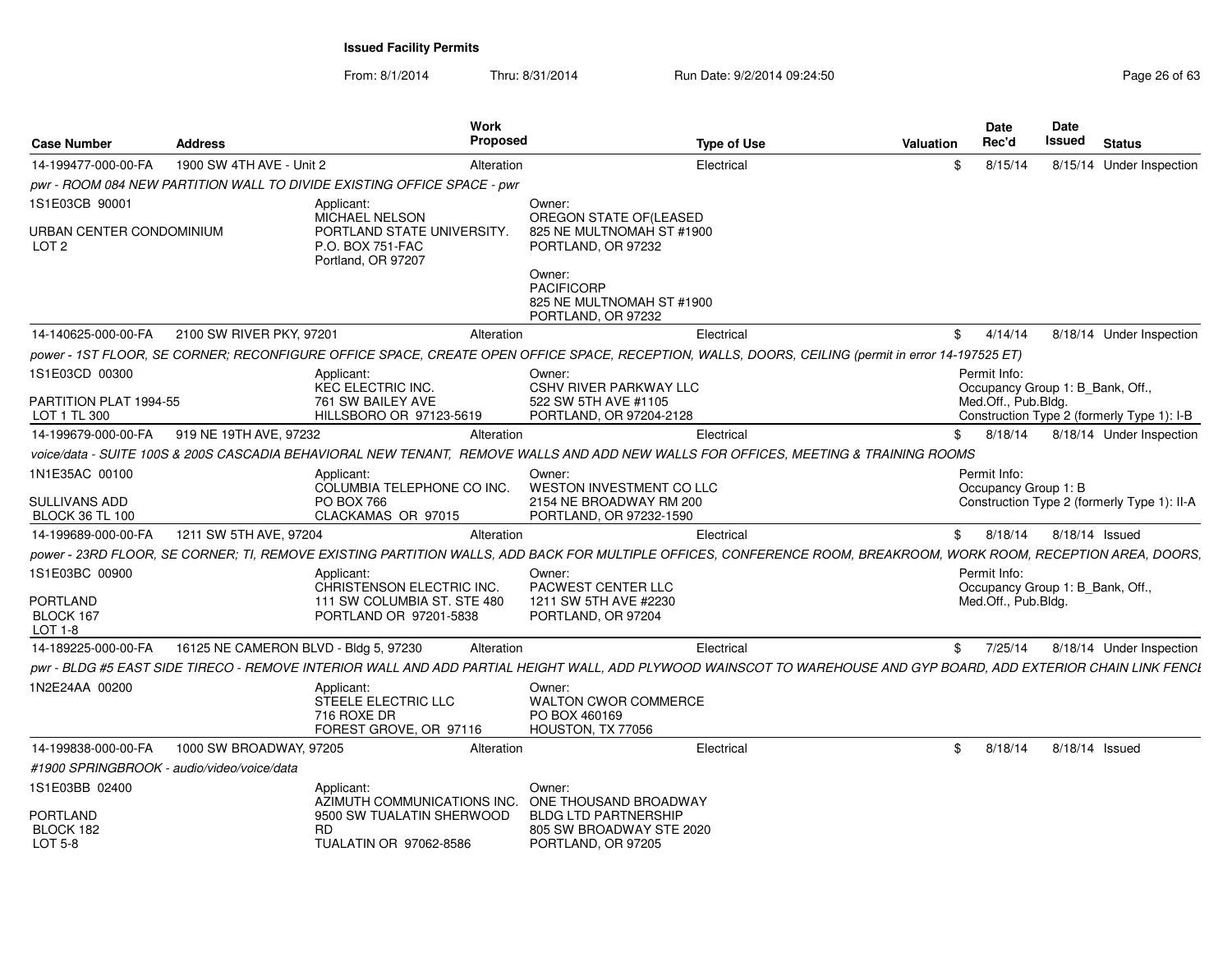From: 8/1/2014Thru: 8/31/2014 Run Date: 9/2/2014 09:24:50 Run Date: 9/2/2014 09:24:50

| <b>Case Number</b>                                                  | <b>Address</b>                                                 |                                                                                                                                               | <b>Work</b><br>Proposed | <b>Type of Use</b>                                                                                                                      | <b>Valuation</b> | <b>Date</b><br>Rec'd                                                    | <b>Date</b><br>Issued | <b>Status</b>                              |
|---------------------------------------------------------------------|----------------------------------------------------------------|-----------------------------------------------------------------------------------------------------------------------------------------------|-------------------------|-----------------------------------------------------------------------------------------------------------------------------------------|------------------|-------------------------------------------------------------------------|-----------------------|--------------------------------------------|
| 14-200089-000-00-FA                                                 | 1001 SW 5TH AVE, 97204                                         |                                                                                                                                               | Alteration              | Electrical                                                                                                                              | \$               | 8/18/14                                                                 |                       | 8/18/14 Under Inspection                   |
| 6-9th floors GSA Court TI - voice/data                              |                                                                |                                                                                                                                               |                         |                                                                                                                                         |                  |                                                                         |                       |                                            |
| 1S1E03BB 00800                                                      |                                                                | Applicant:<br>TECHNOCOM INC. (dba:                                                                                                            |                         | Owner:<br>OR-CONGRESS CENTER LP                                                                                                         |                  | Permit Info:<br>Occupancy Group 1: B                                    |                       |                                            |
| <b>PORTLAND</b><br>BLOCK 169<br>LOT 1-8<br>SEE R246278 (R667717341) |                                                                | <b>CONNECTED TECHNOLOGIES)</b><br>7929 SW BURNS WAY STE F<br>WILSONVILLE OR 97070-7678                                                        |                         | 235 MONTGOMERY ST 16TH<br><b>FLOOR</b><br>SAN FRANCISCO, CA 94104-3104                                                                  |                  |                                                                         |                       | Construction Type 2 (formerly Type 1): I-A |
| 14-196125-000-00-FA                                                 | 805 SW BROADWAY, 97205                                         |                                                                                                                                               | Alteration              | Electrical                                                                                                                              | \$               | 8/8/14                                                                  |                       | 8/18/14 Under Inspection                   |
|                                                                     | pwr - HVAC UPGRADES TO 11TH & 14TH FLOORS. ADD 2 NEW FPB - pwr |                                                                                                                                               |                         |                                                                                                                                         |                  |                                                                         |                       |                                            |
| 1S1E03BB 04400<br><b>PORTLAND</b><br>BLOCK 210                      |                                                                | Applicant:<br>DYNALECTRIC CO.<br>5711 SW HOOD AVE.<br>PORTLAND OR 97239-3716                                                                  |                         | Owner:<br>FOX TOWER L L C<br>805 SW BROADWAY #2020<br>PORTLAND, OR 97205                                                                |                  | Permit Info:<br>Occupancy Group 1: B_Bank, Off.,<br>Med.Off., Pub.Bldg. |                       |                                            |
| LOT 1-8<br>DEFERRED ADDITIONAL TAX LIABILITY                        |                                                                |                                                                                                                                               |                         |                                                                                                                                         |                  |                                                                         |                       |                                            |
| 14-200173-000-00-FA                                                 | 7102 NE AIRPORT WAY, 97220                                     |                                                                                                                                               | Alteration              | Electrical                                                                                                                              | \$               | 8/18/14                                                                 | 8/18/14 Issued        |                                            |
|                                                                     |                                                                |                                                                                                                                               |                         | pwr & controls - AVIS - WATER RECOVERY (QTA) INSTALL TWO 750 GAL. WATER TANKS W/SEISMIC RESTRAINTS ***BID ESTIMATE*** - pwr & controls  |                  |                                                                         |                       |                                            |
| 1N2E08 00300                                                        |                                                                | Applicant:<br>OREGON ELECTRIC<br>CONSTRUCTION INC. /DBA<br>OREGON ELECTRIC GROUP.<br>1709 SE 3RD AVE.<br>PORTLAND OR 97214-4547               |                         | Owner:<br>PORT OF PORTLAND<br>PO BOX 3529<br>PORTLAND, OR 97208-3529                                                                    |                  |                                                                         |                       |                                            |
| 14-200205-000-00-FA                                                 | 7102 NE AIRPORT WAY, 97220                                     |                                                                                                                                               | Alteration              | Electrical                                                                                                                              | \$               | 8/18/14                                                                 | 8/18/14 Issued        |                                            |
|                                                                     |                                                                |                                                                                                                                               |                         | pwr & controls - HERTZ - WATER RECOVERY (QTA) INSTALL TWO 750 GAL. WATER TANKS W/SEISMIC RESTRAINTS ***BID ESTIMATE*** - pwr & controls |                  |                                                                         |                       |                                            |
| 1N2E08 00300                                                        |                                                                | Applicant:<br><b>OREGON ELECTRIC</b><br><b>CONSTRUCTION INC. /DBA</b><br>OREGON ELECTRIC GROUP.<br>1709 SE 3RD AVE.<br>PORTLAND OR 97214-4547 |                         | Owner:<br>PORT OF PORTLAND<br>PO BOX 3529<br>PORTLAND, OR 97208-3529                                                                    |                  |                                                                         |                       |                                            |
| 14-200279-000-00-FA                                                 | 530 SW 5TH AVE, 97204                                          |                                                                                                                                               | Alteration              | Electrical                                                                                                                              | \$               | 8/19/14                                                                 |                       | 8/19/14 Under Inspection                   |
|                                                                     |                                                                |                                                                                                                                               |                         | power - SUITE 1250; TI, REMOVE SOME WALLS, CABINETRY, DOORS, ADD WALL TO CREATE ADDITIONAL OFFICE, DOOR, RELITE, CEILING, ELEC          |                  |                                                                         |                       |                                            |
| 1N1E34CD 09600                                                      |                                                                | Applicant:<br>CAPITOL ELECTRIC CO INC.                                                                                                        |                         | Owner:<br>RGOF YEON BUILDING LLC                                                                                                        |                  | Permit Info:<br>Occupancy Group 1: B_Bank, Off.,                        |                       |                                            |
| PORTLAND<br>BLOCK 63<br>LOT 5&6<br><b>HISTORIC PROPERTY</b>         |                                                                | 11401 NE MARX ST.<br>PORTLAND OR 97220-1041                                                                                                   |                         | 551 FIFTH AVE 23RD FLOOR<br>NEW YORK, NY 10176                                                                                          |                  | Med.Off., Pub.Bldg.                                                     |                       |                                            |

POTENTIAL ADDITIONAL TAX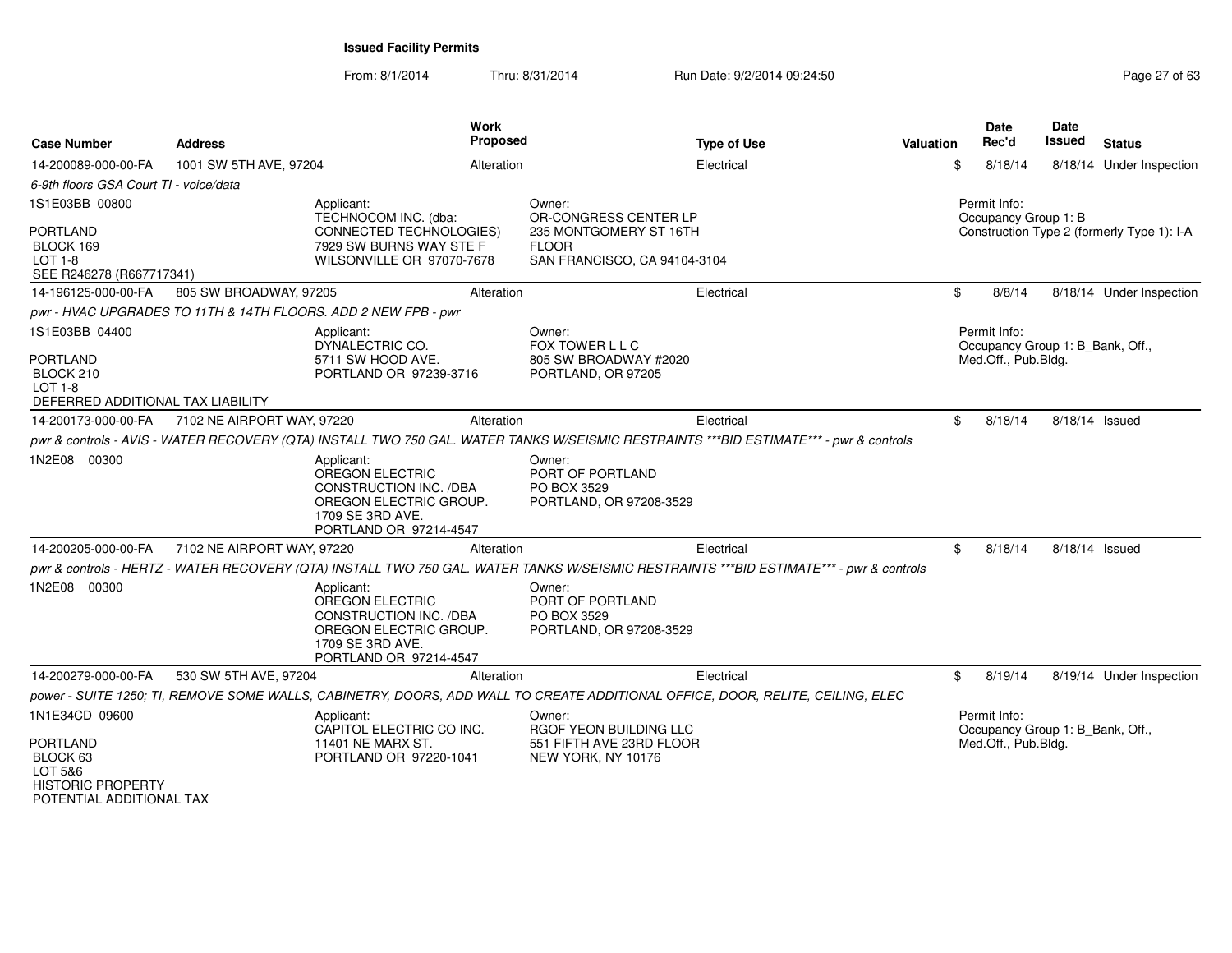From: 8/1/2014

| <b>Case Number</b>                                                                                 | <b>Address</b>                     | <b>Work</b>                                                                                             | <b>Proposed</b>                                                                                                                                                                         | <b>Type of Use</b> |                                                                                                           | Valuation | Date<br>Rec'd                                                           | Date<br>Issued | <b>Status</b>                          |
|----------------------------------------------------------------------------------------------------|------------------------------------|---------------------------------------------------------------------------------------------------------|-----------------------------------------------------------------------------------------------------------------------------------------------------------------------------------------|--------------------|-----------------------------------------------------------------------------------------------------------|-----------|-------------------------------------------------------------------------|----------------|----------------------------------------|
| 14-200589-000-00-FA                                                                                | 7439 N CHARLESTON AVE, 97203       |                                                                                                         | Alteration                                                                                                                                                                              | Electrical         |                                                                                                           | \$        | 8/19/14                                                                 |                | 8/19/14 Issued                         |
|                                                                                                    |                                    |                                                                                                         | fire alarm wiring - JAMES JOHN IMPROVEMENT PROJECT 2014 - 21' X 10' ELEVATOR TOWER AND 7' X 9' STAIR AT THE 1929 BUILDING SW CORNER (This is in conjunction with FPP 2014 summer projec |                    |                                                                                                           |           |                                                                         |                |                                        |
| 1N1W12AB 12100                                                                                     |                                    | Applicant:<br>ELECTRICAL CONSTRUCTION                                                                   | Owner:<br><b>SCHOOL DISTRICT NO 1</b>                                                                                                                                                   |                    |                                                                                                           |           |                                                                         |                |                                        |
| P T SMITHS ADD<br>INC PT VAC ST - BLOCK 7<br>INC PT VAC STS - BLOCK 10<br>INC PT VAC ST - BLOCK 11 |                                    | CO. (a dba for EC COMPANY)<br>PO BOX 10286<br>PORTLAND OR 97296-0286                                    | PO BOX 3107<br>PORTLAND, OR 97208-3107                                                                                                                                                  |                    |                                                                                                           |           |                                                                         |                |                                        |
| 14-200640-000-00-FA                                                                                | 1122 SW STARK ST, 97205            |                                                                                                         | Alteration                                                                                                                                                                              | Electrical         |                                                                                                           | \$        | 8/19/14                                                                 |                | 8/19/14 Issued                         |
|                                                                                                    |                                    |                                                                                                         | pwr - TI, NEW TENANT; OFFICES, CONFERENCE ROOMS, OPEN OFFICE SPACE, RECEPTION AREA, LOUNGE, KITCHEN, SHOWER, FLOORING, BIKE PARKING, CEILING, ELEC - pwr                                |                    |                                                                                                           |           |                                                                         |                |                                        |
| 1N1E33DD 01900<br><b>PORTLAND</b><br>BLOCK 255<br>N 40' OF LOT 7                                   |                                    | Applicant:<br><b>FRED EKSTROM</b><br>DOUBLE E ELECTRIC<br>2626 SE SPRUCE ST<br>HILLSBORO, OR 97123      | Owner:<br>1122 STARK INVESTMENT LLC<br>2455 NW MARSHALL ST #1<br>PORTLAND, OR 97210                                                                                                     |                    | CCB - Contractor:<br><b>FRED EKSTROM</b><br>DOUBLE E ELECTRIC<br>2626 SE SPRUCE ST<br>HILLSBORO, OR 97123 |           | Permit Info:<br>Occupancy Group 1: B Bank, Off.,<br>Med.Off., Pub.Bldg. |                |                                        |
| LOT 8<br>14-200888-000-00-FA                                                                       | 15805 N LOMBARD ST                 |                                                                                                         | Alteration                                                                                                                                                                              | Electrical         |                                                                                                           | \$        | 8/20/14                                                                 |                | 8/20/14 Issued                         |
|                                                                                                    |                                    | voice/data - NEW TENANT SMALL OFFICE AND WAREHOUSE FOR PODS INC                                         |                                                                                                                                                                                         |                    |                                                                                                           |           |                                                                         |                |                                        |
| 2N1W25 01900                                                                                       |                                    | Applicant:                                                                                              | Owner:                                                                                                                                                                                  |                    |                                                                                                           |           |                                                                         |                |                                        |
| RAMSEY LAKE IND'L PARK<br>LOT 8&9 TL 1900<br>SPLIT LEVY & SPLIT MAP R251992<br>(R687100700)        |                                    | <b>CAPITOL DATA &amp;</b><br><b>COMMUNICATIONS INC.</b><br>11401 NE MARX ST.<br>PORTLAND, OR 97220-1041 | <b>CALWEST INDUSTRIAL</b><br>800 5TH AVE STE 4100<br>SEATTLE, WA 98104-3100<br>Owner:<br>PROPERTIES LLC<br>800 5TH AVE STE 4100<br>SEATTLE, WA 98104-3100                               |                    |                                                                                                           |           |                                                                         |                |                                        |
| 14-201023-000-00-FA                                                                                | 133 SW 2ND AVE, 97204              |                                                                                                         | Alteration                                                                                                                                                                              | Electrical         |                                                                                                           | \$        | 8/20/14                                                                 |                | 8/20/14 Issued                         |
| Elevator recall - power/fire                                                                       |                                    |                                                                                                         |                                                                                                                                                                                         |                    |                                                                                                           |           |                                                                         |                |                                        |
| 1N1E34CD 02200<br><b>PORTLAND</b><br>BLOCK 31<br>LOT 3&4                                           |                                    | Applicant:<br>STONER ELECTRIC, INC.<br>1904 SE OCHOCO ST.<br>MILWAUKIE OR 97222-7315                    | Owner:<br>PT POPE PROPERTIES LLC<br>133 SW 2ND AVE #301<br>PORTLAND, OR 97204-3526                                                                                                      |                    |                                                                                                           |           |                                                                         |                |                                        |
| 14-201270-000-00-FA                                                                                | 3171 SW SAM JACKSON PARK RD, 97201 |                                                                                                         | Alteration                                                                                                                                                                              | Electrical         |                                                                                                           | \$        | 8/20/14                                                                 |                | 8/20/14 Issued                         |
|                                                                                                    |                                    | CORRIDOR C114 - REPLACE CEILING GRID & LIGHT FIXTURES - power                                           |                                                                                                                                                                                         |                    |                                                                                                           |           |                                                                         |                |                                        |
| 1S1E09 00500                                                                                       |                                    | Applicant:<br>DYNALECTRIC CO.                                                                           | Owner:<br>OREGON STATE OF                                                                                                                                                               |                    |                                                                                                           |           |                                                                         |                |                                        |
| SECTION 09 1S 1E<br>TL 500 7.41 ACRES                                                              |                                    | 5711 SW HOOD AVE.<br>PORTLAND OR 97239-3716                                                             | 3181 SW SAM JACKSON PARK RD<br>PORTLAND, OR 97239                                                                                                                                       |                    |                                                                                                           |           |                                                                         |                |                                        |
| 14-201476-000-00-FA                                                                                | 1515 SW 5TH AVE, 97201             |                                                                                                         | Alteration                                                                                                                                                                              | Electrical         |                                                                                                           | \$        | 8/21/14                                                                 |                | 8/21/14 Issued                         |
|                                                                                                    |                                    | voice/data, card reader - OHSU SUITE #950 - INSTALL TELECOM AND ADD CARD READER                         |                                                                                                                                                                                         |                    |                                                                                                           |           |                                                                         |                |                                        |
| 1S1E03BC 03700                                                                                     |                                    | Applicant:<br>COCHRAN INC. dba BROADWAY                                                                 | Owner:<br>WESTON INVESTMENT CO LLC                                                                                                                                                      |                    |                                                                                                           |           | Permit Info:<br>Occupancy Group 1: B                                    |                |                                        |
| <b>PORTLAND</b><br>BLOCK 164<br>LOT 1-8<br>DEFERRED ADDITIONAL TAX LIABILITY                       |                                    | <b>ELECTRIC</b><br>7550 SW TECH CENTER DR STE<br>220<br>TIGARD OR 97223-8061                            | 2154 NE BROADWAY RM 200<br>PORTLAND, OR 97232-1590                                                                                                                                      |                    |                                                                                                           |           | I-FR                                                                    |                | Construction Type 2 (formerly Type 1): |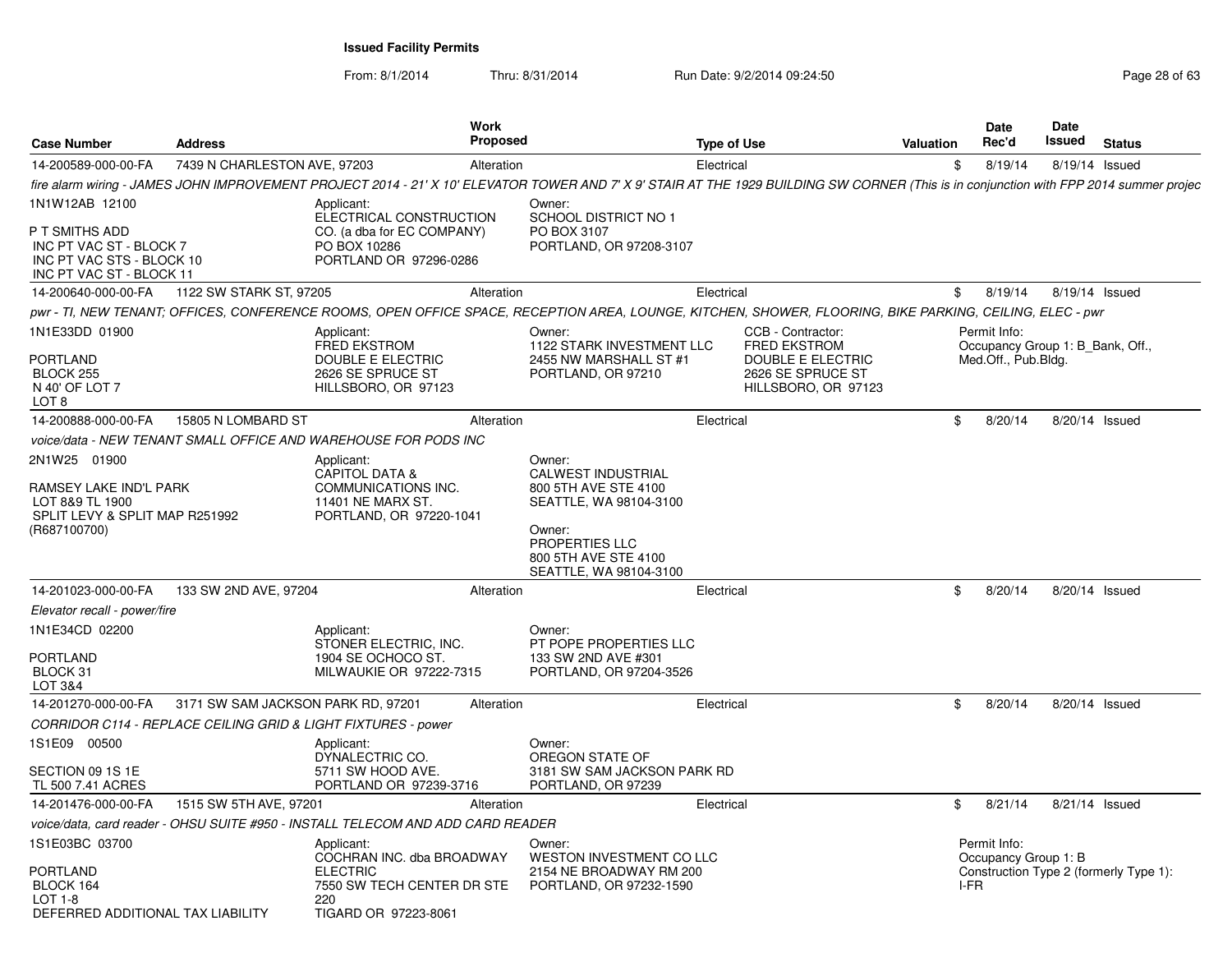| <b>Case Number</b>                                | <b>Address</b>              | <b>Work</b>                                                                                      | Proposed                                                                                                                                                      | Type of Use | <b>Valuation</b> | <b>Date</b><br>Rec'd                                                    | Date<br>Issued | <b>Status</b>                              |
|---------------------------------------------------|-----------------------------|--------------------------------------------------------------------------------------------------|---------------------------------------------------------------------------------------------------------------------------------------------------------------|-------------|------------------|-------------------------------------------------------------------------|----------------|--------------------------------------------|
| 14-187820-000-00-FA                               | 319 SW WASHINGTON ST, 97204 |                                                                                                  | Alteration                                                                                                                                                    | Electrical  | \$               | 7/22/14                                                                 |                | 8/21/14 Under Inspection                   |
|                                                   |                             | pwr - 9TH FLOOR, REMODEL RESTROOM, WALLS, DOORS, CEILING, AND CORRIDOR, ELEC - pwr               |                                                                                                                                                               |             |                  |                                                                         |                |                                            |
| 1N1E34CD 07800                                    |                             | Applicant:<br>CAPITOL ELECTRIC CO INC.<br>11401 NE MARX ST.<br>PORTLAND OR 97220-1041            | Owner:<br>THREE NINETEEN WASHINGTON<br><b>LLC</b><br><b>PO BOX 416</b><br>MANCHESTER, VT 05254                                                                |             |                  | Permit Info:<br>Occupancy Group 1: B_Bank, Off.,<br>Med.Off., Pub.Bldg. |                |                                            |
| 14-156703-000-00-FA                               | 1 N CENTER COURT ST, 97227  |                                                                                                  | Alteration                                                                                                                                                    | Electrical  | \$               | 5/14/14                                                                 |                | 8/21/14 Under Inspection                   |
|                                                   |                             |                                                                                                  | pwr - BAR RENOVATION TO AFFECT 3RD THROUGH 5TH FLOORS; NEW SERVICE BAR, NEW INTERIOR FINISHINGS, ENCLOSE 2500 SQ FT OF OBSERVATION DECK, ELEC - pwr           |             |                  |                                                                         |                |                                            |
| 1N1E34AB 00700                                    |                             | Applicant:<br>CHRISTENSON ELECTRIC INC.<br>111 SW COLUMBIA ST. STE 480<br>PORTLAND OR 97201-5838 | Owner:<br>PORTLAND CITY OF(LEASED<br>1 CENTER CT #150<br>PORTLAND, OR 97227                                                                                   |             |                  | Permit Info:                                                            |                | Construction Type 2 (formerly Type 1): I-A |
|                                                   |                             |                                                                                                  | Owner:<br>PORTLAND ARENA MGMT LLC<br>1 CENTER CT #150<br>PORTLAND, OR 97227                                                                                   |             |                  |                                                                         |                |                                            |
| 14-180529-000-00-FA                               | 851 SW 6TH AVE, 97205       |                                                                                                  | Alteration                                                                                                                                                    | Electrical  | \$               | 7/8/14                                                                  | 8/21/14 Issued |                                            |
|                                                   |                             |                                                                                                  | power - SHELL IMPROVEMENTS ON FLOORS 7.8 & 9 NON BEARING INTERIOR DEMO AND FURRING OUT AT EXISTING EXTERIOR COLUMNS AND UPGRADING RESTROOMS ON THE SAME FLOOR |             |                  |                                                                         |                |                                            |
| 1S1E03BB 02100                                    |                             | Applicant:<br>CHRISTENSON ELECTRIC INC.<br>111 SW COLUMBIA ST. STE 480<br>PORTLAND OR 97201-5838 | Owner:<br>PLI PORTLAND LLC<br>1825 S GRANT ST STE 700<br>SAN MATEO, CA 94402                                                                                  |             |                  | Permit Info:<br>Occupancy Group 1: B                                    |                | Construction Type 2 (formerly Type 1): I-A |
| 14-201762-000-00-FA                               | 421 SW 6TH AVE, 97205       |                                                                                                  | Alteration                                                                                                                                                    | Electrical  | $\mathfrak{S}$   | 8/21/14                                                                 | 8/21/14 Issued |                                            |
| 3rd fl Galois TI - fire alarm system alteration   |                             |                                                                                                  |                                                                                                                                                               |             |                  |                                                                         |                |                                            |
| 1N1E34CC 04300                                    |                             | Applicant:<br>SAFE TECHNOLOGY GROUP INC.                                                         | Owner:<br>UPI COMMONWEALTH LLC                                                                                                                                |             |                  |                                                                         |                |                                            |
| PORTLAND<br>BLOCK 176<br>LOT 1-4                  |                             | 6400 NE HWY 99 STE G375<br>VACOUVER WA 98665-8748                                                | 1215 FOURTH AVE STE 600<br>SEATTLE, WA 98161                                                                                                                  |             |                  |                                                                         |                |                                            |
| 14-194948-000-00-FA                               | 1022 SW SALMON ST, 97205    |                                                                                                  | Alteration                                                                                                                                                    | Electrical  | \$               | 8/7/14                                                                  | 8/21/14 Issued |                                            |
|                                                   |                             |                                                                                                  | power - 2ND FLOOR INTERIOR DEMO, REMOVE PARTITION WALLS, CEILING, SPIRAL STAIR AND CONSTRUCT NEW TOILET ROOMS - NO TENANT OCCUPANCY WITH THIS PERMIT          |             |                  |                                                                         |                |                                            |
| 1S1E04AA 02700                                    |                             | Applicant:<br><b>RC COSTELLO ELECTRICAL</b>                                                      | Owner:<br>1022 SW SALMON LLC                                                                                                                                  |             |                  | Permit Info:<br>Occupancy Group 1: B                                    |                |                                            |
| PORTLAND<br>BLOCK 248<br>LOT 7&8                  |                             | CONTRACTING INC.<br>PO BOX 336<br>AURORA, OR 97002                                               | 1121 SW SALMON ST<br>PORTLAND, OR 97205                                                                                                                       |             |                  | $II-1HR$                                                                |                | Construction Type 2 (formerly Type 1):     |
| 14-201776-000-00-FA                               | 421 SW 6TH AVE, 97205       |                                                                                                  | Alteration                                                                                                                                                    | Electrical  | \$               | 8/21/14                                                                 | 8/21/14 Issued |                                            |
| 2nd fl Shopkeep TI - fire alarm system alteration |                             |                                                                                                  |                                                                                                                                                               |             |                  |                                                                         |                |                                            |
| 1N1E34CC 04300                                    |                             | Applicant:<br>SAFE TECHNOLOGY GROUP INC.                                                         | Owner:<br>UPI COMMONWEALTH LLC                                                                                                                                |             |                  |                                                                         |                |                                            |
| PORTLAND<br>BLOCK 176<br>$LOT 1-4$                |                             | 6400 NE HWY 99 STE G375<br>VACOUVER WA 98665-8748                                                | 1215 FOURTH AVE STE 600<br>SEATTLE, WA 98161                                                                                                                  |             |                  |                                                                         |                |                                            |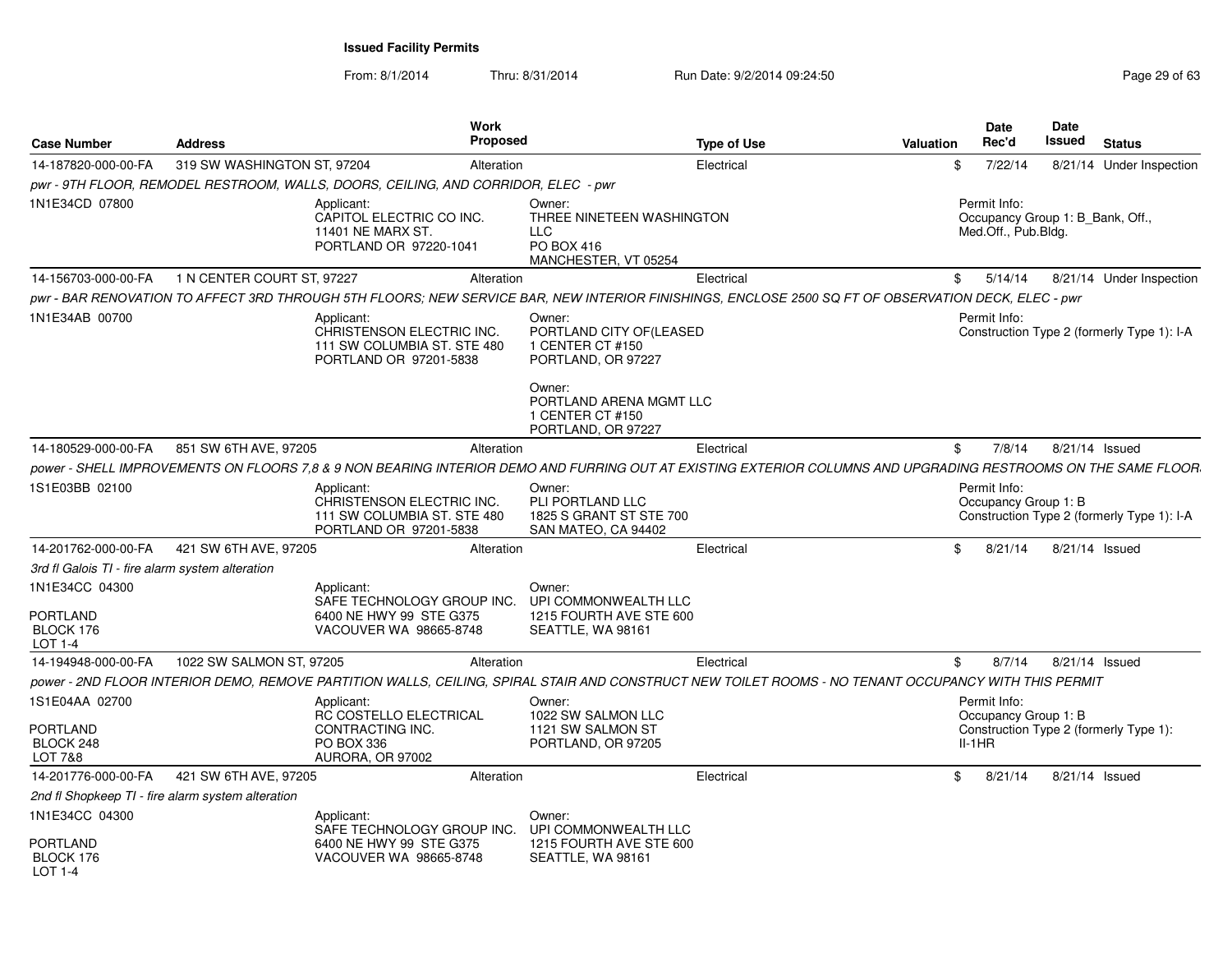| <b>Case Number</b>                                                                                 | <b>Address</b>                | Work                                                                                                                                                                | Proposed                    |                                                   | <b>Type of Use</b> | Valuation |                | Date<br>Rec'd                         | Date<br>Issued | <b>Status</b>                              |
|----------------------------------------------------------------------------------------------------|-------------------------------|---------------------------------------------------------------------------------------------------------------------------------------------------------------------|-----------------------------|---------------------------------------------------|--------------------|-----------|----------------|---------------------------------------|----------------|--------------------------------------------|
| 14-201782-000-00-FA                                                                                | 7439 N CHARLESTON AVE, 97203  |                                                                                                                                                                     | Alteration                  |                                                   | Electrical         |           | \$             | 8/21/14                               | 8/21/14 Final  |                                            |
|                                                                                                    |                               | pwr - JAMES-JOHN ANNEX / RE-ROOF EXISTING ROOF; ELEC: ADD ROOF TOP INTAKE DAMPERS AND EXHAUST MOTORS. - pwr                                                         |                             |                                                   |                    |           |                |                                       |                |                                            |
| 1N1W12AB 12100                                                                                     |                               | Applicant:<br>ELECTRICAL CONSTRUCTION                                                                                                                               | Owner:                      | SCHOOL DISTRICT NO 1                              |                    |           |                |                                       |                |                                            |
| P T SMITHS ADD<br>INC PT VAC ST - BLOCK 7<br>INC PT VAC STS - BLOCK 10<br>INC PT VAC ST - BLOCK 11 |                               | CO. (a dba for EC COMPANY)<br>PO BOX 10286<br>PORTLAND OR 97296-0286                                                                                                | PO BOX 3107                 | PORTLAND, OR 97208-3107                           |                    |           |                |                                       |                |                                            |
| 14-201916-000-00-FA                                                                                | 3203 SE WOODSTOCK BLVD, 97202 |                                                                                                                                                                     | Alteration                  |                                                   | Electrical         |           | $\mathfrak{S}$ | 8/22/14                               |                | 8/22/14 Issued                             |
| Greenwood/Old Theater Remodel - HVAC controls                                                      |                               |                                                                                                                                                                     |                             |                                                   |                    |           |                |                                       |                |                                            |
| 1S1E13 00100                                                                                       |                               | Applicant:<br><b>CLIMA-TECH CORP.</b>                                                                                                                               | Owner:                      | THE REED INSTITUTE                                |                    |           |                | Permit Info:<br>Occupancy Group 1: A2 |                |                                            |
| SECTION 13 1S 1E<br>TL 100 98.52 ACRES                                                             |                               | 4107 SE INTERNATIONAL WAY<br>#703<br>MILWAUKIE OR 97222-8856                                                                                                        |                             | 3203 SE WOODSTOCK BLVD<br>PORTLAND, OR 97202-8138 |                    |           |                | $V-1HR$                               |                | Construction Type 2 (formerly Type 1):     |
| 14-201918-000-00-FA                                                                                | 825 NE MULTNOMAH ST - Unit 1  |                                                                                                                                                                     | Alteration                  |                                                   | Electrical         |           | \$             | 8/22/14                               |                | 8/22/14 Issued                             |
|                                                                                                    |                               | hvac stat - SUITE 120; TI WINDERMERE, REMOVE PARTITIONS, RECONFIGURE FOR OFFICES, CONFERENCE ROOM, WORK SPACES,DOORS, RELITES, INFILL DOUBLE DOOR WITH WALL RELITE, |                             |                                                   |                    |           |                |                                       |                |                                            |
| 1N1E35BB 90002                                                                                     |                               | Applicant:<br>HUNTER-DAVISSON INC.                                                                                                                                  | Owner:<br><b>PACIFICORP</b> |                                                   |                    |           |                |                                       |                |                                            |
| LLOYD CENTER TOWER CONDOMINIUM<br>LOT 1<br>DEPT OF REVENUE                                         |                               | 1800 SE PERSHING ST.<br>PORTLAND OR 97202-2338                                                                                                                      |                             | 700 NE MULTNOMAH ST 7TH FLR<br>PORTLAND, OR 97232 |                    |           |                |                                       |                |                                            |
| 14-202481-000-00-FA                                                                                | 15805 N LOMBARD ST            |                                                                                                                                                                     | Alteration                  |                                                   | Electrical         |           | \$             | 8/22/14                               |                | 8/22/14 Issued                             |
|                                                                                                    |                               | hvac stat - NEW TENANT SMALL OFFICE AND WAREHOUSE FOR PODS INC                                                                                                      |                             |                                                   |                    |           |                |                                       |                |                                            |
| 2N1W25 01900                                                                                       |                               | Applicant:<br>ALLIANT SYSTEMS LLC.                                                                                                                                  | Owner:                      | <b>CALWEST INDUSTRIAL</b>                         |                    |           |                |                                       |                |                                            |
| RAMSEY LAKE IND'L PARK<br>LOT 8&9 TL 1900<br>SPLIT LEVY & SPLIT MAP R251992                        |                               | 1600 NW 167TH PL. SUITE 330<br>BEAVERTON, OR 97005                                                                                                                  |                             | 800 5TH AVE STE 4100<br>SEATTLE, WA 98104-3100    |                    |           |                |                                       |                |                                            |
| (R687100700)                                                                                       |                               |                                                                                                                                                                     | Owner:<br>PROPERTIES LLC    | 800 5TH AVE STE 4100<br>SEATTLE, WA 98104-3100    |                    |           |                |                                       |                |                                            |
| 14-201899-000-00-FA                                                                                | 111 SW 5TH AVE, 97204-3626    |                                                                                                                                                                     | Alteration                  |                                                   | Electrical         |           | \$             | 8/22/14                               |                | 8/22/14 Under Inspection                   |
| 19TH FLOOR SLINDE NELSON STANFORD TI - power                                                       |                               |                                                                                                                                                                     |                             |                                                   |                    |           |                |                                       |                |                                            |
| 1N1E34CD 01300                                                                                     |                               | Applicant:<br>COCHRAN INC. dba BROADWAY<br><b>ELECTRIC</b><br>7550 SW TECH CENTER DR STE<br>220<br>TIGARD OR 97223-8061                                             |                             |                                                   |                    |           |                | Permit Info:<br>Occupancy Group 1: B  |                | Construction Type 2 (formerly Type 1): I-A |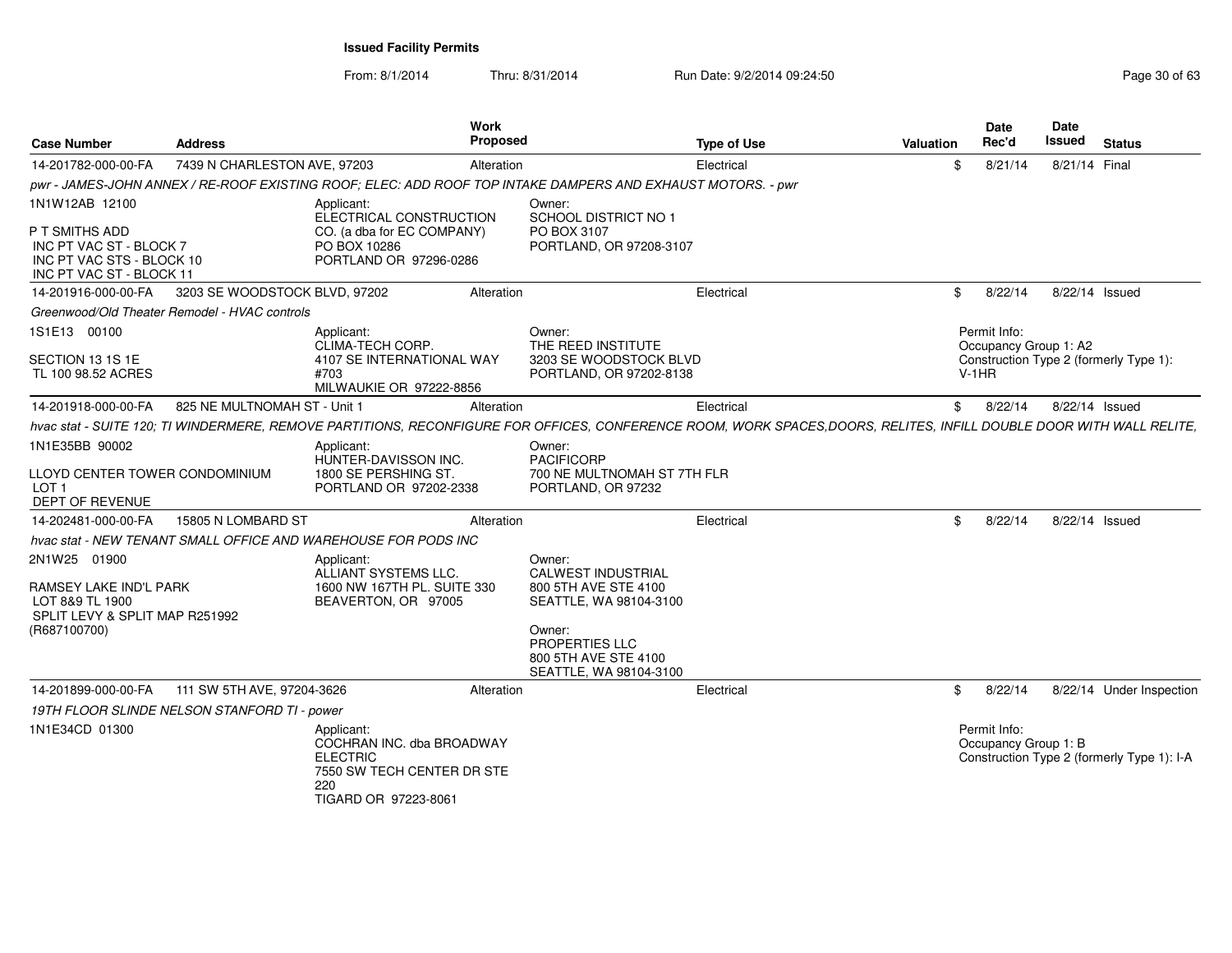| <b>Case Number</b>                                                     | <b>Address</b>               |                                                                                                                         | Work<br>Proposed                                                                   |                                                                                                                | <b>Type of Use</b>                                                                                                                                                             | Valuation |         | Date<br>Rec'd                        | Date<br>Issued | <b>Status</b>                                                                      |
|------------------------------------------------------------------------|------------------------------|-------------------------------------------------------------------------------------------------------------------------|------------------------------------------------------------------------------------|----------------------------------------------------------------------------------------------------------------|--------------------------------------------------------------------------------------------------------------------------------------------------------------------------------|-----------|---------|--------------------------------------|----------------|------------------------------------------------------------------------------------|
| 14-201900-000-00-FA                                                    | 111 SW 5TH AVE, 97204-3626   |                                                                                                                         | Alteration                                                                         |                                                                                                                | Electrical                                                                                                                                                                     |           | \$      | 8/22/14                              |                | 8/22/14 Under Inspection                                                           |
| T19 Kivel & Howard Law TI - power                                      |                              |                                                                                                                         |                                                                                    |                                                                                                                |                                                                                                                                                                                |           |         |                                      |                |                                                                                    |
| 1N1E34CD 01300                                                         |                              | Applicant:<br>COCHRAN INC. dba BROADWAY<br><b>ELECTRIC</b><br>7550 SW TECH CENTER DR STE<br>220<br>TIGARD OR 97223-8061 | Permit Info:<br>Occupancy Group 1: B<br>Construction Type 2 (formerly Type 1): I-A |                                                                                                                |                                                                                                                                                                                |           |         |                                      |                |                                                                                    |
| 14-167069-000-00-FA                                                    | 2201 NE LLOYD BLVD, 97232    |                                                                                                                         | Alteration                                                                         |                                                                                                                | Electrical                                                                                                                                                                     |           | \$      | 6/9/14                               |                | 8/25/14 Under Inspection                                                           |
|                                                                        |                              |                                                                                                                         |                                                                                    |                                                                                                                | power - SPACE 2230 & 2241 CONSUMER OPINION SERVICES - NEW WALLS FOR OFFICES, CLASSROOM, RECEPTION AND CALL CENTER ****BID ESTIMATE**** (one cover inspection under permit 14-1 |           |         |                                      |                |                                                                                    |
| 1N1E35BA 00101                                                         |                              | Applicant:<br>A+ ELECTRICAL SERVICES<br>PO BOX 1270<br>SCAPPOOSE, OR 97056                                              |                                                                                    | Owner:<br>CAPREF LLOYD CENTER LLC<br>2201 LLOYD CENTER<br>PORTLAND, OR 97232                                   |                                                                                                                                                                                |           | Station | Permit Info:                         |                | Occupancy Group 1: M_Store, Service<br>Construction Type 2 (formerly Type 1): II-A |
| 14-203211-000-00-FA                                                    | 111 SW 5TH AVE, 97204-3626   |                                                                                                                         | Alteration                                                                         |                                                                                                                | Electrical                                                                                                                                                                     |           | \$.     | 8/25/14                              | 8/25/14 Issued |                                                                                    |
| T19 Kivel & Howard Law TI - voice/data                                 |                              |                                                                                                                         |                                                                                    |                                                                                                                |                                                                                                                                                                                |           |         |                                      |                |                                                                                    |
| 1N1E34CD 01300                                                         |                              | Applicant:<br>APPLIED TECHNICAL SYSTEMS<br>INC.<br>7015 SW McEWAN RD<br>LAKE OSWEGO OR 97035-7830                       |                                                                                    |                                                                                                                |                                                                                                                                                                                |           |         | Permit Info:<br>Occupancy Group 1: B |                | Construction Type 2 (formerly Type 1): I-A                                         |
| 14-203213-000-00-FA                                                    | 111 SW 5TH AVE, 97204-3626   |                                                                                                                         | Alteration                                                                         |                                                                                                                | Electrical                                                                                                                                                                     |           | \$      | 8/25/14                              | 8/25/14 Issued |                                                                                    |
| 19TH FLOOR SLINDE NELSON STANFORD TI - voice/data                      |                              |                                                                                                                         |                                                                                    |                                                                                                                |                                                                                                                                                                                |           |         |                                      |                |                                                                                    |
| 1N1E34CD 01300                                                         |                              | Applicant:<br>APPLIED TECHNICAL SYSTEMS<br>INC.<br>7015 SW McEWAN RD<br>LAKE OSWEGO OR 97035-7830                       |                                                                                    |                                                                                                                |                                                                                                                                                                                |           |         | Permit Info:<br>Occupancy Group 1: B |                | Construction Type 2 (formerly Type 1): I-A                                         |
| 14-193291-000-00-FA                                                    | 510 SW 3RD AVE, 97204        |                                                                                                                         | Alteration                                                                         |                                                                                                                | Electrical                                                                                                                                                                     |           | \$      | 8/4/14                               |                | 8/25/14 Under Inspection                                                           |
|                                                                        |                              |                                                                                                                         |                                                                                    |                                                                                                                | power, fire alarm - 2ND FLOOR SUITE 206 FULCRUM POLITICAL ADD 2 OFFICES, 2 HUDDLE ROOMS, BREAK ROOM AND A CONFERENCE ROOM                                                      |           |         |                                      |                |                                                                                    |
| 1S1E03BA 05300                                                         |                              | Applicant:<br>CAPITOL ELECTRIC CO INC.<br>11401 NE MARX ST.<br>PORTLAND OR 97220-1041                                   |                                                                                    | Owner:<br>LOYALTY HOLDINGS LLC<br><b>3657 MAIN ST</b><br>MANCHESTER, VT 05254                                  |                                                                                                                                                                                |           |         |                                      |                |                                                                                    |
| 14-203290-000-00-FA                                                    | 3100 NW INDUSTRIAL ST, 97210 |                                                                                                                         | Alteration                                                                         |                                                                                                                | Electrical                                                                                                                                                                     |           | \$      | 8/25/14                              |                | 8/25/14 Under Inspection                                                           |
|                                                                        |                              |                                                                                                                         |                                                                                    |                                                                                                                | voice / data - OLUNTARY SEISMIC UPGRADE AND REMODEL, ADA RAMP N. ELEVATION, REPLACE EXISTING WINDOWS WITH STOREFRONT WINDOWS N. & E. ELEVATIONS - voice / data                 |           |         |                                      |                |                                                                                    |
| 1N1E29CA 00600<br><b>GUILDS ADD</b><br><b>BLOCK1</b><br>LOT 4-7 TL 600 |                              | Applicant:<br>CHRISTENSON ELECTRIC INC.<br>111 SW COLUMBIA ST. STE 480<br>PORTLAND OR 97201-5838                        |                                                                                    | Owner:<br>PORTLAND GENERAL ELECTRIC<br>CO<br>1WTC0510-CORPORATE TAX<br>DEPT 121 SW SALMO<br>PORTLAND, OR 97204 |                                                                                                                                                                                |           |         |                                      |                |                                                                                    |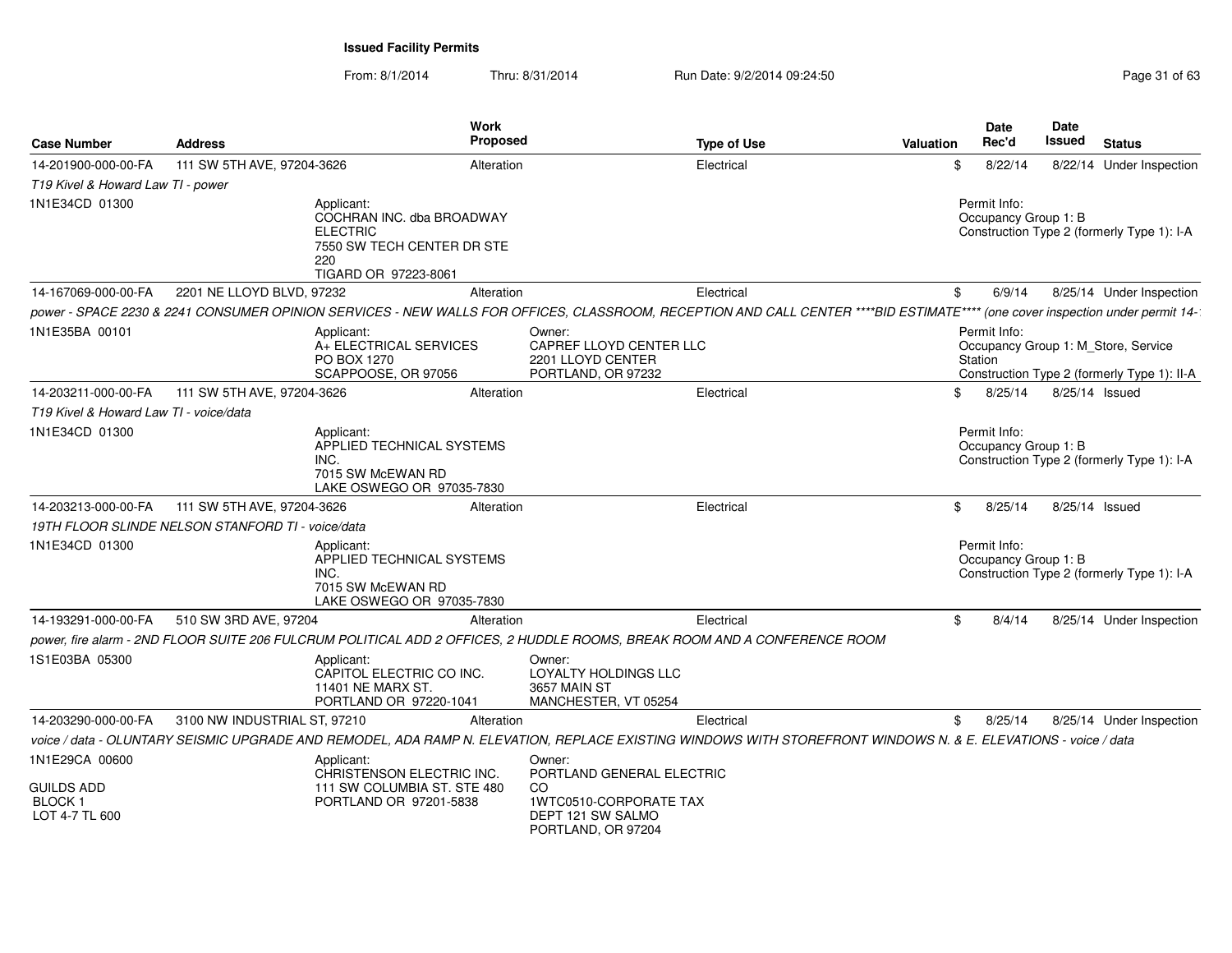| <b>Case Number</b>                        | <b>Address</b>                                 |                                                                                                  | Work<br><b>Proposed</b> |                                                                                                                                                                     | <b>Type of Use</b> |                                                                                                         | <b>Valuation</b> |            | Date<br>Rec'd                                                                  | <b>Date</b><br>Issued | <b>Status</b>                              |
|-------------------------------------------|------------------------------------------------|--------------------------------------------------------------------------------------------------|-------------------------|---------------------------------------------------------------------------------------------------------------------------------------------------------------------|--------------------|---------------------------------------------------------------------------------------------------------|------------------|------------|--------------------------------------------------------------------------------|-----------------------|--------------------------------------------|
| 14-152943-000-00-FA                       | 1849 SW SALMON ST, 97205                       |                                                                                                  | Alteration              |                                                                                                                                                                     | Electrical         |                                                                                                         |                  | \$         | 5/6/14                                                                         |                       | 8/25/14 Under Inspection                   |
| 50M Pool Renovation (pump & misc) - power |                                                |                                                                                                  |                         |                                                                                                                                                                     |                    |                                                                                                         |                  |            |                                                                                |                       |                                            |
| 1N1E33DC 05800                            |                                                | Applicant:<br>STONER ELECTRIC, INC.                                                              |                         | Owner:<br>MULTNOMAH AMATEUR                                                                                                                                         |                    |                                                                                                         |                  |            | Permit Info:                                                                   |                       | Occupancy Group 1: A-3_Assembly -          |
| SECTION 33 1N 1E<br>TL 5800 2.82 ACRES    |                                                | 1904 SE OCHOCO ST.<br>MILWAUKIE OR 97222-7315                                                    |                         | <b>ATHLETIC CLUB</b><br>1849 SW SALMON ST<br>PORTLAND, OR 97205-1726                                                                                                |                    |                                                                                                         |                  |            | General                                                                        |                       | Construction Type 2 (formerly Type 1): I-A |
| 14-203803-000-00-FA                       | 5109 SE 66TH AVE, 97206                        |                                                                                                  | Alteration              |                                                                                                                                                                     | Electrical         |                                                                                                         |                  | \$         | 8/25/14                                                                        | 8/25/14 Final         |                                            |
|                                           |                                                |                                                                                                  |                         | pwr - ARLETA ANNEX ROOF TOP FANS FOR FRESH AIR PART OF SEISMIC UPGRADE & IMPORVEMENTS - pwr                                                                         |                    |                                                                                                         |                  |            |                                                                                |                       |                                            |
| 1S2E17BC 02500                            |                                                | Applicant:<br>PORTLAND ELEC CONST INC<br><b>PO BOX 586</b><br>OREGON CITY, OR 97045              |                         | Owner:<br><b>SCHOOL DISTRICT NO 1</b><br>PO BOX 3107<br>PORTLAND, OR 97208-3107                                                                                     |                    |                                                                                                         |                  |            |                                                                                |                       |                                            |
| 14-203804-000-00-FA                       | 1025 SW WASHINGTON ST, 97205                   |                                                                                                  | Alteration              |                                                                                                                                                                     | Electrical         |                                                                                                         |                  | \$         | 8/25/14                                                                        | 8/25/14 Final         |                                            |
|                                           |                                                |                                                                                                  |                         | feeders / panels (3) - TI BUILD OUT, BASEMENT, 1ST FLOOR, PARTITION WALLS, DOORS, CEILING, PLBG, ELEC, FINISHES                                                     |                    |                                                                                                         |                  |            |                                                                                |                       |                                            |
| 1N1E34CC 05100                            |                                                | Applicant:<br>NORMANDIN ELECTRIC INC<br>51086 NW CLAPSHAW HILL RD<br>FOREST GROVE, OR 97116-8200 |                         | Owner:<br><b>1122 STARK INVESTMENT LLC</b><br>2455 NW MARSHALL ST #1<br>PORTLAND, OR 97210                                                                          |                    | CCB - Contractor:<br>NORMANDIN ELECTRIC INC<br>51086 NW CLAPSHAW HILL RD<br>FOREST GROVE, OR 97116-8200 |                  |            |                                                                                |                       |                                            |
| 14-203858-000-00-FA                       | 2501 SW 1ST AVE, 97201                         |                                                                                                  | Alteration              |                                                                                                                                                                     | Electrical         |                                                                                                         |                  | \$         | 8/26/14                                                                        |                       | 8/26/14 Under Inspection                   |
|                                           |                                                | power - SUITE 250 BILL MAIER CONSTRUCT 2 WALLS FOR SMALL OFFICE                                  |                         |                                                                                                                                                                     |                    |                                                                                                         |                  |            |                                                                                |                       |                                            |
| 1S1E10BB 00800<br>SOUTH AUDITORIUM ADD    |                                                | Applicant:<br>BACHOFNER ELECTRIC, LLC.<br>12031 NE MARX ST.                                      |                         | Owner:<br>WESTON INVESTMENT CO LLC<br>2154 NE BROADWAY RM 200                                                                                                       |                    |                                                                                                         |                  |            | Permit Info:<br>Occupancy Group 1: B                                           |                       | Construction Type 2 (formerly Type 1):     |
| BLOCK F TL 800<br>14-203860-000-00-FA     | 4810 N LAGOON AVE, 97217                       | PORTLAND OR 97220                                                                                | Alteration              | PORTLAND, OR 97232-1590                                                                                                                                             | Electrical         |                                                                                                         |                  | I-FR<br>\$ | 8/26/14                                                                        |                       |                                            |
|                                           |                                                |                                                                                                  |                         | power.voice/data - GARDA/ PROVIDE NEW FINISHES IN CVS AREA. DEMO OFFICE PARTITIONS. NEW CHAIN-LINK FENCE IN WAREHOUSE. NEW WALLS AND EQUIPMENT IN COIN ROLLING ROOM |                    |                                                                                                         |                  |            |                                                                                |                       | 8/26/14 Under Inspection                   |
| 1N1E20A 00200                             |                                                | Applicant:<br>CHRISTENSON ELECTRIC INC.<br>111 SW COLUMBIA ST. STE 480<br>PORTLAND OR 97201-5838 |                         | Owner:<br><b>ROSAN INC</b><br>PO BOX 6712<br>PORTLAND, OR 97228-6712                                                                                                |                    |                                                                                                         |                  |            |                                                                                |                       |                                            |
| 14-187826-000-00-FA                       | 319 SW WASHINGTON ST, 97204                    |                                                                                                  | Alteration              |                                                                                                                                                                     | Electrical         |                                                                                                         |                  | \$         | 7/22/14                                                                        | 8/26/14 Issued        |                                            |
|                                           |                                                | pwr - 8TH FLOOR, REMODEL RESTROOM, WALLS, DOORS, CEILING, AND CORRIDOR, ELEC - pwr               |                         |                                                                                                                                                                     |                    |                                                                                                         |                  |            |                                                                                |                       |                                            |
| 1N1E34CD 07800                            |                                                | Applicant:<br>CAPITOL ELECTRIC CO INC.<br>11401 NE MARX ST.<br>PORTLAND OR 97220-1041            |                         | Owner:<br>THREE NINETEEN WASHINGTON<br><b>LLC</b><br><b>PO BOX 416</b><br>MANCHESTER, VT 05254                                                                      |                    |                                                                                                         |                  |            | Permit Info:<br>Occupancy Group 1: B_Bank, Off.,<br>Med.Off., Pub.Bldg.        |                       |                                            |
| 14-203876-000-00-FA                       | 7409 N LEADBETTER RD, 97203                    |                                                                                                  | Alteration              |                                                                                                                                                                     | Electrical         |                                                                                                         |                  | \$         | 8/26/14                                                                        | 8/26/14 Issued        |                                            |
|                                           | AM TIRE TI - HVAC controls (7433 N Leadbetter) |                                                                                                  |                         |                                                                                                                                                                     |                    |                                                                                                         |                  |            |                                                                                |                       |                                            |
| 2N1W25A 01100                             |                                                | Applicant:<br>GOHMAN MECHANICAL INC.<br>14505 SE HIGHWAY 212<br>CLACKAMAS OR 97015-8918          |                         | Owner:<br>LIT INDUSTRIAL LTD<br><b>PARTNERSHIP</b><br>1717 MCKINNEY AVE #1900<br>DALLAS, TX 75202-1253                                                              |                    |                                                                                                         |                  |            | Permit Info:<br>Occupancy Group 1: S-1 Storage -<br>Moderate Hazard, Warehouse |                       | Construction Type 2 (formerly Type 1): V-B |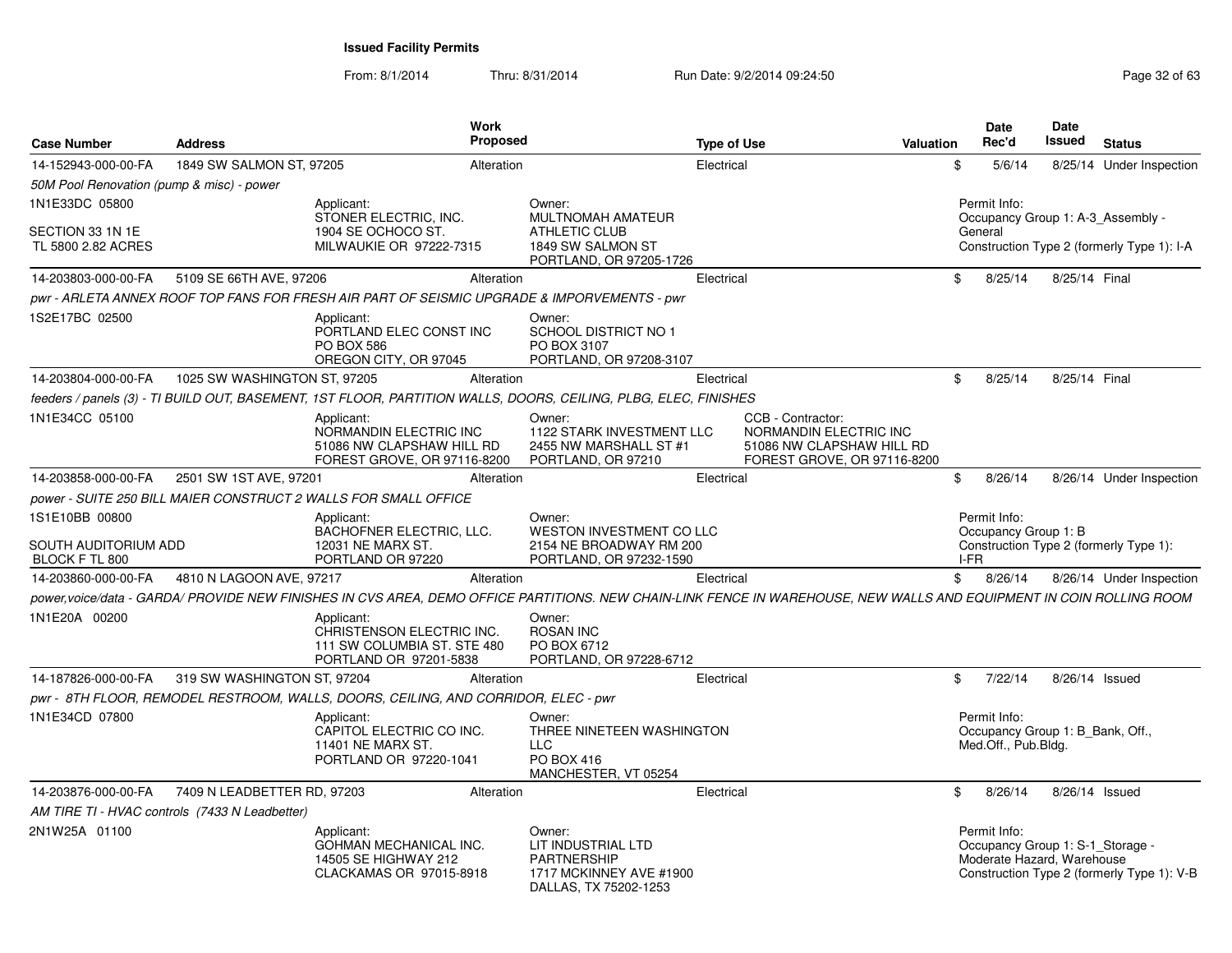| <b>Case Number</b>                                                                                             | <b>Address</b>                            |                                                                                                                         | Work<br><b>Proposed</b> |                                                                                                                                                            | <b>Type of Use</b>                                                                                                                                            | Valuation | Date<br>Rec'd | <b>Date</b><br>Issued | <b>Status</b>            |
|----------------------------------------------------------------------------------------------------------------|-------------------------------------------|-------------------------------------------------------------------------------------------------------------------------|-------------------------|------------------------------------------------------------------------------------------------------------------------------------------------------------|---------------------------------------------------------------------------------------------------------------------------------------------------------------|-----------|---------------|-----------------------|--------------------------|
| 14-204165-000-00-FA                                                                                            | 1025 SW WASHINGTON ST, 97205              |                                                                                                                         | Alteration              |                                                                                                                                                            | Electrical                                                                                                                                                    | \$        | 8/26/14       |                       | 8/26/14 Under Inspection |
|                                                                                                                |                                           |                                                                                                                         |                         |                                                                                                                                                            | voice / data - TI BUILD OUT, BASEMENT, 1ST FLOOR, PARTITION WALLS, DOORS, CEILING, PLBG, ELEC, - voice / data (replaces 14-200489 ET)                         |           |               |                       |                          |
| 1N1E34CC 05100                                                                                                 |                                           | Applicant:<br>ELECTRICAL CONSTRUCTION<br>CO. (a dba for EC COMPANY)<br>PO BOX 10286<br>PORTLAND OR 97296-0286           |                         | Owner:<br>1122 STARK INVESTMENT LLC<br>2455 NW MARSHALL ST #1<br>PORTLAND, OR 97210                                                                        |                                                                                                                                                               |           |               |                       |                          |
| 14-204169-000-00-FA                                                                                            | 11851 NE GLENN WIDING DR, 97220           |                                                                                                                         | Alteration              |                                                                                                                                                            | Electrical                                                                                                                                                    | \$        | 8/26/14       | 8/26/14 Issued        |                          |
| JANI-KING TI - Bldg F - voice/data                                                                             |                                           |                                                                                                                         |                         |                                                                                                                                                            |                                                                                                                                                               |           |               |                       |                          |
| 1N2E15A 00201                                                                                                  |                                           | Applicant:<br>COLUMBIA TELEPHONE CO INC.<br><b>PO BOX 766</b><br>CLACKAMAS OR 97015                                     |                         | Owner:<br>PACIFIC REALTY ASSOCIATES L P<br>15350 SW SEQUOIA PKWY #300<br>TIGARD, OR 97224-7175                                                             |                                                                                                                                                               |           |               |                       |                          |
| 14-142326-000-00-FA                                                                                            | 710 SW 2ND AVE, 97204                     |                                                                                                                         | Alteration              |                                                                                                                                                            | Electrical                                                                                                                                                    | \$        | 4/16/14       | 8/26/14 Issued        |                          |
| 27 split HVAC units to serve 7 floors                                                                          |                                           |                                                                                                                         |                         |                                                                                                                                                            |                                                                                                                                                               |           |               |                       |                          |
| 1S1E03BA 03200<br>PORTLAND<br>BLOCK 14                                                                         |                                           | Applicant:<br>DOT ELECTRIC INC<br>1437 SE HENKLE RD<br>CORBETT, OR 97019                                                |                         | Owner:<br><b>MORRISON STREET</b><br>5200 SE HARNEY DR<br>PORTLAND, OR 97206-0837                                                                           |                                                                                                                                                               |           |               |                       |                          |
| LOT <sub>1</sub><br>LOTS 7&8 EXC PT IN ST                                                                      |                                           |                                                                                                                         |                         | Owner:<br><b>INVESTMENT CO LLC</b><br>5200 SE HARNEY DR<br>PORTLAND, OR 97206-0837                                                                         |                                                                                                                                                               |           |               |                       |                          |
| 14-204254-000-00-FA                                                                                            | 26 SW SALMON ST, 97204                    |                                                                                                                         | Alteration              |                                                                                                                                                            | Electrical                                                                                                                                                    | \$        | 8/26/14       | 8/26/14 Issued        |                          |
|                                                                                                                | CIRCUITS TO RECONNECT POWER FOR ESCALATOR |                                                                                                                         |                         |                                                                                                                                                            |                                                                                                                                                               |           |               |                       |                          |
| 1S1E03BD 00200<br><b>PORTLAND</b><br>BLOCK 6<br>$LOT 1-8$                                                      |                                           | Applicant:<br>COCHRAN INC. dba BROADWAY<br><b>ELECTRIC</b><br>7550 SW TECH CENTER DR STE<br>220<br>TIGARD OR 97223-8061 |                         | Owner:<br>IEH PORTLAND LLC<br>1WTC0510-CORPORATE TAX<br>DEPT 121 SW SALMO<br>PORTLAND, OR 97204                                                            |                                                                                                                                                               |           |               |                       |                          |
| 14-187763-000-00-FA                                                                                            | 1600 SW 4TH AVE, 97201                    |                                                                                                                         | Alteration              |                                                                                                                                                            | Electrical                                                                                                                                                    | \$        | 7/22/14       | 8/27/14 Issued        |                          |
|                                                                                                                |                                           |                                                                                                                         |                         |                                                                                                                                                            | 7TH FLOOR; REMOVE PARTITIONS, ADD BACK TO RECONFIGURE FOR MULTIPLE OFFICES, CONFERENCE ROOM, DOORS, RELITES, OPEN OFFICE AREA, CEILING, ELEC, PAINT, FINISHES |           |               |                       |                          |
| 1S1E03CB 01800<br>SOUTH AUDITORIUM ADD<br><b>BLOCK A</b><br>LOT 2 TL 1800<br>DEFERRED ADDITIONAL TAX LIABILITY |                                           | Applicant:<br>ELECTRICAL CONSTRUCTION<br>CO. (a dba for EC COMPANY)<br>PO BOX 10286<br>PORTLAND OR 97296-0286           |                         | Owner:<br>OREGON STATE OF(BOARD OF<br>PO BOX 751<br>PORTLAND, OR 97207-0751<br>Owner:<br><b>HIGHER EDUC / PSU</b><br>PO BOX 751<br>PORTLAND, OR 97207-0751 |                                                                                                                                                               |           |               |                       |                          |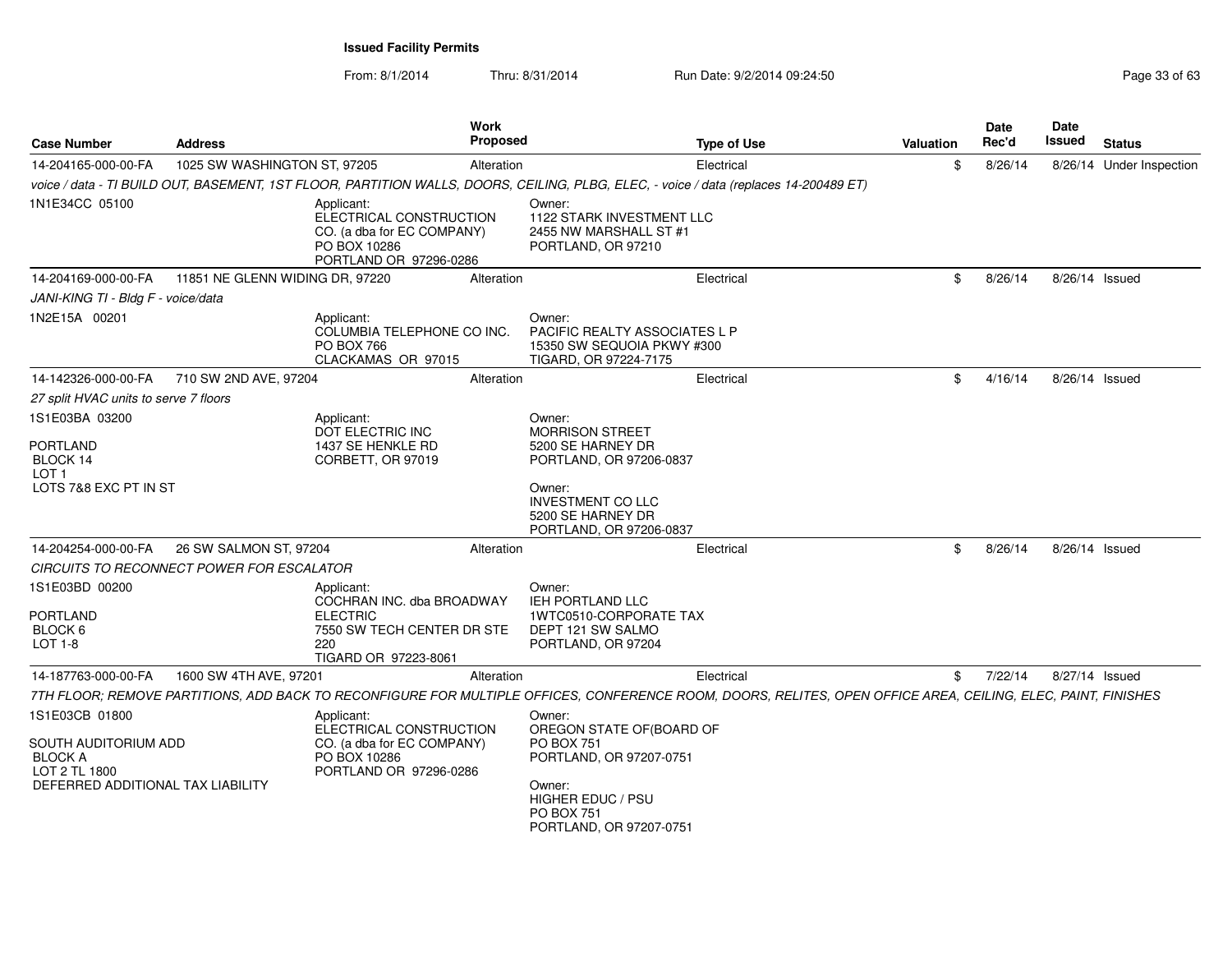From: 8/1/2014

| <b>Case Number</b>             | <b>Address</b>                                                                                                                                                      | <b>Work</b><br>Proposed |                                                                                                       | <b>Type of Use</b>                                                                                                             | Valuation | <b>Date</b><br>Rec'd                                                    | Date<br><b>Issued</b> | <b>Status</b>                               |
|--------------------------------|---------------------------------------------------------------------------------------------------------------------------------------------------------------------|-------------------------|-------------------------------------------------------------------------------------------------------|--------------------------------------------------------------------------------------------------------------------------------|-----------|-------------------------------------------------------------------------|-----------------------|---------------------------------------------|
| 14-204712-000-00-FA            | 412 NW COUCH ST, 97209                                                                                                                                              | Alteration              | Electrical                                                                                            |                                                                                                                                | \$        | 8/27/14                                                                 | 8/27/14 Issued        |                                             |
|                                | pwr - SUITE 220, INSTALL MINI SPLIT SYSTEM pwr                                                                                                                      |                         |                                                                                                       |                                                                                                                                |           |                                                                         |                       |                                             |
| 1N1E34CA 11200                 | Applicant:<br>MICHAEL RAFFAELL<br><b>CONSTRUCTION INC</b><br>15170 S KIRK RD<br>OREGON CITY, OR 970458780                                                           |                         | Owner:<br><b>GOLDSMITH HOLDINGS LLC</b><br>412 NW COUCH ST #220<br>PORTLAND, OR 97209                 | CCB - Contractor:<br><b>MICHAEL RAFFAELL</b><br><b>CONSTRUCTION INC</b><br><b>15170 S KIRK RD</b><br>OREGON CITY, OR 970458780 |           |                                                                         |                       |                                             |
| 14-195674-000-00-FA            | 11851 NE GLENN WIDING DR, 97220                                                                                                                                     | Alteration              | Electrical                                                                                            |                                                                                                                                | \$        | 8/8/14                                                                  |                       | 8/27/14 Under Inspection                    |
|                                | JANI-KING TI - Bldg F - power (Permit #14-196323ET is a duplicate of this permit)                                                                                   |                         |                                                                                                       |                                                                                                                                |           |                                                                         |                       |                                             |
| 1N2E15A 00201                  | Applicant:<br>JOHANSEN ELECTRIC INC.<br>16869 SW 65TH AVE - PMB #311<br>LAKE OSWEGO OR 97035                                                                        |                         | Owner:<br><b>PACIFIC REALTY ASSOCIATES L P</b><br>15350 SW SEQUOIA PKWY #300<br>TIGARD, OR 97224-7175 |                                                                                                                                |           |                                                                         |                       |                                             |
| 14-204774-000-00-FA            | 1120 NW COUCH ST, 97209                                                                                                                                             | Alteration              | Electrical                                                                                            |                                                                                                                                | \$        | 8/27/14                                                                 | 8/27/14 Issued        |                                             |
|                                | voice/data - AKQA, TI; 5TH, 6TH FLOOR; REMOVE SOME WALLS, CARPETING, CREATE OPEN OFFICE, BREAKROOM, FULL HEIGHT RELITE, SUSPENDED ACCOUSTICAL CLOUD, ELEC, FINISHES |                         |                                                                                                       |                                                                                                                                |           |                                                                         |                       |                                             |
| 1N1E33DA 04900                 | Applicant:<br>CHRISTENSON ELECTRIC INC.<br>111 SW COLUMBIA ST. STE 480<br>PORTLAND OR 97201-5838                                                                    |                         | Owner:<br>MEPT BREWERY BLOCK 2 LLC<br>PO BOX 320099<br>ALEXANDRIA, VA 22320-0156                      |                                                                                                                                |           | Permit Info:<br>Occupancy Group 1: B Bank, Off.,<br>Med.Off., Pub.Bldg. |                       | Construction Type 2 (formerly Type 1): II-A |
| 14-204818-000-00-FA            | 3303 SW BOND AVE, 97201                                                                                                                                             | Alteration              | Electrical                                                                                            |                                                                                                                                | \$        | 8/27/14                                                                 | 8/27/14 Final         |                                             |
|                                | 4th fl OR #1 & #5 - 50a X-ray receptacle outlets - powerpr# 51589504 (provided by Toly)                                                                             |                         |                                                                                                       |                                                                                                                                |           |                                                                         |                       |                                             |
| 1S1E10AC 00500                 | Applicant:<br>DYNALECTRIC CO.<br>5711 SW HOOD AVE.<br>PORTLAND OR 97239-3716                                                                                        |                         |                                                                                                       |                                                                                                                                |           |                                                                         |                       |                                             |
| 14-121315-000-00-FA            | 2525 SW 1ST AVE, 97201                                                                                                                                              | Alteration              | Electrical                                                                                            |                                                                                                                                | \$        | 2/27/14                                                                 |                       | 8/28/14 Under Inspection                    |
|                                | power - 1ST FLOOR WEST, TI; GLASS WALL PANELS FOR CONFERENCE ROOM, NEW GLASS DOOR AND RELITE FOR RECEPTION AREA, FLOORING, CEILING,ELEC, FINISHES                   |                         |                                                                                                       |                                                                                                                                |           |                                                                         |                       |                                             |
| 1S1E10BB 00900                 | Applicant:<br>CAPITOL ELECTRIC CO INC.<br>11401 NE MARX ST.<br>PORTLAND OR 97220-1041                                                                               |                         | Owner:<br>KBS ADP PLAZA LLC<br>2715 SW 3RD AVE<br>PORTLAND, OR 97201                                  |                                                                                                                                |           | Permit Info:<br>Occupancy Group 1: B_Bank, Off.,<br>Med.Off., Pub.Bldg. |                       |                                             |
| 14-205072-000-00-FA            | 3181 SW SAM JACKSON PARK RD - Bldg OHS, 9 Alteration                                                                                                                |                         | Electrical                                                                                            |                                                                                                                                | \$        | 8/28/14                                                                 |                       | 8/28/14 Under Inspection                    |
| Skanska/Turner Trailer - power |                                                                                                                                                                     |                         |                                                                                                       |                                                                                                                                |           |                                                                         |                       |                                             |
| 1S1E09 00200                   | Applicant:<br>DYNALECTRIC CO.<br>5711 SW HOOD AVE.<br>PORTLAND OR 97239-3716                                                                                        |                         | Owner:<br>OREGON STATE OF<br>3181 SW SAM JACKSON PARK RD<br>PORTLAND, OR 97239                        |                                                                                                                                |           | Permit Info:<br>Occupancy Group 1: I-2                                  |                       | Construction Type 2 (formerly Type 1): I-A  |
| 14-205116-000-00-FA            | 3181 SW SAM JACKSON PARK RD - Bldg BSC, 9 Alteration                                                                                                                |                         | Electrical                                                                                            |                                                                                                                                | \$        | 8/28/14                                                                 | 8/28/14 Final         |                                             |
|                                | 2nd floor Bottle Filler & display cabinet outlets - power                                                                                                           |                         |                                                                                                       |                                                                                                                                |           |                                                                         |                       |                                             |
| 1S1E09 00200                   | Applicant:<br>DYNALECTRIC CO.<br>5711 SW HOOD AVE.<br>PORTLAND OR 97239-3716                                                                                        |                         | Owner:<br>OREGON STATE OF<br>3181 SW SAM JACKSON PARK RD<br>PORTLAND, OR 97239                        |                                                                                                                                |           | Permit Info:<br>Occupancy Group 1: B                                    |                       | Construction Type 2 (formerly Type 1): I-B  |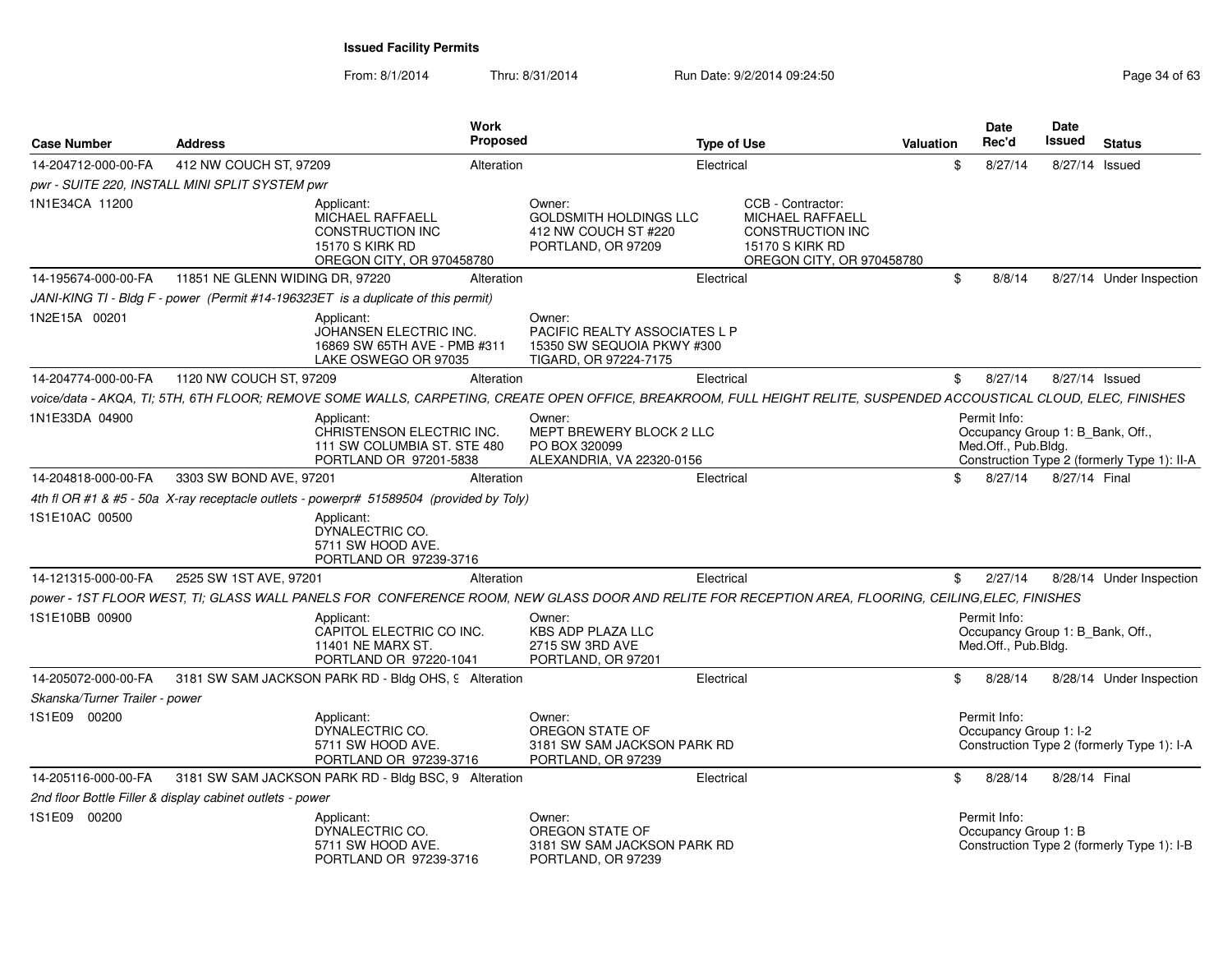| <b>Case Number</b>                                                                                                                                       | <b>Address</b>                                                      |                                                                                                                         | Work<br><b>Proposed</b> |                                                                                                        | <b>Type of Use</b>                                                                                                                                                  | <b>Valuation</b> |              | <b>Date</b><br>Rec'd | Date<br>Issued       | <b>Status</b>                              |  |
|----------------------------------------------------------------------------------------------------------------------------------------------------------|---------------------------------------------------------------------|-------------------------------------------------------------------------------------------------------------------------|-------------------------|--------------------------------------------------------------------------------------------------------|---------------------------------------------------------------------------------------------------------------------------------------------------------------------|------------------|--------------|----------------------|----------------------|--------------------------------------------|--|
| 14-205127-000-00-FA                                                                                                                                      |                                                                     | 3455 SW US VETERANS HOSPITAL RD, 97201                                                                                  | Alteration              |                                                                                                        | Electrical                                                                                                                                                          |                  | \$.          | 8/28/14              | 8/28/14 Final        |                                            |  |
| 1st fl Coffee Bar Recepts - power                                                                                                                        |                                                                     |                                                                                                                         |                         |                                                                                                        |                                                                                                                                                                     |                  |              |                      |                      |                                            |  |
| 1S1E09 00600                                                                                                                                             |                                                                     | Applicant:<br>DYNALECTRIC CO.<br>5711 SW HOOD AVE.<br>PORTLAND OR 97239-3716                                            |                         | Owner:<br>OREGON STATE OF (MEDICAL<br><b>DEPT</b><br>3181 SW SAM JACKSON PARK RD<br>PORTLAND, OR 97239 |                                                                                                                                                                     |                  | II-FR        | Permit Info:         | Occupancy Group 1: B | Construction Type 2 (formerly Type 1):     |  |
| 14-205146-000-00-FA                                                                                                                                      | 3181 SW SAM JACKSON PARK RD, 97201                                  |                                                                                                                         | Alteration              |                                                                                                        | Electrical                                                                                                                                                          |                  | $^{\circ}$   | 8/28/14              | 8/28/14 Final        |                                            |  |
|                                                                                                                                                          | GFCI receptacle several locations (outside & at South wall) - power |                                                                                                                         |                         |                                                                                                        |                                                                                                                                                                     |                  |              |                      |                      |                                            |  |
| 1S1E09 00200<br>SECTION 09 1S 1E<br>TL 200 26.24 ACRES<br>LAND & IMPS SEE R327745 (R991090552)<br>FOR AIRSPACE & IMPS & R327746<br>(R991090555) FOR IMPS |                                                                     | Applicant:<br>DYNALECTRIC CO.<br>5711 SW HOOD AVE.<br>PORTLAND OR 97239-3716                                            |                         | Owner:<br>OREGON STATE OF<br>3181 SW SAM JACKSON PARK RD<br>PORTLAND, OR 97239                         |                                                                                                                                                                     |                  |              | Permit Info:         | Occupancy Group 1: B | Construction Type 2 (formerly Type 1): I-A |  |
| 14-205168-000-00-FA                                                                                                                                      | 3303 SW BOND AVE, 97201                                             |                                                                                                                         | Alteration              |                                                                                                        | Electrical                                                                                                                                                          |                  | \$           | 8/28/14              | 8/28/14 Final        |                                            |  |
| 1st fl Pharmacy refrigerators - power                                                                                                                    |                                                                     |                                                                                                                         |                         |                                                                                                        |                                                                                                                                                                     |                  |              |                      |                      |                                            |  |
| 1S1E10AC 00500                                                                                                                                           |                                                                     | Applicant:<br>DYNALECTRIC CO.<br>5711 SW HOOD AVE.<br>PORTLAND OR 97239-3716                                            |                         |                                                                                                        |                                                                                                                                                                     |                  |              |                      |                      |                                            |  |
| 14-191946-000-00-FA                                                                                                                                      | 825 NE MULTNOMAH ST - Unit 1                                        |                                                                                                                         | Alteration              |                                                                                                        | Electrical                                                                                                                                                          |                  | \$           | 7/31/14              |                      | 8/29/14 Issued                             |  |
|                                                                                                                                                          |                                                                     |                                                                                                                         |                         |                                                                                                        | voice/data - 3RD FLOOR, TI; REMOVE MOST PERIMETER PARTITIONS, CREATE OPEN OFFICE SPACE, INTERIOR ADD WALLS, DOORS, OFFICES, CONFERENCE ROOM, REST ROOMS, VENDING Mi |                  |              |                      |                      |                                            |  |
| 1N1E35BB 90002                                                                                                                                           |                                                                     | Applicant:                                                                                                              |                         | Owner:                                                                                                 |                                                                                                                                                                     |                  |              |                      |                      |                                            |  |
| LLOYD CENTER TOWER CONDOMINIUM<br>LOT 1<br>DEPT OF REVENUE                                                                                               |                                                                     | CHRISTENSON ELECTRIC INC.<br>111 SW COLUMBIA ST. STE 480<br>PORTLAND OR 97201-5838                                      |                         | <b>PACIFICORP</b><br>700 NE MULTNOMAH ST 7TH FLR<br>PORTLAND, OR 97232                                 |                                                                                                                                                                     |                  |              |                      |                      |                                            |  |
| 14-205891-000-00-FA                                                                                                                                      | 2100 SW RIVER PKY, 97201                                            |                                                                                                                         | Alteration              |                                                                                                        | Electrical                                                                                                                                                          |                  | $\mathbb{S}$ | 8/29/14              |                      | 8/29/14 Issued                             |  |
|                                                                                                                                                          |                                                                     |                                                                                                                         |                         |                                                                                                        | voice/data - 1ST FLOOR, SE CORNER; RECONFIGURE OFFICE SPACE, CREATE OPEN OFFICE SPACE, RECEPTION, WALLS, DOORS, CEILING                                             |                  |              |                      |                      |                                            |  |
| 1S1E03CD 00300                                                                                                                                           |                                                                     | Applicant:                                                                                                              |                         | Owner:<br>LJ MATTISON COMMUNICATIONS. CSHV RIVER PARKWAY LLC                                           |                                                                                                                                                                     |                  | Permit Info: |                      |                      | Occupancy Group 1: B_Bank, Off.,           |  |
| PARTITION PLAT 1994-55<br>LOT 1 TL 300                                                                                                                   |                                                                     | 4207 SE Woodstock Blvd.<br>PORTLAND OR 97206                                                                            |                         | 522 SW 5TH AVE #1105<br>PORTLAND, OR 97204-2128                                                        |                                                                                                                                                                     |                  |              | Med.Off., Pub.Bldg.  |                      | Construction Type 2 (formerly Type 1): I-B |  |
| 14-205893-000-00-FA                                                                                                                                      | 1881 SW NAITO PKY, 97201                                            |                                                                                                                         | Alteration              |                                                                                                        | Electrical                                                                                                                                                          |                  | \$.          | 8/29/14              |                      | 8/29/14 Issued                             |  |
|                                                                                                                                                          |                                                                     |                                                                                                                         |                         |                                                                                                        | UPDATE EXISTING CONFERENCE ROOM TO ADD VIDEO CONFERENCE CAMERA, TABLE MIC'S AND TOUCH PANEL FOR CONTRO OF AV SYSTEM                                                 |                  |              |                      |                      |                                            |  |
| 1S1E03CB 00200<br>SOUTH AUDITORIUM ADD<br><b>BLOCK H</b><br>LOT 1                                                                                        |                                                                     | Applicant:<br>COCHRAN INC. dba BROADWAY<br><b>ELECTRIC</b><br>7550 SW TECH CENTER DR STE<br>220<br>TIGARD OR 97223-8061 |                         | Owner:<br><b>MFH 1881 LLC</b><br>838 SW 1ST AVE #210<br>PORTLAND, OR 97204                             |                                                                                                                                                                     |                  |              |                      |                      |                                            |  |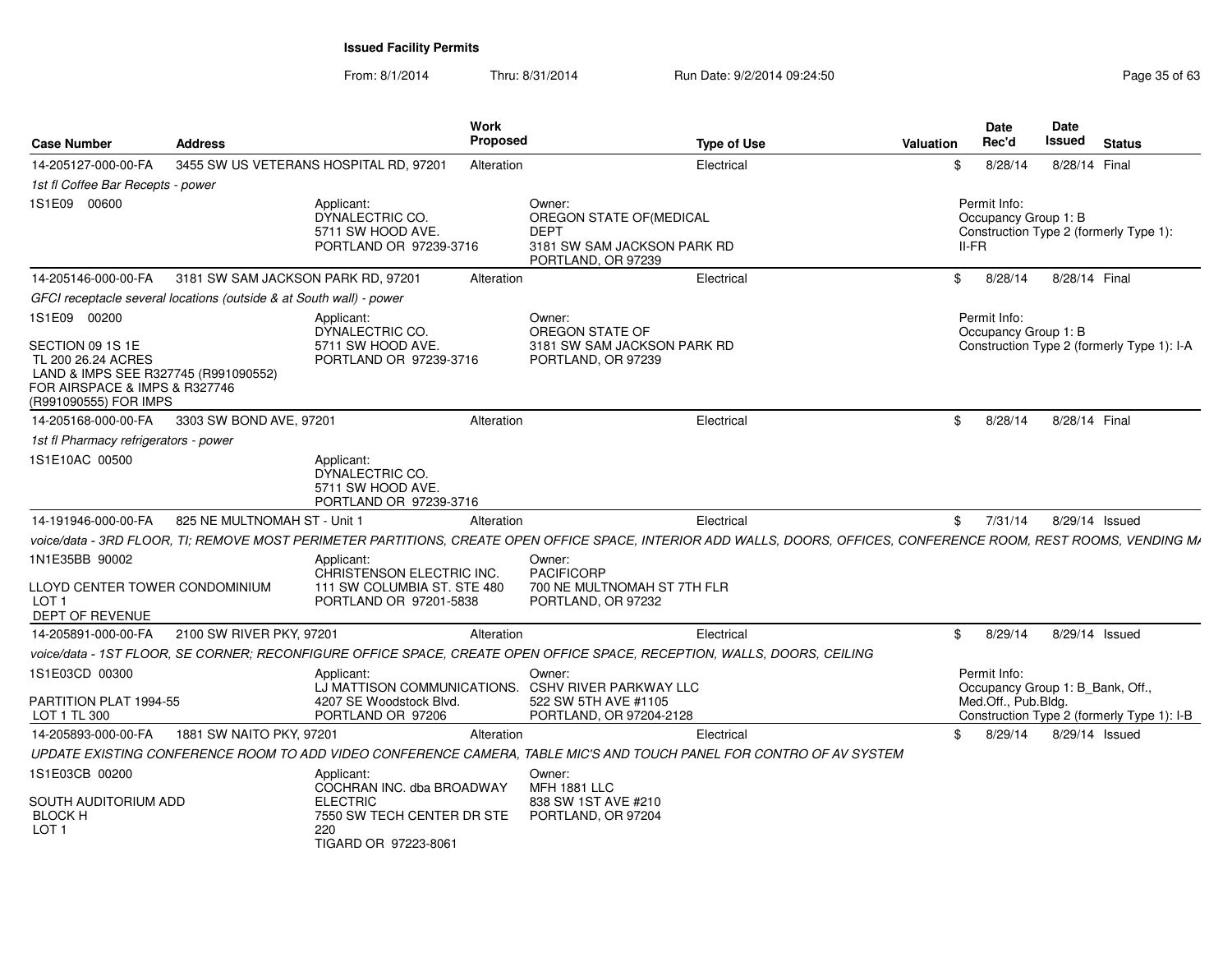| <b>Case Number</b>                                                               | <b>Address</b>                                                             | <b>Work</b><br><b>Proposed</b>                                                                                                            |                                                                                                                                                                                  | <b>Type of Use</b> | <b>Valuation</b> | <b>Date</b><br>Rec'd                                         | Date<br>Issued | <b>Status</b>                              |
|----------------------------------------------------------------------------------|----------------------------------------------------------------------------|-------------------------------------------------------------------------------------------------------------------------------------------|----------------------------------------------------------------------------------------------------------------------------------------------------------------------------------|--------------------|------------------|--------------------------------------------------------------|----------------|--------------------------------------------|
| 14-203684-000-00-FA                                                              | 4805 NE GLISAN ST, 97213                                                   | Alteration                                                                                                                                |                                                                                                                                                                                  | Electrical         | \$               | 8/25/14                                                      | 8/29/14 Final  |                                            |
|                                                                                  |                                                                            | voice/data/cctv - 1ST FLOOR TI, RECEPTION AREA, CEILING, ELEC, PLBG                                                                       |                                                                                                                                                                                  |                    |                  |                                                              |                |                                            |
| 1N2E31BD 04100<br>SECTION 31 1N 2E<br>TL 4100 9.54 ACRES                         |                                                                            | Applicant:<br>OREGON ELECTRIC<br><b>CONSTRUCTION INC. /DBA</b><br>OREGON ELECTRIC GROUP.<br>1709 SE 3RD AVE.<br>PORTLAND OR 97214-4547    | Owner:<br>PROVIDENCE HEALTH<br>4400 NE HALSEY ST BLDG 2 #190<br>PORTLAND, OR 97213-1545<br>Owner:<br>SERVICES-OREGON<br>4400 NE HALSEY ST BLDG 2 #190<br>PORTLAND, OR 97213-1545 |                    |                  |                                                              |                |                                            |
| 14-156131-000-00-FA                                                              | 26 SW SALMON ST, 97204                                                     | Alteration                                                                                                                                |                                                                                                                                                                                  | Electrical         | \$               | 5/13/14                                                      | 8/29/14 Final  |                                            |
|                                                                                  |                                                                            | voice / data - COMM ROOM, REMOVE PORTION OF WALL, ADD THREE WALLS TO ENLARGE ROOM, ELEC, voice data: cable tray installed, some racking,  |                                                                                                                                                                                  |                    |                  |                                                              |                |                                            |
| 1S1E03BD 00200<br><b>PORTLAND</b><br>BLOCK <sub>6</sub><br>LOT 1-8               |                                                                            |                                                                                                                                           | Owner:<br><b>IEH PORTLAND LLC</b><br>121 SW SALMON ST<br>PORTLAND, OR 97204-2901                                                                                                 |                    |                  |                                                              |                |                                            |
| 14-204057-000-00-FA                                                              | 111 SW 5TH AVE, 97204-3626                                                 | Alteration                                                                                                                                |                                                                                                                                                                                  | <b>Fire Alarms</b> | \$1              | 8/26/14                                                      |                | 8/26/14 Issued                             |
|                                                                                  |                                                                            | new and relocation nac devices and smoke detection for a partial floor TI project--- 3 sets of plans                                      |                                                                                                                                                                                  |                    |                  |                                                              |                |                                            |
| 1N1E34CD 01300                                                                   |                                                                            | Applicant:<br><b>SIEMENS BUILDING</b><br><b>TECHNOLOGIES INC</b><br>1601 SAWGRASS CORP PKWY<br><b>STE 400</b><br><b>SUNRISE, FL 33323</b> |                                                                                                                                                                                  |                    |                  | Permit Info:<br>Occupancy Group 1: B                         |                | Construction Type 2 (formerly Type 1): I-A |
| 14-197128-000-00-FA                                                              | 1849 SW SALMON ST, 97205                                                   | Alteration                                                                                                                                |                                                                                                                                                                                  | <b>Fire Alarms</b> | \$2,500          | 8/12/14                                                      |                | 8/12/14 Issued                             |
|                                                                                  | Restroom remodel- Alterations to the Fire Alarm as needed- 3 devices total |                                                                                                                                           |                                                                                                                                                                                  |                    |                  |                                                              |                |                                            |
| 1N1E33DC 05800<br>SECTION 33 1N 1E<br>TL 5800 2.82 ACRES                         |                                                                            | Applicant:<br><b>TICE ELECT</b><br>5405 N LAGOON AVENUE<br>PORTLAND, OR 97217                                                             | Owner:<br>MULTNOMAH AMATEUR<br><b>ATHLETIC CLUB</b><br>1849 SW SALMON ST<br>PORTLAND, OR 97205-1726                                                                              |                    |                  | Permit Info:<br>Occupancy Group 1: A-3 Assembly -<br>General |                | Construction Type 2 (formerly Type 1): I-A |
| 14-206036-000-00-FA                                                              | 421 SW 6TH AVE, 97205                                                      | Alteration                                                                                                                                |                                                                                                                                                                                  | <b>Fire Alarms</b> | \$1              | 8/29/14                                                      | 8/29/14 Final  |                                            |
| install 8 strobes and 3 horns--3 sets of plans                                   |                                                                            |                                                                                                                                           |                                                                                                                                                                                  |                    |                  |                                                              |                |                                            |
| 1N1E34CC 04300                                                                   |                                                                            | Applicant:<br>SAFE TECHNOLOGY GROUP                                                                                                       | Owner:<br>UPI COMMONWEALTH LLC                                                                                                                                                   |                    |                  |                                                              |                |                                            |
| <b>PORTLAND</b><br>BLOCK 176<br>LOT 1-4                                          |                                                                            | 6400 NE HWY 99 G#375<br>VANCOUVER WA 98665                                                                                                | 1215 FOURTH AVE STE 600<br>SEATTLE, WA 98161                                                                                                                                     |                    |                  |                                                              |                |                                            |
| 14-198360-000-00-FA                                                              | 555 SW OAK ST                                                              | Alteration                                                                                                                                |                                                                                                                                                                                  | <b>Fire Alarms</b> | \$1              | 8/14/14                                                      |                | 8/14/14 Issued                             |
|                                                                                  |                                                                            | all new NAC devices and smoke detection for a full floor TI project---3 sets of plans                                                     |                                                                                                                                                                                  |                    |                  |                                                              |                |                                            |
| 1N1E34CD 80000<br>ONE ELEVEN TOWER CONDOMINIUM<br><b>GENERAL COMMON ELEMENTS</b> |                                                                            | Applicant:<br>SIEMENS INDUSTRY INC<br>15201 NW Greenbriar Prkwy Suite A<br>Beaverton, OR 97006                                            | Owner:<br>ASSOCIATION OF UNIT OWNERS<br>OF<br>ONE ELEVEN TOWER<br>CONDOMINIUM 111 SW 5TH<br>PORTLAND, OR 97204                                                                   |                    |                  |                                                              |                |                                            |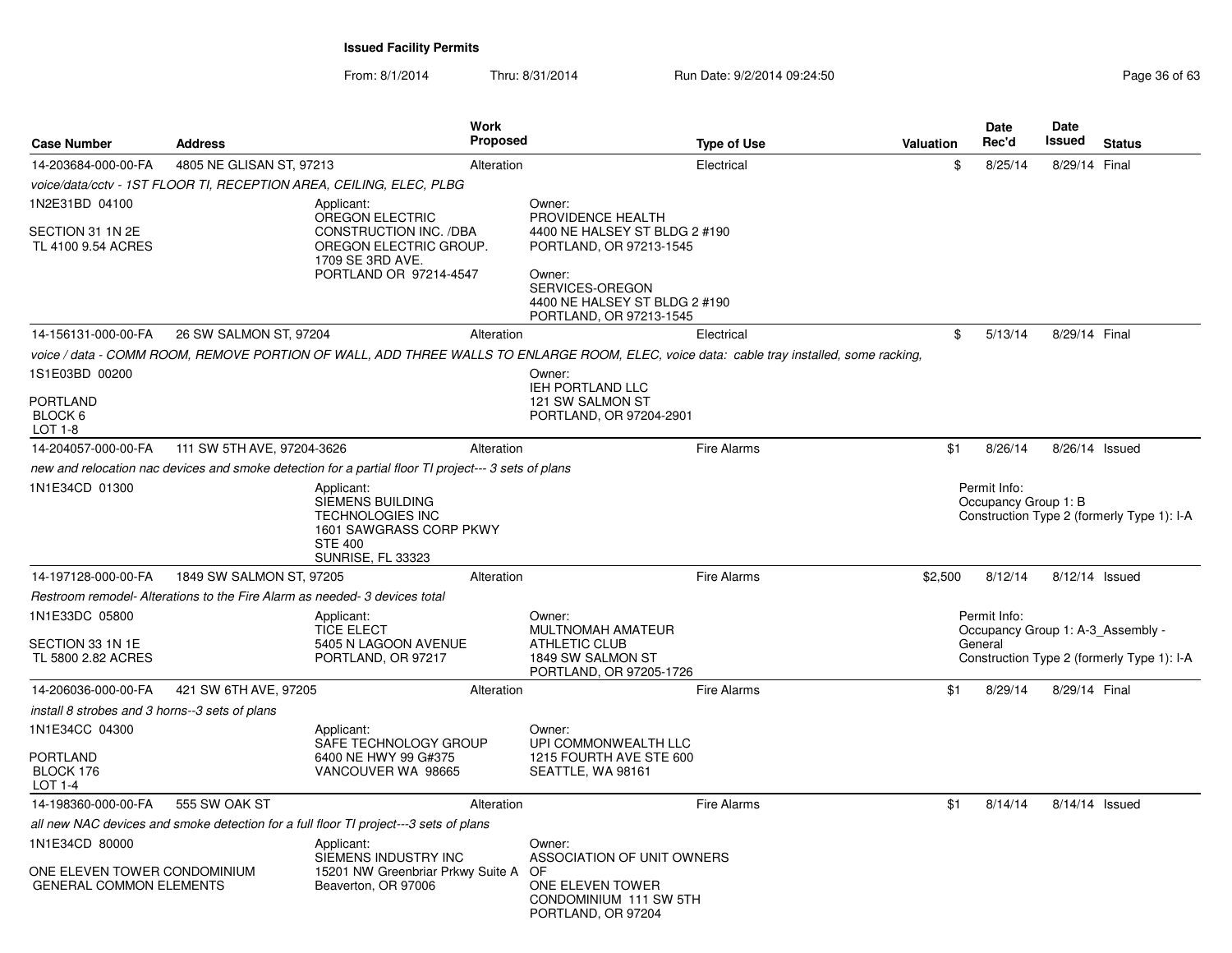| <b>Case Number</b>                         | <b>Address</b>                                                                |                                                                                                                | Work<br><b>Proposed</b> |                                                                                    | <b>Type of Use</b> | <b>Valuation</b> | <b>Date</b><br>Rec'd                 | Date<br>Issued | <b>Status</b>                              |
|--------------------------------------------|-------------------------------------------------------------------------------|----------------------------------------------------------------------------------------------------------------|-------------------------|------------------------------------------------------------------------------------|--------------------|------------------|--------------------------------------|----------------|--------------------------------------------|
| 14-198366-000-00-FA                        | 111 SW 5TH AVE, 97204-3626                                                    |                                                                                                                | Alteration              |                                                                                    | <b>Fire Alarms</b> | \$1              | 8/14/14                              | 8/14/14 Final  |                                            |
|                                            | relocate only---fire alarm devices for a partial TI project---3 sets of plans |                                                                                                                |                         |                                                                                    |                    |                  |                                      |                |                                            |
| 1N1E34CD 01300                             |                                                                               | Applicant:<br>SIEMENS INDUSTRY INC.<br>15201 NW GREENBRIER PKWY<br>STE A4<br>BEAVERTON OR 97006-5720           |                         |                                                                                    |                    |                  | Permit Info:<br>Occupancy Group 1: B |                | Construction Type 2 (formerly Type 1): I-A |
| 14-198371-000-00-FA                        | 111 SW 5TH AVE, 97204-3626                                                    |                                                                                                                | Alteration              |                                                                                    | <b>Fire Alarms</b> | \$1              | 8/14/14                              | 8/14/14 Issued |                                            |
|                                            |                                                                               | moving and adding devices and smoke detection to support TI project---3 seta of plans                          |                         |                                                                                    |                    |                  |                                      |                |                                            |
| 1N1E34CD 01300                             |                                                                               | Applicant:<br>SIEMENS INDUSTRY INC.<br>15201 NW GREENBRIER PKWY<br>STE A4<br>BEAVERTON OR 97006-5720           |                         |                                                                                    |                    |                  | Permit Info:<br>Occupancy Group 1: B |                | Construction Type 2 (formerly Type 1): I-A |
| 14-198382-000-00-FA                        | 111 SW 5TH AVE, 97204-3626                                                    |                                                                                                                | Alteration              |                                                                                    | Fire Alarms        | \$1              | 8/14/14                              | 8/14/14 Final  |                                            |
|                                            | modify existing FLS installation---2 sets of plans                            |                                                                                                                |                         |                                                                                    |                    |                  |                                      |                |                                            |
| 1N1E34CD 01300                             |                                                                               | Applicant:<br>CHRISTENSON ELECTRIC INC<br>111 SW COLUMBIA, SUITE 480<br>PORTLAND, OR 97201                     |                         |                                                                                    |                    |                  | Permit Info:<br>Occupancy Group 1: B |                | Construction Type 2 (formerly Type 1): I-A |
| 14-198398-000-00-FA                        | 111 SW 5TH AVE, 97204-3626                                                    |                                                                                                                | Alteration              |                                                                                    | <b>Fire Alarms</b> | \$1              | 8/14/14                              |                | $8/14/14$ Issued                           |
|                                            | modify existing FLS installation for new configuration---2 sets of plans      |                                                                                                                |                         |                                                                                    |                    |                  |                                      |                |                                            |
| 1N1E34CD 01300                             |                                                                               | Applicant:<br>CHRISTENSON ELECTRIC INC<br>111 SW COLUMBIA, SUITE 480<br>PORTLAND, OR 97201                     |                         |                                                                                    |                    |                  | Permit Info:<br>Occupancy Group 1: B |                | Construction Type 2 (formerly Type 1): I-A |
| 14-198454-000-00-FA                        | 9325 N VAN HOUTEN AVE, 97203                                                  |                                                                                                                | Alteration              |                                                                                    | <b>Fire Alarms</b> | \$1              | 8/14/14                              | 8/14/14 Final  |                                            |
|                                            |                                                                               | upgrade fire alarm system throughout whole building per attached drawings and specifications---2 sets of plans |                         |                                                                                    |                    |                  |                                      |                |                                            |
| 1N1E07AA 00500                             |                                                                               | Applicant:<br><b>Portland Public Schools</b><br>501 N Dixon Street<br>Portland OR 97227                        |                         | Owner:<br>SCHOOL DISTRICT NO 1<br>PO BOX 3107<br>PORTLAND, OR 97208-3107           |                    |                  |                                      |                |                                            |
| 14-198481-000-00-FA                        | 1500 SW 1ST AVE, 97201                                                        |                                                                                                                | Alteration              |                                                                                    | <b>Fire Alarms</b> | \$1              | 8/14/14                              | 8/14/14 Final  |                                            |
|                                            | <b>INSTALL 4 NEW STROBES--2 SETS OF PLANS</b>                                 |                                                                                                                |                         |                                                                                    |                    |                  |                                      |                |                                            |
| 1S1E03CA 00600                             |                                                                               | Applicant:                                                                                                     |                         | Owner:                                                                             |                    |                  | Permit Info:                         |                |                                            |
| <b>PORTLAND</b><br><b>BLOCK 116 TL 600</b> |                                                                               | CHRISTENSON ELECTRIC INC<br>111 SW COLUMBIA, SUITE 480<br>PORTLAND, OR 97201                                   |                         | <b>URBAN OFFICE</b><br>111 SW COLUMBIA ST #1380<br>PORTLAND, OR 97201-5845         |                    |                  | Occupancy Group 1: B                 |                | Construction Type 2 (formerly Type 1): I-A |
|                                            |                                                                               |                                                                                                                |                         | Owner:<br><b>PARKING</b><br>111 SW COLUMBIA ST #1380<br>PORTLAND, OR 97201-5845    |                    |                  |                                      |                |                                            |
|                                            |                                                                               |                                                                                                                |                         | Owner:<br><b>FACILITIES</b><br>111 SW COLUMBIA ST #1380<br>PORTLAND, OR 97201-5845 |                    |                  |                                      |                |                                            |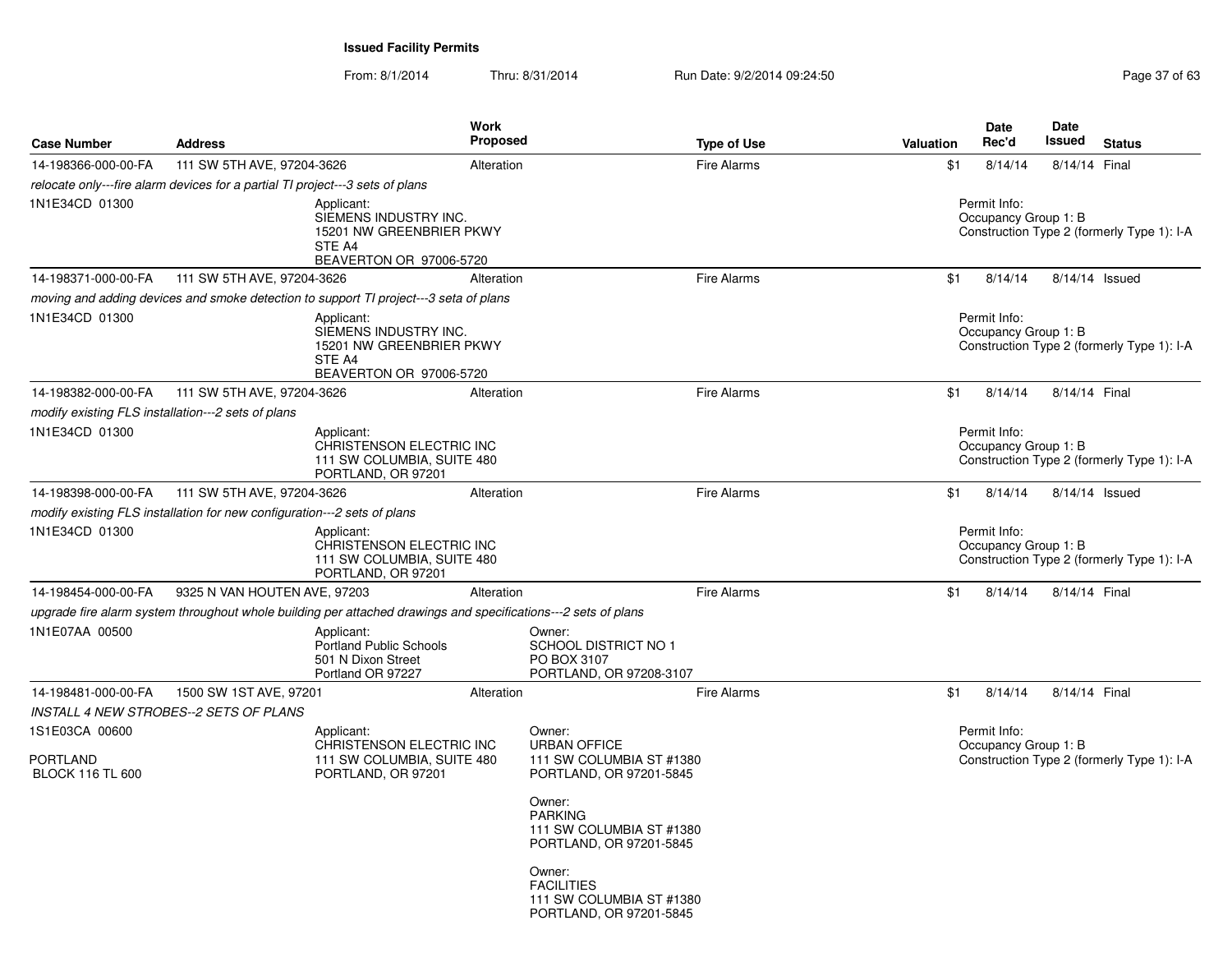| <b>Case Number</b>                                            | <b>Address</b>              |                                                                                                                   | <b>Work</b><br><b>Proposed</b> |                                                                                                        | <b>Type of Use</b>                                                                                                         | Valuation | Date<br>Rec'd                                     | <b>Date</b><br>Issued | <b>Status</b>                              |
|---------------------------------------------------------------|-----------------------------|-------------------------------------------------------------------------------------------------------------------|--------------------------------|--------------------------------------------------------------------------------------------------------|----------------------------------------------------------------------------------------------------------------------------|-----------|---------------------------------------------------|-----------------------|--------------------------------------------|
| 14-200717-000-00-FA                                           | 851 SW 6TH AVE, 97205       |                                                                                                                   | Alteration                     |                                                                                                        | <b>Fire Alarms</b>                                                                                                         | \$1       | 8/19/14                                           | 8/19/14 Final         |                                            |
|                                                               |                             | Suite #1075- Alterations to the Fire Alarm system as needed for T.I.- 4 devices total 1- Smoke detector3- Strobes |                                |                                                                                                        |                                                                                                                            |           |                                                   |                       |                                            |
| 1S1E03BB 02100                                                |                             | Applicant:<br><b>CHRISTENSON ELECTRIC</b><br>111 SW COLUMBIA ST #480<br>PORTLAND, OR 97201                        |                                | Owner:<br>SFI 811 SW 6TH AVENUE LLC<br>260 CALIFORNIA ST STE 300<br>SAN FRANCISCO, CA 94111            |                                                                                                                            |           | Permit Info:<br>Occupancy Group 1: B              |                       | Construction Type 2 (formerly Type 1): I-A |
| 14-199061-000-00-FA                                           | 1849 SW SALMON ST, 97205    |                                                                                                                   | Alteration                     |                                                                                                        | <b>Fire Alarms</b>                                                                                                         | \$1       | 8/15/14                                           |                       | 8/19/14 Issued                             |
|                                                               |                             |                                                                                                                   |                                |                                                                                                        | ALARM - INSTALL A DUCT SMOKE DETECTOR FOR THE NEW HVAC UNIT AND INTERFACE WITH THE BUILDING FIRE ALARM SYSTEM FOR SHUTDOWN |           |                                                   |                       |                                            |
| 1N1E33DC 05800                                                |                             | Applicant:<br>STONER PROTECTIVE SYSTEMS                                                                           |                                | Owner:<br>MULTNOMAH AMATEUR                                                                            |                                                                                                                            |           | Permit Info:<br>Occupancy Group 1: A-3 Assembly - |                       |                                            |
| SECTION 33 1N 1E<br>TL 5800 2.82 ACRES                        |                             | 1904 SE Ochoco<br>Milwaukie, OR 97222-                                                                            |                                | <b>ATHLETIC CLUB</b><br>1849 SW SALMON ST<br>PORTLAND, OR 97205-1726                                   |                                                                                                                            |           | General                                           |                       | Construction Type 2 (formerly Type 1): I-A |
| 14-199279-000-00-FA                                           | 1300 SW 6TH AVE, 97201      |                                                                                                                   | Alteration                     |                                                                                                        | <b>Fire Alarms</b>                                                                                                         | \$1       | 8/15/14                                           |                       | 8/19/14 Issued                             |
|                                                               |                             | ALARM - ADD NOTIFICATION TO NEW GYM- 14 devices total 5- Strobes9- H/S                                            |                                |                                                                                                        |                                                                                                                            |           |                                                   |                       |                                            |
| 1S1E03BC 01900                                                |                             | Applicant:<br>ACTION TECHNOLOGY SYSTEM                                                                            |                                | Owner:<br><b>ERICKSON REALTY LTD</b>                                                                   |                                                                                                                            |           | Permit Info:<br>Occupancy Group 1: B              |                       |                                            |
| PORTLAND<br>BLOCK 166<br>LOT 1-8                              |                             | 835 SE 17TH AVE<br>PORTLAND, OR 972140000                                                                         |                                | 4900 SW GRIFFITH DR STE 133<br>BEAVERTON, OR 97005                                                     |                                                                                                                            |           | I-FR                                              |                       | Construction Type 2 (formerly Type 1):     |
| 14-199169-000-00-FA                                           | 1300 SW 6TH AVE, 97201      |                                                                                                                   | Alteration                     |                                                                                                        | <b>Fire Alarms</b>                                                                                                         | \$1       | 8/15/14                                           |                       | 8/19/14 Issued                             |
|                                                               |                             | ALARM - ADD STROBES TO FIRST FLOOR RESTROOMS- 2 Strobes total                                                     |                                |                                                                                                        |                                                                                                                            |           |                                                   |                       |                                            |
| 1S1E03BC 01900<br>PORTLAND<br>BLOCK 166<br>LOT 1-8            |                             | Applicant:<br><b>ACTION TECHNOLOGY SYSTEM</b><br>835 SE 17TH AVE<br>PORTLAND, OR 972140000                        |                                | Owner:<br><b>ERICKSON REALTY LTD</b><br>4900 SW GRIFFITH DR STE 133<br>BEAVERTON, OR 97005             |                                                                                                                            |           | Permit Info:<br>Occupancy Group 1: B<br>I-FR      |                       | Construction Type 2 (formerly Type 1):     |
| 14-200743-000-00-FA                                           | 617 SW MONTGOMERY ST, 97201 |                                                                                                                   | Alteration                     |                                                                                                        | <b>Fire Alarms</b>                                                                                                         | \$1,500   | 8/19/14                                           |                       | 8/19/14 Issued                             |
|                                                               |                             | Alterations to Fire Alarm to add 2 monitor modules for supervision of Flamex system                               |                                |                                                                                                        |                                                                                                                            |           |                                                   |                       |                                            |
| 1S1E04DA 06100<br>PORTLAND<br>BLOCK 189<br><b>LOT 3&amp;4</b> |                             | Applicant:<br>STAR FIRE AND SECURITY<br>38954 PROCTOR BLVD #306<br><b>SANDY, OR 97055</b>                         |                                | Owner:<br>OREGON STATE OF (BD OF<br><b>HIGHER EDUCATION</b><br><b>PO BOX 751</b><br>PORTLAND, OR 97207 |                                                                                                                            |           |                                                   |                       |                                            |
|                                                               |                             |                                                                                                                   |                                | Owner:<br><b>CAMPUS PLANNING OFFICE</b><br><b>PO BOX 751</b><br>PORTLAND, OR 97207                     |                                                                                                                            |           |                                                   |                       |                                            |
| 14-201325-000-00-FA                                           | 516 SW 3RD AVE, 97204       |                                                                                                                   | Alteration                     |                                                                                                        | <b>Fire Alarms</b>                                                                                                         | \$1,500   | 8/20/14                                           |                       | 8/20/14 Issued                             |
|                                                               |                             | Atrium Exhaust-Alterations to Fire Alarm system for intergration of atrium exhaust fan.                           |                                |                                                                                                        |                                                                                                                            |           |                                                   |                       |                                            |
| 1S1E03BA 05300                                                |                             | Applicant:<br>CAPITOL ELECTRIC CO                                                                                 |                                | Owner:<br>LOYALTY HOLDINGS LLC                                                                         |                                                                                                                            |           |                                                   |                       |                                            |
| PORTLAND<br>BLOCK 19<br>LOT 7&8                               |                             | <b>11401 NE MARX</b><br>PORTLAND OR 97220                                                                         |                                | 3657 MAIN ST<br>MANCHESTER, VT 05254                                                                   |                                                                                                                            |           |                                                   |                       |                                            |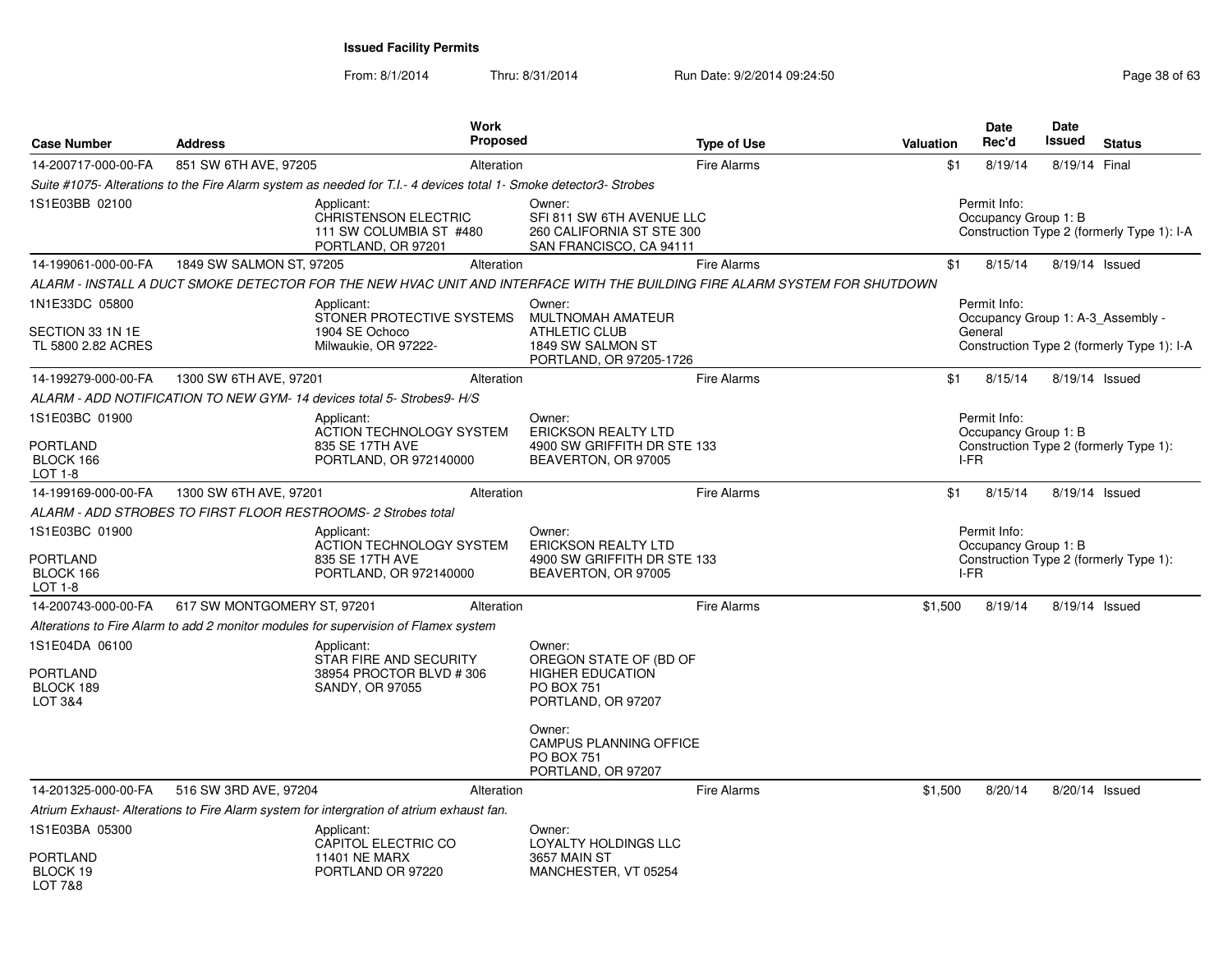From: 8/1/2014Thru: 8/31/2014 Run Date: 9/2/2014 09:24:50 Run Date: 9/2/2014 09:24:50

| <b>Case Number</b>                               | <b>Address</b>                                                              | Work<br>Proposed                                                                                                                           |                                                                                             | <b>Type of Use</b> | Valuation | <b>Date</b><br>Rec'd                                    | Date<br>Issued | <b>Status</b>                                                                   |
|--------------------------------------------------|-----------------------------------------------------------------------------|--------------------------------------------------------------------------------------------------------------------------------------------|---------------------------------------------------------------------------------------------|--------------------|-----------|---------------------------------------------------------|----------------|---------------------------------------------------------------------------------|
| 14-201337-000-00-FA                              | 3030 SW MOODY AVE, 97201                                                    | Alteration                                                                                                                                 |                                                                                             | <b>Fire Alarms</b> | \$750     | 8/20/14                                                 |                | 8/20/14 Issued                                                                  |
|                                                  | Small office 1st floor- alterations to Fire Alarm system for T.I.- 1 strobe |                                                                                                                                            |                                                                                             |                    |           |                                                         |                |                                                                                 |
| 1S1E10 00400                                     |                                                                             | Applicant:                                                                                                                                 | Owner:                                                                                      |                    |           | Permit Info:                                            |                |                                                                                 |
| SECTION 10 1S 1E<br>TL 400 2.77 ACRES            |                                                                             | AMERICAN SECURITY ALARMS<br>5411 SE MCLOUGHLIN BLVD<br>PORTLAND, OR 97202                                                                  | 3030 PROPERTY LLC<br>3121 SW MOODY AVE<br>PORTLAND, OR 97239                                |                    |           | Occupancy Group 1: B Bank, Off.,<br>Med.Off., Pub.Bldg. |                | Construction Type 2 (formerly Type 1): III-B                                    |
| 14-200731-000-00-FA                              | 851 SW 6TH AVE, 97205                                                       | Alteration                                                                                                                                 |                                                                                             | <b>Fire Alarms</b> | \$1       | 8/19/14                                                 |                | 8/20/14 Issued                                                                  |
|                                                  | FIRE ALARM-SMARSH 7TH, 8TH & 9TH FLOORS FIRE ALARM                          |                                                                                                                                            |                                                                                             |                    |           |                                                         |                |                                                                                 |
| 1S1E03BB 02100                                   |                                                                             | Applicant:<br>ADVANCED ALARM SYSTEMS INC<br>1030 NW CORPORATE DRIVE<br>TROUTDALE OR 97060                                                  | Owner:<br>SFI 811 SW 6TH AVENUE LLC<br>260 CALIFORNIA ST STE 300<br>SAN FRANCISCO, CA 94111 |                    |           | Permit Info:<br>Occupancy Group 1: B                    |                | Construction Type 2 (formerly Type 1): I-A                                      |
| 14-201606-000-00-FA                              | 308 SW 2ND AVE, 97204                                                       | Alteration                                                                                                                                 |                                                                                             | <b>Fire Alarms</b> | \$1       | 8/21/14                                                 | 8/21/14 Final  |                                                                                 |
| add 5 new strobes---2 sets of plans              |                                                                             |                                                                                                                                            |                                                                                             |                    |           |                                                         |                |                                                                                 |
| 1N1E34CD 04600                                   |                                                                             | Applicant:<br>CHRISTENSON ELECTRIC INC<br>111 SW COLUMBIA, SUITE 480<br>PORTLAND, OR 97201                                                 | Owner:<br>NGP DUNCAN PLAZA<br>PO BOX 4900 DEPT #360<br>SCOTTSDALE, AZ 85261-4900            |                    |           | Permit Info:                                            |                | Occupancy Group 1: A-2_Restaurant<br>Construction Type 2 (formerly Type 1): I-A |
|                                                  |                                                                             |                                                                                                                                            | Owner:<br>PORTLAND LLC<br>PO BOX 4900 DEPT #360<br>SCOTTSDALE, AZ 85261-4900                |                    |           |                                                         |                |                                                                                 |
| 14-203713-000-00-FA                              | 2801 N GANTENBEIN AVE, 97227                                                | Alteration                                                                                                                                 |                                                                                             | <b>Fire Alarms</b> | \$1       | 8/25/14                                                 |                | 8/25/14 Issued                                                                  |
|                                                  |                                                                             | 1st Floor-Mammography-Alterations to the Fire Alarm system as needed for T.I.- 5 devices total 3- smoke detectors2- strobes1- chime/strobe |                                                                                             |                    |           |                                                         |                |                                                                                 |
| 1N1E27AC 01100                                   |                                                                             | Applicant:                                                                                                                                 | Owner:                                                                                      |                    |           | Permit Info:                                            |                |                                                                                 |
| <b>ABENDS ADD</b><br>BLOCK 4<br>LOT 1-18 TL 1100 |                                                                             | OREGON ELECTRIC<br>1709 SE 3RD AV<br>PORTLAND, OR 97214                                                                                    | <b>EMANUEL HOSPITAL</b><br>5215 N O'CONNOR BLVD #1100<br>IRVING, TX 75039-3739              |                    |           | Occupancy Group 1: I-2                                  |                | Construction Type 2 (formerly Type 1): I-A                                      |
| 14-192161-000-00-FA                              | 1208 SW 13TH AVE, 97205                                                     | Alteration                                                                                                                                 |                                                                                             | Fire Alarms        | \$1       | 8/1/14                                                  | 8/1/14 Final   |                                                                                 |
|                                                  | wire new horn strobe for FDC and door lock-1 plan                           |                                                                                                                                            |                                                                                             |                    |           |                                                         |                |                                                                                 |
| 1S1E04AA 04500                                   |                                                                             | Applicant:<br>OREGON ELECTRIC<br>CONSTRUCTION INC. /DBA<br>OREGON ELECTRIC GROUP.<br>1709 SE 3RD AVE.<br>PORTLAND OR 97214-4547            | Owner:<br><b>JOHN NIEMEYER</b><br>15 82ND DR #210<br>GLADSTONE, OR 97027                    |                    |           |                                                         |                |                                                                                 |
| 14-192165-000-00-FA                              | 133 SW 2ND AVE, 97204                                                       | Alteration                                                                                                                                 |                                                                                             | <b>Fire Alarms</b> | \$1       | 8/1/14                                                  |                | $8/1/14$ Issued                                                                 |
| up grade elevator recall-2 sets of plans         |                                                                             |                                                                                                                                            |                                                                                             |                    |           |                                                         |                |                                                                                 |
| 1N1E34CD 02200                                   |                                                                             | Applicant:                                                                                                                                 | Owner:                                                                                      |                    |           |                                                         |                |                                                                                 |
| PORTLAND<br>BLOCK 31<br><b>LOT 3&amp;4</b>       |                                                                             | STONER ELECTRIC INC<br>1904 SE OCHOCO ST<br>MILWAUKIE, OR 97222-7315                                                                       | PT POPE PROPERTIES LLC<br>133 SW 2ND AVE #301<br>PORTLAND, OR 97204-3526                    |                    |           |                                                         |                |                                                                                 |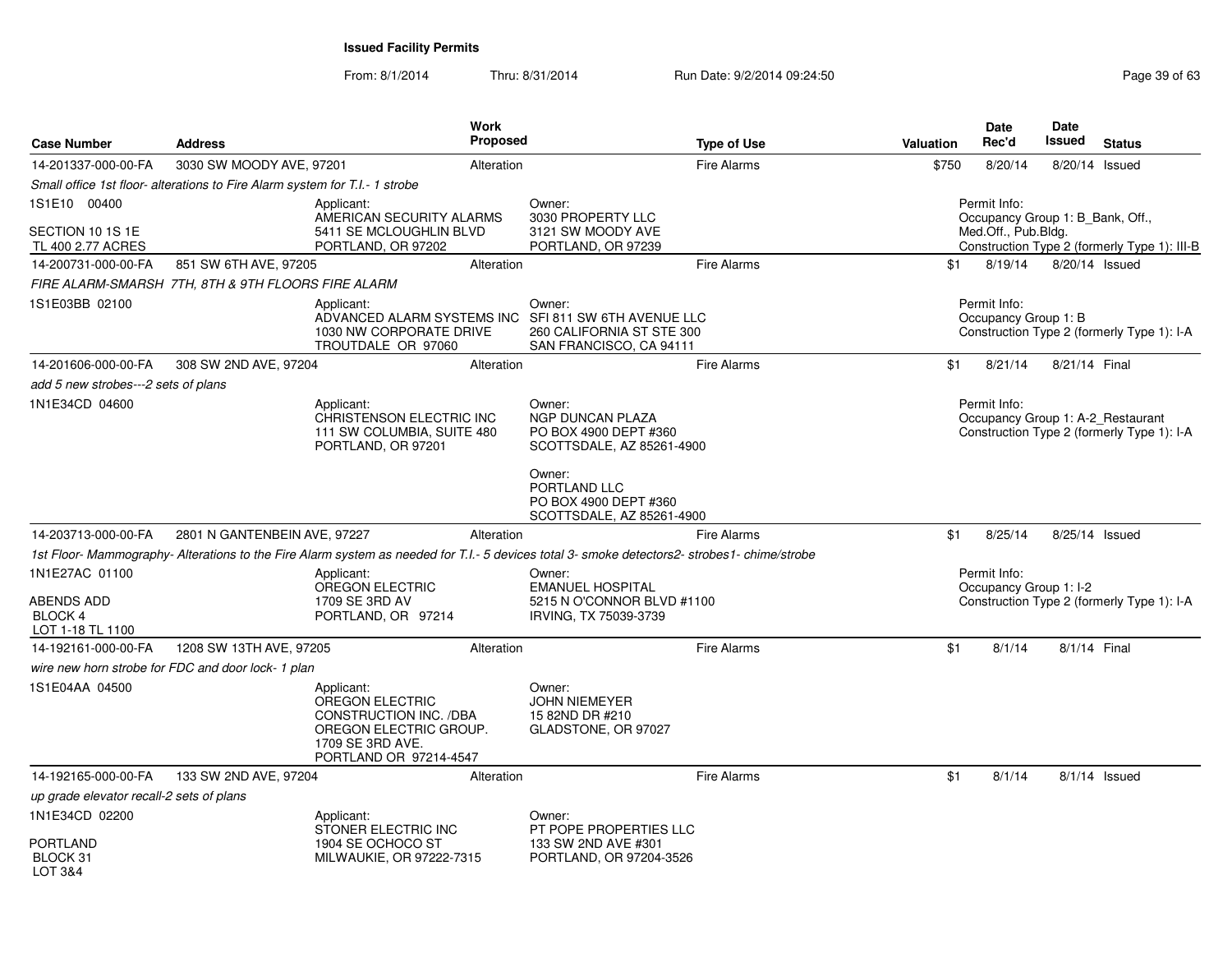From: 8/1/2014

| <b>Case Number</b>                                                  | <b>Address</b>                                                            |                                                                                                       | Work<br><b>Proposed</b> |                                                                                                                                                         | <b>Type of Use</b> | <b>Valuation</b> |     | <b>Date</b><br>Rec'd                 | Date<br>Issued | <b>Status</b>                              |
|---------------------------------------------------------------------|---------------------------------------------------------------------------|-------------------------------------------------------------------------------------------------------|-------------------------|---------------------------------------------------------------------------------------------------------------------------------------------------------|--------------------|------------------|-----|--------------------------------------|----------------|--------------------------------------------|
| 14-193537-000-00-FA                                                 | 200 SW MARKET ST, 97201                                                   |                                                                                                       | Alteration              |                                                                                                                                                         | <b>Fire Alarms</b> |                  | \$1 | 8/5/14                               | 8/5/14 Final   |                                            |
|                                                                     |                                                                           | installed 12 new strobes, moved 2 strobes and changed 1 speaker to a speaker strobe---2 sets of plans |                         |                                                                                                                                                         |                    |                  |     |                                      |                |                                            |
| 1S1E03CB 00800                                                      |                                                                           | Applicant:                                                                                            |                         | Owner:                                                                                                                                                  |                    |                  |     |                                      |                |                                            |
| SOUTH AUDITORIUM ADD<br><b>BLOCK A</b><br><b>LOT 2 TL 800</b>       |                                                                           | <b>CHRISTENSEN ELECTRIC</b><br>111 SW COLUMBIA, STE 480<br>PORTLAND, OR 97201-5886                    |                         | TWO HUNDRED MARKET ASSOC<br>200 SW MARKET ST #1720<br>PORTLAND, OR 97201                                                                                |                    |                  |     |                                      |                |                                            |
|                                                                     |                                                                           |                                                                                                       |                         | Owner:<br><b>LIMITED PARTNERSHIP</b><br>200 SW MARKET ST #1720<br>PORTLAND, OR 97201                                                                    |                    |                  |     |                                      |                |                                            |
| 14-194666-000-00-FA                                                 | 100 SW MAIN ST, 97204                                                     |                                                                                                       | Alteration              |                                                                                                                                                         | <b>Fire Alarms</b> | \$800            |     | 8/6/14                               | 8/6/14 Final   |                                            |
|                                                                     | IRS-9th floor-Alterations to fire alarm as needed for T.I.-2 horn/strobes |                                                                                                       |                         |                                                                                                                                                         |                    |                  |     |                                      |                |                                            |
| 1S1E03BD 00600                                                      |                                                                           | Applicant:<br><b>T&amp;L COMMUNICATIONS.</b>                                                          |                         | Owner:<br>AAT OREGON OFFICE I LLC                                                                                                                       |                    |                  |     |                                      |                |                                            |
| PORTLAND<br>BLOCK 10<br>LOT 1 EXC PT IN STS<br>LOT 2-8 EXC PT IN ST |                                                                           | PO BOX 87387<br>Vancouver, WA 98687                                                                   |                         | 11455 EL CAMINO REAL #200<br>SAN DIEGO, CA 92130-2047                                                                                                   |                    |                  |     |                                      |                |                                            |
| 14-193340-000-00-FA                                                 | 1 SW COLUMBIA ST, 97201                                                   |                                                                                                       | Alteration              |                                                                                                                                                         | <b>Fire Alarms</b> |                  | \$1 | 8/4/14                               | 8/6/14 Final   |                                            |
|                                                                     |                                                                           |                                                                                                       |                         | ALARM - SUITE 1050 - ADDING ONE FIRE ALARM RELAY TO INTERFACE WITH ACCESS CONTROL MAGLOCK DOOR, TO RELEASE UPON FIRE ALARM ACTIVATOR FOR THE 10TH FLOOR |                    |                  |     |                                      |                |                                            |
| 1S1E03BD 01800<br>PORTLAND<br>BLOCK 114                             |                                                                           | Applicant:<br><b>CONVERGINT TECHNOLOGIES</b><br>7678 SW MOHAWK ST<br>TUALATIN, OR 97062               |                         | Owner:<br>UMPQUA PLAZA LLC<br>555 CALIFORNIA ST 49TH FL<br>SAN FRANCISCO, CA 94104                                                                      |                    |                  |     | Permit Info:<br>Occupancy Group 1: B |                | Construction Type 2 (formerly Type 1): I-B |
| LOT 1-8                                                             |                                                                           |                                                                                                       |                         |                                                                                                                                                         |                    |                  |     |                                      |                |                                            |
| 14-194900-000-00-FA                                                 | 3505 SW US VETERANS HOSPITAL RD                                           |                                                                                                       | Alteration              |                                                                                                                                                         | <b>Fire Alarms</b> | \$2,000          |     | 8/7/14                               |                | $8/7/14$ Issued                            |
| Rm 654- Fire alarm alterations for T.I.- 1 strobe                   |                                                                           |                                                                                                       |                         |                                                                                                                                                         |                    |                  |     |                                      |                |                                            |
| 1S1E09 00200 A1                                                     |                                                                           | Applicant:<br>DYNAELECTRIC CO                                                                         |                         | Owner:<br>OREGON STATE OF (LEASED<br>3181 SW SAM JACKSON PARK RD<br>PORTLAND, OR 97239-3098                                                             |                    |                  |     |                                      |                |                                            |
|                                                                     |                                                                           |                                                                                                       |                         | Owner:<br>OHSU - SPACE PLANNING<br>3181 SW SAM JACKSON PARK RD<br>PORTLAND, OR 97239-3098                                                               |                    |                  |     |                                      |                |                                            |
|                                                                     |                                                                           |                                                                                                       |                         | Owner:<br><b>MGMT</b><br>3181 SW SAM JACKSON PARK RD<br>PORTLAND, OR 97239-3098                                                                         |                    |                  |     |                                      |                |                                            |
|                                                                     |                                                                           |                                                                                                       |                         | Owner:<br>MAIL STOP PP22E<br>3181 SW SAM JACKSON PARK RD<br>PORTLAND, OR 97239-3098                                                                     |                    |                  |     |                                      |                |                                            |
|                                                                     |                                                                           |                                                                                                       |                         |                                                                                                                                                         |                    |                  |     |                                      |                |                                            |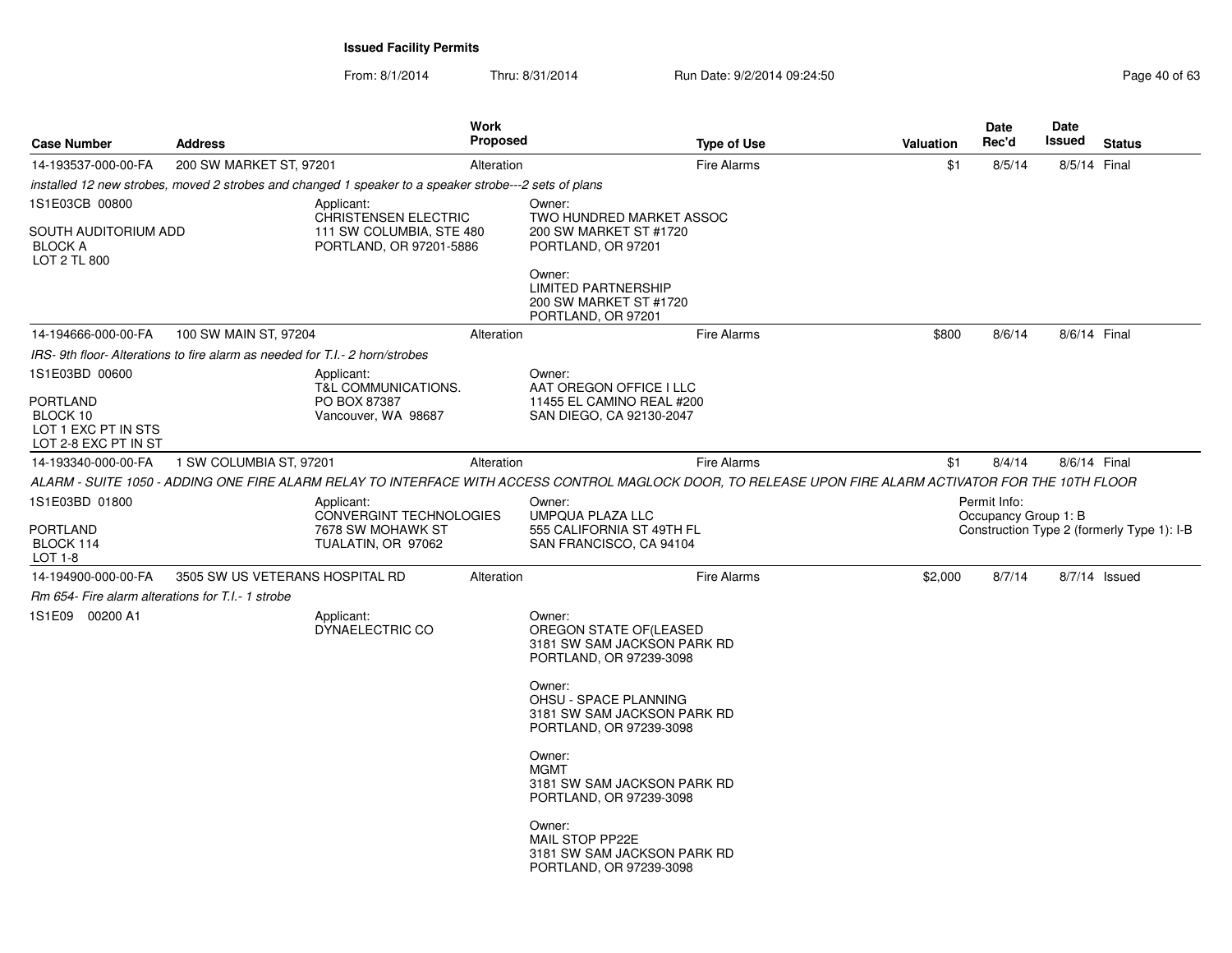| <b>Case Number</b>                                                                                | <b>Address</b>                                                                           | Work<br>Proposed                                                                               |                                                                                                                                                                                  | <b>Type of Use</b> | Valuation | <b>Date</b><br>Rec'd                                                    | Date<br><b>Issued</b> | <b>Status</b>                              |
|---------------------------------------------------------------------------------------------------|------------------------------------------------------------------------------------------|------------------------------------------------------------------------------------------------|----------------------------------------------------------------------------------------------------------------------------------------------------------------------------------|--------------------|-----------|-------------------------------------------------------------------------|-----------------------|--------------------------------------------|
| 14-194962-000-00-FA                                                                               | 5050 NE HOYT ST, 97213                                                                   | Alteration                                                                                     |                                                                                                                                                                                  | Fire Alarms        | \$3,880   | 8/7/14                                                                  |                       | 8/7/14 Issued                              |
|                                                                                                   | Suite #421- Alterations to Fire Alarm system for T.I.- 11 devices total                  |                                                                                                |                                                                                                                                                                                  |                    |           |                                                                         |                       |                                            |
| 1N2E31BD 03800<br><b>CENTER ADD</b><br>BLOCK 3<br>LOT 1-7 INC PT VAC ST<br>LOT 20-26 EXC PT IN ST |                                                                                          | Applicant:<br>OREGON ELECTRIC<br>1709 SE 3RD AV<br>PORTLAND, OR 97214-                         | Owner:<br>PROVIDENCE HEALTH<br>4400 NE HALSEY ST BLDG 2 #190<br>PORTLAND, OR 97213-1545<br>Owner:<br>SERVICES-OREGON<br>4400 NE HALSEY ST BLDG 2 #190<br>PORTLAND, OR 97213-1545 |                    | I-FR      | Permit Info:<br>Occupancy Group 1: B                                    |                       | Construction Type 2 (formerly Type 1):     |
| 14-195338-000-00-FA                                                                               | 500 NE MULTNOMAH ST, 97232                                                               | Alteration                                                                                     |                                                                                                                                                                                  | Fire Alarms        | \$1       | 8/7/14                                                                  | 8/7/14 Final          |                                            |
|                                                                                                   | Add 1 smoke detector per phone room per floor for re-cable project.-15 decivces total    |                                                                                                |                                                                                                                                                                                  |                    |           |                                                                         |                       |                                            |
| 1N1E35BB 02400<br><b>HOLLADAYS ADD</b><br>BLOCK 73&80 TL 2400                                     |                                                                                          | Applicant:<br>COSCO FIRE PROTECTION<br>2501 SE COLUMBIA WAY STE 100<br>VANCOUVER, WA 98661     | Owner:<br>KAISER FOUNDATION HEALTH<br>500 NE MULTNOMAH ST #100<br>PORTLAND, OR 97232-2031<br>Owner:<br>PLAN OF THE NORTHWEST<br>500 NE MULTNOMAH ST #100                         |                    |           |                                                                         |                       |                                            |
|                                                                                                   |                                                                                          |                                                                                                | PORTLAND, OR 97232-2031                                                                                                                                                          |                    |           |                                                                         |                       |                                            |
| 14-195853-000-00-FA                                                                               | 3203 SE WOODSTOCK BLVD, 97202                                                            | Alteration                                                                                     |                                                                                                                                                                                  | Fire Alarms        | \$1       | 8/8/14                                                                  | 8/8/14 Final          |                                            |
|                                                                                                   | relocate fire panel everything else stayed the same---no plans                           |                                                                                                |                                                                                                                                                                                  |                    |           |                                                                         |                       |                                            |
|                                                                                                   |                                                                                          | Applicant:<br>REIMERS AND JOLIVETTE<br>2344 NW 24TH AVENUE<br>PORTLAND OR 97210                | Owner:<br>THE REED INSTITUTE<br>3203 SE WOODSTOCK BLVD<br>PORTLAND, OR 97202-8138                                                                                                |                    |           | Permit Info:<br>Occupancy Group 1: B_Bank, Off.,<br>Med.Off., Pub.Bldg. |                       |                                            |
| 14-195906-000-00-FA                                                                               | 111 SW 5TH AVE, 97204-3626                                                               | Alteration                                                                                     |                                                                                                                                                                                  | Fire Alarms        | \$1       | 8/8/14                                                                  | 8/8/14 Final          |                                            |
|                                                                                                   | add/ relocate fire alarm devices for a partial TI project---3 sets of plans              |                                                                                                |                                                                                                                                                                                  |                    |           |                                                                         |                       |                                            |
| 1N1E34CD 01300                                                                                    |                                                                                          | Applicant:<br>SIEMENS INDUSTRY INC<br>15201 NW Greenbriar Prkwy Suite A<br>Beaverton, OR 97006 |                                                                                                                                                                                  |                    |           | Permit Info:<br>Occupancy Group 1: B                                    |                       | Construction Type 2 (formerly Type 1): I-A |
| 14-197100-000-00-FA                                                                               | 319 SW WASHINGTON ST, 97204                                                              | Alteration                                                                                     |                                                                                                                                                                                  | Fire Alarms        | \$900     | 8/12/14                                                                 | 8/12/14 Final         |                                            |
|                                                                                                   | Suite #614- Alterations to the Fire Alarm as needed for T.I.- 3 speaker strobes total    |                                                                                                |                                                                                                                                                                                  |                    |           |                                                                         |                       |                                            |
| 1N1E34CD 07800                                                                                    |                                                                                          | Applicant:<br><b>CAPITOL ELECTRIC</b><br>11401 NE MARX ST<br>PORTLAND, OR 97220                | Owner:<br>THREE NINETEEN WASHINGTON<br><b>LLC</b><br>PO BOX 416<br>MANCHESTER, VT 05254                                                                                          |                    |           | Permit Info:<br>Occupancy Group 1: B Bank, Off.,<br>Med.Off., Pub.Bldg. |                       |                                            |
| 14-197115-000-00-FA                                                                               | 319 SW WASHINGTON ST, 97204                                                              | Alteration                                                                                     |                                                                                                                                                                                  | Fire Alarms        | \$1,500   | 8/12/14                                                                 | 8/12/14 Issued        |                                            |
|                                                                                                   | Suite #900- Alterations to Fire Alarm system as needed for T.I.- 5 speaker strobes total |                                                                                                |                                                                                                                                                                                  |                    |           |                                                                         |                       |                                            |
| 1N1E34CD 07800                                                                                    |                                                                                          | Applicant:<br>CAPITOL ELECTRIC<br><b>11401 NE MARX ST</b><br>PORTLAND, OR 97220                | Owner:<br>THREE NINETEEN WASHINGTON<br><b>LLC</b><br>PO BOX 416<br>MANCHESTER, VT 05254                                                                                          |                    |           | Permit Info:<br>Occupancy Group 1: B_Bank, Off.,<br>Med.Off., Pub.Bldg. |                       |                                            |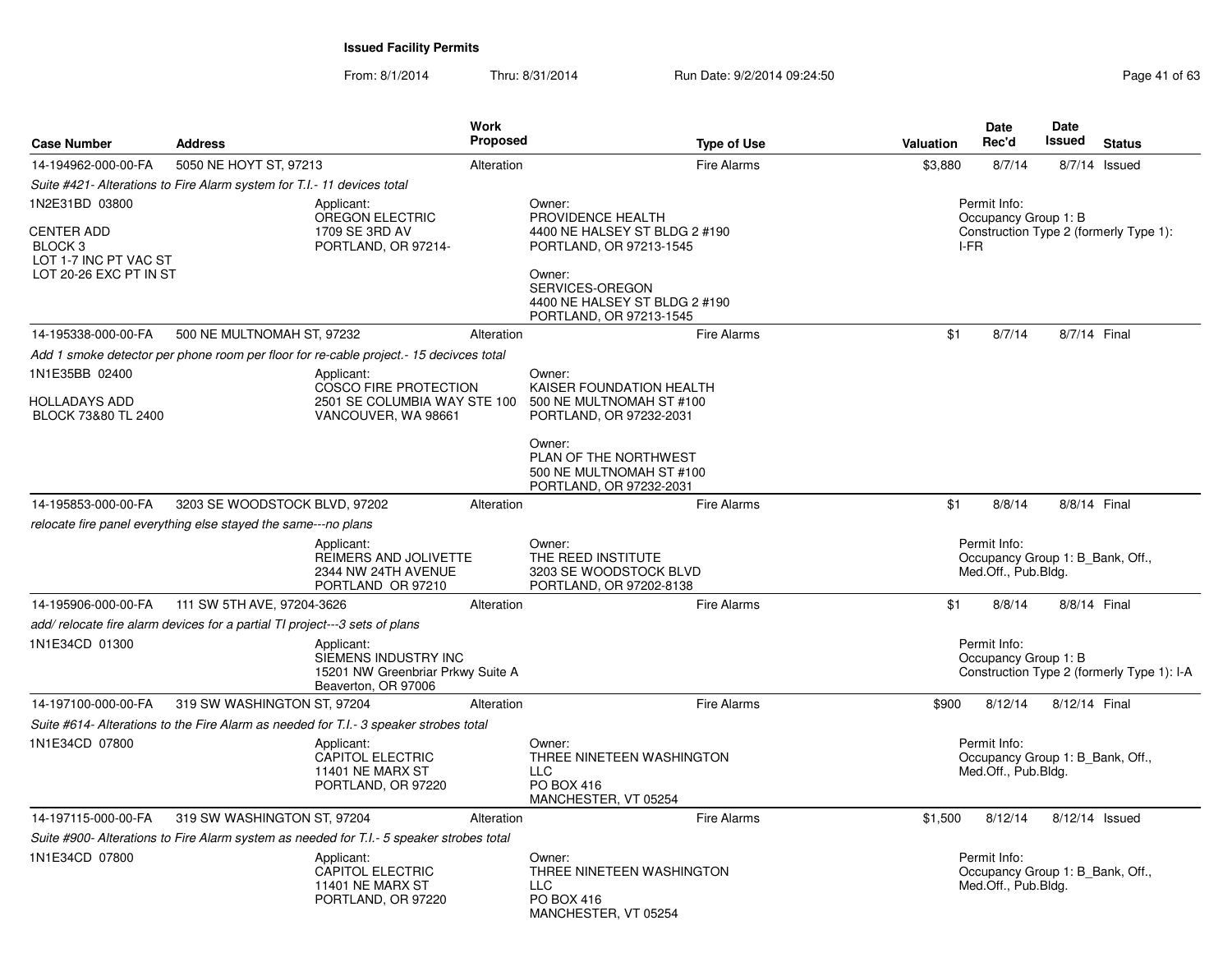From: 8/1/2014

| <b>Case Number</b>                                                                                    | <b>Address</b>                                                      |                                                                                               | <b>Work</b><br><b>Proposed</b> |                                                                                                                   | <b>Type of Use</b>     | Valuation | Date<br>Rec'd                        | Date<br>Issued<br><b>Status</b>                                                                              |
|-------------------------------------------------------------------------------------------------------|---------------------------------------------------------------------|-----------------------------------------------------------------------------------------------|--------------------------------|-------------------------------------------------------------------------------------------------------------------|------------------------|-----------|--------------------------------------|--------------------------------------------------------------------------------------------------------------|
| 14-204118-000-00-FA                                                                                   | 333 SW 5TH AVE, 97204                                               |                                                                                               | Alteration                     |                                                                                                                   | <b>Fire Alarms</b>     | \$1       | 8/26/14                              | 8/26/14 Issued                                                                                               |
|                                                                                                       | install fire alarm per code for new tente--3 sets of plans          |                                                                                               |                                |                                                                                                                   |                        |           |                                      |                                                                                                              |
| 1N1E34CD 06800                                                                                        |                                                                     | Applicant:<br>SIEMENS INDUSTRY INC                                                            |                                | Owner:<br>OTB LLC                                                                                                 |                        |           | Permit Info:                         | Occupancy Group 1: B Bank, Off.,                                                                             |
| PORTLAND<br>BLOCK 82<br>S 0.56' OF LOT 2<br>LOT 3&4<br>HISTORIC PROPERTY; POTENTIAL<br>ADDITIONAL TAX |                                                                     | 15201 NW Greenbriar Prkwy Suite A 2712 SE 20TH AVE<br>Beaverton, OR 97006                     |                                | PORTLAND, OR 97202-2231                                                                                           |                        |           | Med.Off., Pub.Bldg.                  |                                                                                                              |
| 14-204404-000-00-FA                                                                                   | 4810 N LAGOON AVE, 97217                                            |                                                                                               | Alteration                     |                                                                                                                   | <b>Fire Sprinklers</b> | \$1       | 8/27/14                              | 8/27/14 Issued                                                                                               |
|                                                                                                       |                                                                     | adding one head to room on mezzanine and 2 heads to room on the ground floor--3 sets of plans |                                |                                                                                                                   |                        |           |                                      |                                                                                                              |
| 1N1E20A 00200                                                                                         |                                                                     | Applicant:<br><b>DELTA FIRE</b><br>14795 SW 72ND AVE<br>PORTLAND, OR 97224                    |                                | Owner:<br><b>ROSAN INC</b><br>PO BOX 6712<br>PORTLAND, OR 97228-6712                                              |                        |           |                                      |                                                                                                              |
| 14-204424-000-00-FA                                                                                   | 308 SW 2ND AVE, 97204                                               |                                                                                               | Alteration                     |                                                                                                                   | <b>Fire Sprinklers</b> | \$1       | 8/27/14                              | 8/27/14 Issued                                                                                               |
|                                                                                                       |                                                                     | relocate add sprinklers to accommodate tenate improvements--3 sets of plans                   |                                |                                                                                                                   |                        |           |                                      |                                                                                                              |
| 1N1E34CD 04600                                                                                        |                                                                     | Applicant:<br><b>MCKINSTRY CO</b><br>16790 NE MASON ST. STE 100<br>PORTLAND, OR 97230         |                                | Owner:<br><b>NGP DUNCAN PLAZA</b><br>PO BOX 4900 DEPT #360<br>SCOTTSDALE, AZ 85261-4900<br>Owner:<br>PORTLAND LLC |                        |           | Permit Info:<br>Med.Off., Pub.Bldg.  | Occupancy Group 1: B_Bank, Off.,                                                                             |
|                                                                                                       |                                                                     |                                                                                               |                                | PO BOX 4900 DEPT #360<br>SCOTTSDALE, AZ 85261-4900                                                                |                        |           |                                      |                                                                                                              |
| 14-206001-000-00-FA                                                                                   | 7409 N LEADBETTER RD, 97203                                         |                                                                                               | Alteration                     |                                                                                                                   | <b>Fire Sprinklers</b> | \$1       | 8/29/14                              | 8/29/14 Issued                                                                                               |
|                                                                                                       | add 63 heads to existingsystem---3 sets of plans                    |                                                                                               |                                |                                                                                                                   |                        |           |                                      |                                                                                                              |
| 2N1W25A 01100                                                                                         |                                                                     | Applicant:<br>AFP SYSTEMS INC<br>19435 SW 129TH AVE<br>TUALATIN, OR 970627070                 |                                | Owner:<br>LIT INDUSTRIAL LTD<br><b>PARTNERSHIP</b><br>1717 MCKINNEY AVE #1900<br>DALLAS, TX 75202-1253            |                        |           | Permit Info:                         | Occupancy Group 1: S-1_Storage -<br>Moderate Hazard, Warehouse<br>Construction Type 2 (formerly Type 1): V-B |
| 14-206018-000-00-FA                                                                                   | 421 SW 6TH AVE, 97205                                               |                                                                                               | Alteration                     |                                                                                                                   | <b>Fire Sprinklers</b> | \$1       | 8/29/14                              | 8/29/14 Issued                                                                                               |
|                                                                                                       | add fire pump tamper monitor points to fire system--3 sets of plans |                                                                                               |                                |                                                                                                                   |                        |           |                                      |                                                                                                              |
| 1N1E34CC 04300                                                                                        |                                                                     | Applicant:<br>Fire Systems West                                                               |                                | Owner:<br>UPI COMMONWEALTH LLC                                                                                    |                        |           |                                      |                                                                                                              |
| <b>PORTLAND</b><br>BLOCK 176<br>LOT 1-4                                                               |                                                                     | 600 SE Maritime Ave<br>Suite 300<br>Vancouver, WA 98661                                       |                                | 1215 FOURTH AVE STE 600<br>SEATTLE, WA 98161                                                                      |                        |           |                                      |                                                                                                              |
| 14-206024-000-00-FA                                                                                   | 111 SW 5TH AVE, 97204-3626                                          |                                                                                               | Alteration                     |                                                                                                                   | <b>Fire Sprinklers</b> | \$1       | 8/29/14                              | 8/29/14 Issued                                                                                               |
|                                                                                                       | relocate 11 and add 7 sprinkler heads--2 sets of plans              |                                                                                               |                                |                                                                                                                   |                        |           |                                      |                                                                                                              |
| 1N1E34CD 01300                                                                                        |                                                                     | Applicant:<br><b>MCKINSTRY CO</b><br>16790 NE MASON ST. STE 100<br>PORTLAND, OR 97230         |                                |                                                                                                                   |                        |           | Permit Info:<br>Occupancy Group 1: B | Construction Type 2 (formerly Type 1): I-A                                                                   |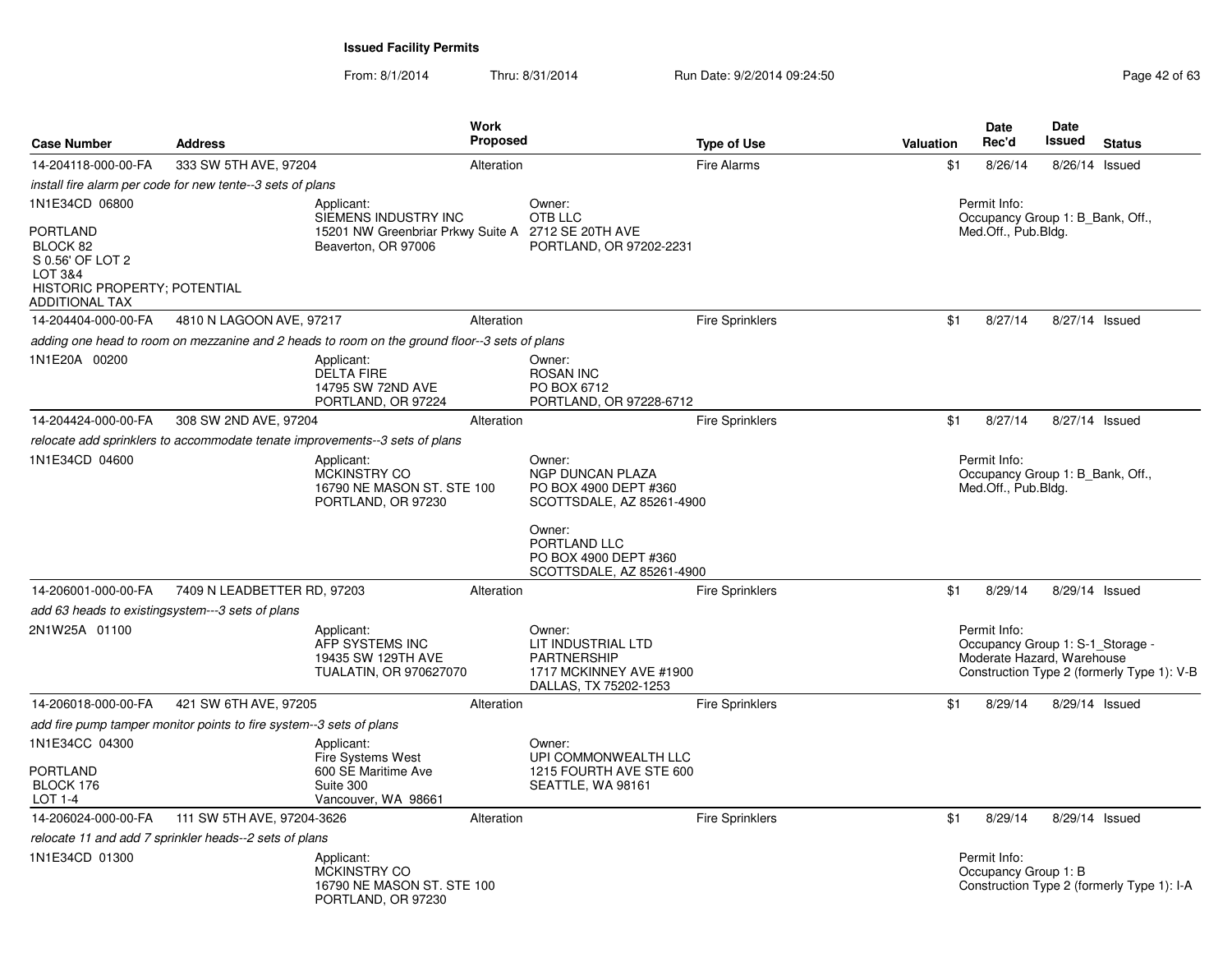From: 8/1/2014

Thru: 8/31/2014 Run Date: 9/2/2014 09:24:50 Run Date: 9/2/2014 09:24:50

| <b>Case Number</b>                                                                                                      | <b>Address</b>                                                                 |                                                                                                   | Work<br><b>Proposed</b> |                                                                                           | <b>Type of Use</b>     | Valuation | <b>Date</b><br>Rec'd                                                    | <b>Date</b><br>Issued | <b>Status</b>                              |
|-------------------------------------------------------------------------------------------------------------------------|--------------------------------------------------------------------------------|---------------------------------------------------------------------------------------------------|-------------------------|-------------------------------------------------------------------------------------------|------------------------|-----------|-------------------------------------------------------------------------|-----------------------|--------------------------------------------|
| 14-206025-000-00-FA                                                                                                     | 111 SW 5TH AVE, 97204-3626                                                     |                                                                                                   | Alteration              |                                                                                           | <b>Fire Sprinklers</b> | \$1       | 8/29/14                                                                 |                       | 8/29/14 Issued                             |
|                                                                                                                         | add 6 and relocate 6 sprinkler heads--2 sets of plans                          |                                                                                                   |                         |                                                                                           |                        |           |                                                                         |                       |                                            |
| 1N1E34CD 01300                                                                                                          |                                                                                | Applicant:<br>MCKINSTRY CO LLC<br>16970 NE MASON ST, SUITE 100<br>PORTLAND OR 97230-7398          |                         |                                                                                           |                        |           | Permit Info:<br>Occupancy Group 1: B                                    |                       | Construction Type 2 (formerly Type 1): I-A |
| 14-197416-000-00-FA                                                                                                     | 333 SW 5TH AVE, 97204                                                          |                                                                                                   | Alteration              |                                                                                           | <b>Fire Sprinklers</b> | \$1       | 8/12/14                                                                 |                       | 8/14/14 Issued                             |
|                                                                                                                         |                                                                                | SPRINKLER - ADD/RELOCATE EXISTING SPRINKLERS TO NEW WALLS & CEILINGS                              |                         |                                                                                           |                        |           |                                                                         |                       |                                            |
| 1N1E34CD 06800<br>PORTLAND<br>BLOCK 82<br>S 0.56' OF LOT 2<br>LOT 3&4<br>HISTORIC PROPERTY; POTENTIAL<br>ADDITIONAL TAX |                                                                                | Applicant:<br><b>COSCO FIRE PROTECTION</b><br>2501 SE COLUMBIA WAY STE 100<br>VANCOUVER, WA 98661 |                         | Owner:<br>OTB LLC<br>2712 SE 20TH AVE<br>PORTLAND, OR 97202-2231                          |                        |           | Permit Info:<br>Occupancy Group 1: B Bank, Off.,<br>Med.Off., Pub.Bldg. |                       |                                            |
| 14-198670-000-00-FA                                                                                                     | 15311 NE AIRPORT WAY, 97230                                                    |                                                                                                   | Alteration              |                                                                                           | <b>Fire Sprinklers</b> | \$1       | 8/14/14                                                                 |                       | 8/14/14 Issued                             |
|                                                                                                                         | cut 4 and 1/2" sprinkler and install auxillary drain----no plans               |                                                                                                   |                         |                                                                                           |                        |           |                                                                         |                       |                                            |
| 1N2E24 01400                                                                                                            |                                                                                | Applicant:<br>AFP SYSTEMS INC<br>19435 SW 129TH AVE<br><b>TUALATIN, OR 970627070</b>              |                         | Owner:<br>PROLOGIS TLF (PORTLAND) LLC<br>851 SW 6TH AVE #1200<br>PORTLAND, OR 97204       |                        |           |                                                                         |                       |                                            |
| 14-199492-000-00-FA                                                                                                     | 837 SW 11TH AVE, 97205                                                         |                                                                                                   | Alteration              |                                                                                           | <b>Fire Sprinklers</b> | \$2,850   | 8/15/14                                                                 |                       | 8/15/14 Under Inspection                   |
|                                                                                                                         |                                                                                | 2nd and 6th floor-Alterations to Fire Sprinklers as needed for T.I.- 20 sprinklers total          |                         |                                                                                           |                        |           |                                                                         |                       |                                            |
| 1S1E04AA 00400<br>PORTLAND<br>BLOCK 259<br>LOT 3&4                                                                      |                                                                                | Applicant:<br><b>BLACKSTONE FIRE</b><br>612 NE SQUIRE RD<br>WASHOUGAL, WA 98071                   |                         | Owner:<br><b>EASTERN WESTERN</b><br>CORPORATION<br>PO BOX 3228<br>PORTLAND, OR 97208-3228 |                        |           |                                                                         |                       |                                            |
| 14-199498-000-00-FA                                                                                                     | 2701 NW VAUGHN ST, 97210                                                       |                                                                                                   | Alteration              |                                                                                           | <b>Fire Sprinklers</b> | \$1,650   | 8/15/14                                                                 |                       | 8/15/14 Under Inspection                   |
|                                                                                                                         | Suite #455- Alteration to Fire Sprinklers as needed for T.I.- 3 heads total    |                                                                                                   |                         |                                                                                           |                        |           |                                                                         |                       |                                            |
| 1N1E29D 00200<br>SECTION 29 1N 1E<br>TL 200 11.06 ACRES<br>ALSO SEE SUBS -0291<br>$-0292$                               |                                                                                | Applicant:<br><b>VIKING SPRINKLER</b><br>3245 NW FRONT AVE<br>PORTLAND, OR 97210                  |                         | Owner:<br>MONTGOMERY PARK I LLC<br>2701 NW VAUGHN ST<br>PORTLAND, OR 97208                |                        |           | Permit Info:<br>Occupancy Group 1: B<br>I-FR                            |                       | Construction Type 2 (formerly Type 1):     |
| 14-200761-000-00-FA                                                                                                     | 1 N CENTER COURT ST, 97227                                                     |                                                                                                   | Alteration              |                                                                                           | <b>Fire Sprinklers</b> | \$9,250   | 8/19/14                                                                 |                       | 8/19/14 Issued                             |
|                                                                                                                         | Suite Level- Alterations to Fire Sprinklers as needed for T.I.- 30 heads total |                                                                                                   |                         |                                                                                           |                        |           |                                                                         |                       |                                            |
| 1N1E34AB 00700                                                                                                          |                                                                                | Applicant:<br><b>BLACKSTONE FIRE</b><br>612 NE SQUIRE RD<br>WASHOUGAL, WA 98071                   |                         | Owner:<br>PORTLAND CITY OF (LEASED<br>1 CENTER CT #150<br>PORTLAND, OR 97227              |                        |           | Permit Info:<br>arena                                                   |                       | Occupancy Group 1: A-4 Assembly -          |
|                                                                                                                         |                                                                                |                                                                                                   |                         | Owner:<br>PORTLAND ARENA MGMT LLC<br>1 CENTER CT #150<br>PORTLAND, OR 97227               |                        |           |                                                                         |                       |                                            |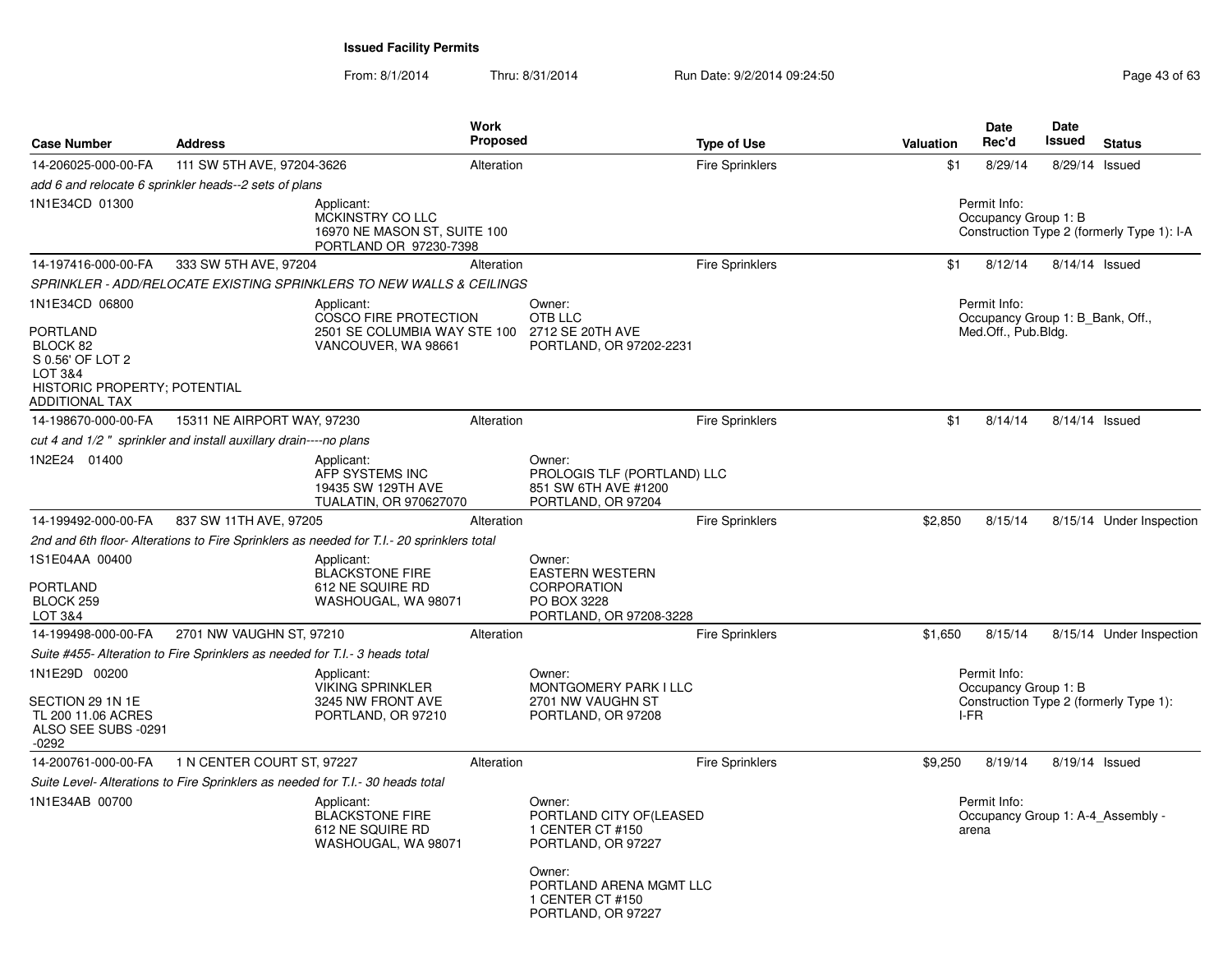| <b>Case Number</b>                                                                        | <b>Address</b>                                                                |                                                                                 | Work<br><b>Proposed</b> |                                                                                        | <b>Type of Use</b>     | Valuation | <b>Date</b><br>Rec'd                 | <b>Date</b><br>Issued | <b>Status</b>                              |
|-------------------------------------------------------------------------------------------|-------------------------------------------------------------------------------|---------------------------------------------------------------------------------|-------------------------|----------------------------------------------------------------------------------------|------------------------|-----------|--------------------------------------|-----------------------|--------------------------------------------|
| 14-200794-000-00-FA                                                                       | 1 N CENTER COURT ST, 97227                                                    |                                                                                 | Alteration              |                                                                                        | <b>Fire Sprinklers</b> | \$5,000   | 8/19/14                              | 8/19/14 Issued        |                                            |
|                                                                                           | Club Level- Alterations to Fire Sprinklers as needed for T.I.- 14 heads total |                                                                                 |                         |                                                                                        |                        |           |                                      |                       |                                            |
| 1N1E34AB 00700                                                                            |                                                                               | Applicant:<br><b>BLACKSTONE FIRE</b><br>612 NE SQUIRE RD<br>WASHOUGAL, WA 98071 |                         | Owner:<br>PORTLAND CITY OF(LEASED<br>1 CENTER CT #150<br>PORTLAND, OR 97227            |                        |           | Permit Info:<br>arena                |                       | Occupancy Group 1: A-4_Assembly -          |
|                                                                                           |                                                                               |                                                                                 |                         | Owner:<br>PORTLAND ARENA MGMT LLC<br>1 CENTER CT #150<br>PORTLAND, OR 97227            |                        |           |                                      |                       |                                            |
| 14-201354-000-00-FA                                                                       | 500 NE MULTNOMAH ST, 97232                                                    |                                                                                 | Alteration              |                                                                                        | <b>Fire Sprinklers</b> | \$16,855  | 8/20/14                              | 8/20/14 Issued        |                                            |
|                                                                                           | 1st floor-Alterations to Fire Sprinklers as needed for T.I.- 70 Heads total   |                                                                                 |                         |                                                                                        |                        |           |                                      |                       |                                            |
| 1N1E35BB 02400                                                                            |                                                                               | Applicant:<br>COSCO FIRE PROTECTION                                             |                         | Owner:<br>KAISER FOUNDATION HEALTH                                                     |                        |           |                                      |                       |                                            |
| <b>HOLLADAYS ADD</b><br>BLOCK 73&80 TL 2400                                               |                                                                               | 2501 SE COLUMBIA WAY STE 100<br>VANCOUVER, WA 98661                             |                         | 500 NE MULTNOMAH ST #100<br>PORTLAND, OR 97232-2031                                    |                        |           |                                      |                       |                                            |
|                                                                                           |                                                                               |                                                                                 |                         | Owner:<br>PLAN OF THE NORTHWEST<br>500 NE MULTNOMAH ST #100<br>PORTLAND, OR 97232-2031 |                        |           |                                      |                       |                                            |
| 14-200744-000-00-FA                                                                       | 34 NW 1ST AVE, 97209                                                          |                                                                                 | Alteration              |                                                                                        | <b>Fire Sprinklers</b> | \$1       | 8/19/14                              | 8/21/14 Issued        |                                            |
| SPRINKLER-T.I., SECOND & THIRD FLOOR                                                      |                                                                               |                                                                                 |                         |                                                                                        |                        |           |                                      |                       |                                            |
| 1N1E34DB 00400<br><b>COUCHS ADD</b>                                                       |                                                                               | Applicant:<br><b>WESTERN STATES FIRE</b><br><b>PROTECTION</b>                   |                         | Owner:<br><b>FOUNTAIN VILLAGE</b><br>DEVELOPMENT INC                                   |                        |           |                                      |                       |                                            |
| BLOCK <sub>9</sub><br>LOT 6&7<br>HISTORIC PROPERTY 15 YR 2000<br>POTENTIAL ADDITIONAL TAX |                                                                               | 13896 FIR ST #B<br>OREGON CITY, OR 97045                                        |                         | 115 SW ASH ST #500<br>PORTLAND, OR 97204                                               |                        |           |                                      |                       |                                            |
| 14-201617-000-00-FA                                                                       | 111 SW COLUMBIA ST, 97258                                                     |                                                                                 | Alteration              |                                                                                        | <b>Fire Sprinklers</b> | \$1       | 8/21/14                              |                       | 8/21/14 Under Inspection                   |
| add 3 sprinkler heads---3 sets of plans                                                   |                                                                               |                                                                                 |                         |                                                                                        |                        |           |                                      |                       |                                            |
| 1S1E03BD 01700<br><b>PORTLAND</b>                                                         |                                                                               | Applicant:<br>MCKINSTRY CO<br>16790 NE MASON ST. STE 100                        |                         | Owner:<br><b>COLUMBIA SQUARE LLC</b><br>111 SW COLUMBIA ST #1380                       |                        |           | Permit Info:<br>Occupancy Group 1: B |                       | Construction Type 2 (formerly Type 1): I-A |
| BLOCK 129<br>LOT 1-8                                                                      |                                                                               | PORTLAND, OR 97230                                                              |                         | PORTLAND, OR 97201-5845                                                                |                        |           |                                      |                       |                                            |
| 14-201625-000-00-FA                                                                       | 111 SW COLUMBIA ST, 97258                                                     |                                                                                 | Alteration              |                                                                                        | <b>Fire Sprinklers</b> | \$1       | 8/21/14                              |                       | 8/21/14 Under Inspection                   |
|                                                                                           | add 4 and relocate 1 and plug 1 sprinkler heads---3 sets of plans             |                                                                                 |                         |                                                                                        |                        |           |                                      |                       |                                            |
| 1S1E03BD 01700                                                                            |                                                                               | Applicant:<br><b>MCKINSTRY CO</b>                                               |                         | Owner:<br><b>COLUMBIA SQUARE LLC</b>                                                   |                        |           | Permit Info:<br>Occupancy Group 1: B |                       |                                            |
| PORTLAND<br>BLOCK 129<br>LOT 1-8                                                          |                                                                               | 16790 NE MASON ST. STE 100<br>PORTLAND, OR 97230                                |                         | 111 SW COLUMBIA ST #1380<br>PORTLAND, OR 97201-5845                                    |                        |           |                                      |                       | Construction Type 2 (formerly Type 1): I-A |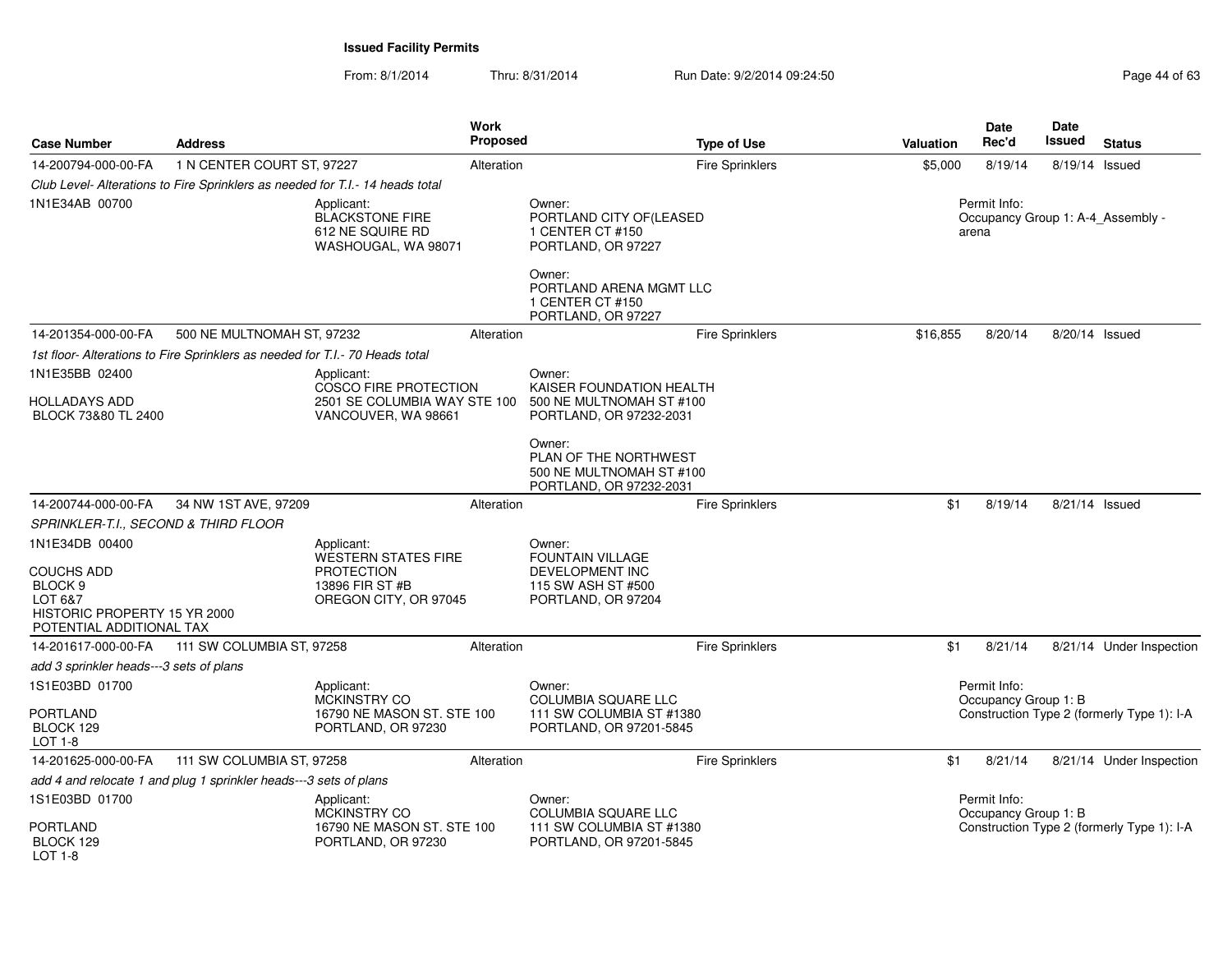| <b>Case Number</b>                                                                                             | <b>Address</b>                                            | <b>Work</b>                                                                                                                                                    | <b>Proposed</b>  |                                                                                                                           | <b>Type of Use</b>     | Valuation | <b>Date</b><br>Rec'd                             | <b>Date</b><br>Issued | <b>Status</b>                              |
|----------------------------------------------------------------------------------------------------------------|-----------------------------------------------------------|----------------------------------------------------------------------------------------------------------------------------------------------------------------|------------------|---------------------------------------------------------------------------------------------------------------------------|------------------------|-----------|--------------------------------------------------|-----------------------|--------------------------------------------|
| 14-201192-000-00-FA                                                                                            | 530 SW 5TH AVE, 97204                                     |                                                                                                                                                                | Alteration       |                                                                                                                           | <b>Fire Sprinklers</b> | \$1       | 8/20/14                                          | 8/22/14 Issued        |                                            |
|                                                                                                                |                                                           | FIRE SPRINKLER - TENANT IMPROVEMENT - SECOND AND THIRD FLOORSRECEIVED 3 CUT SHEETS, 3 SETS OF PLANS                                                            |                  |                                                                                                                           |                        |           |                                                  |                       |                                            |
| 1N1E34CD 09600                                                                                                 |                                                           | Applicant:<br><b>WESTERN STATES FIRE</b>                                                                                                                       | Owner:           | RGOF YEON BUILDING LLC                                                                                                    |                        |           | Permit Info:<br>Occupancy Group 1: B Bank, Off., |                       |                                            |
| <b>PORTLAND</b><br>BLOCK 63<br>LOT 5&6<br><b>HISTORIC PROPERTY</b><br>POTENTIAL ADDITIONAL TAX                 |                                                           | PROTECTION CO<br>13896 Fir St, Suite B<br>Oregon City, OR 97045                                                                                                |                  | 551 FIFTH AVE 23RD FLOOR<br>NEW YORK, NY 10176                                                                            |                        |           | Med.Off., Pub.Bldg.                              |                       |                                            |
| 14-202274-000-00-FA                                                                                            | 421 SW 6TH AVE, 97205                                     |                                                                                                                                                                | Alteration       |                                                                                                                           | <b>Fire Sprinklers</b> | \$1       | 8/22/14                                          | 8/22/14 Final         |                                            |
| add 6 heads relocate 2 heads--3 sets of plans                                                                  |                                                           |                                                                                                                                                                |                  |                                                                                                                           |                        |           |                                                  |                       |                                            |
| 1N1E34CC 04300                                                                                                 |                                                           | Applicant:<br>AFP SYSTEMS INC                                                                                                                                  | Owner:           | UPI COMMONWEALTH LLC                                                                                                      |                        |           |                                                  |                       |                                            |
| <b>PORTLAND</b><br>BLOCK 176<br>LOT 1-4                                                                        |                                                           | 19435 SW 129TH AVE<br><b>TUALATIN, OR 970627070</b>                                                                                                            |                  | 1215 FOURTH AVE STE 600<br>SEATTLE, WA 98161                                                                              |                        |           |                                                  |                       |                                            |
| 14-202294-000-00-FA                                                                                            | 421 SW 6TH AVE, 97205                                     |                                                                                                                                                                | Alteration       |                                                                                                                           | Fire Sprinklers        | \$1       | 8/22/14                                          | 8/22/14 Issued        |                                            |
|                                                                                                                |                                                           | add, move, and plug sprinklers as required to meet code and the new office layout--- 3 sets of plans                                                           |                  |                                                                                                                           |                        |           |                                                  |                       |                                            |
| 1N1E34CC 04300                                                                                                 |                                                           | Applicant:<br><b>FIRESTOP CO</b>                                                                                                                               | Owner:           | UPI COMMONWEALTH LLC                                                                                                      |                        |           |                                                  |                       |                                            |
| <b>PORTLAND</b><br>BLOCK 176<br>LOT 1-4                                                                        |                                                           | 3203 NE 65TH ST SPACE 2<br>VANCOUVER WA 98663                                                                                                                  |                  | 1215 FOURTH AVE STE 600<br>SEATTLE, WA 98161                                                                              |                        |           |                                                  |                       |                                            |
| 14-202243-000-00-FA                                                                                            | 1600 SW 4TH AVE, 97201                                    |                                                                                                                                                                | Alteration       |                                                                                                                           | <b>Fire Sprinklers</b> | \$1       | 8/22/14                                          | 8/25/14 Issued        |                                            |
|                                                                                                                |                                                           | FIRE SPRINKLER - TENANT IMPROVEMENT: 8 SPRINKLERS RELOCATED AND 1 SPINKLER ADDED AROUND NEW TENANT WALLS: 41 SPRINKLERS REPLACED IWTH NEW QR SPINKLERS TO MATI |                  |                                                                                                                           |                        |           |                                                  |                       |                                            |
| 1S1E03CB 01800<br>SOUTH AUDITORIUM ADD<br><b>BLOCK A</b><br>LOT 2 TL 1800<br>DEFERRED ADDITIONAL TAX LIABILITY |                                                           | Applicant:<br><b>BASIC FIRE PROTECTION</b><br>8135 NE MARTIN LUTHER KING JR<br><b>BLVD</b><br>PORTLAND, OR 97211                                               | Owner:<br>Owner: | OREGON STATE OF(BOARD OF<br><b>PO BOX 751</b><br>PORTLAND, OR 97207-0751<br><b>HIGHER EDUC / PSU</b><br><b>PO BOX 751</b> |                        |           |                                                  |                       |                                            |
|                                                                                                                |                                                           |                                                                                                                                                                |                  | PORTLAND, OR 97207-0751                                                                                                   |                        |           |                                                  |                       |                                            |
| 14-192160-000-00-FA                                                                                            | 14015 NE GLISAN ST, 97230                                 |                                                                                                                                                                | Alteration       |                                                                                                                           | <b>Fire Sprinklers</b> | \$1       | 8/1/14                                           |                       | 8/1/14 Under Inspection                    |
|                                                                                                                | add relocate heads for bathroom remodel---3 sets of plans |                                                                                                                                                                |                  |                                                                                                                           |                        |           |                                                  |                       |                                            |
| 1N2E35A 00200                                                                                                  |                                                           | Applicant:<br><b>COSCO FIRE PROTECTION</b>                                                                                                                     | Owner:           | METRO(LEASED COURSE CO                                                                                                    |                        |           |                                                  |                       |                                            |
| SECTION 35 1N 2E<br>TL 200 4.50 ACRES                                                                          |                                                           | 2501 SE COLUMBIA WAY STE 100<br>VANCOUVER, WA 98661                                                                                                            |                  | 600 NE GRAND AVE<br>PORTLAND, OR 97232-2736                                                                               |                        |           |                                                  |                       |                                            |
| 14-192163-000-00-FA                                                                                            | 111 SW 5TH AVE, 97204-3626                                |                                                                                                                                                                | Alteration       |                                                                                                                           | <b>Fire Sprinklers</b> | \$1       | 8/1/14                                           | 8/1/14 Final          |                                            |
| relocate 8 heads due to new tenate-no plans                                                                    |                                                           |                                                                                                                                                                |                  |                                                                                                                           |                        |           |                                                  |                       |                                            |
| 1N1E34CD 01300                                                                                                 |                                                           | Applicant:<br>PACIFIC FIRE SYSTEMS<br>6704 RIVIERA CT<br>WEST LINN, OR 97068                                                                                   |                  |                                                                                                                           |                        |           | Permit Info:<br>Occupancy Group 1: B             |                       | Construction Type 2 (formerly Type 1): I-A |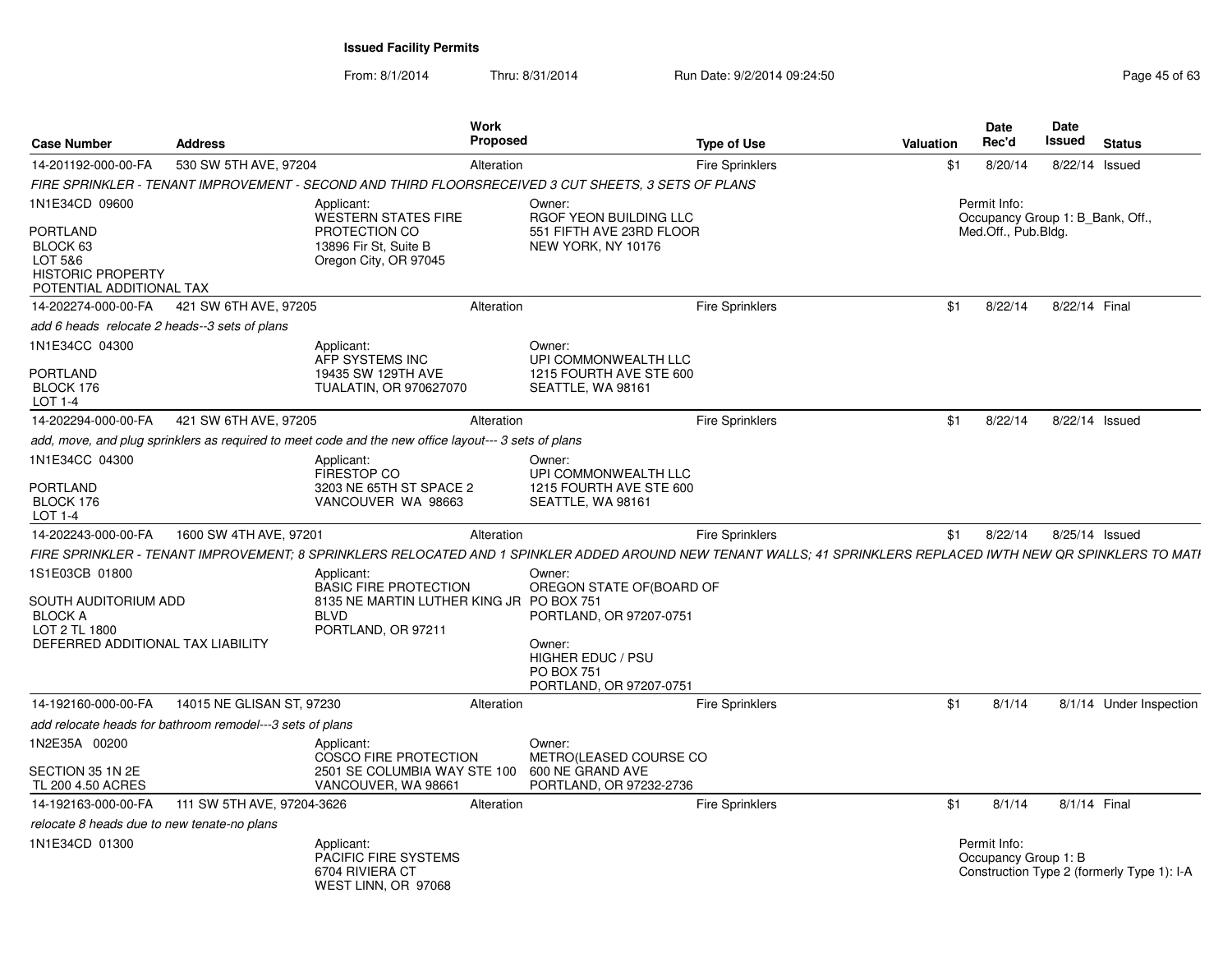| <b>Case Number</b>                                                                    | <b>Address</b>                                                                 |                                                                                                    | Work<br><b>Proposed</b> |                                                                                                                                                                      | <b>Type of Use</b>     | <b>Valuation</b> | <b>Date</b><br>Rec'd                 | Date<br>Issued | <b>Status</b>                                                                   |
|---------------------------------------------------------------------------------------|--------------------------------------------------------------------------------|----------------------------------------------------------------------------------------------------|-------------------------|----------------------------------------------------------------------------------------------------------------------------------------------------------------------|------------------------|------------------|--------------------------------------|----------------|---------------------------------------------------------------------------------|
| 14-194664-000-00-FA                                                                   | 1926 W BURNSIDE                                                                |                                                                                                    | Alteration              |                                                                                                                                                                      | <b>Fire Sprinklers</b> | \$3,500          | 8/6/14                               | 8/6/14 Final   |                                                                                 |
|                                                                                       |                                                                                | Boise Fry- Connect overhead spinkler system to kitchen fire supression system-                     |                         |                                                                                                                                                                      |                        |                  |                                      |                |                                                                                 |
| 1N1E33DC 70000                                                                        |                                                                                | Applicant:<br>WESTERN STATES FIRE<br><b>PROTECTION</b><br>13896 FIR ST #B<br>OREGON CITY, OR 97045 |                         | Owner:<br>ASSOCIATION OF UNIT OWNERS<br>1120 NW COUCH ST #600<br>PORTLAND, OR 97209<br>Owner:<br>OF CIVIC CONDOMINIUM<br>1120 NW COUCH ST #600<br>PORTLAND, OR 97209 |                        |                  |                                      |                |                                                                                 |
| 14-194672-000-00-FA                                                                   | 100 SW MAIN ST, 97204                                                          |                                                                                                    | Alteration              |                                                                                                                                                                      | <b>Fire Sprinklers</b> | \$600            | 8/6/14                               | 8/6/14 Final   |                                                                                 |
|                                                                                       | IRS-9th floor-Alterations to Fire Sprinklers as needed for T.I.-1 head total   |                                                                                                    |                         |                                                                                                                                                                      |                        |                  |                                      |                |                                                                                 |
| 1S1E03BD 00600<br>PORTLAND<br>BLOCK 10<br>LOT 1 EXC PT IN STS<br>LOT 2-8 EXC PT IN ST |                                                                                | Applicant:<br>T&L COMMUNICATIONS.<br>PO BOX 87387<br>Vancouver, WA 98687                           |                         | Owner:<br>AAT OREGON OFFICE I LLC<br>11455 EL CAMINO REAL #200<br>SAN DIEGO, CA 92130-2047                                                                           |                        |                  |                                      |                |                                                                                 |
| 14-194925-000-00-FA                                                                   | 1001 SW 5TH AVE, 97204                                                         |                                                                                                    | Alteration              |                                                                                                                                                                      | <b>Fire Sprinklers</b> | \$3,280          | 8/7/14                               | 8/7/14 Final   |                                                                                 |
|                                                                                       | Suite 400 & 500/550- Alterations to Fire Sprinklers for T.I.- 33 heads total   |                                                                                                    |                         |                                                                                                                                                                      |                        |                  |                                      |                |                                                                                 |
| 1S1E03BB 00800<br>PORTLAND<br>BLOCK 169<br>$LOT 1-8$<br>SEE R246278 (R667717341)      |                                                                                | Applicant:<br>MCKINSTRY CO<br>16790 NE MASON ST. STE 100<br>PORTLAND, OR 97230                     |                         | Owner:<br>OR-CONGRESS CENTER LP<br>235 MONTGOMERY ST 16TH<br><b>FLOOR</b><br>SAN FRANCISCO, CA 94104-3104                                                            |                        |                  | Permit Info:<br>Occupancy Group 1: B |                | Construction Type 2 (formerly Type 1): I-A                                      |
| 14-194936-000-00-FA                                                                   | 851 SW 6TH AVE, 97205                                                          |                                                                                                    | Alteration              |                                                                                                                                                                      | <b>Fire Sprinklers</b> | \$2,800          | 8/7/14                               | 8/7/14 Final   |                                                                                 |
|                                                                                       | Suite #1075- Alterations to Fire Sprinklers as needed for T.I.- 15 heads total |                                                                                                    |                         |                                                                                                                                                                      |                        |                  |                                      |                |                                                                                 |
| 1S1E03BB 02100                                                                        |                                                                                | Applicant:<br>AFP SYSTEMS<br>19435 SW 129TH AV<br>TUALATIN, OR 97062                               |                         | Owner:<br>PLI PORTLAND LLC<br>1825 S GRANT ST STE 700<br>SAN MATEO, CA 94402                                                                                         |                        |                  | Permit Info:<br>Occupancy Group 1: B |                | Construction Type 2 (formerly Type 1): I-A                                      |
| 14-195361-000-00-FA                                                                   | 308 SW 2ND AVE, 97204                                                          |                                                                                                    | Alteration              |                                                                                                                                                                      | <b>Fire Sprinklers</b> | \$5,640          | 8/7/14                               |                | $8/7/14$ Issued                                                                 |
|                                                                                       |                                                                                | 2nd floor- Alterations to Fire Sprinkler system as needed for T.I.- 23 heads total                 |                         |                                                                                                                                                                      |                        |                  |                                      |                |                                                                                 |
| 1N1E34CD 04600                                                                        |                                                                                | Applicant:<br>McKinstry Company<br>16790 NE MASON ST. #100<br>PORTLAND OR 97230-7398               |                         | Owner:<br>NGP DUNCAN PLAZA<br>PO BOX 4900 DEPT #360<br>SCOTTSDALE, AZ 85261-4900<br>Owner:<br>PORTLAND LLC                                                           |                        |                  | Permit Info:                         |                | Occupancy Group 1: A-2_Restaurant<br>Construction Type 2 (formerly Type 1): I-A |
|                                                                                       |                                                                                |                                                                                                    |                         | PO BOX 4900 DEPT #360<br>SCOTTSDALE, AZ 85261-4900                                                                                                                   |                        |                  |                                      |                |                                                                                 |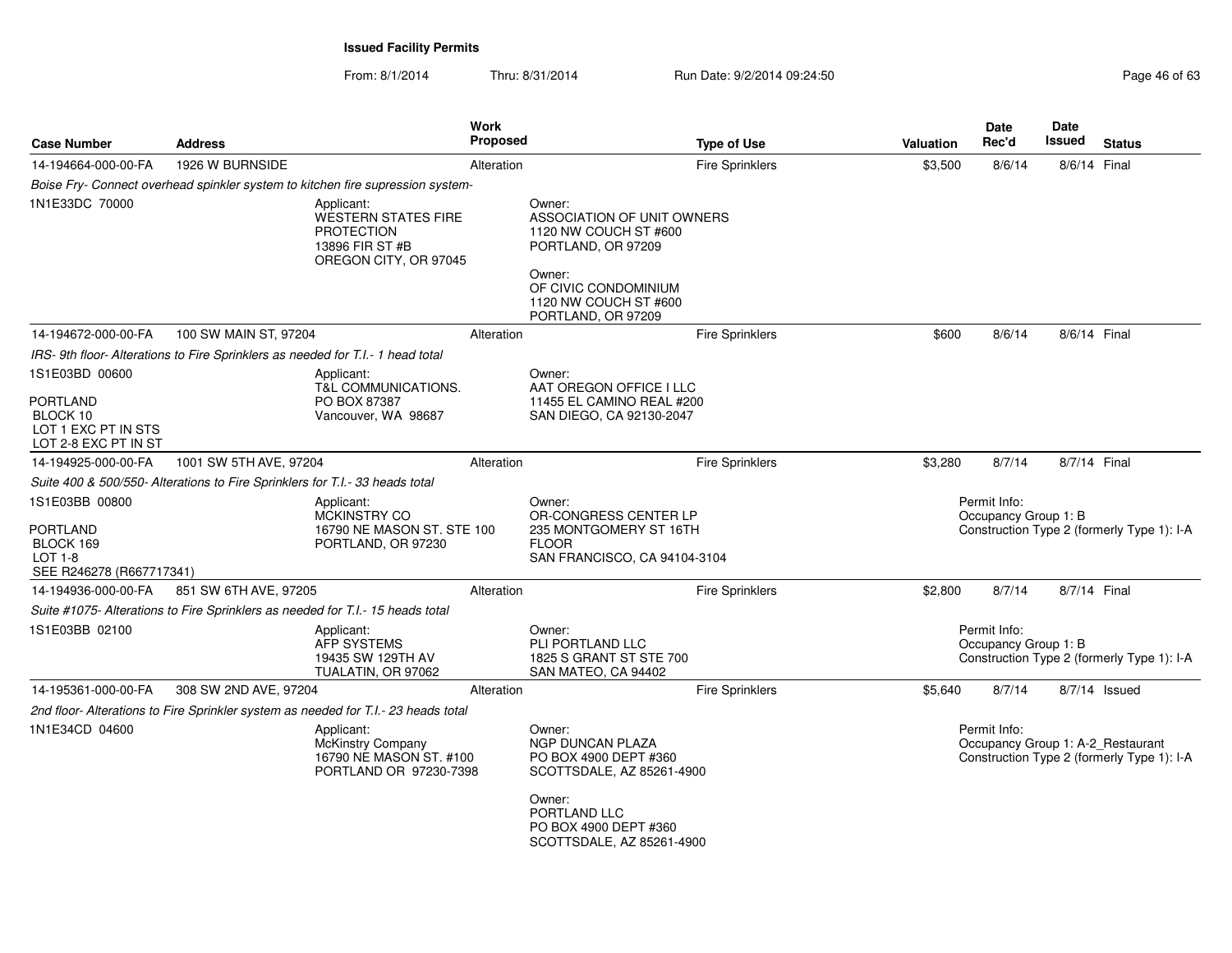| <b>Case Number</b>                      | <b>Address</b>                                                  |                                                                                                              | Work<br>Proposed |                                                                                       | <b>Type of Use</b>     | <b>Valuation</b> | Date<br>Rec'd           | Date<br>Issued       | <b>Status</b>                                                                      |
|-----------------------------------------|-----------------------------------------------------------------|--------------------------------------------------------------------------------------------------------------|------------------|---------------------------------------------------------------------------------------|------------------------|------------------|-------------------------|----------------------|------------------------------------------------------------------------------------|
| 14-194971-000-00-FA                     | 110 SW YAMHILL ST, 97204                                        |                                                                                                              | Alteration       |                                                                                       | <b>Fire Sprinklers</b> | \$14,000         | 8/7/14                  |                      | $8/8/14$ Issued                                                                    |
|                                         |                                                                 | Jama- Alterations to Fire Sprinkler system as needed for T.I.- 110 heads total                               |                  |                                                                                       |                        |                  |                         |                      |                                                                                    |
| 1S1E03BA 02400                          |                                                                 | Applicant:<br>John Barber                                                                                    |                  | Owner:<br><b>B13 INVESTORS LLC</b>                                                    |                        |                  | Permit Info:            |                      | Occupancy Group 1: B_Bank, Off.,                                                   |
| <b>PORTLAND</b>                         |                                                                 | JR MERIT INC                                                                                                 |                  | 111 SW COLUMBIA ST #1380                                                              |                        |                  | Med.Off., Pub.Bldg.     |                      |                                                                                    |
| BLOCK 13<br>LOT 1&2                     |                                                                 | 4505 NE 68th Drive<br>Vancouver, 98661                                                                       |                  | PORTLAND, OR 97201                                                                    |                        |                  |                         |                      | Construction Type 2 (formerly Type 1): I-B                                         |
| 14-197725-000-00-FA                     | 919 NE 19TH AVE, 97232                                          |                                                                                                              | Alteration       |                                                                                       | <b>Fire Sprinklers</b> |                  | \$1<br>8/13/14          |                      | 8/13/14 Under Inspection                                                           |
|                                         |                                                                 | add, relocate and plug heads to meety tenate improvements---2 sets of plans                                  |                  |                                                                                       |                        |                  |                         |                      |                                                                                    |
| 1N1E35AC 00100                          |                                                                 | Applicant:<br>VANPORT FIRE SPRINKLERS INC                                                                    |                  | Owner:<br>WESTON INVESTMENT CO LLC                                                    |                        |                  | Permit Info:            | Occupancy Group 1: B |                                                                                    |
| SULLIVANS ADD<br><b>BLOCK 36 TL 100</b> |                                                                 | 6101 NE 127TH AVE<br>VANCOUVER, WA 98682                                                                     |                  | 2154 NE BROADWAY RM 200<br>PORTLAND, OR 97232-1590                                    |                        |                  |                         |                      | Construction Type 2 (formerly Type 1): II-A                                        |
| 14-197734-000-00-FA                     | 919 NE 19TH AVE, 97232                                          |                                                                                                              | Alteration       |                                                                                       | <b>Fire Sprinklers</b> |                  | \$1<br>8/13/14          |                      | 8/13/14 Issued                                                                     |
|                                         |                                                                 | add and relocate heads to meet tenate improvements plug 3 heads to meet tenate improvement---2 sets of plans |                  |                                                                                       |                        |                  |                         |                      |                                                                                    |
| 1N1E35AC 00100                          |                                                                 | Applicant:<br>VANPORT FIRE SPRINKLERS INC                                                                    |                  | Owner:<br>WESTON INVESTMENT CO LLC                                                    |                        |                  | Permit Info:            | Occupancy Group 1: B |                                                                                    |
| SULLIVANS ADD<br><b>BLOCK 36 TL 100</b> |                                                                 | 6101 NE 127TH AVE<br>VANCOUVER, WA 98682                                                                     |                  | 2154 NE BROADWAY RM 200<br>PORTLAND, OR 97232-1590                                    |                        |                  |                         |                      | Construction Type 2 (formerly Type 1): II-A                                        |
| 14-197748-000-00-FA                     | 2201 NE LLOYD BLVD, 97232                                       |                                                                                                              | Alteration       |                                                                                       | Fire Sprinklers        |                  | \$1<br>8/13/14          |                      | 8/13/14 Under Inspection                                                           |
|                                         | relocate and add sprinklers in tenate remodel---3 sets of plans |                                                                                                              |                  |                                                                                       |                        |                  |                         |                      |                                                                                    |
| 1N1E35BA 00101                          |                                                                 | Applicant:<br>SOUND FIRE PROTECTION INC<br>10756 SE HIGHWAY 212<br>CLACKAMAS, OR 970159162                   |                  | Owner:<br>CAPREF LLOYD CENTER LLC<br>2201 LLOYD CENTER<br>PORTLAND, OR 97232          |                        |                  | Permit Info:<br>Station |                      | Occupancy Group 1: M Store, Service<br>Construction Type 2 (formerly Type 1): II-A |
| 14-197759-000-00-FA                     | 233 SW NAITO PKY, 97204                                         |                                                                                                              | Alteration       |                                                                                       | Fire Sprinklers        |                  | \$1<br>8/13/14          |                      | 8/13/14 Under Inspection                                                           |
|                                         |                                                                 | add 3 heads to provide coverage as needed relocate 1 head---3 sets of plans                                  |                  |                                                                                       |                        |                  |                         |                      |                                                                                    |
| 1N1E34DC 03300                          |                                                                 | Applicant:<br><b>VIKING SPRINKLER CO</b><br>3245 NW FRONT AV<br>PORTLAND OR 97210                            |                  | Owner:<br><b>RUSSELL FELLOWS</b><br>200 SW MARKET ST #1720<br>PORTLAND, OR 97201-5718 |                        |                  |                         |                      |                                                                                    |
|                                         |                                                                 |                                                                                                              |                  | Owner:<br>PROPERTIES LLC<br>200 SW MARKET ST #1720<br>PORTLAND, OR 97201-5718         |                        |                  |                         |                      |                                                                                    |
| 14-197802-000-00-FA                     | 5109 SE 66TH AVE, 97206                                         |                                                                                                              | Alteration       |                                                                                       | <b>Fire Sprinklers</b> |                  | 8/13/14<br>\$1          |                      | 8/13/14 Issued                                                                     |
| 1S2E17BC 02500                          |                                                                 | Applicant:<br><b>Parker Fire Protection</b><br>30205 SE Kelso Road<br>Boring, OR 97009                       |                  | Owner:<br>SCHOOL DISTRICT NO 1<br>PO BOX 3107<br>PORTLAND, OR 97208-3107              |                        |                  |                         |                      |                                                                                    |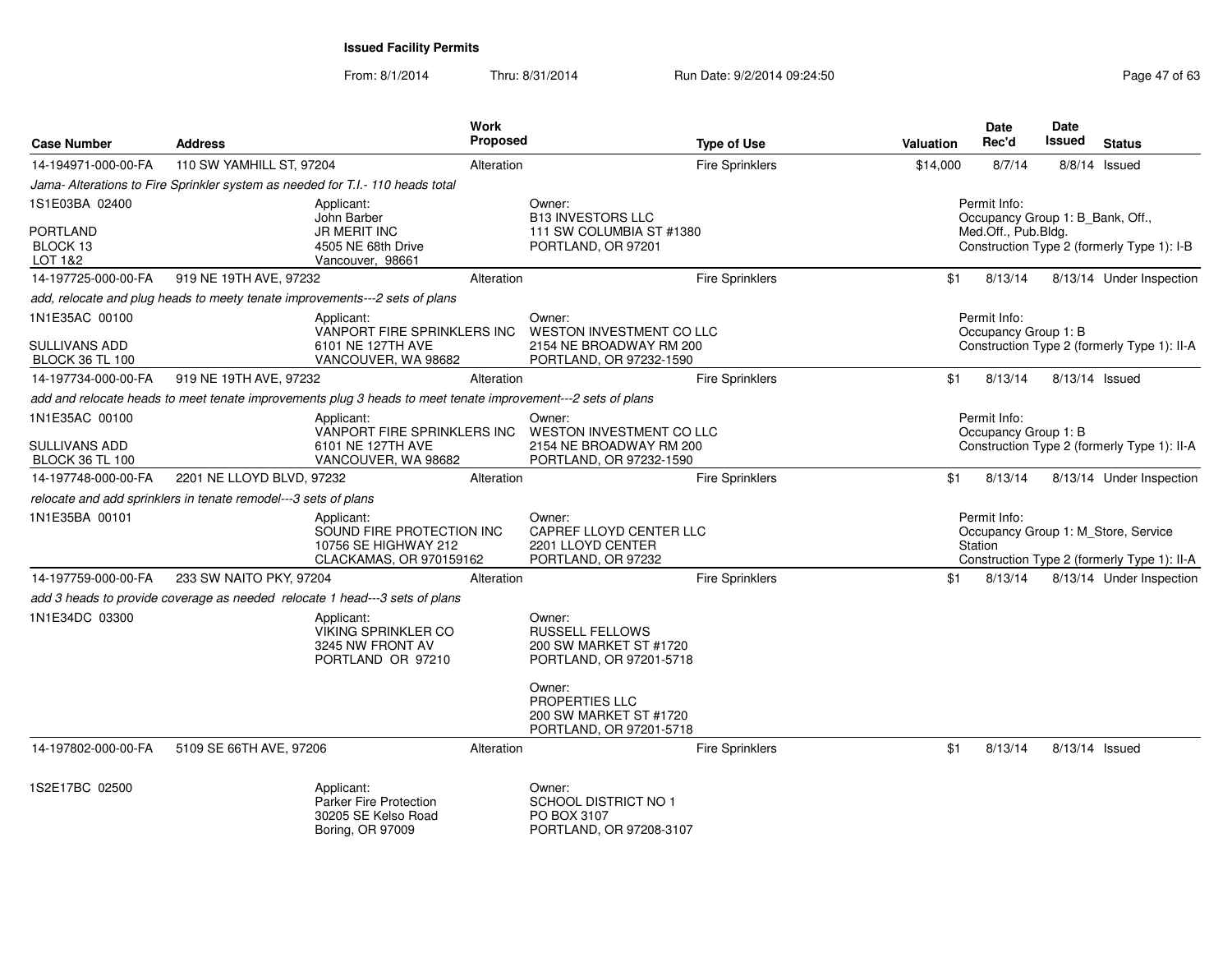From: 8/1/2014

| <b>Case Number</b>                             | <b>Address</b>              |                                                                                                           | <b>Work</b><br><b>Proposed</b> |                                                                                                                                                                             | <b>Type of Use</b>                                                                              | <b>Valuation</b> | Date<br>Rec'd                                                           | Date<br>Issued | <b>Status</b>                               |
|------------------------------------------------|-----------------------------|-----------------------------------------------------------------------------------------------------------|--------------------------------|-----------------------------------------------------------------------------------------------------------------------------------------------------------------------------|-------------------------------------------------------------------------------------------------|------------------|-------------------------------------------------------------------------|----------------|---------------------------------------------|
| 14-197822-000-00-FA                            | 1621 SW 1ST AVE, 97201      |                                                                                                           | Alteration                     |                                                                                                                                                                             | <b>Fire Sprinklers</b>                                                                          |                  | 8/13/14<br>\$1                                                          | 8/13/14 Final  |                                             |
|                                                |                             |                                                                                                           |                                | TENATE IMPROVEMENT, 1 PENDENT SPRINKLER HEAD ADDED IN NEW OFFICE. 3 NEW SPRINKLERS ADDED AROUND PERIMETER OF NEW OFFICE---3 SETS OF PLANS                                   |                                                                                                 |                  |                                                                         |                |                                             |
| 1S1E03CB 00700                                 |                             | Applicant:<br><b>BASIC FIRE PROTECTION INC</b><br>8135 NE MLK Jr Blvd<br>PORTLAND, OR 97211               |                                | Owner:<br>CSHV FIRST AND MARKET, LLC<br>c/o CUSHMAN & WAKEFIELD<br>200 SW MARKET ST SUITE 200<br>PORTLAND, OR 97201                                                         |                                                                                                 |                  |                                                                         |                |                                             |
| 14-187261-000-00-FA                            | 14015 NE GLISAN ST, 97230   |                                                                                                           | Alteration                     |                                                                                                                                                                             | Mechanical                                                                                      | \$75,000         | 7/21/14                                                                 |                | 8/7/14 Issued                               |
|                                                |                             | B1/ CLUBHOUSE REPLACE ALL GAS PAC UNITS & FAN ON NEW FLAT ROOF                                            |                                |                                                                                                                                                                             |                                                                                                 |                  |                                                                         |                |                                             |
| 1N2E35A 00200                                  |                             | Applicant:<br><b>LYDIA NEILL</b>                                                                          |                                | Owner:<br>METRO(LEASED COURSE CO                                                                                                                                            | CCB - Contractor:<br><b>COLUMBIA CASCADE</b>                                                    |                  |                                                                         |                |                                             |
| SECTION 35 1N 2E<br>TL 200 4.50 ACRES          |                             | <b>METRO</b><br>600 NE GRAND AVE<br>PORTLAND OR 97232                                                     |                                | 600 NE GRAND AVE<br>PORTLAND, OR 97232-2736                                                                                                                                 | <b>CONSTRUCTION INC</b><br>10115 SE SCHACHT ROAD<br><b>BORING, OR 97009</b>                     |                  |                                                                         |                |                                             |
| 14-193326-000-00-FA                            | 308 SW 2ND AVE, 97204       |                                                                                                           | Alteration                     |                                                                                                                                                                             | Mechanical                                                                                      | \$3,970          | 8/4/14                                                                  |                | 8/7/14 Under Inspection                     |
| B1/2ND FLOOR DUCT MODIFICATIONS IN RESTROOMS   |                             |                                                                                                           |                                |                                                                                                                                                                             |                                                                                                 |                  |                                                                         |                |                                             |
| 1N1E34CD 04600                                 |                             | Applicant:<br>ANTONIJA KRIZANAC<br><b>MCKINSTRY</b><br>16790 NE MASON ST. SUITE 100<br>PORTLAND, OR 97230 |                                | Owner:<br>NGP DUNCAN PLAZA<br>PO BOX 4900 DEPT #360<br>SCOTTSDALE, AZ 85261-4900<br>Owner:<br>PORTLAND LLC                                                                  | CCB - Contractor:<br>MCKINSTRY CO LLC<br>16970 NE MASON ST, SUITE 100<br>PORTLAND OR 97230-7398 |                  | Permit Info:<br>Occupancy Group 1: A-2_Restaurant                       |                | Construction Type 2 (formerly Type 1): I-A  |
|                                                |                             |                                                                                                           |                                | PO BOX 4900 DEPT #360<br>SCOTTSDALE, AZ 85261-4900                                                                                                                          |                                                                                                 |                  |                                                                         |                |                                             |
| 14-193684-000-00-FA                            |                             | 3181 SW SAM JACKSON PARK RD - Bldg BSC, 9 Alteration                                                      |                                |                                                                                                                                                                             | Mechanical                                                                                      | \$22,500         | 8/5/14                                                                  |                | 8/7/14 Issued                               |
|                                                |                             |                                                                                                           |                                | B2/ 2ND FLOOR, ADDITIONAL COLD ROOM(WALK-IN COOLER) IN PLACE OF DEMO'D OFFICE, CONNECT TO ADJACENT COMPRESSOR ROOM. add new compressors to (2)existing coolers, and (1) new |                                                                                                 |                  |                                                                         |                |                                             |
| 1S1E09 00200                                   |                             | Applicant:<br>APEX REFRIGERATION LLC<br>2857 NE 6TH ST<br>GRESHAM, OR 97030                               |                                | Owner:<br>OREGON STATE OF<br>3181 SW SAM JACKSON PARK RD 2857 NE 6TH ST<br>PORTLAND, OR 97239                                                                               | CCB - Contractor:<br>APEX REFRIGERATION LLC<br>GRESHAM, OR 97030                                |                  | Permit Info:<br>Occupancy Group 1: B                                    |                | Construction Type 2 (formerly Type 1): I-B  |
| 14-192423-000-00-FA                            | 319 SW WASHINGTON ST, 97204 |                                                                                                           | Alteration                     |                                                                                                                                                                             | Mechanical                                                                                      | \$12,000         | 8/1/14                                                                  |                | 8/7/14 Issued                               |
|                                                |                             | B1/9TH FLOOR RELOCATE 1 WSHP AND INSTALL 1 NEW WSHP, NEW T-STATS AND DUCTWORK                             |                                |                                                                                                                                                                             |                                                                                                 |                  |                                                                         |                |                                             |
| 1N1E34CD 07800                                 |                             | Applicant:<br>ZAK TUTTLE<br>HUNTER DAVISSON, INC.<br>1800 SE PERSHING ST.<br>PORTLAND, OR 97202           |                                | Owner:<br>THREE NINETEEN WASHINGTON<br><b>LLC</b><br><b>PO BOX 416</b><br>MANCHESTER, VT 05254                                                                              | CCB - Contractor:<br>HUNTER DAVISSON INC<br>1800 SE PERSHING ST<br>PORTLAND, OR 97202-2338      |                  | Permit Info:<br>Occupancy Group 1: B_Bank, Off.,<br>Med.Off., Pub.Bldg. |                |                                             |
| 14-194361-000-00-FA                            | 919 NE 19TH AVE, 97232      |                                                                                                           | Alteration                     |                                                                                                                                                                             | Mechanical                                                                                      | \$4,500          | 8/6/14                                                                  | 8/8/14 Final   |                                             |
|                                                |                             | B2/ INSTALL ONE MITSUBISHI DUCTLESS SPLIT SYSTEM, RTU IN PLACE OF EXISTING                                |                                |                                                                                                                                                                             |                                                                                                 |                  |                                                                         |                |                                             |
| 1N1E35AC 00100                                 |                             | Applicant:<br>ZAK TUTTLE                                                                                  |                                | Owner:<br><b>WESTON INVESTMENT CO LLC</b>                                                                                                                                   | CCB - Contractor:<br><b>HUNTER DAVISSON INC</b>                                                 |                  | Permit Info:<br>Occupancy Group 1: B                                    |                |                                             |
| <b>SULLIVANS ADD</b><br><b>BLOCK 36 TL 100</b> |                             | HUNTER DAVISSON, INC.<br>1800 SE PERSHING ST.<br>PORTLAND, OR 97202                                       |                                | 2154 NE BROADWAY RM 200<br>PORTLAND, OR 97232-1590                                                                                                                          | 1800 SE PERSHING ST<br>PORTLAND, OR 97202-2338                                                  |                  |                                                                         |                | Construction Type 2 (formerly Type 1): II-A |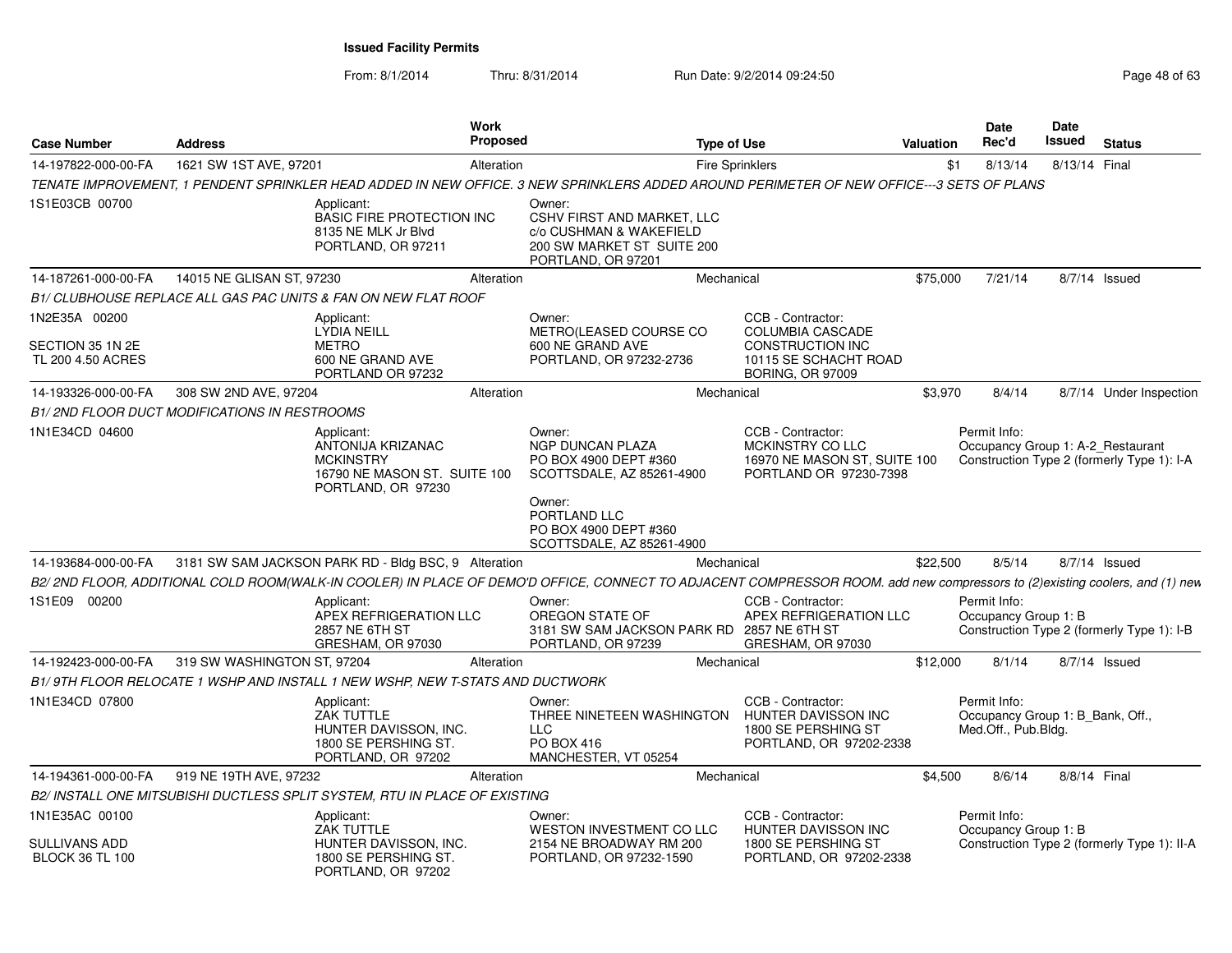| <b>Case Number</b>                                                                                                                    | <b>Address</b>                                          |                                                                                                         | Work<br><b>Proposed</b> |                                                                                                                                                                               | <b>Type of Use</b> |                                                                                                                                                                           | <b>Valuation</b> | <b>Date</b><br>Rec'd                 | Date<br>Issued | <b>Status</b>  |
|---------------------------------------------------------------------------------------------------------------------------------------|---------------------------------------------------------|---------------------------------------------------------------------------------------------------------|-------------------------|-------------------------------------------------------------------------------------------------------------------------------------------------------------------------------|--------------------|---------------------------------------------------------------------------------------------------------------------------------------------------------------------------|------------------|--------------------------------------|----------------|----------------|
| 14-193516-000-00-FA                                                                                                                   | 851 SW 6TH AVE, 97205                                   |                                                                                                         | Alteration              |                                                                                                                                                                               | Mechanical         |                                                                                                                                                                           | \$16,791         | 8/5/14                               | 8/8/14 Final   |                |
|                                                                                                                                       | <b>B2/ HVAC MODIFICATIONS FOR NEW LAYOUT</b>            |                                                                                                         |                         |                                                                                                                                                                               |                    |                                                                                                                                                                           |                  |                                      |                |                |
| 1S1E03BB 02100                                                                                                                        |                                                         | Applicant:<br><b>PAUL LUKES</b><br>740 N KNOTT ST<br>PORTLAND, OR 97206                                 |                         | Owner:<br>PLI PORTLAND LLC<br>1825 S GRANT ST STE 700<br>SAN MATEO, CA 94402                                                                                                  |                    | CCB - Contractor:<br><b>PAUL LUKES</b><br>STREIMER SHEET METAL WORKS Construction Type 2 (formerly Type 1): I-A<br><b>INC</b><br>740 N KNOTT ST<br>PORTLAND, OR 972272099 |                  | Permit Info:<br>Occupancy Group 1: B |                |                |
| 14-155101-000-00-FA                                                                                                                   | 421 SW 5TH AVE, 97204                                   |                                                                                                         | Alteration              |                                                                                                                                                                               | Mechanical         |                                                                                                                                                                           | \$1,200          | 5/9/14                               |                | 8/12/14 Issued |
|                                                                                                                                       |                                                         | F17/6 LIKE FOR LIKE REPLACEMENT WSHP'S ON 1ST THRU 4TH FLOORS                                           |                         |                                                                                                                                                                               |                    |                                                                                                                                                                           |                  |                                      |                |                |
| 1N1E34CC 04100<br><b>PORTLAND</b><br>BLOCK 175<br><b>LOT 3&amp;4</b><br>LAND & IMPS SEE R566916 (R667717901)<br><b>FOR OTHER IMPS</b> |                                                         | Applicant:<br>ANDY HART<br>15886 PARK PLACE CT.<br>OREGON CITY, OR 97045                                |                         | Owner:<br>MULTNOMAH COUNTY(LEASED<br>401 N DIXON ST<br>PORTLAND, OR 97227-1865<br>Owner:<br><b>JPMORGAN CHASE BANK NA</b><br>401 N DIXON ST<br>PORTLAND, OR 97227-1865        |                    | CCB - Contractor:<br><b>ANDREW HART</b><br>A ABSOLUTE COMFORT HEATING<br>& COOLI*<br>15886 PARK PLACE CT<br>OREGON CITY, OR 97045                                         |                  |                                      |                |                |
| 14-192371-000-00-FA                                                                                                                   | 233 SW NAITO PKY, 97204                                 |                                                                                                         | Alteration              |                                                                                                                                                                               | Mechanical         |                                                                                                                                                                           | \$5,000          | 8/1/14                               |                | 8/12/14 Issued |
|                                                                                                                                       | F12/DUCTWORK MODIFICATIONS - BASEMENT, 1ST & 2ND FLOORS |                                                                                                         |                         |                                                                                                                                                                               |                    |                                                                                                                                                                           |                  |                                      |                |                |
| 1N1E34DC 03300                                                                                                                        |                                                         | Applicant:<br><b>JODY DEPEW</b><br><b>HVAC INC</b><br>5188 SE INTERNATIONAL WAY<br>MILWAUKIE, OR 97222  |                         | Owner:<br><b>RUSSELL FELLOWS</b><br>200 SW MARKET ST #1720<br>PORTLAND, OR 97201-5718<br>Owner:<br><b>PROPERTIES LLC</b><br>200 SW MARKET ST #1720<br>PORTLAND, OR 97201-5718 |                    |                                                                                                                                                                           |                  |                                      |                |                |
| 14-192350-000-00-FA                                                                                                                   | 1615 SW 5TH AVE, 97201                                  |                                                                                                         | Alteration              |                                                                                                                                                                               | Mechanical         |                                                                                                                                                                           | \$18,500         | 8/1/14                               |                | 8/12/14 Issued |
|                                                                                                                                       | <b>B1/ REPLACE FAN ON GROUND IN MECHANICAL ROOM</b>     |                                                                                                         |                         |                                                                                                                                                                               |                    |                                                                                                                                                                           |                  |                                      |                |                |
| 1S1E03BC 04000<br><b>PORTLAND</b><br>BLOCK 163<br><b>LOT 1-8</b>                                                                      |                                                         | Applicant:<br><b>JODY DEPEW</b><br><b>HVAC INC</b><br>5188 SE INTERNATIONAL WAY<br>MILWAUKIE, OR 97222  |                         | Owner:<br>SISTERS OF THE HOLY<br>1615 SW 5TH AVE<br>PORTLAND, OR 97201-5403<br>Owner:<br><b>NAME OF JESUS</b><br>1615 SW 5TH AVE<br>PORTLAND, OR 97201-5403                   |                    | CCB - Contractor:<br>JODY DEPEW<br><b>HVAC INC</b><br>5188 SE INTERNATIONAL WAY<br>MILWAUKIE, OR 97222                                                                    |                  |                                      |                |                |
| 14-190540-000-00-FA                                                                                                                   | 6936 N FATHOM ST, 97217                                 |                                                                                                         | Alteration              |                                                                                                                                                                               | Mechanical         |                                                                                                                                                                           | \$7,000          | 7/29/14                              |                | 8/12/14 Issued |
|                                                                                                                                       | F4/DUCTWORK TO DRAW VOC'S FROM INSPECTION PIT           |                                                                                                         |                         |                                                                                                                                                                               |                    |                                                                                                                                                                           |                  |                                      |                |                |
| 1N1E17B 00200<br>SECTION 17 1N 1E<br>TL 200 24.90 ACRES<br>LAND & IMPS SEE R646162 (R941170881)                                       |                                                         | Applicant:<br>MIKE THORNTON<br><b>JIREH CONSTRUCTION</b><br>12545 NE WHITAKER WAY<br>PORTLAND, OR 97230 |                         | Owner:<br>FREIGHTLINER CORPORATION<br>PO BOX 3820<br>PORTLAND, OR 97208-3820                                                                                                  |                    | CCB - Contractor:<br>JIREH CONSTRUCTION INC<br>39085 PIONEER BLVD STE 200<br>SANDY, OR 97055                                                                              |                  |                                      |                |                |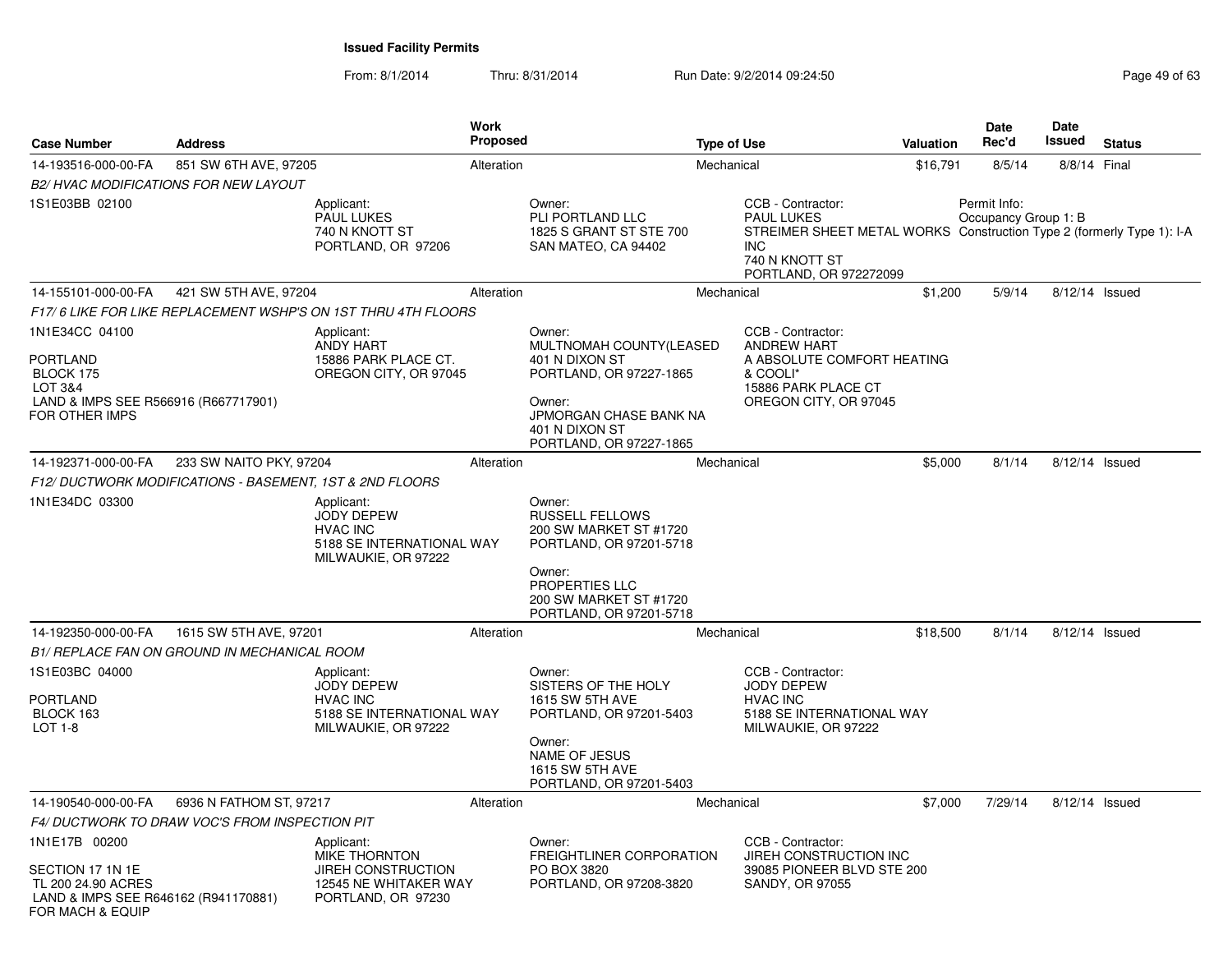From: 8/1/2014

Thru: 8/31/2014 Run Date: 9/2/2014 09:24:50 Run Date: 9/2/2014 09:24:50

| <b>Case Number</b>                                               | <b>Address</b>                                           |                                                                                                                | Work<br><b>Proposed</b> |                                                                                                                                 | <b>Type of Use</b> |                                                                                                                    | Valuation | Date<br>Rec'd                                                           | Date<br><b>Issued</b> | <b>Status</b>                               |
|------------------------------------------------------------------|----------------------------------------------------------|----------------------------------------------------------------------------------------------------------------|-------------------------|---------------------------------------------------------------------------------------------------------------------------------|--------------------|--------------------------------------------------------------------------------------------------------------------|-----------|-------------------------------------------------------------------------|-----------------------|---------------------------------------------|
| 14-195099-000-00-FA                                              | 805 SW BROADWAY, 97205                                   |                                                                                                                | Alteration              |                                                                                                                                 | Mechanical         |                                                                                                                    | \$14,050  | 8/7/14                                                                  | 8/12/14 Issued        |                                             |
|                                                                  |                                                          |                                                                                                                |                         | B1/HVAC UPGRADES TO 11TH & 14TH FLOORS. ADD 2 NEW FPB W/DUCTWORK AND GRILLES/ADD NEW DUCTWORK AND GRILLS TO EXISTING EQUIPMENT  |                    |                                                                                                                    |           |                                                                         |                       |                                             |
| 1S1E03BB 04400<br><b>PORTLAND</b><br>BLOCK 210<br><b>LOT 1-8</b> |                                                          | Applicant:<br>Sean<br>AMERICAN HEATING                                                                         |                         | Owner:<br>FOX TOWER L L C<br>805 SW BROADWAY #2020<br>PORTLAND, OR 97205                                                        |                    | CCB - Contractor:<br>AMERICAN HEATING INC<br>5035 SE 24TH<br>PORTLAND, OR 97202-4765                               |           | Permit Info:<br>Occupancy Group 1: B_Bank, Off.,<br>Med.Off., Pub.Bldg. |                       |                                             |
| DEFERRED ADDITIONAL TAX LIABILITY                                |                                                          |                                                                                                                |                         |                                                                                                                                 |                    |                                                                                                                    |           |                                                                         |                       |                                             |
| 14-195929-000-00-FA                                              | 4810 N LAGOON AVE, 97217                                 |                                                                                                                | Alteration              |                                                                                                                                 | Mechanical         |                                                                                                                    | \$1.300   | 8/8/14                                                                  | 8/12/14 Issued        |                                             |
|                                                                  | <b>F17/ EXTEND EXISTING DUCTSTO TWO NEW ROOMS</b>        |                                                                                                                |                         |                                                                                                                                 |                    |                                                                                                                    |           |                                                                         |                       |                                             |
| 1N1E20A 00200                                                    |                                                          | Applicant:<br>Don Mortensen<br>SM Andersen Co, Inc.<br>PO Box 5003<br>Portland, OR 97208-5003                  |                         | Owner:<br><b>ROSAN INC</b><br>PO BOX 6712<br>PORTLAND, OR 97228-6712                                                            |                    | CCB - Contractor:<br>ARJAE SHEET METAL COMPANY<br><b>INC</b><br>8545 SE MCLOUGHLIN BLVD<br>PORTLAND, OR 97222-6368 |           |                                                                         |                       |                                             |
| 14-187084-000-00-FA                                              | 1111 SW BROADWAY, 97205                                  |                                                                                                                | Alteration              |                                                                                                                                 | Mechanical         |                                                                                                                    | \$150,000 | 7/21/14                                                                 | 8/12/14 Issued        |                                             |
|                                                                  | F4/ REMOVE OLD BOILER, REPLACE WITH TWO IN SAME LOCATION |                                                                                                                |                         |                                                                                                                                 |                    |                                                                                                                    |           |                                                                         |                       |                                             |
| 1S1E03BB 03200                                                   |                                                          | Applicant:<br><b>JOSH LIPSCOMB</b><br><b>METRO</b><br>600 NE GRAND AVE<br>PORTLAND OR 97232                    |                         |                                                                                                                                 |                    | CCB - Contractor:<br>HYDRO TEMP MECHANICAL INC<br>28465 SW BOBERG RD<br>WILSONVILLE, OR 970709280                  |           |                                                                         |                       |                                             |
| 13-209058-000-00-FA                                              | 4805 NE GLISAN ST, 97213                                 |                                                                                                                | Alteration              |                                                                                                                                 | Mechanical         |                                                                                                                    | \$265,000 | 9/24/13                                                                 | 8/12/14 Final         |                                             |
|                                                                  |                                                          |                                                                                                                |                         | F13/ PPMC SMOKE CONTROL SYSTEM UPGRADES, NEW VARIABLE SPEED DRIVES (VFD'S) NEW CONTROLS, NEW PNEUMATIC TUBING AIR SUPPLY SYSTEM |                    |                                                                                                                    |           |                                                                         |                       |                                             |
| 1N2E31BD 04100                                                   |                                                          | Applicant:<br><b>JOE WEBB</b>                                                                                  |                         | Owner:<br>PROVIDENCE HEALTH                                                                                                     |                    | CCB - Contractor:<br>ARCTIC SHEET METAL INC                                                                        |           | Permit Info:<br>Occupancy Group 1: I1.1                                 |                       |                                             |
| SECTION 31 1N 2E<br>TL 4100 9.54 ACRES                           |                                                          | PROVIDENCE HEALTH<br>4400 NE Halsey, Suite #160<br>PORTLAND, OR 97213                                          |                         | 4400 NE HALSEY ST BLDG 2 #190<br>PORTLAND, OR 97213-1545                                                                        |                    | 2310 NE COLUMBIA BLVD<br>PORTLAND, OR 97211-1965                                                                   |           | I-FR                                                                    |                       | Construction Type 2 (formerly Type 1):      |
|                                                                  |                                                          |                                                                                                                |                         | Owner:<br>SERVICES-OREGON<br>4400 NE HALSEY ST BLDG 2 #190<br>PORTLAND, OR 97213-1545                                           |                    |                                                                                                                    |           |                                                                         |                       |                                             |
| 14-201827-000-00-FA                                              | 2100 SW RIVER PKY, 97201                                 |                                                                                                                | Alteration              |                                                                                                                                 | Mechanical         |                                                                                                                    | \$750     | 8/21/14                                                                 | 8/26/14 Issued        |                                             |
|                                                                  |                                                          | B2/1ST FLOOR, SE CORNER - REPLACE 2 EXISTING GRILLES WITH NEW                                                  |                         |                                                                                                                                 |                    |                                                                                                                    |           |                                                                         |                       |                                             |
| 1S1E03CD 00300                                                   |                                                          | Applicant:<br><b>CLINT LATIMER</b>                                                                             |                         | Owner:<br><b>CSHV RIVER PARKWAY LLC</b>                                                                                         |                    | CCB - Contractor:<br>OHAC INC                                                                                      |           | Permit Info:<br>Occupancy Group 1: B_Bank, Off.,                        |                       |                                             |
| PARTITION PLAT 1994-55<br>LOT 1 TL 300                           |                                                          | <b>OREGON HEATING</b><br>19300 SW 118TH AVE<br>TUALATIN, OR 97062                                              |                         | 522 SW 5TH AVE #1105<br>PORTLAND, OR 97204-2128                                                                                 |                    | <b>PO BOX 241</b><br>DUNDEE OR 97115                                                                               |           | Med.Off., Pub.Bldg.                                                     |                       | Construction Type 2 (formerly Type 1): I-B  |
| 14-191412-000-00-FA                                              | 2201 NE LLOYD BLVD, 97232                                |                                                                                                                | Alteration              |                                                                                                                                 | Mechanical         |                                                                                                                    | \$14,200  | 7/30/14                                                                 | 8/26/14 Issued        |                                             |
|                                                                  | F3/ SPACE H317, NEW DUCTING, SUPPLY, RETURN, GRILLES     |                                                                                                                |                         |                                                                                                                                 |                    |                                                                                                                    |           |                                                                         |                       |                                             |
| 1N1E35BA 00101                                                   |                                                          | Applicant:<br><b>DARIN BOUSKA</b><br><b>NW PRECISION DESIGN</b><br>22605 SW PINEHURST CT<br>SHERWOOD, OR 97140 |                         | Owner:<br>CAPREF LLOYD CENTER LLC<br>2201 LLOYD CENTER<br>PORTLAND, OR 97232                                                    |                    | CCB - Contractor:<br>ARJAE SHEET METAL COMPANY<br><b>INC</b><br>8545 SE MCLOUGHLIN BLVD<br>PORTLAND, OR 97222-6368 |           | Permit Info:<br>Occupancy Group 1: M Store, Service<br>Station          |                       | Construction Type 2 (formerly Type 1): II-A |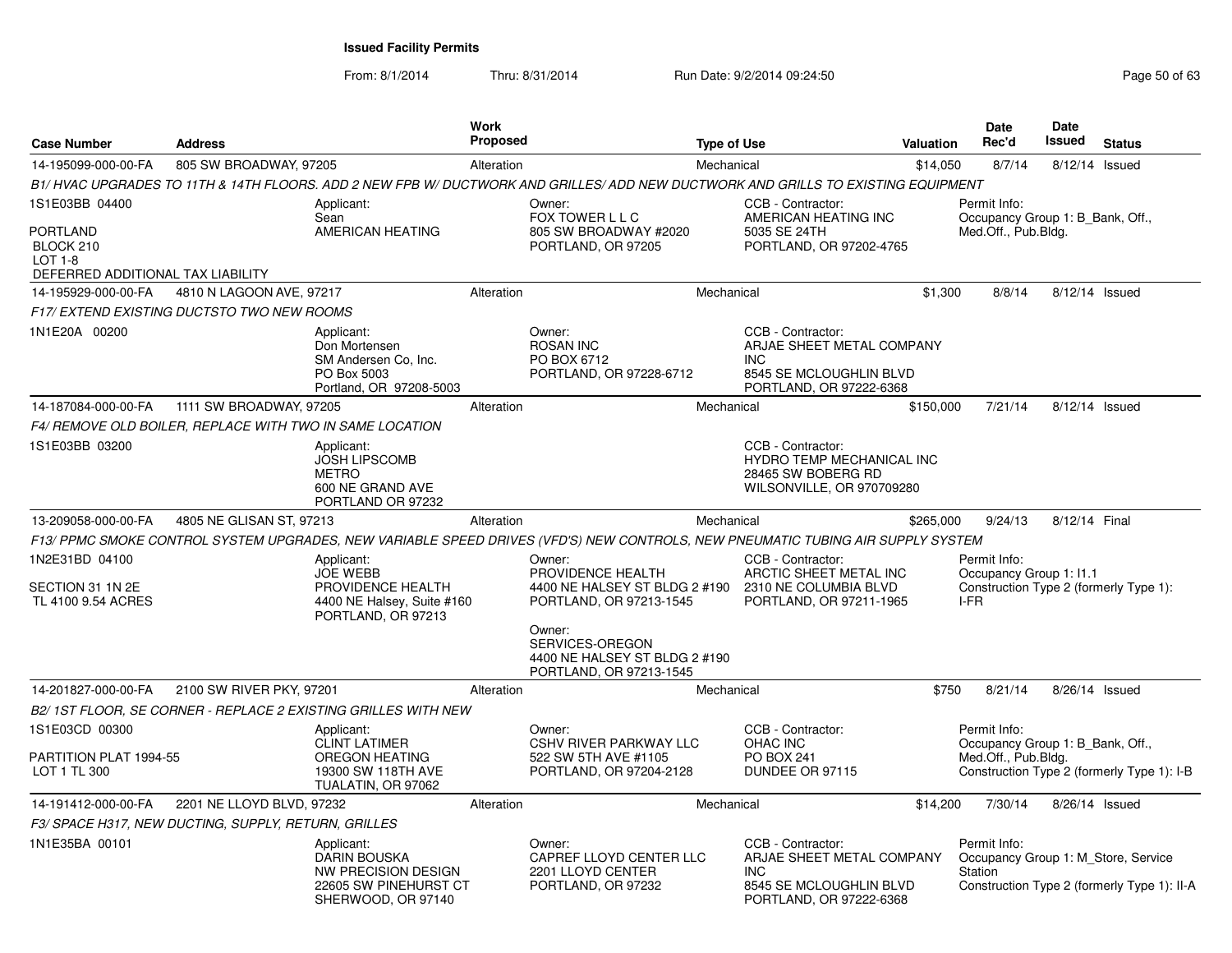| <b>Case Number</b>                                                                                                 | <b>Address</b>                                   |                                                                                                                       | Work<br>Proposed |                                                                                                                                                 | <b>Type of Use</b> |                                                                                                                                                                                    | <b>Valuation</b> | <b>Date</b><br>Rec'd                            | Date<br>Issued        | Status                   |
|--------------------------------------------------------------------------------------------------------------------|--------------------------------------------------|-----------------------------------------------------------------------------------------------------------------------|------------------|-------------------------------------------------------------------------------------------------------------------------------------------------|--------------------|------------------------------------------------------------------------------------------------------------------------------------------------------------------------------------|------------------|-------------------------------------------------|-----------------------|--------------------------|
| 14-200501-000-00-FA                                                                                                | 421 SE 10TH AVE, 97214                           |                                                                                                                       | Alteration       |                                                                                                                                                 | Mechanical         |                                                                                                                                                                                    | \$20,000         | 8/19/14                                         | 8/28/14 Issued        |                          |
| <b>B1/ REMOVE AND REPLACE HVAC UNIT</b>                                                                            |                                                  |                                                                                                                       |                  |                                                                                                                                                 |                    |                                                                                                                                                                                    |                  |                                                 |                       |                          |
| 1N1E35CD 12300                                                                                                     |                                                  | Applicant:                                                                                                            | Owner:           |                                                                                                                                                 |                    |                                                                                                                                                                                    |                  | Permit Info:                                    |                       |                          |
| <b>EAST PORTLAND</b><br>BLOCK 201<br>LOT 5&6                                                                       |                                                  | <b>ROYAN FORBES</b><br>401 N DIXON STREET<br>PORTLAND, OR 97227                                                       |                  | MULTNOMAH COUNTY<br>401 N DIXON ST<br>PORTLAND, OR 97227-1865                                                                                   |                    |                                                                                                                                                                                    |                  | Occupancy Group 1: B                            |                       |                          |
| 14-196049-000-00-FA                                                                                                | 15805 N LOMBARD ST                               |                                                                                                                       | Alteration       |                                                                                                                                                 | Mechanical         |                                                                                                                                                                                    | \$20,000         |                                                 | 8/8/14 8/29/14 Issued |                          |
|                                                                                                                    |                                                  | F5/FOUR TON RTU, EXHAUST FANS, DISTRIBUTION DUCT, CONTROLS, GAS PIPING                                                |                  |                                                                                                                                                 |                    |                                                                                                                                                                                    |                  |                                                 |                       |                          |
| 2N1W25 01900<br><b>RAMSEY LAKE IND'L PARK</b><br>LOT 8&9 TL 1900<br>SPLIT LEVY & SPLIT MAP R251992<br>(R687100700) |                                                  | Applicant:<br>LEE PHON<br>1600 NW 167TH PL. STE 330<br>BEAVERTON, OR 97006                                            | Owner:<br>Owner: | <b>CALWEST INDUSTRIAL</b><br>800 5TH AVE STE 4100<br>SEATTLE, WA 98104-3100<br>PROPERTIES LLC<br>800 5TH AVE STE 4100<br>SEATTLE, WA 98104-3100 |                    | CCB - Contractor:<br>ALLIANT SYSTEMS LLC<br>1600 NW 167TH PL SUITE 330<br>BEAVERTON OR 97005                                                                                       |                  |                                                 |                       |                          |
|                                                                                                                    | 10-179347-REV-01-FA 2801 N GANTENBEIN AVE, 97227 |                                                                                                                       | Alteration       |                                                                                                                                                 | Mechanical         |                                                                                                                                                                                    |                  | 8/11/14                                         | 8/13/14 Final         |                          |
|                                                                                                                    |                                                  |                                                                                                                       |                  |                                                                                                                                                 |                    | F9/PR#80823.01/Replacemen of AHU & Connections to Hot/Chilled water from north Utility plantREV-01 THIS REV IS TO SHOW THE WORK THAT WAS DELETED FROM THIS SCOPE AND TRANSFERED T( |                  |                                                 |                       |                          |
| 1N1E27AC 01100<br>ABENDS ADD<br>BLOCK 4<br>LOT 1-18 TL 1100                                                        |                                                  | Applicant:<br><b>NOLAN DOYLE</b><br>TOTAL MECHANICAL INC<br>1498 SE TECH CENTER PL SUITE<br>180<br>VANCOUVER, WA98683 | Owner:           | <b>EMANUEL HOSPITAL</b><br>5215 N O'CONNOR BLVD #1100<br>IRVING, TX 75039-3739                                                                  |                    | CCB - Contractor:<br><b>SKANSKA USA</b><br>222 SW Columbia St., Suite 300<br>Portland, OR 97201                                                                                    |                  | Permit Info:<br>Occupancy Group 1: I-2_Hospital |                       |                          |
| 14-196862-000-00-FA                                                                                                | 825 NE MULTNOMAH ST - Unit 1                     |                                                                                                                       | Alteration       |                                                                                                                                                 | Mechanical         |                                                                                                                                                                                    | \$10.475         | 8/11/14                                         |                       | 8/15/14 Under Inspection |
|                                                                                                                    |                                                  | B1/ F2/ SUITE 120; TI WINDERMERE ADD 2 EXHAUST FANS AND DUCT MODIFICATIONS                                            |                  |                                                                                                                                                 |                    |                                                                                                                                                                                    |                  |                                                 |                       |                          |
| 1N1E35BB 90002<br>LLOYD CENTER TOWER CONDOMINIUM<br>LOT <sub>1</sub><br>DEPT OF REVENUE                            |                                                  | Applicant:<br><b>DENNIS LAWRENCE</b><br>1800 SE PERSHING CT<br>PORTLAND, OR 97202                                     | Owner:           | <b>PACIFICORP</b><br>700 NE MULTNOMAH ST 7TH FLR<br>PORTLAND, OR 97232                                                                          |                    | CCB - Contractor:<br>HUNTER DAVISSON INC<br>1800 SE PERSHING ST<br>PORTLAND, OR 97202-2338                                                                                         |                  |                                                 |                       |                          |
| 14-196520-000-00-FA                                                                                                | 121 SW SALMON ST, 97204                          |                                                                                                                       | Alteration       |                                                                                                                                                 | Mechanical         |                                                                                                                                                                                    | \$8.468          | 8/11/14 8/18/14 Issued                          |                       |                          |
|                                                                                                                    |                                                  | B1/ SUITE 205 BUSINESS OREGON SERVER ROOM SPLIT AC SYSTEM                                                             |                  |                                                                                                                                                 |                    |                                                                                                                                                                                    |                  |                                                 |                       |                          |
| 1S1E03BA 02100                                                                                                     |                                                  | Applicant:<br><b>PAUL LUKES</b><br>740 N KNOTT ST<br>PORTLAND, OR 97206                                               | Owner:           | IEH PORTLAND LLC<br>121 SW SALMON ST 1WTC0402<br>PORTLAND, OR 97204-2901                                                                        |                    | CCB - Contractor:<br><b>PAUL LUKES</b><br>STREIMER SHEET METAL WORKS Construction Type 2 (formerly Type 1): I-A<br><b>INC</b><br>740 N KNOTT ST<br>PORTLAND, OR 972272099          |                  | Permit Info:<br>Occupancy Group 1: B            |                       |                          |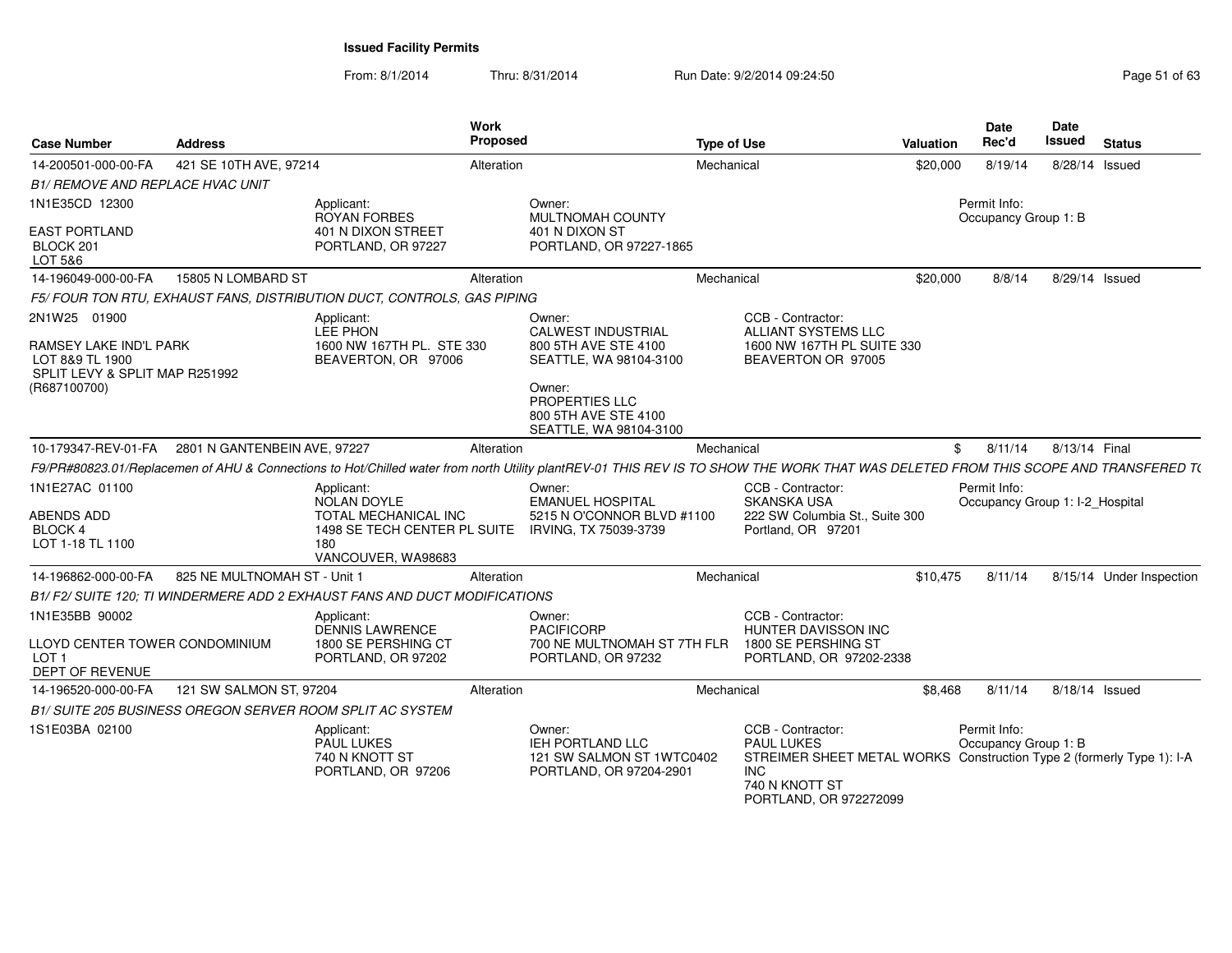From: 8/1/2014

| <b>Case Number</b>                                        | <b>Address</b>                                | Work<br>Proposed                                                                                                                                                               |                                                                                                   | <b>Type of Use</b>                                                                              | Valuation | Date<br>Rec'd | Date<br>Issued | <b>Status</b>                                                                   |
|-----------------------------------------------------------|-----------------------------------------------|--------------------------------------------------------------------------------------------------------------------------------------------------------------------------------|---------------------------------------------------------------------------------------------------|-------------------------------------------------------------------------------------------------|-----------|---------------|----------------|---------------------------------------------------------------------------------|
| 11-164735-REV-01-FA                                       | 2801 N GANTENBEIN AVE, 97227                  | Alteration                                                                                                                                                                     |                                                                                                   | Mechanical                                                                                      |           | \$<br>8/14/14 |                | 8/18/14 Final                                                                   |
|                                                           |                                               | F9/PR#STRATA #3925/HVAC - AHU Rooftop, Installation (5) Exhaust Fans. West Wing Phase II.REV-01 REDUCE SCOPE OF THIS PERMIT, WORK COMPLETED IN THE ADULT SERVICE PROJECT PERM. |                                                                                                   |                                                                                                 |           |               |                |                                                                                 |
| 1N1E27AC 01100                                            |                                               | Applicant:<br><b>NOLAN DOYLE</b>                                                                                                                                               | Owner:<br><b>EMANUEL HOSPITAL</b>                                                                 | CCB - Contractor:<br>TOTAL MECHANICAL INC                                                       |           |               |                |                                                                                 |
| ABENDS ADD<br>BLOCK 4<br>LOT 1-18 TL 1100                 |                                               | TOTAL MECHANICAL INC<br>1498 SE TECH CENTER PL SUITE IRVING, TX 75039-3739<br>180<br>VANCOUVER, WA98683                                                                        | 5215 N O'CONNOR BLVD #1100                                                                        | <b>1498 SE TECH CENTER PLACE</b><br><b>STE 180</b><br>VANCOUVER WA 98683                        |           |               |                |                                                                                 |
| 14-195748-000-00-FA                                       | 308 SW 2ND AVE, 97204                         | Alteration                                                                                                                                                                     |                                                                                                   | Mechanical                                                                                      | \$180,000 | 8/8/14        |                | 8/18/14 Issued                                                                  |
|                                                           |                                               | F6/5TH & 6TH FLOORS, NEW VAVS, LOW PRESSURE DUCT MODIFICATIONS, CONDENSER WATER TIE INALL INTEROR WORK ONLY                                                                    |                                                                                                   |                                                                                                 |           |               |                |                                                                                 |
| 1N1E34CD 04600                                            |                                               | Applicant:<br>ANTONIJA KRIZANAC<br><b>MCKINSTRY</b><br>16790 NE MASON ST. SUITE 100<br>PORTLAND, OR 97230                                                                      | Owner:<br><b>NGP DUNCAN PLAZA</b><br>PO BOX 4900 DEPT #360<br>SCOTTSDALE, AZ 85261-4900<br>Owner: | CCB - Contractor:<br>MCKINSTRY CO LLC<br>16970 NE MASON ST, SUITE 100<br>PORTLAND OR 97230-7398 |           | Permit Info:  |                | Occupancy Group 1: A-2 Restaurant<br>Construction Type 2 (formerly Type 1): I-A |
|                                                           |                                               |                                                                                                                                                                                | PORTLAND LLC<br>PO BOX 4900 DEPT #360<br>SCOTTSDALE, AZ 85261-4900                                |                                                                                                 |           |               |                |                                                                                 |
| 14-191477-000-00-FA                                       | 7201 N INTERSTATE AVE, 97217                  | Alteration                                                                                                                                                                     |                                                                                                   | Mechanical                                                                                      | \$23,500  | 7/30/14       |                | 8/19/14 Issued                                                                  |
| <b>F10/TWO NEW SPLIT SYSTEMS</b>                          |                                               |                                                                                                                                                                                |                                                                                                   |                                                                                                 |           |               |                |                                                                                 |
| 1N1E16AA 00300<br><b>WORLDS FAIR ADD</b><br><b>BLOCK1</b> |                                               | Applicant:<br>MARGARET WILSON<br>Anderson Dabrowski Architects<br>1430 SE 3RD AVE SUITE 200                                                                                    | Owner:<br>KAISER FOUNDATION HEALTH<br>500 NE MULTNOMAH ST #100<br>PORTLAND, OR 97232-2031         | CCB - Contractor:<br><b>RON HANSON</b><br><b>SCHOMMER &amp; SON</b><br>6421 NE COLWOOD WY.      |           |               |                |                                                                                 |
| LOT 5-11<br>LOT 12 EXC PT IN ST<br>E 3.43' OF LOT 17&18   |                                               | PORTLAND, OR 97214                                                                                                                                                             | Owner:<br>PLAN OF THE NORTHWEST<br>500 NE MULTNOMAH ST #100<br>PORTLAND, OR 97232-2031            | PORTLAND OR 97218                                                                               |           |               |                |                                                                                 |
| 14-194678-000-00-FA                                       | 70 NW COUCH ST, 97209                         | Alteration                                                                                                                                                                     |                                                                                                   | Mechanical                                                                                      | \$9.924   | 8/6/14        |                | 8/20/14 Issued                                                                  |
|                                                           | B2/NEW DUCTLESS SPLIT SYSTEM TO UPS ROOM, RTU |                                                                                                                                                                                |                                                                                                   |                                                                                                 |           |               |                |                                                                                 |
| 1N1E34DB 00600                                            |                                               | Applicant:<br>Sean Dyer<br>AMERICAN HEATING INC<br>5035 SE 24th Ave<br>Portland, OR 97202                                                                                      | Owner:<br>WHITE STAG BLOCK LLC<br>70 NW COUCH ST #207<br>PORTLAND, OR 97209                       | CCB - Contractor:<br>AMERICAN HEATING INC<br>5035 SE 24TH<br>PORTLAND, OR 97202-4765            |           |               |                |                                                                                 |
| 14-188768-000-00-FA                                       | 412 NW COUCH ST, 97209                        | Alteration                                                                                                                                                                     |                                                                                                   | Mechanical                                                                                      | \$9,695   | 7/24/14       |                | 8/21/14 Issued                                                                  |
|                                                           |                                               | B2/ SUITE 220, INSTALL MINI SPLIT SYSTEM, RTU, REFRIGERANT LINES TO ROOF                                                                                                       |                                                                                                   |                                                                                                 |           |               |                |                                                                                 |
| 1N1E34CA 11200                                            |                                               | Applicant:<br><b>RICARDO RUIZ</b><br><b>GREENSAVERS, USA</b><br>2869 NE SANDY BLVD<br>PORTLAND, OR 97232                                                                       | Owner:<br>GOLDSMITH HOLDINGS LLC<br>412 NW COUCH ST #220<br>PORTLAND, OR 97209                    | CCB - Contractor:<br><b>GREENSAVERS USA INC</b><br>61173 LODGEPOLE DR<br><b>BEND, OR 97702</b>  |           |               |                |                                                                                 |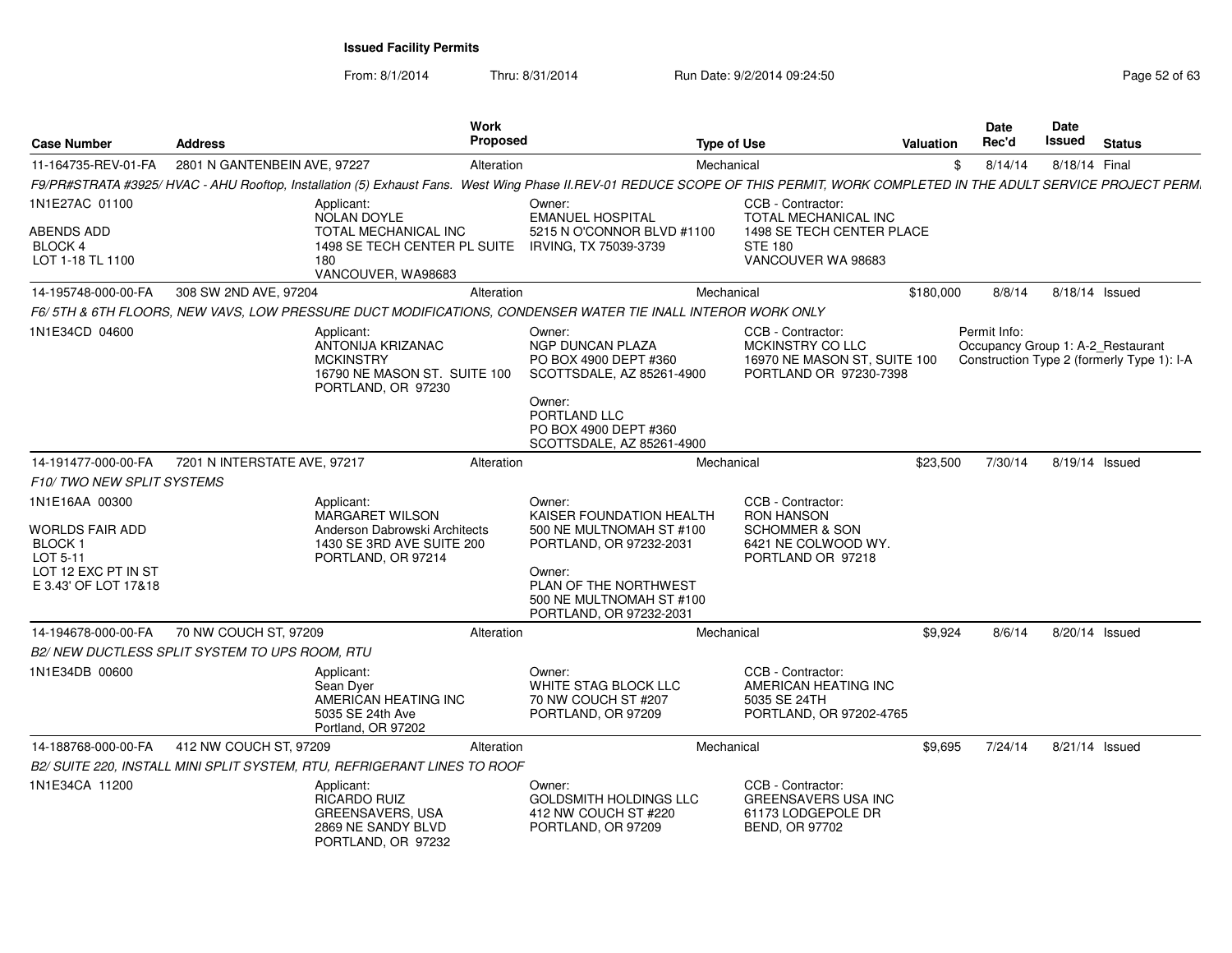From: 8/1/2014Thru: 8/31/2014 Run Date: 9/2/2014 09:24:50 Run Date: 9/2/2014 09:24:50

| <b>Case Number</b>                                       | <b>Address</b>                     | <b>Work</b><br>Proposed                                                                                                         |                                                                                                                                                                                              | <b>Type of Use</b> |                                                                                                                                                 | Valuation | Date<br>Rec'd                                                                          | <b>Date</b><br>Issued | <b>Status</b>                              |
|----------------------------------------------------------|------------------------------------|---------------------------------------------------------------------------------------------------------------------------------|----------------------------------------------------------------------------------------------------------------------------------------------------------------------------------------------|--------------------|-------------------------------------------------------------------------------------------------------------------------------------------------|-----------|----------------------------------------------------------------------------------------|-----------------------|--------------------------------------------|
| 14-198760-000-00-FA                                      | 12470 NE MARX ST, 97230            | Alteration                                                                                                                      |                                                                                                                                                                                              | Mechanical         |                                                                                                                                                 | \$5,500   | 8/14/14                                                                                | 8/21/14 Issued        |                                            |
| <b>B1/SEARS NEW TENANT DUCTWORK</b>                      |                                    |                                                                                                                                 |                                                                                                                                                                                              |                    |                                                                                                                                                 |           |                                                                                        |                       |                                            |
| 1N2E23BC 00500                                           |                                    | Applicant:<br><b>CLINT LATIMER</b><br>OREGON HEATING<br>19300 SW 118TH AVE<br>TUALATIN, OR 97062                                | Owner:<br><b>PACIFIC REALTY ASSOCIATES</b><br>15350 SW SEQUOIA PKWY #300<br>TIGARD, OR 97224-7175<br>Owner:<br><b>LTD PARTNERSHIP</b><br>15350 SW SEQUOIA PKWY #300<br>TIGARD, OR 97224-7175 |                    |                                                                                                                                                 |           |                                                                                        |                       |                                            |
| 14-194949-000-00-FA                                      | 3171 SW SAM JACKSON PARK RD, 97201 | Alteration                                                                                                                      |                                                                                                                                                                                              | Mechanical         |                                                                                                                                                 | \$75,000  | 8/7/14                                                                                 | 8/25/14 Issued        |                                            |
|                                                          |                                    | F1/ MECHANICAL FOR MULTNOMAH PAVILLION SECOND FLOOR CMH EXPANSION                                                               |                                                                                                                                                                                              |                    |                                                                                                                                                 |           |                                                                                        |                       |                                            |
| 1S1E09 00500<br>SECTION 09 1S 1E<br>TL 500 7.41 ACRES    |                                    | Applicant:<br>NAOMI MATHABA<br><b>OHSU</b><br>3181 SW SAM JACKSON PARK RD PORTLAND, OR 97239<br>MAIL CODE CSB210<br>PORTLAND OR | Owner:<br>OREGON STATE OF<br>3181 SW SAM JACKSON PARK RD                                                                                                                                     |                    | Primary Contractor:<br><b>TO BID</b>                                                                                                            |           |                                                                                        |                       |                                            |
| 14-185066-000-00-FA                                      | 2501 SW 1ST AVE, 97201             | Alteration                                                                                                                      |                                                                                                                                                                                              | Mechanical         |                                                                                                                                                 | \$4,700   | 7/16/14                                                                                | 8/1/14 Final          |                                            |
|                                                          |                                    | B2/ INSTALL DUCTLESS SPLIT SYSTEM, ROUTE REFRIGERANT PIPING SYSTEM TO NEW RTU                                                   |                                                                                                                                                                                              |                    |                                                                                                                                                 |           |                                                                                        |                       |                                            |
| 1S1E10BB 00800<br>SOUTH AUDITORIUM ADD<br>BLOCK F TL 800 |                                    | Applicant:<br><b>ZAK TUTTLE</b><br>HUNTER DAVISSON, INC.<br>1800 SE PERSHING ST.<br>PORTLAND, OR 97202                          | Owner:<br>WESTON INVESTMENT CO LLC<br>2154 NE BROADWAY RM 200<br>PORTLAND, OR 97232-1590                                                                                                     |                    | CCB - Contractor:<br>HUNTER DAVISSON INC<br>1800 SE PERSHING ST<br>PORTLAND, OR 97202-2338                                                      |           | Permit Info:<br>Occupancy Group 1: B<br>Construction Type 2 (formerly Type 1):<br>I-FR |                       |                                            |
| 14-183428-000-00-FA                                      | 1849 SW SALMON ST, 97205           | Alteration                                                                                                                      |                                                                                                                                                                                              | Mechanical         |                                                                                                                                                 | \$465,000 | 7/14/14                                                                                |                       | 8/1/14 Under Inspection                    |
|                                                          |                                    | F11/ MAC 50 METER POOL RENOVATION - PHASE 2 - NEW 40 TON AIR HANDLER  WITH HRC'S NEW DUCTWORK AND GRILLES                       |                                                                                                                                                                                              |                    |                                                                                                                                                 |           |                                                                                        |                       |                                            |
| 1N1E33DC 05800<br>SECTION 33 1N 1E<br>TL 5800 2.82 ACRES |                                    | Applicant:<br><b>SEAN DYER</b><br>AMERICAN HEATING INC<br>5035 SE 24TH AVE<br>PORTLAND, OR 97202                                | Owner:<br>MULTNOMAH AMATEUR<br><b>ATHLETIC CLUB</b><br>1849 SW SALMON ST<br>PORTLAND, OR 97205-1726                                                                                          |                    | CCB - Contractor:<br>AMERICAN HEATING INC<br>5035 SE 24TH<br>PORTLAND, OR 97202-4765                                                            |           | Permit Info:<br>Occupancy Group 1: A-3 Assembly -<br>General                           |                       | Construction Type 2 (formerly Type 1): I-A |
| 14-193296-000-00-FA<br><i>B2/ DUCT CHANGES</i>           | 1039 NW GLISAN ST                  | Alteration                                                                                                                      |                                                                                                                                                                                              | Mechanical         |                                                                                                                                                 | \$1,000   | 8/4/14                                                                                 |                       | $8/4/14$ Issued                            |
| 1N1E34BC 05200<br>COUCHS ADD<br>BLOCK 75<br>LOT 2&3      |                                    | Applicant:<br>Josh Haynes<br>Deering Management Group<br>4800 SW MACADAM AVE, SUITE<br>120<br>PORTLAND, OR 97239                | Owner:<br>1039 BUILDING LLC<br>PO BOX 10067<br>PORTLAND, OR 97296-0067                                                                                                                       |                    | CCB - Contractor:<br><b>DEREK LINGAR</b><br><b>ARROW MECHANICAL</b><br><b>CONTRACTORS INC</b><br>10330 SW TUALATIN RD<br>TUALATIN, OR 970620000 |           | Permit Info:<br>Occupancy Group 1: B Bank, Off.,<br>Med.Off., Pub.Bldg.                |                       | Construction Type 2 (formerly Type 1): V-B |
| 13-168267-000-00-FA                                      | 1225 NE 2ND AVE, 97232             | Alteration                                                                                                                      |                                                                                                                                                                                              | Mechanical         |                                                                                                                                                 | \$5,500   | 6/14/13                                                                                | 8/6/14 Final          |                                            |
|                                                          |                                    | B2/ INSTALL EVAPORATOR COIL AND CONDENSING UNIT ON W/I COOLER                                                                   |                                                                                                                                                                                              |                    |                                                                                                                                                 |           |                                                                                        |                       |                                            |
| 1N1E34AA 01700                                           |                                    | Applicant:<br>PHILLIPS REFRIGERATION                                                                                            | Owner:<br>HOLLADAY PARK HOSPITAL                                                                                                                                                             |                    | CCB - Contractor:<br>PHILLIPS REFRIGERATION                                                                                                     |           |                                                                                        |                       |                                            |
| HOLLADAYS ADD<br>BLOCK 57-60&63&64 TL 1700               |                                    | 1832 NE 121ST AVE<br>PORTLAND OR 97220                                                                                          | 1919 NW LOVEJOY ST<br>PORTLAND, OR 97209                                                                                                                                                     |                    | 1832 NE 121ST AVE<br>PORTLAND OR 97220                                                                                                          |           |                                                                                        |                       |                                            |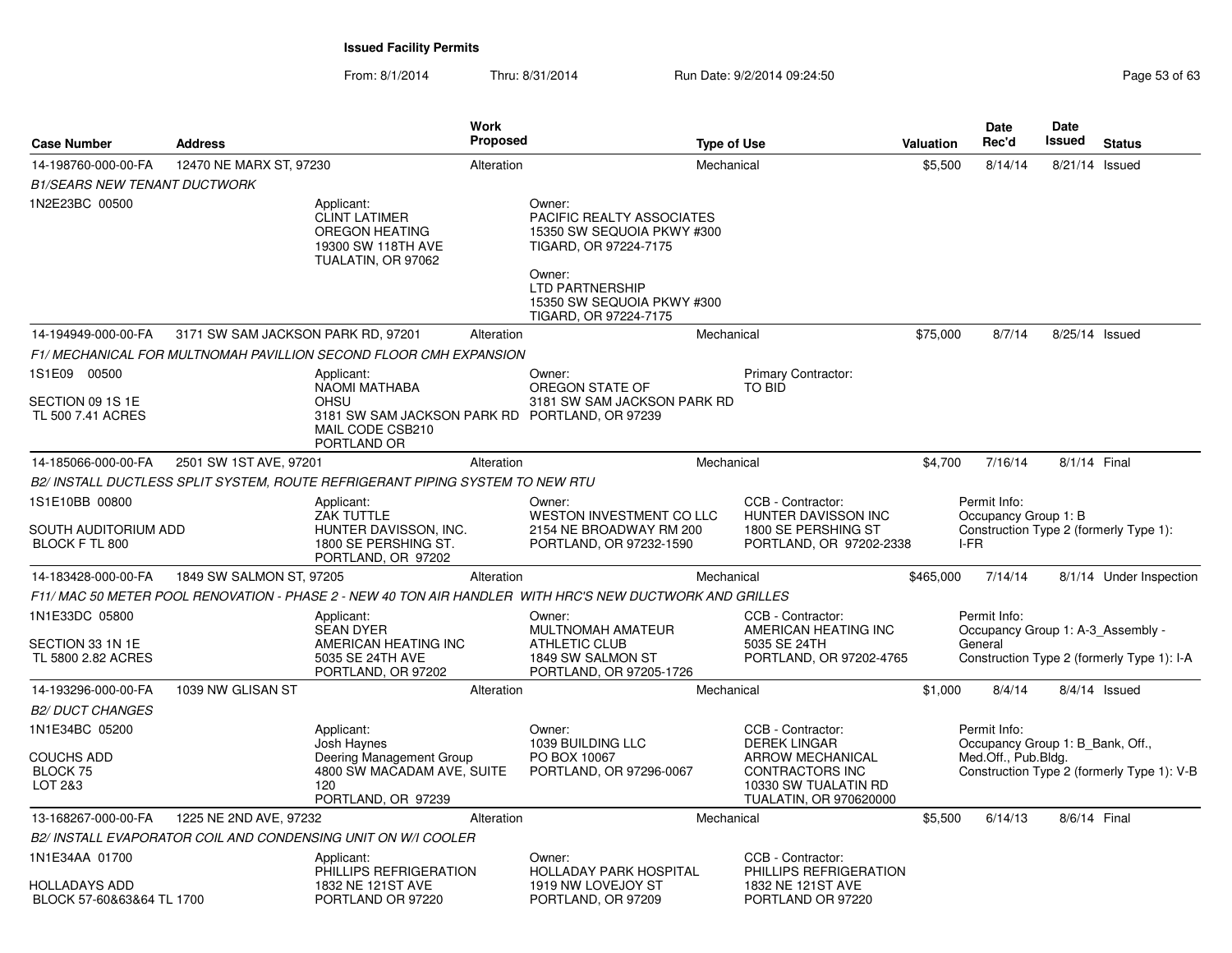| <b>Case Number</b>                        | <b>Address</b>                                                       | <b>Work</b><br>Proposed                                                                                                          |                                                                              | <b>Type of Use</b> | <b>Valuation</b> | Date<br>Rec'd                        | <b>Date</b><br><b>Issued</b> | <b>Status</b>                              |
|-------------------------------------------|----------------------------------------------------------------------|----------------------------------------------------------------------------------------------------------------------------------|------------------------------------------------------------------------------|--------------------|------------------|--------------------------------------|------------------------------|--------------------------------------------|
| 13-171092-DFS-01-FA                       | 2801 N GANTENBEIN AVE, 97227                                         | Alteration                                                                                                                       |                                                                              | Mechanical         | \$               | 9/26/13                              |                              | 8/6/14 Issued                              |
|                                           |                                                                      | F12/ BASEMENT - THIS DFS-01 IS FOR MDF UPS AND FLYWHEEL EQUIPMENT SEISMIC STRUCTURAL ENGINEERING ANCHORAGE.                      |                                                                              |                    |                  |                                      |                              |                                            |
| 1N1E27AC 01100                            |                                                                      | Applicant:<br><b>GARY FITZGERALD</b>                                                                                             | Owner:<br><b>EMANUEL HOSPITAL</b>                                            |                    |                  |                                      |                              |                                            |
| ABENDS ADD<br>BLOCK 4<br>LOT 1-18 TL 1100 |                                                                      | 2801 N GANTENBEIN AVE.<br>PORTLAND, OR 97227                                                                                     | 1919 NW LOVEJOY ST<br>PORTLAND, OR 97209-1503                                |                    |                  |                                      |                              |                                            |
| 14-171288-000-00-FA                       | 1849 SW SALMON ST, 97205                                             | Alteration                                                                                                                       |                                                                              | Plumbing           | \$               | 6/18/14                              |                              | 8/7/14 Under Inspection                    |
|                                           |                                                                      | Plumbing Renovation at Multnomah Athletic Club Pool Area26 FD, 2 Shower valves                                                   |                                                                              |                    |                  |                                      |                              |                                            |
| 1N1E33DC 05800                            |                                                                      | Applicant:<br>AMERICAN HEATING INC                                                                                               | Owner:<br><b>MULTNOMAH AMATEUR</b>                                           |                    |                  | Permit Info:                         |                              | Occupancy Group 1: A-3 Assembly -          |
| SECTION 33 1N 1E<br>TL 5800 2.82 ACRES    |                                                                      | 5035 SE 24TH<br>Portland Oregon 97202-4765                                                                                       | <b>ATHLETIC CLUB</b><br>1849 SW SALMON ST<br>PORTLAND, OR 97205-1726         |                    |                  | General                              |                              | Construction Type 2 (formerly Type 1): I-A |
| 14-194455-000-00-FA                       | 851 SW 6TH AVE, 97205                                                | Alteration                                                                                                                       |                                                                              | Plumbing           | \$               | 8/6/14                               | 8/6/14 Final                 |                                            |
|                                           |                                                                      | Plumbing Renovation at Pacific Center 10th FloorRestroom Remodel Demo 1WC, 1Uri,Relocate 4 WC, 1Uri, 4 Lav and insure FD's exist |                                                                              |                    |                  |                                      |                              |                                            |
| 1S1E03BB 02100                            |                                                                      | Applicant:<br>JOHN R DUNCAN<br>GRIDLINE PLUMBING & HEATING<br>4343 SE 37TH AVE<br>PORTLAND, OR 97202                             | Owner:<br>PLI PORTLAND LLC<br>1825 S GRANT ST STE 700<br>SAN MATEO, CA 94402 |                    |                  | Permit Info:<br>Occupancy Group 1: B |                              | Construction Type 2 (formerly Type 1): I-A |
| 14-195314-000-00-FA                       | 2501 SW 1ST AVE, 97201                                               | Alteration                                                                                                                       |                                                                              | Plumbing           | \$               | 8/7/14                               |                              | 8/7/14 Issued                              |
|                                           |                                                                      | Pumbing Renovation at Marquam Building Suite 370Condensate drain to Breakroom sink                                               |                                                                              |                    |                  |                                      |                              |                                            |
| 1S1E10BB 00800                            |                                                                      | Applicant:<br>HUNTER DAVISSON INC                                                                                                | Owner:<br><b>WESTON INVESTMENT CO LLC</b>                                    |                    |                  | Permit Info:<br>Occupancy Group 1: B |                              |                                            |
| SOUTH AUDITORIUM ADD<br>BLOCK F TL 800    |                                                                      |                                                                                                                                  | 2154 NE BROADWAY RM 200<br>PORTLAND, OR 97232-1590                           |                    | I-FR             |                                      |                              | Construction Type 2 (formerly Type 1):     |
| 14-195670-000-00-FA                       | 1300 SW 6TH AVE, 97201                                               | Alteration                                                                                                                       |                                                                              | Plumbing           | \$               | 8/8/14                               |                              | 8/8/14 Under Inspection                    |
|                                           | Plumbing Renovation at Unitus Plaza 1st, 4th and 5th Floor Restrooms |                                                                                                                                  |                                                                              |                    |                  |                                      |                              |                                            |
| 1S1E03BC 01900                            |                                                                      | Applicant:<br>CASCADE PLUMBING CO                                                                                                | Owner:<br><b>ERICKSON REALTY LTD</b>                                         |                    |                  | Permit Info:<br>Occupancy Group 1: B |                              |                                            |
| PORTLAND<br>BLOCK 166<br>LOT 1-8          |                                                                      | 2416 N HAYDEN ISLAND DR<br>PORTLAND, OR 97217-8256                                                                               | 4900 SW GRIFFITH DR STE 133<br>BEAVERTON, OR 97005                           |                    | I-FR             |                                      |                              | Construction Type 2 (formerly Type 1):     |
| 14-189871-000-00-FA                       | 111 SW COLUMBIA ST, 97258                                            | Alteration                                                                                                                       |                                                                              | Plumbing           | \$               | 7/26/14                              | 8/8/14 Final                 |                                            |
|                                           |                                                                      | Plumbing Renovation at Columbia Square 2nd Floor for PEW Foundation TIBreakroom sink and DW                                      |                                                                              |                    |                  |                                      |                              |                                            |
| 1S1E03BD 01700                            |                                                                      | Applicant:<br><b>MCKINSTRY CO</b>                                                                                                | Owner:<br>COLUMBIA SQUARE LLC                                                |                    |                  | Permit Info:<br>Occupancy Group 1: B |                              |                                            |
| PORTLAND<br>BLOCK 129<br>LOT 1-8          |                                                                      | 16790 NE MASON ST. STE 100<br>PORTLAND, OR 97230                                                                                 | 111 SW COLUMBIA ST #1380<br>PORTLAND, OR 97201-5845                          |                    |                  |                                      |                              | Construction Type 2 (formerly Type 1): I-A |
| 14-196473-000-00-FA                       |                                                                      | 3181 SW SAM JACKSON PARK RD - Bldg DCH, 9 Alteration                                                                             |                                                                              | Plumbing           | \$               | 8/11/14                              |                              | 8/11/14 Under Inspection                   |
|                                           | Plumbing Renovation at OHSU Doernbecker 8th floor OR #2Med Gas       |                                                                                                                                  |                                                                              |                    |                  |                                      |                              |                                            |
| 1S1E09 00200                              |                                                                      | Applicant:<br>ADVANCED TECHNOLOGY GROUF OREGON STATE OF<br>455 SE 2nd Avenue<br>HILLSBORO, OR 97123                              | Owner:<br>3181 SW SAM JACKSON PARK RD<br>PORTLAND, OR 97239                  |                    |                  |                                      |                              |                                            |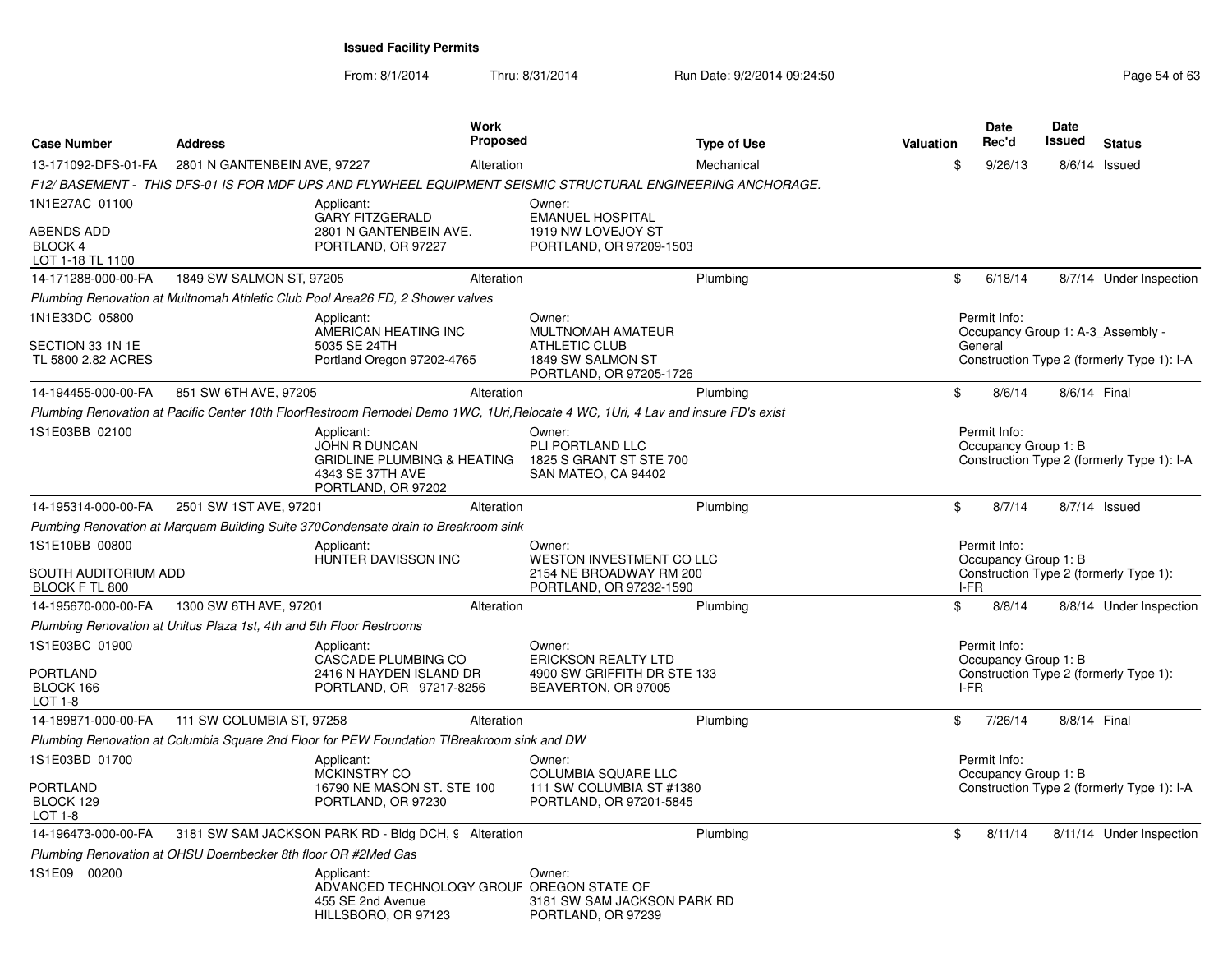| Page 55 of 63 |  |  |
|---------------|--|--|
|               |  |  |

| <b>Case Number</b>                                                                                                        | <b>Address</b>                                                      | Work<br><b>Proposed</b>                                                                                                  |                                                                                                                                                    | <b>Type of Use</b> | <b>Valuation</b> | <b>Date</b><br>Rec'd | <b>Date</b><br>Issued | <b>Status</b>            |
|---------------------------------------------------------------------------------------------------------------------------|---------------------------------------------------------------------|--------------------------------------------------------------------------------------------------------------------------|----------------------------------------------------------------------------------------------------------------------------------------------------|--------------------|------------------|----------------------|-----------------------|--------------------------|
| 14-196626-000-00-FA                                                                                                       | 233 SW NAITO PKY, 97204                                             | Alteration                                                                                                               |                                                                                                                                                    | Plumbing           | \$               | 8/11/14              |                       | 8/11/14 Under Inspection |
|                                                                                                                           |                                                                     | Plumbing Renovation at Fechheimer Building 3rd and 4th FloorBreakroom Sink and DW                                        |                                                                                                                                                    |                    |                  |                      |                       |                          |
| 1N1E34DC 03300                                                                                                            |                                                                     | Applicant:<br>JAMES ROOD PLUMBING INC<br>125 S 1ST AVE #542<br>Hillsboro, OR 97123                                       | Owner:<br><b>RUSSELL FELLOWS</b><br>200 SW MARKET ST #1720<br>PORTLAND, OR 97201-5718<br>Owner:<br><b>PROPERTIES LLC</b><br>200 SW MARKET ST #1720 |                    |                  |                      |                       |                          |
| 14-191739-000-00-FA                                                                                                       | 233 SW NAITO PKY, 97204                                             | Alteration                                                                                                               | PORTLAND, OR 97201-5718                                                                                                                            | Plumbing           | \$               | 7/31/14              |                       | 8/11/14 Under Inspection |
|                                                                                                                           |                                                                     | Plumbing Renovation at Fechheimer Building 1st and 2nd Floor TIBreakroom sink and DW                                     |                                                                                                                                                    |                    |                  |                      |                       |                          |
| 1N1E34DC 03300                                                                                                            |                                                                     | Applicant:<br>JAMES ROOD PLUMBING INC<br>125 S 1ST AVE #542<br>Hillsboro, OR 97123                                       | Owner:<br><b>RUSSELL FELLOWS</b><br>200 SW MARKET ST #1720<br>PORTLAND, OR 97201-5718<br>Owner:<br><b>PROPERTIES LLC</b><br>200 SW MARKET ST #1720 |                    |                  |                      |                       |                          |
|                                                                                                                           |                                                                     |                                                                                                                          | PORTLAND, OR 97201-5718                                                                                                                            |                    |                  |                      |                       |                          |
| 14-171225-000-00-FA                                                                                                       | 101 SW MAIN ST, 97204                                               | Alteration                                                                                                               |                                                                                                                                                    | Plumbing           | \$               | 6/18/14              | 8/11/14 Final         |                          |
|                                                                                                                           |                                                                     | Plumbing Renovation at One Main Place Suite 1900 for Huegli FraserR/R Sink and DW                                        |                                                                                                                                                    |                    |                  |                      |                       |                          |
| 1S1E03BD 00300<br><b>PORTLAND</b><br>BLOCK 11<br><b>LOT 1-4</b><br>LOT 5-8 EXC PT IN STS                                  |                                                                     | Applicant:<br>CASCADE PLUMBING CO<br>2416 N HAYDEN ISLAND DR<br>PORTLAND, OR 97217-8256                                  | Owner:<br>KBSH ONE MAIN PLACE LLC<br>14850 QUORUM DR #500<br>DALLAS, TX 75254<br>Owner:<br><b>DUFF</b><br>14850 QUORUM DR #500<br>DALLAS, TX 75254 |                    |                  |                      |                       |                          |
|                                                                                                                           |                                                                     |                                                                                                                          | Owner:<br>PHELPS LLC<br>14850 QUORUM DR #500<br>DALLAS, TX 75254                                                                                   |                    |                  |                      |                       |                          |
| 14-197863-000-00-FA                                                                                                       | 34 NW 1ST AVE, 97209                                                | Alteration                                                                                                               |                                                                                                                                                    | Plumbing           | \$               | 8/13/14              | 8/13/14 Issued        |                          |
|                                                                                                                           | Plumbing Renovation at Blagen Blk for AirBnB 2nd and 3rd Flr5 sinks |                                                                                                                          |                                                                                                                                                    |                    |                  |                      |                       |                          |
| 1N1E34DB 00400<br>COUCHS ADD<br>BLOCK <sub>9</sub><br>LOT 6&7<br>HISTORIC PROPERTY 15 YR 2000<br>POTENTIAL ADDITIONAL TAX |                                                                     | Applicant:<br>PORTLAND MECHANICAL<br><b>CONTRACTORS</b><br>2000 SE HANNA HARVESTER<br><b>DRIVE</b><br>MILWAUKIE OR 97222 | Owner:<br>FOUNTAIN VILLAGE<br>DEVELOPMENT INC<br>115 SW ASH ST #500<br>PORTLAND, OR 97204                                                          |                    |                  |                      |                       |                          |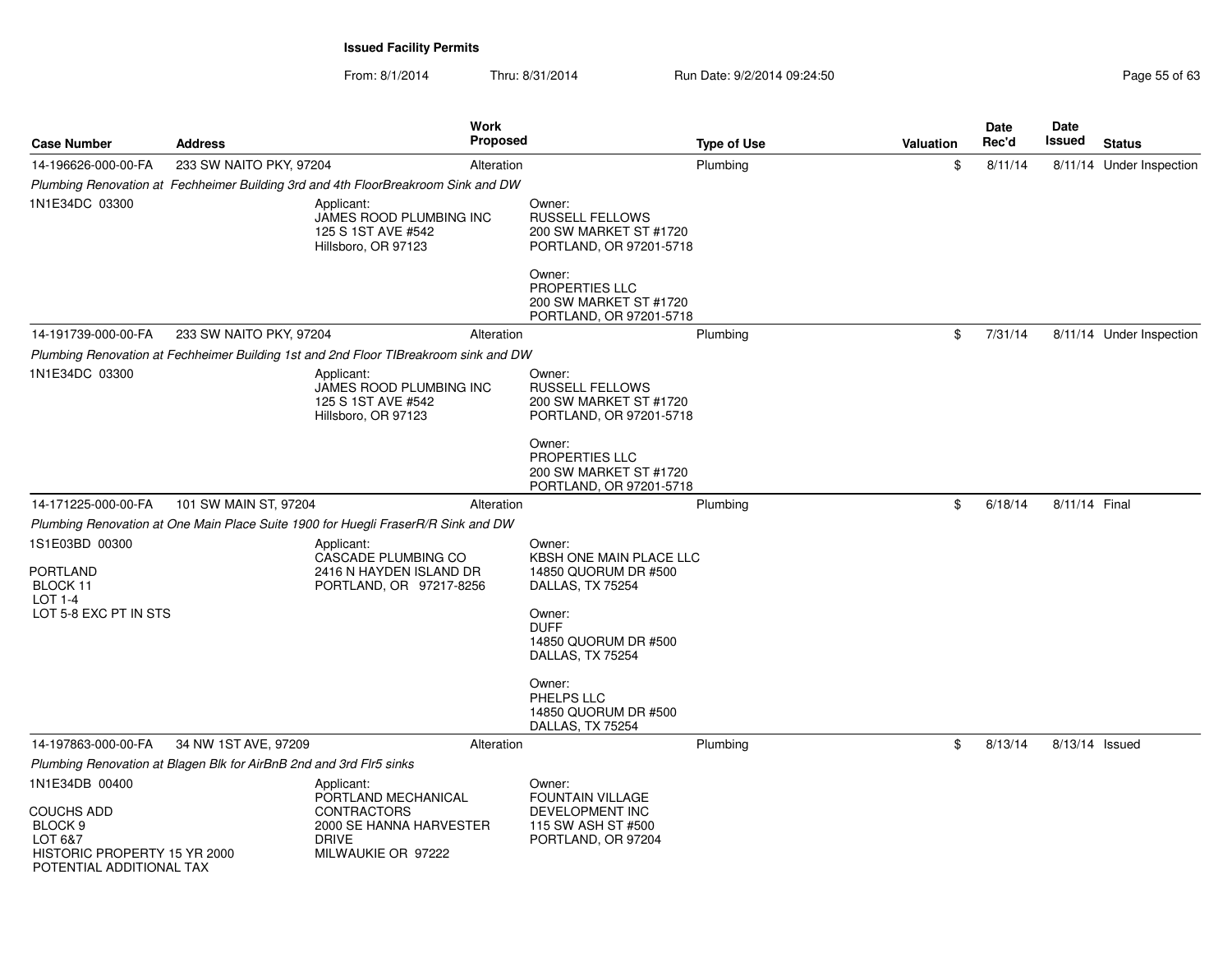From: 8/1/2014Thru: 8/31/2014 Run Date: 9/2/2014 09:24:50 Run Date: 9/2/2014 09:24:50

| <b>Case Number</b>                                                  | <b>Address</b>                                                        |                                                                                                              | <b>Work</b><br><b>Proposed</b> |                                                                                                                                                                          | <b>Type of Use</b> | <b>Valuation</b> | <b>Date</b><br>Rec'd                             | Date<br>Issued | <b>Status</b>                               |
|---------------------------------------------------------------------|-----------------------------------------------------------------------|--------------------------------------------------------------------------------------------------------------|--------------------------------|--------------------------------------------------------------------------------------------------------------------------------------------------------------------------|--------------------|------------------|--------------------------------------------------|----------------|---------------------------------------------|
| 14-164004-000-00-FA                                                 | 705 N KILLINGSWORTH ST, 97217                                         |                                                                                                              | Alteration                     |                                                                                                                                                                          | Plumbing           | \$               | 6/2/14                                           | 8/25/14 Final  |                                             |
|                                                                     | Plumbing Renovation at PCC Cascade TEB.Demo 3 Sinks, 5 EEW            |                                                                                                              |                                |                                                                                                                                                                          |                    |                  |                                                  |                |                                             |
| 1N1E15CD 12300                                                      |                                                                       | Applicant:<br>APOLLO CONSTRUCTION<br><b>SERVICES</b><br>26055 SW Canyon Creek Rd<br>Wilsonville Oregon 97070 |                                | Owner:<br>PORTLAND COMMUNITY<br><b>COLLEGE DIST</b><br>PO BOX 6119<br>ALOHA, OR 97007-0119<br>Owner:<br>PROCUREMENT AND RISK SVCS<br>PO BOX 6119<br>ALOHA, OR 97007-0119 |                    |                  | Permit Info:<br>Occupancy Group 1: B             |                | Construction Type 2 (formerly Type 1): II-B |
| 14-195918-000-00-FA                                                 | 510 SW 3RD AVE, 97204                                                 |                                                                                                              | Alteration                     |                                                                                                                                                                          | Plumbing           | \$               | 8/8/14                                           |                | 8/25/14 Under Inspection                    |
|                                                                     |                                                                       | Plumbing Renovation at Postal Building Suite 206 for Fulcrum PoliticalSink & DW                              |                                |                                                                                                                                                                          |                    |                  |                                                  |                |                                             |
| 1S1E03BA 05300                                                      |                                                                       | Applicant:<br>GILLESPIE PLUMBING LLC<br>PO Box 3175<br>Oregon City Oregon 97045                              |                                | Owner:<br>LOYALTY HOLDINGS LLC<br>3657 MAIN ST<br>MANCHESTER, VT 05254                                                                                                   |                    |                  |                                                  |                |                                             |
| 13-231769-000-00-FA                                                 | 920 SW 6TH AVE, 97204                                                 |                                                                                                              | Alteration                     |                                                                                                                                                                          | Plumbing           | \$               | 11/23/13                                         | 8/26/14 Final  |                                             |
|                                                                     | Plumbing Renovation for TVA Architects Suite 1500                     |                                                                                                              |                                |                                                                                                                                                                          |                    |                  |                                                  |                |                                             |
| 1S1E03BB 01000<br><b>PORTLAND</b><br>BLOCK 170<br>LOT 5-8           |                                                                       | Applicant:<br>COLUMBIA CONSTRUCTION INC                                                                      |                                | Owner:<br>PUBLIC SERVICE BUILDING LLC<br>920 SW 6TH AVE STE 223<br>PORTLAND, OR 97204                                                                                    |                    |                  |                                                  |                |                                             |
| 13-219035-000-00-FA                                                 | 110 SW YAMHILL ST, 97204                                              |                                                                                                              | Alteration                     |                                                                                                                                                                          | Plumbing           | \$               | 10/21/13                                         | 8/26/14 Final  |                                             |
|                                                                     | Plumbing Renovation at 2nd and Taylor for 1st, 2nd and 3rd Floor Demo |                                                                                                              |                                |                                                                                                                                                                          |                    |                  |                                                  |                |                                             |
| 1S1E03BA 02400<br><b>PORTLAND</b><br>BLOCK <sub>13</sub><br>LOT 1&2 |                                                                       |                                                                                                              |                                | Owner:<br><b>B13 INVESTORS LLC</b><br>111 SW COLUMBIA ST #1380<br>PORTLAND, OR 97201                                                                                     |                    |                  |                                                  |                |                                             |
| 14-102193-000-00-FA                                                 | 110 SW YAMHILL ST, 97204                                              |                                                                                                              | Alteration                     |                                                                                                                                                                          | Plumbing           | \$               | 1/8/14                                           |                | 8/26/14 Issued                              |
|                                                                     |                                                                       |                                                                                                              |                                | Plumbing Renovation at 2nd and Taylor BuildingInstall GI in basement, Wall Hydrants on the 1st Floor and Roof Drains on 3rd Floor                                        |                    |                  |                                                  |                |                                             |
| 1S1E03BA 02400<br>PORTLAND                                          |                                                                       | Applicant:<br>AMERICAN HEATING INC<br>5035 SE 24TH                                                           |                                | Owner:<br><b>B13 INVESTORS LLC</b><br>111 SW COLUMBIA ST #1380                                                                                                           |                    |                  |                                                  |                |                                             |
| BLOCK 13<br>LOT 1&2                                                 |                                                                       | Portland Oregon 97202-4765                                                                                   |                                | PORTLAND, OR 97201                                                                                                                                                       |                    |                  |                                                  |                |                                             |
| 14-169375-000-00-FA                                                 | 110 SW YAMHILL ST, 97204                                              |                                                                                                              | Alteration                     |                                                                                                                                                                          | Plumbing           | \$               | 6/13/14                                          |                | 8/26/14 Under Inspection                    |
|                                                                     |                                                                       | Plumbing Renovation at Jama Software 2nd and 3rd Floor4 sink, 3 DW, 3 coffee, 2 ice                          |                                |                                                                                                                                                                          |                    |                  |                                                  |                |                                             |
| 1S1E03BA 02400                                                      |                                                                       | Applicant:<br>AMERICAN HEATING INC                                                                           |                                | Owner:<br><b>B13 INVESTORS LLC</b>                                                                                                                                       |                    |                  | Permit Info:<br>Occupancy Group 1: B Bank, Off., |                |                                             |
| PORTLAND<br>BLOCK 13<br>LOT 1&2                                     |                                                                       | 5035 SE 24TH<br>Portland Oregon 97202-4765                                                                   |                                | 111 SW COLUMBIA ST #1380<br>PORTLAND, OR 97201                                                                                                                           |                    |                  | Med.Off., Pub.Bldg.                              |                | Construction Type 2 (formerly Type 1): I-B  |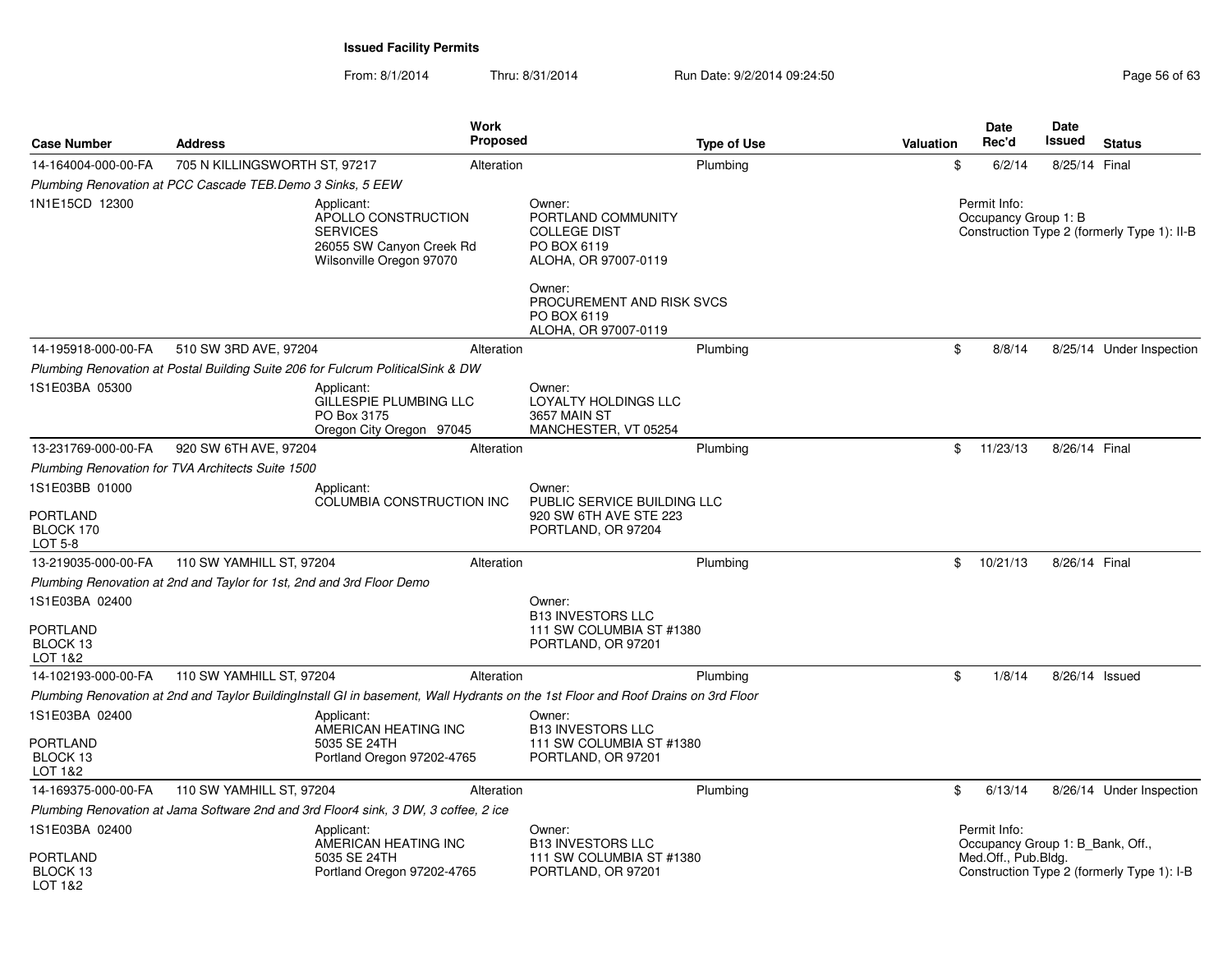| 14-204162-000-00-FA<br>110 SW YAMHILL ST, 97204<br>Alteration<br>Plumbing<br>\$<br>8/26/14<br>Plumbing Renovation at 2nd and Taylor Core Restrooms 2nd and 3rd Floor7 WC, 6 Lav, 2 FD, 2 TP, 2 DF, 1 Uri<br>1S1E03BA 02400<br>Permit Info:<br>Applicant:<br>Owner:<br>AMERICAN HEATING INC<br><b>B13 INVESTORS LLC</b><br>Occupancy Group 1: B Bank, Off.,<br><b>PORTLAND</b><br>5035 SE 24TH<br>111 SW COLUMBIA ST #1380<br>Med.Off., Pub.Bldg.<br>BLOCK 13<br>Construction Type 2 (formerly Type 1): I-B<br>Portland Oregon 97202-4765<br>PORTLAND, OR 97201<br>LOT 1&2<br>14-204199-000-00-FA<br>1120 NW COUCH ST, 97209<br>Plumbing<br>\$<br>8/26/14<br>8/26/14 Final<br>Alteration<br>Plumbing Renovation at Brewery Block 2 for AKQA TISink, DW, WH<br>1N1E33DA 04900<br>Permit Info:<br>Applicant:<br>Owner:<br>ALLIANT SYSTEMS LLC<br>MEPT BREWERY BLOCK 2 LLC<br>Occupancy Group 1: B Bank, Off.,<br>Med.Off., Pub.Bldg.<br>1600 NW 167TH PL STE 330<br>PO BOX 320099<br>Construction Type 2 (formerly Type 1): II-A<br>BEAVERTON, OR 97006<br>ALEXANDRIA, VA 22320-0156<br>11851 NE GLENN WIDING DR, 97220<br>Plumbing<br>14-204206-000-00-FA<br>Alteration<br>\$<br>8/26/14<br>Plumbing Renovation at Pac Reality for Jani-King TIMop Sink<br>1N2E15A 00201<br>Owner:<br>Applicant:<br>DEAN WARREN PLUMBING AND<br><b>PACIFIC REALTY ASSOCIATES L P</b><br><b>REMODEL INC</b><br>15350 SW SEQUOIA PKWY #300<br>PO BOX 14701<br>TIGARD, OR 97224-7175<br>PORTLAND, OR 97293<br>14-195861-000-00-FA<br>851 SW 6TH AVE, 97205<br>Plumbing<br>\$<br>8/8/14<br>Alteration<br>Plumbing Renovation at Pacific Center for Smarsh TI7th Flr 2 Sinks, 8th Flr 2 sinks 3 DW, 9th Flr 1 Sink<br>1S1E03BB 02100<br>Applicant:<br>Permit Info:<br>Owner:<br>D & F PLUMBING CO<br>PLI PORTLAND LLC<br>Occupancy Group 1: B<br>Construction Type 2 (formerly Type 1): I-A<br>4636 N ALBINA<br>1825 S GRANT ST STE 700<br>PORTLAND, OR 97217<br>SAN MATEO, CA 94402<br>111 SW 5TH AVE, 97204-3626<br>14-205941-000-00-FA<br>Plumbing<br>\$<br>8/29/14<br>Alteration<br>Plumbing Renovations To the Bancorp Tower 19th floor Slinde Nelson Stanford TI<br>1N1E34CD 01300<br>Permit Info:<br>Applicant:<br>Occupancy Group 1: B<br><b>MCKINSTRY CO</b><br>16790 NE MASON ST. STE 100<br>Construction Type 2 (formerly Type 1): I-A<br>PORTLAND, OR 97230<br>111 SW 5TH AVE, 97204-3626<br>14-189867-000-00-FA<br>Plumbing<br>\$<br>7/26/14<br>8/29/14 Issued<br>Alteration<br>Plumbing Renovation at US Bancorp Tower T-19 for Kivel and Howard TIBreakroom Sink and DW<br>Permit Info:<br>1N1E34CD 01300<br>Applicant:<br>MCKINSTRY CO<br>Occupancy Group 1: B<br>16790 NE MASON ST. STE 100<br>Construction Type 2 (formerly Type 1): I-A<br>PORTLAND, OR 97230<br>421 SW 6TH AVE, 97205<br>14-198476-000-00-FA<br>Alteration<br>Plumbing<br>\$<br>8/14/14<br>Plumbing Renovation at Commonwealth Building for Galios TIDemo Sink<br>Owner: | <b>Case Number</b> | <b>Address</b> | <b>Work</b><br><b>Proposed</b> | <b>Type of Use</b> | <b>Valuation</b> | <b>Date</b><br>Rec'd | <b>Date</b><br>Issued | <b>Status</b>            |
|---------------------------------------------------------------------------------------------------------------------------------------------------------------------------------------------------------------------------------------------------------------------------------------------------------------------------------------------------------------------------------------------------------------------------------------------------------------------------------------------------------------------------------------------------------------------------------------------------------------------------------------------------------------------------------------------------------------------------------------------------------------------------------------------------------------------------------------------------------------------------------------------------------------------------------------------------------------------------------------------------------------------------------------------------------------------------------------------------------------------------------------------------------------------------------------------------------------------------------------------------------------------------------------------------------------------------------------------------------------------------------------------------------------------------------------------------------------------------------------------------------------------------------------------------------------------------------------------------------------------------------------------------------------------------------------------------------------------------------------------------------------------------------------------------------------------------------------------------------------------------------------------------------------------------------------------------------------------------------------------------------------------------------------------------------------------------------------------------------------------------------------------------------------------------------------------------------------------------------------------------------------------------------------------------------------------------------------------------------------------------------------------------------------------------------------------------------------------------------------------------------------------------------------------------------------------------------------------------------------------------------------------------------------------------------------------------------------------------------------------------------------------------------------------------------------------------------------------------------------------------------------------------------------------------------------|--------------------|----------------|--------------------------------|--------------------|------------------|----------------------|-----------------------|--------------------------|
|                                                                                                                                                                                                                                                                                                                                                                                                                                                                                                                                                                                                                                                                                                                                                                                                                                                                                                                                                                                                                                                                                                                                                                                                                                                                                                                                                                                                                                                                                                                                                                                                                                                                                                                                                                                                                                                                                                                                                                                                                                                                                                                                                                                                                                                                                                                                                                                                                                                                                                                                                                                                                                                                                                                                                                                                                                                                                                                                       |                    |                |                                |                    |                  |                      |                       | 8/26/14 Under Inspection |
|                                                                                                                                                                                                                                                                                                                                                                                                                                                                                                                                                                                                                                                                                                                                                                                                                                                                                                                                                                                                                                                                                                                                                                                                                                                                                                                                                                                                                                                                                                                                                                                                                                                                                                                                                                                                                                                                                                                                                                                                                                                                                                                                                                                                                                                                                                                                                                                                                                                                                                                                                                                                                                                                                                                                                                                                                                                                                                                                       |                    |                |                                |                    |                  |                      |                       |                          |
|                                                                                                                                                                                                                                                                                                                                                                                                                                                                                                                                                                                                                                                                                                                                                                                                                                                                                                                                                                                                                                                                                                                                                                                                                                                                                                                                                                                                                                                                                                                                                                                                                                                                                                                                                                                                                                                                                                                                                                                                                                                                                                                                                                                                                                                                                                                                                                                                                                                                                                                                                                                                                                                                                                                                                                                                                                                                                                                                       |                    |                |                                |                    |                  |                      |                       |                          |
|                                                                                                                                                                                                                                                                                                                                                                                                                                                                                                                                                                                                                                                                                                                                                                                                                                                                                                                                                                                                                                                                                                                                                                                                                                                                                                                                                                                                                                                                                                                                                                                                                                                                                                                                                                                                                                                                                                                                                                                                                                                                                                                                                                                                                                                                                                                                                                                                                                                                                                                                                                                                                                                                                                                                                                                                                                                                                                                                       |                    |                |                                |                    |                  |                      |                       |                          |
|                                                                                                                                                                                                                                                                                                                                                                                                                                                                                                                                                                                                                                                                                                                                                                                                                                                                                                                                                                                                                                                                                                                                                                                                                                                                                                                                                                                                                                                                                                                                                                                                                                                                                                                                                                                                                                                                                                                                                                                                                                                                                                                                                                                                                                                                                                                                                                                                                                                                                                                                                                                                                                                                                                                                                                                                                                                                                                                                       |                    |                |                                |                    |                  |                      |                       |                          |
|                                                                                                                                                                                                                                                                                                                                                                                                                                                                                                                                                                                                                                                                                                                                                                                                                                                                                                                                                                                                                                                                                                                                                                                                                                                                                                                                                                                                                                                                                                                                                                                                                                                                                                                                                                                                                                                                                                                                                                                                                                                                                                                                                                                                                                                                                                                                                                                                                                                                                                                                                                                                                                                                                                                                                                                                                                                                                                                                       |                    |                |                                |                    |                  |                      |                       |                          |
|                                                                                                                                                                                                                                                                                                                                                                                                                                                                                                                                                                                                                                                                                                                                                                                                                                                                                                                                                                                                                                                                                                                                                                                                                                                                                                                                                                                                                                                                                                                                                                                                                                                                                                                                                                                                                                                                                                                                                                                                                                                                                                                                                                                                                                                                                                                                                                                                                                                                                                                                                                                                                                                                                                                                                                                                                                                                                                                                       |                    |                |                                |                    |                  |                      |                       | 8/26/14 Under Inspection |
|                                                                                                                                                                                                                                                                                                                                                                                                                                                                                                                                                                                                                                                                                                                                                                                                                                                                                                                                                                                                                                                                                                                                                                                                                                                                                                                                                                                                                                                                                                                                                                                                                                                                                                                                                                                                                                                                                                                                                                                                                                                                                                                                                                                                                                                                                                                                                                                                                                                                                                                                                                                                                                                                                                                                                                                                                                                                                                                                       |                    |                |                                |                    |                  |                      |                       |                          |
|                                                                                                                                                                                                                                                                                                                                                                                                                                                                                                                                                                                                                                                                                                                                                                                                                                                                                                                                                                                                                                                                                                                                                                                                                                                                                                                                                                                                                                                                                                                                                                                                                                                                                                                                                                                                                                                                                                                                                                                                                                                                                                                                                                                                                                                                                                                                                                                                                                                                                                                                                                                                                                                                                                                                                                                                                                                                                                                                       |                    |                |                                |                    |                  |                      |                       |                          |
|                                                                                                                                                                                                                                                                                                                                                                                                                                                                                                                                                                                                                                                                                                                                                                                                                                                                                                                                                                                                                                                                                                                                                                                                                                                                                                                                                                                                                                                                                                                                                                                                                                                                                                                                                                                                                                                                                                                                                                                                                                                                                                                                                                                                                                                                                                                                                                                                                                                                                                                                                                                                                                                                                                                                                                                                                                                                                                                                       |                    |                |                                |                    |                  |                      |                       | 8/27/14 Under Inspection |
|                                                                                                                                                                                                                                                                                                                                                                                                                                                                                                                                                                                                                                                                                                                                                                                                                                                                                                                                                                                                                                                                                                                                                                                                                                                                                                                                                                                                                                                                                                                                                                                                                                                                                                                                                                                                                                                                                                                                                                                                                                                                                                                                                                                                                                                                                                                                                                                                                                                                                                                                                                                                                                                                                                                                                                                                                                                                                                                                       |                    |                |                                |                    |                  |                      |                       |                          |
|                                                                                                                                                                                                                                                                                                                                                                                                                                                                                                                                                                                                                                                                                                                                                                                                                                                                                                                                                                                                                                                                                                                                                                                                                                                                                                                                                                                                                                                                                                                                                                                                                                                                                                                                                                                                                                                                                                                                                                                                                                                                                                                                                                                                                                                                                                                                                                                                                                                                                                                                                                                                                                                                                                                                                                                                                                                                                                                                       |                    |                |                                |                    |                  |                      |                       |                          |
|                                                                                                                                                                                                                                                                                                                                                                                                                                                                                                                                                                                                                                                                                                                                                                                                                                                                                                                                                                                                                                                                                                                                                                                                                                                                                                                                                                                                                                                                                                                                                                                                                                                                                                                                                                                                                                                                                                                                                                                                                                                                                                                                                                                                                                                                                                                                                                                                                                                                                                                                                                                                                                                                                                                                                                                                                                                                                                                                       |                    |                |                                |                    |                  |                      |                       | 8/29/14 Under Inspection |
|                                                                                                                                                                                                                                                                                                                                                                                                                                                                                                                                                                                                                                                                                                                                                                                                                                                                                                                                                                                                                                                                                                                                                                                                                                                                                                                                                                                                                                                                                                                                                                                                                                                                                                                                                                                                                                                                                                                                                                                                                                                                                                                                                                                                                                                                                                                                                                                                                                                                                                                                                                                                                                                                                                                                                                                                                                                                                                                                       |                    |                |                                |                    |                  |                      |                       |                          |
|                                                                                                                                                                                                                                                                                                                                                                                                                                                                                                                                                                                                                                                                                                                                                                                                                                                                                                                                                                                                                                                                                                                                                                                                                                                                                                                                                                                                                                                                                                                                                                                                                                                                                                                                                                                                                                                                                                                                                                                                                                                                                                                                                                                                                                                                                                                                                                                                                                                                                                                                                                                                                                                                                                                                                                                                                                                                                                                                       |                    |                |                                |                    |                  |                      |                       |                          |
|                                                                                                                                                                                                                                                                                                                                                                                                                                                                                                                                                                                                                                                                                                                                                                                                                                                                                                                                                                                                                                                                                                                                                                                                                                                                                                                                                                                                                                                                                                                                                                                                                                                                                                                                                                                                                                                                                                                                                                                                                                                                                                                                                                                                                                                                                                                                                                                                                                                                                                                                                                                                                                                                                                                                                                                                                                                                                                                                       |                    |                |                                |                    |                  |                      |                       |                          |
|                                                                                                                                                                                                                                                                                                                                                                                                                                                                                                                                                                                                                                                                                                                                                                                                                                                                                                                                                                                                                                                                                                                                                                                                                                                                                                                                                                                                                                                                                                                                                                                                                                                                                                                                                                                                                                                                                                                                                                                                                                                                                                                                                                                                                                                                                                                                                                                                                                                                                                                                                                                                                                                                                                                                                                                                                                                                                                                                       |                    |                |                                |                    |                  |                      |                       |                          |
|                                                                                                                                                                                                                                                                                                                                                                                                                                                                                                                                                                                                                                                                                                                                                                                                                                                                                                                                                                                                                                                                                                                                                                                                                                                                                                                                                                                                                                                                                                                                                                                                                                                                                                                                                                                                                                                                                                                                                                                                                                                                                                                                                                                                                                                                                                                                                                                                                                                                                                                                                                                                                                                                                                                                                                                                                                                                                                                                       |                    |                |                                |                    |                  |                      |                       |                          |
|                                                                                                                                                                                                                                                                                                                                                                                                                                                                                                                                                                                                                                                                                                                                                                                                                                                                                                                                                                                                                                                                                                                                                                                                                                                                                                                                                                                                                                                                                                                                                                                                                                                                                                                                                                                                                                                                                                                                                                                                                                                                                                                                                                                                                                                                                                                                                                                                                                                                                                                                                                                                                                                                                                                                                                                                                                                                                                                                       |                    |                |                                |                    |                  |                      |                       | 8/29/14 Under Inspection |
|                                                                                                                                                                                                                                                                                                                                                                                                                                                                                                                                                                                                                                                                                                                                                                                                                                                                                                                                                                                                                                                                                                                                                                                                                                                                                                                                                                                                                                                                                                                                                                                                                                                                                                                                                                                                                                                                                                                                                                                                                                                                                                                                                                                                                                                                                                                                                                                                                                                                                                                                                                                                                                                                                                                                                                                                                                                                                                                                       |                    |                |                                |                    |                  |                      |                       |                          |
| RAYBORN'S PLUMBING INC<br>UPI COMMONWEALTH LLC<br>PORTLAND<br>19990 SW CIPOLE RD<br>1215 FOURTH AVE STE 600<br>BLOCK 176<br>TUALATIN, OR 97062<br>SEATTLE, WA 98161                                                                                                                                                                                                                                                                                                                                                                                                                                                                                                                                                                                                                                                                                                                                                                                                                                                                                                                                                                                                                                                                                                                                                                                                                                                                                                                                                                                                                                                                                                                                                                                                                                                                                                                                                                                                                                                                                                                                                                                                                                                                                                                                                                                                                                                                                                                                                                                                                                                                                                                                                                                                                                                                                                                                                                   | 1N1E34CC 04300     | Applicant:     |                                |                    |                  |                      |                       |                          |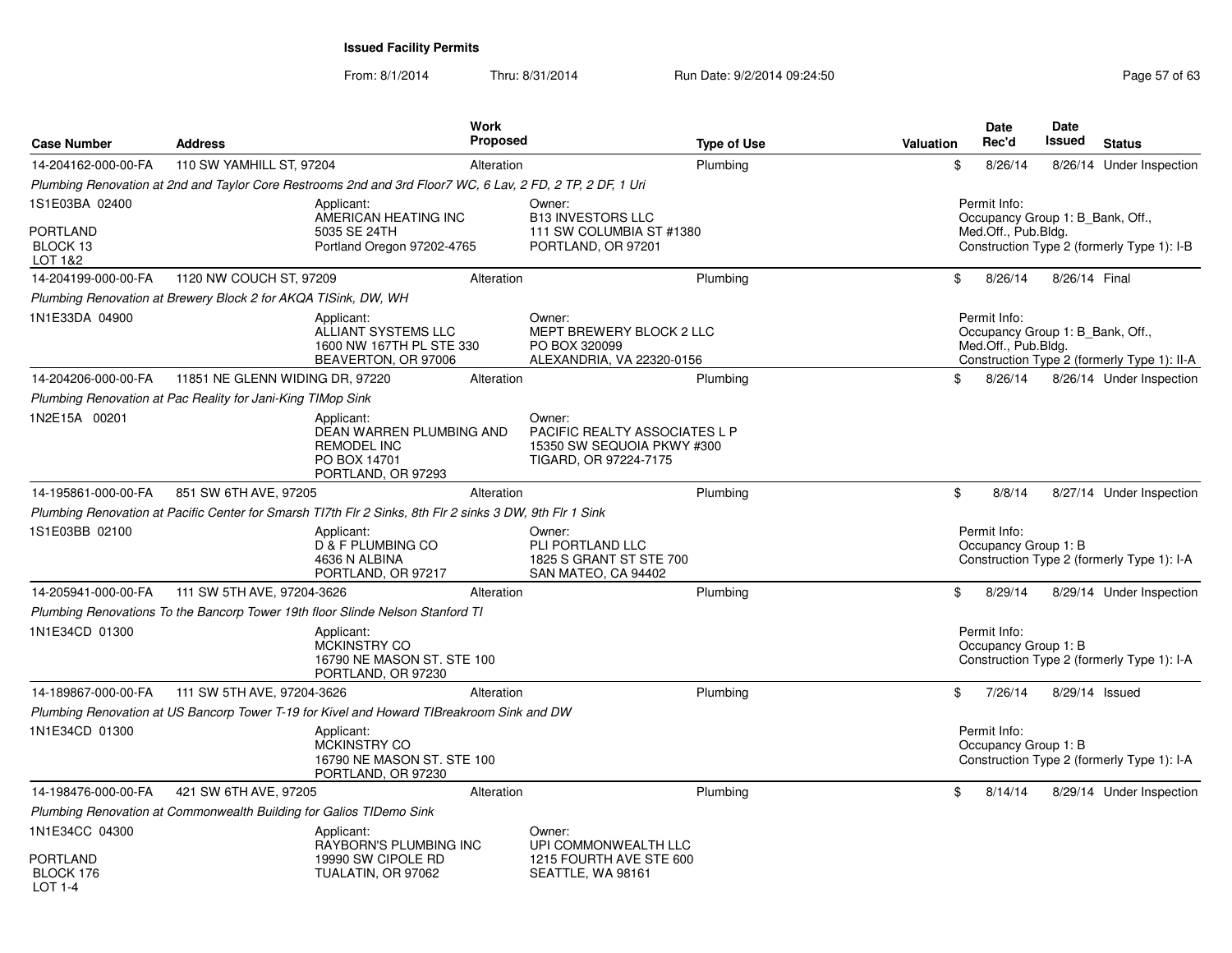From: 8/1/2014Thru: 8/31/2014 Run Date: 9/2/2014 09:24:50

| <b>Case Number</b>                                                                   | <b>Address</b>                                                   | <b>Work</b><br><b>Proposed</b>                                                                     |                                                                                                                                                                                       | <b>Type of Use</b> | Valuation | <b>Date</b><br>Rec'd                             | Date<br>Issued<br><b>Status</b>        |
|--------------------------------------------------------------------------------------|------------------------------------------------------------------|----------------------------------------------------------------------------------------------------|---------------------------------------------------------------------------------------------------------------------------------------------------------------------------------------|--------------------|-----------|--------------------------------------------------|----------------------------------------|
| 14-199475-000-00-FA                                                                  | 1500 NE IRVING ST, 97232                                         | Alteration                                                                                         |                                                                                                                                                                                       | Plumbing           | \$        | 8/15/14                                          | 8/29/14 Final                          |
|                                                                                      | Plumbing Renvation at 1500 Plaza for Suite 370 TIDemo 3 Fixtures |                                                                                                    |                                                                                                                                                                                       |                    |           |                                                  |                                        |
| 1N1E35AC 01200<br><b>HOLLADAYS ADD</b><br>BLOCK 167&168 TL 1200                      |                                                                  | Applicant:<br>ASSOCIATED PLUMBING CO<br>200 NE Victory Ave. STE. C<br>Gresham, OR 97030-7903       | Owner:<br>WREH LLOYD PLAZA LLC<br>600 UNIVERSITY ST #2820<br>SEATTLE, WA 98101                                                                                                        |                    |           | Permit Info:<br>Occupancy Group 1: B<br>I-FR     | Construction Type 2 (formerly Type 1): |
| 14-198003-000-00-FA                                                                  | 6500 SW MACADAM AVE - Unit 300, 97201                            | Alteration                                                                                         |                                                                                                                                                                                       | Plumbing           | \$        | 8/13/14                                          | 8/13/14 Issued                         |
|                                                                                      |                                                                  | Plumbing Renovation at River Park Plaza: Macadam for suite 175Breakroom Sink                       |                                                                                                                                                                                       |                    |           |                                                  |                                        |
| 1S1E15DC 00400<br>SOUTHERN PORTLAND<br>BLOCK <sub>6</sub><br>LOT 9-18 TL 400         |                                                                  | Applicant:<br>BEAVERTON PLUMBING INC<br>13980 SW TV HWY<br>BEAVERTON, OR 97005                     | Owner:<br>WESTON INVESTMENT CO LLC<br>2154 NE BROADWAY RM 200<br>PORTLAND, OR 97232-1590                                                                                              |                    |           | Permit Info:<br>Occupancy Group 1: B<br>$II-1HR$ | Construction Type 2 (formerly Type 1): |
| 14-198589-000-00-FA                                                                  | 1122 SW STARK ST, 97205                                          | Alteration                                                                                         |                                                                                                                                                                                       | Plumbing           | \$        | 8/14/14                                          | 8/14/14 Issued                         |
|                                                                                      |                                                                  | plumbing Renovation at Spencer Court Building for Emerge Interactive TIShower, Sink, DW            |                                                                                                                                                                                       |                    |           |                                                  |                                        |
| 1N1E33DD 01900<br><b>PORTLAND</b><br>BLOCK <sub>255</sub><br>N 40' OF LOT 7<br>LOT 8 |                                                                  | Applicant:<br>MANZHURA ENTERPRISES<br>PO BX 820429<br>VANCOUVER WA 98682                           | Owner:<br>1122 STARK INVESTMENT LLC<br>2455 NW MARSHALL ST #1<br>PORTLAND, OR 97210                                                                                                   |                    |           | Permit Info:<br>Med.Off., Pub.Bldg.              | Occupancy Group 1: B Bank, Off.,       |
| 14-168324-000-00-FA                                                                  | 12470 NE MARX ST, 97230                                          | Alteration                                                                                         |                                                                                                                                                                                       | Plumbing           | \$        | 6/11/14                                          | 8/18/14 Under Inspection               |
|                                                                                      |                                                                  | Plumbing Renovation at PBP South Bldg 3Demo Urinal and WC and relocate lav's                       |                                                                                                                                                                                       |                    |           |                                                  |                                        |
| 1N2E23BC 00500                                                                       |                                                                  | Applicant:<br>DEAN WARREN PLUMBING AND<br><b>REMODEL INC</b><br>PO BOX 14701<br>PORTLAND, OR 97293 | Owner:<br>PACIFIC REALTY ASSOCIATES<br>15350 SW SEQUOIA PKWY #300<br>TIGARD, OR 97224-7175<br>Owner:<br><b>LTD PARTNERSHIP</b><br>15350 SW SEQUOIA PKWY #300<br>TIGARD, OR 97224-7175 |                    |           |                                                  |                                        |
| 14-189876-000-00-FA                                                                  | 805 SW BROADWAY, 97205                                           | Alteration                                                                                         |                                                                                                                                                                                       | Plumbing           | \$        | 7/26/14                                          | 8/18/14 Final                          |
|                                                                                      | Plumbing Renovation at Fox Tower 11th FloorDemo Kitchen Sink     |                                                                                                    |                                                                                                                                                                                       |                    |           |                                                  |                                        |
| 1S1E03BB 04400<br><b>PORTLAND</b><br>BLOCK 210<br>$IOT 1-A$                          |                                                                  | Applicant:<br>AMERICAN HEATING INC<br>5035 SE 24TH<br>Portland Oregon 97202-4765                   | Owner:<br>FOX TOWER L L C<br>805 SW BROADWAY #2020<br>PORTLAND, OR 97205                                                                                                              |                    |           | Permit Info:<br>Med.Off., Pub.Bldg.              | Occupancy Group 1: B_Bank, Off.,       |

LOT 1-8 DEFERRED ADDITIONAL TAX LIABILITY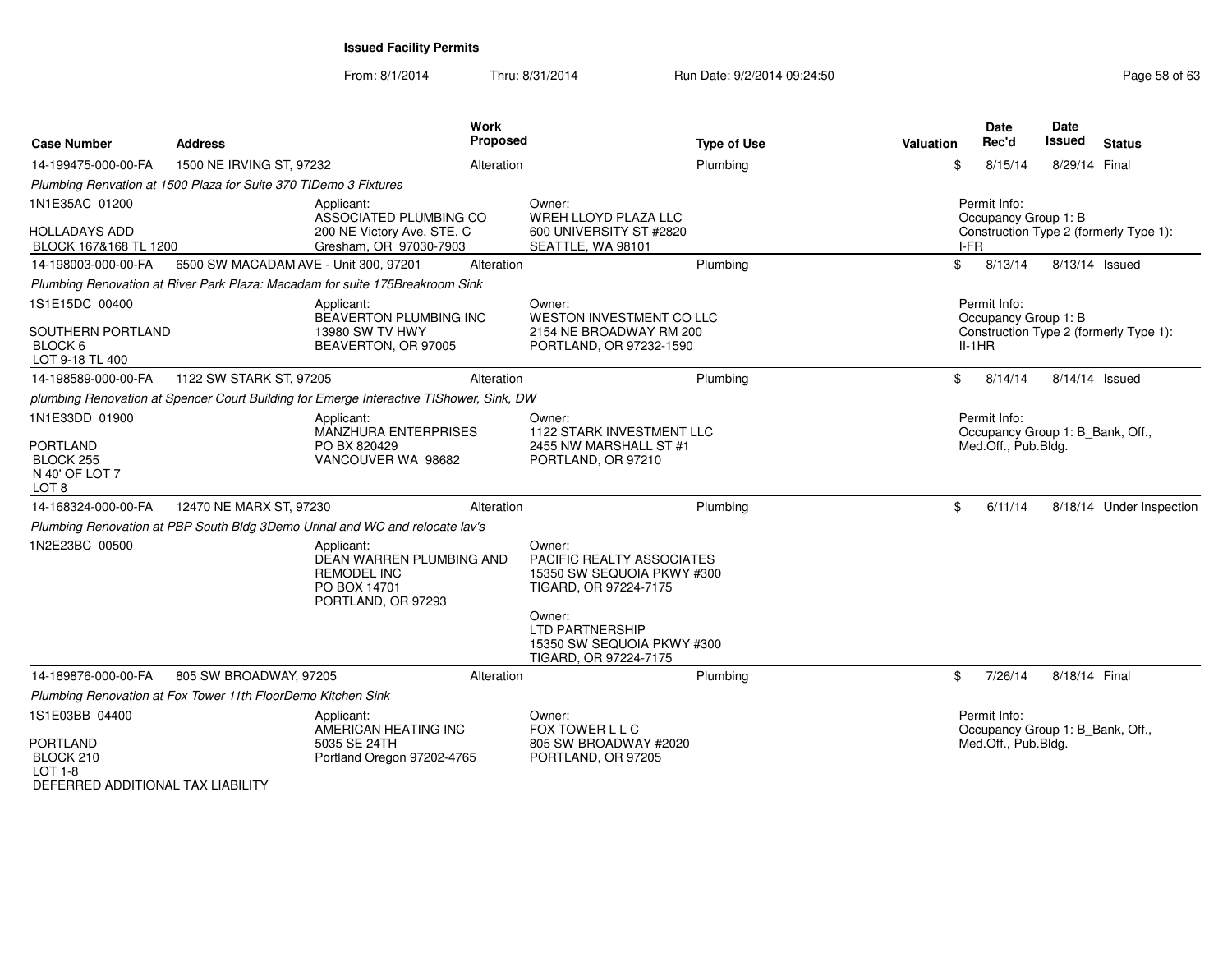From: 8/1/2014Thru: 8/31/2014 Run Date: 9/2/2014 09:24:50 Run Date: 9/2/2014 09:24:50

| <b>Case Number</b>                                                                                               | <b>Address</b>                                                        | <b>Work</b><br><b>Proposed</b>                                                                   |                                                                                                                                                            | <b>Type of Use</b> | <b>Valuation</b> | <b>Date</b><br>Rec'd                                                    | Date<br><b>Issued</b> | <b>Status</b>                     |
|------------------------------------------------------------------------------------------------------------------|-----------------------------------------------------------------------|--------------------------------------------------------------------------------------------------|------------------------------------------------------------------------------------------------------------------------------------------------------------|--------------------|------------------|-------------------------------------------------------------------------|-----------------------|-----------------------------------|
| 14-199489-000-00-FA                                                                                              | 530 SW 5TH AVE, 97204                                                 | Alteration                                                                                       |                                                                                                                                                            | Plumbing           | \$               | 8/15/14                                                                 | 8/18/14 Issued        |                                   |
|                                                                                                                  |                                                                       | Plumbing Renovation at Yeon Building Suite 400 for Metal Toad TIADA RR, Breakroom                |                                                                                                                                                            |                    |                  |                                                                         |                       |                                   |
| 1N1E34CD 09600<br><b>PORTLAND</b><br>BLOCK 63<br>LOT 5&6<br><b>HISTORIC PROPERTY</b><br>POTENTIAL ADDITIONAL TAX |                                                                       | Applicant:<br><b>MCKINSTRY CO</b><br>16790 NE MASON ST. STE 100<br>PORTLAND, OR 97230            | Owner:<br>RGOF YEON BUILDING LLC<br>551 FIFTH AVE 23RD FLOOR<br>NEW YORK, NY 10176                                                                         |                    |                  | Permit Info:<br>Occupancy Group 1: B Bank, Off.,<br>Med.Off., Pub.Bldg. |                       |                                   |
| 14-200708-000-00-FA                                                                                              | 1 N CENTER COURT ST, 97227                                            | Alteration                                                                                       |                                                                                                                                                            | Plumbing           | \$               | 8/19/14                                                                 |                       | 8/19/14 Under Inspection          |
|                                                                                                                  |                                                                       | Plumbing Renovation at MODA Center to Varios Concession Stands on 200 Level                      |                                                                                                                                                            |                    |                  |                                                                         |                       |                                   |
| 1N1E34AB 00700                                                                                                   |                                                                       | Applicant:<br>PMSI. LLC<br>21195 NW EVERGREEN PKWY<br><b>SUITE 204</b><br>HILLSBORO OR 97124     | Owner:<br>PORTLAND CITY OF(LEASED<br>1 CENTER CT #150<br>PORTLAND, OR 97227<br>Owner:<br>PORTLAND ARENA MGMT LLC<br>1 CENTER CT #150<br>PORTLAND, OR 97227 |                    |                  | Permit Info:<br>arena                                                   |                       | Occupancy Group 1: A-4 Assembly - |
| 14-147517-000-00-FA                                                                                              | 620 N FREMONT ST, 97227                                               | Alteration                                                                                       |                                                                                                                                                            | Plumbing           | \$               | 4/24/14                                                                 | 8/21/14 Final         |                                   |
|                                                                                                                  |                                                                       | Plumbing Renovation at Boise-Eliot/Humbolt SchoolRe-roof and Remodel Rooms 230, 232              |                                                                                                                                                            |                    |                  |                                                                         |                       |                                   |
| 1N1E27BA 00100<br>SECTION 27 1N 1E<br>TL 100 3.71 ACRES                                                          |                                                                       | Applicant:<br><b>REED PLUMBING LLC</b><br>po box 2603<br>OREGON CITY OR 97045                    | Owner:<br><b>SCHOOL DISTRICT NO 1</b><br>PO BOX 3107<br>PORTLAND, OR 97208-3107                                                                            |                    |                  |                                                                         |                       |                                   |
| 14-191732-000-00-FA                                                                                              | 421 SW 6TH AVE, 97205                                                 | Alteration                                                                                       |                                                                                                                                                            | Plumbing           | \$               | 7/31/14                                                                 | 8/21/14 Final         |                                   |
|                                                                                                                  |                                                                       | Plumbing Renovation at Commonwealth Building For Shop KeepBreakroom sink and DW                  |                                                                                                                                                            |                    |                  |                                                                         |                       |                                   |
| 1N1E34CC 04300<br>PORTLAND<br>BLOCK 176<br>LOT 1-4                                                               |                                                                       | Applicant:<br><b>EVOLUTION PLUMBING LLC</b><br>7715 NE 33RD DR SUITE D<br>PORTLAND OR 97211-1942 | Owner:<br>UPI COMMONWEALTH LLC<br>1215 FOURTH AVE STE 600<br>SEATTLE, WA 98161                                                                             |                    |                  |                                                                         |                       |                                   |
| 14-189861-000-00-FA                                                                                              | 319 SW WASHINGTON ST, 97204                                           | Alteration                                                                                       |                                                                                                                                                            | Plumbing           | \$               | 7/26/14                                                                 |                       | 8/22/14 Under Inspection          |
|                                                                                                                  | Plumbing Renovation at Spalding Building 9th Floor Restrooms2WC, 2Lav |                                                                                                  |                                                                                                                                                            |                    |                  |                                                                         |                       |                                   |
| 1N1E34CD 07800                                                                                                   |                                                                       | Applicant:<br>GILLESPIE PLUMBING LLC<br>PO Box 3175<br>Oregon City Oregon 97045                  | Owner:<br>THREE NINETEEN WASHINGTON<br>LLC<br>PO BOX 416<br>MANCHESTER, VT 05254                                                                           |                    |                  | Permit Info:<br>Occupancy Group 1: B Bank, Off.,<br>Med.Off., Pub.Bldg. |                       |                                   |
| 14-158749-000-00-FA                                                                                              | 5105 SE 66TH AVE, 97206                                               | Alteration                                                                                       |                                                                                                                                                            | Plumbing           | \$               | 5/19/14                                                                 | 8/22/14 Final         |                                   |
|                                                                                                                  |                                                                       | Plumbing Renovation at Arleta Elementary SchoolR/R RD, Remodel Science Rooms w/ 2 sinks and EEW  |                                                                                                                                                            |                    |                  |                                                                         |                       |                                   |
| 1S2E17BC 02500<br>THIRD ELECTRIC ADD<br>BLOCK 6 EXC PT IN ST                                                     |                                                                       | Applicant:<br>COLUMBIA CONSTRUCTION INC                                                          | Owner:<br><b>SCHOOL DISTRICT NO 1</b><br>PO BOX 3107<br>PORTLAND, OR 97208-3107                                                                            |                    |                  |                                                                         |                       |                                   |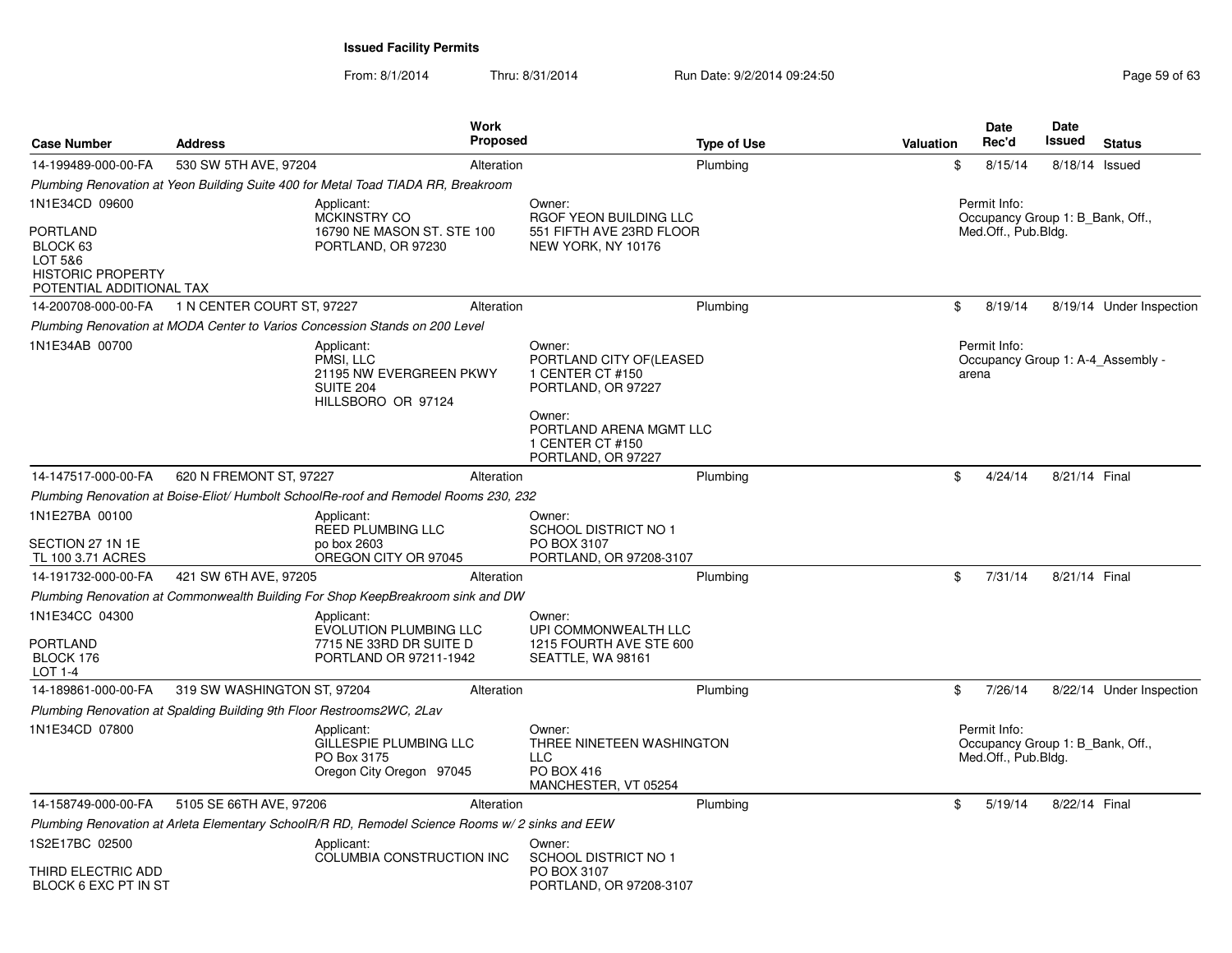| <b>Case Number</b>                         | <b>Address</b>                                                                                    | Work<br><b>Proposed</b> | <b>Type of Use</b>                                                                                     | Valuation | <b>Date</b><br>Rec'd                   | <b>Date</b><br>Issued<br><b>Status</b>     |
|--------------------------------------------|---------------------------------------------------------------------------------------------------|-------------------------|--------------------------------------------------------------------------------------------------------|-----------|----------------------------------------|--------------------------------------------|
| 14-202196-000-00-FA                        | 808 SW CAMPUS DR, 97201                                                                           | Alteration              | Plumbing                                                                                               | \$        | 8/22/14                                | 8/22/14 Final                              |
|                                            | Plumbing Renovation at OHSU Kohler Pavilion Room 6116Replace DCVA, Work done by on-site Plumbers  |                         |                                                                                                        |           |                                        |                                            |
| 1S1E09 00600                               |                                                                                                   |                         | Owner:<br>OREGON STATE OF (MEDICAL<br><b>DEPT</b><br>3181 SW SAM JACKSON PARK RD<br>PORTLAND, OR 97239 |           |                                        |                                            |
| 14-202232-000-00-FA                        | 3181 SW SAM JACKSON PARK RD - Bldg OHS, 9 Alteration                                              |                         | Plumbing                                                                                               | \$        | 8/22/14                                | 8/22/14 Final                              |
|                                            | Plumbing Renovation at OHSU SkyBridge Coffee Barlnstall Dishwasher, Work Done by on-site Plumbers |                         |                                                                                                        |           |                                        |                                            |
| 1S1E09 00200                               |                                                                                                   |                         | Owner:<br>OREGON STATE OF<br>3181 SW SAM JACKSON PARK RD<br>PORTLAND, OR 97239                         |           | Permit Info:<br>Occupancy Group 1: I-2 | Construction Type 2 (formerly Type 1): I-A |
| 14-202290-000-00-FA                        | 2525 SW 3RD AVE, 97201                                                                            | Alteration              | Plumbing                                                                                               | \$        | 8/22/14                                | 8/22/14 Final                              |
|                                            | Plumbing Renovation at OHSU Marquam PlazaDemo Sink, Work done by on-site Plumbers                 |                         |                                                                                                        |           |                                        |                                            |
| 1S1E10BB 01000                             |                                                                                                   |                         | Owner:<br>OREGON STATE OF                                                                              |           |                                        |                                            |
| SOUTH AUDITORIUM ADD<br>BLOCK E EXC S 200' |                                                                                                   |                         | 3181 SW SAM JACKSON PARK RD<br>PORTLAND, OR 97239                                                      |           |                                        |                                            |
| 14-202301-000-00-FA                        | 3181 SW SAM JACKSON PARK RD - Bldg VIAB, § Alteration                                             |                         | Plumbing                                                                                               | \$        | 8/22/14                                | 8/22/14 Final                              |
|                                            | Plumbing Renovation at OHSU Vollum Institute Room 2420Water Line installed by on-site Plumbers    |                         |                                                                                                        |           |                                        |                                            |
| 1S1E09 00200                               |                                                                                                   |                         | Owner:<br>OREGON STATE OF<br>3181 SW SAM JACKSON PARK RD<br>PORTLAND, OR 97239                         |           | Permit Info:<br>Occupancy Group 1: B   | Construction Type 2 (formerly Type 1): I-B |
| 14-202318-000-00-FA                        | 3280 SW SAM JACKSON PARK RD, 97201                                                                | Alteration              | Plumbing                                                                                               | \$        | 8/22/14                                | 8/22/14 Final                              |
|                                            | Plumbing Renovation at OHSU BICC Room 349Sink and InstaHot installed by on-site Plumbers          |                         |                                                                                                        |           |                                        |                                            |
| 1S1E09 00600                               |                                                                                                   |                         | Owner:<br>OREGON STATE OF (MEDICAL<br><b>DEPT</b><br>3181 SW SAM JACKSON PARK RD<br>PORTLAND, OR 97239 |           |                                        |                                            |
| 14-202335-000-00-FA                        | 3181 SW SAM JACKSON PARK RD - Bldg BSC, 9 Alteration                                              |                         | Plumbing                                                                                               | \$        | 8/22/14                                | 8/22/14 Final                              |
|                                            | Plumbing Renovation at OHSU RJH Room 6310EEW installed by on-site Plumbers                        |                         |                                                                                                        |           |                                        |                                            |
| 1S1E09 00200                               |                                                                                                   |                         | Owner:<br>OREGON STATE OF<br>3181 SW SAM JACKSON PARK RD<br>PORTLAND, OR 97239                         |           | Permit Info:<br>Occupancy Group 1: B   | Construction Type 2 (formerly Type 1): I-B |
| 14-202365-000-00-FA                        | 3375 SW TERWILLIGER BLVD, 97201                                                                   | Alteration              | Plumbing                                                                                               | \$        | 8/22/14                                | 8/22/14 Final                              |
|                                            | Plumbing Renovation at OHSU Casey Eye Institute Room 1146RPBA installedby on-site Plumbers        |                         |                                                                                                        |           |                                        |                                            |
| 1S1E09 00200                               |                                                                                                   |                         | Owner:<br>OREGON STATE OF<br>3181 SW SAM JACKSON PARK RD<br>PORTLAND, OR 97239                         |           | Permit Info:<br>Occupancy Group 1: B   | Construction Type 2 (formerly Type 1): I-A |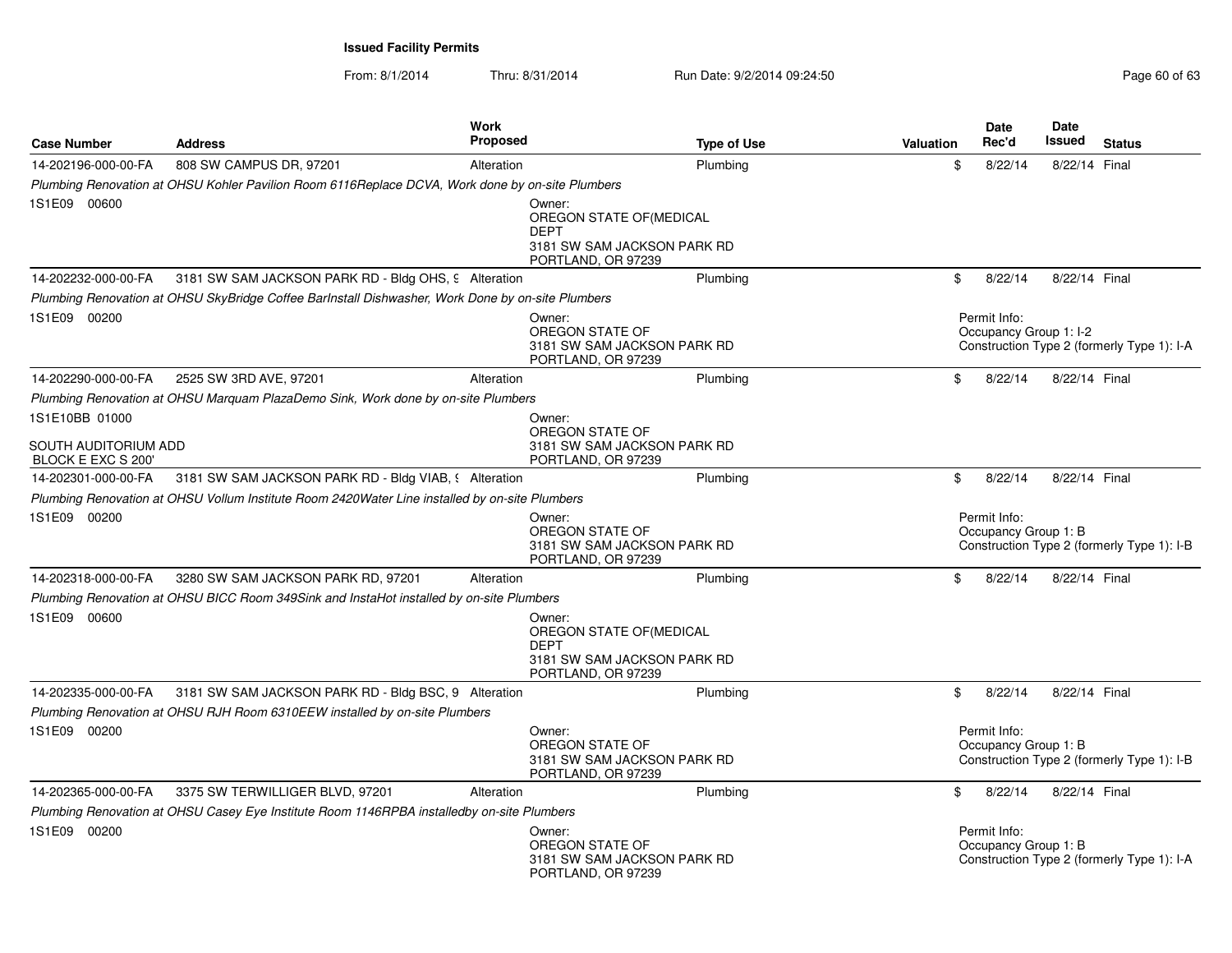|                                                                  |                                                                                   | Work<br><b>Proposed</b>                                                                                                                                         |                                                                                |           | Date<br>Rec'd                                                           | <b>Date</b><br>Issued | <b>Status</b>                               |
|------------------------------------------------------------------|-----------------------------------------------------------------------------------|-----------------------------------------------------------------------------------------------------------------------------------------------------------------|--------------------------------------------------------------------------------|-----------|-------------------------------------------------------------------------|-----------------------|---------------------------------------------|
| <b>Case Number</b>                                               | <b>Address</b>                                                                    |                                                                                                                                                                 | <b>Type of Use</b>                                                             | Valuation |                                                                         |                       |                                             |
| 14-202373-000-00-FA                                              |                                                                                   | 3181 SW SAM JACKSON PARK RD - Bldg BSC, 9 Alteration<br>Plumbing Renovation at OHSU RJH 2nd FloorInstall Drinking Fountain w/ Bottle Filler by on-site Plumbers | Plumbing                                                                       | \$        | 8/22/14                                                                 | 8/22/14 Final         |                                             |
| 1S1E09 00200                                                     |                                                                                   | Owner:                                                                                                                                                          | OREGON STATE OF<br>3181 SW SAM JACKSON PARK RD<br>PORTLAND, OR 97239           |           | Permit Info:<br>Occupancy Group 1: B                                    |                       | Construction Type 2 (formerly Type 1): I-B  |
| 14-202385-000-00-FA                                              | 3310 SW US VETERANS HOSPITAL RD, 97201                                            | Alteration                                                                                                                                                      | Plumbing                                                                       | \$        | 8/22/14                                                                 | 8/22/14 Final         |                                             |
|                                                                  | Plumbing Renovation at OHSU Physical Plant Room 249ADemo Sink by on-site Plumbers |                                                                                                                                                                 |                                                                                |           |                                                                         |                       |                                             |
| 1S1E09 00600                                                     |                                                                                   | Owner:<br><b>DEPT</b>                                                                                                                                           | OREGON STATE OF (MEDICAL<br>3181 SW SAM JACKSON PARK RD<br>PORTLAND, OR 97239  |           |                                                                         |                       |                                             |
| 14-202403-000-00-FA                                              |                                                                                   | 3181 SW SAM JACKSON PARK RD - Bldg MAC, 9 Alteration                                                                                                            | Plumbing                                                                       | \$        | 8/22/14                                                                 | 8/22/14 Final         |                                             |
|                                                                  | Plumbing Rnovation at OHSU Mac Hall Room 3197Bathroom upgrade by on-site Plumbers |                                                                                                                                                                 |                                                                                |           |                                                                         |                       |                                             |
| 1S1E09 00200                                                     |                                                                                   | Owner:                                                                                                                                                          | OREGON STATE OF<br>3181 SW SAM JACKSON PARK RD<br>PORTLAND, OR 97239           |           | Permit Info:<br>Occupancy Group 1: B                                    |                       | Construction Type 2 (formerly Type 1): I-B  |
| 14-202413-000-00-FA                                              |                                                                                   | 3181 SW SAM JACKSON PARK RD - Bldg MAC, 9 Alteration                                                                                                            | Plumbing                                                                       | \$        | 8/22/14                                                                 | 8/22/14 Final         |                                             |
|                                                                  |                                                                                   | Plumbing Renovation at OHSU Mac Hall Room 1181Hand Sink installed by on-site Plumbers                                                                           |                                                                                |           |                                                                         |                       |                                             |
| 1S1E09 00200                                                     |                                                                                   | Owner:                                                                                                                                                          | OREGON STATE OF<br>3181 SW SAM JACKSON PARK RD<br>PORTLAND, OR 97239           |           | Permit Info:<br>Occupancy Group 1: B                                    |                       | Construction Type 2 (formerly Type 1): I-B  |
| 14-202425-000-00-FA                                              | 2730 SW MOODY AVE, 97201                                                          | Alteration                                                                                                                                                      | Plumbing                                                                       | \$        | 8/22/14                                                                 | 8/22/14 Final         |                                             |
|                                                                  |                                                                                   | Plumbing Renovation at OHSU Life Science Parking BoothWater Heater installed by on-site Plumbers                                                                |                                                                                |           |                                                                         |                       |                                             |
| 1S1E10 00200                                                     |                                                                                   | Owner:                                                                                                                                                          | <b>OREGON HEALTH</b><br>3181 SW SAM JACKSON PARK RD<br>PORTLAND, OR 97239-3011 |           | Permit Info:<br>Occupancy Group 1: B_Bank, Off.,<br>Med.Off., Pub.Bldg. |                       | Construction Type 2 (formerly Type 1): I-A  |
|                                                                  |                                                                                   | Owner:<br><b>SCIENCE</b>                                                                                                                                        | 3181 SW SAM JACKSON PARK RD<br>PORTLAND, OR 97239-3011                         |           |                                                                         |                       |                                             |
|                                                                  |                                                                                   | Owner:                                                                                                                                                          | <b>UNIVERSITY</b><br>3181 SW SAM JACKSON PARK RD<br>PORTLAND, OR 97239-3011    |           |                                                                         |                       |                                             |
| 14-178647-000-00-FA                                              | 919 NE 19TH AVE, 97232                                                            | Alteration                                                                                                                                                      | Plumbing                                                                       | \$        | 7/2/14                                                                  | 8/25/14 Final         |                                             |
|                                                                  |                                                                                   | Plumbing Renovation at Lloyd Corp Plaza for Multnomah County LibrariesDemo Water pipes, WC, Lav, sink install Breakroom Sink                                    |                                                                                |           |                                                                         |                       |                                             |
| 1N1E35AC 00100<br><b>SULLIVANS ADD</b><br><b>BLOCK 36 TL 100</b> | Applicant:                                                                        | Owner:<br>BEAVERTON PLUMBING INC<br>13980 SW TV HWY<br>BEAVERTON, OR 97005                                                                                      | WESTON INVESTMENT CO LLC<br>2154 NE BROADWAY RM 200<br>PORTLAND, OR 97232-1590 |           | Permit Info:<br>Occupancy Group 1: B                                    |                       | Construction Type 2 (formerly Type 1): II-A |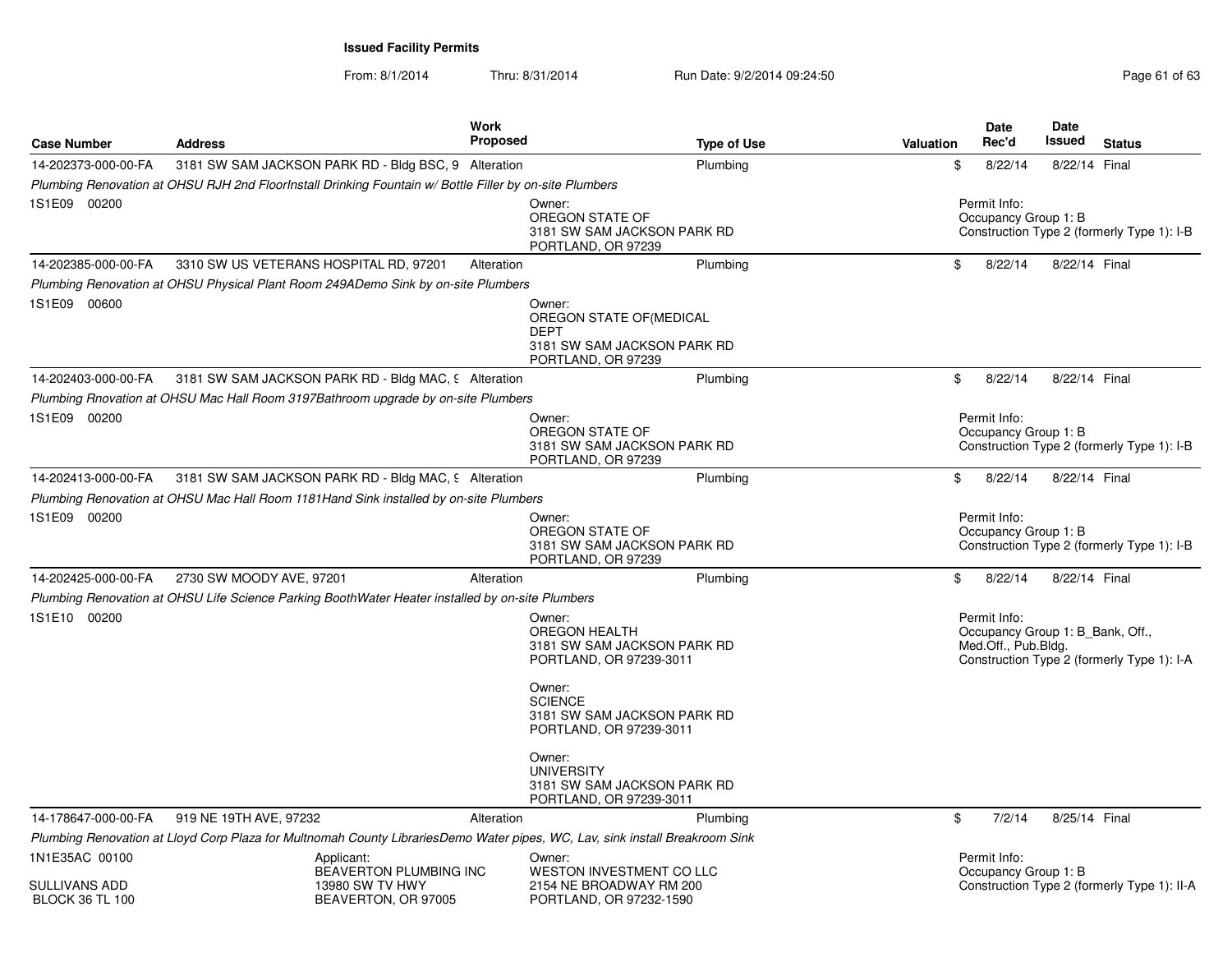| <b>Case Number</b>                                   | <b>Address</b>                                                         |                                                                                                         | Work<br><b>Proposed</b> |                                                                                                                             | <b>Type of Use</b>                                                      | Valuation | Date<br>Rec'd                                   | <b>Date</b><br>Issued | <b>Status</b>                                                                      |
|------------------------------------------------------|------------------------------------------------------------------------|---------------------------------------------------------------------------------------------------------|-------------------------|-----------------------------------------------------------------------------------------------------------------------------|-------------------------------------------------------------------------|-----------|-------------------------------------------------|-----------------------|------------------------------------------------------------------------------------|
| 14-189873-000-00-FA                                  | 5600 NE HASSALO ST, 97213                                              |                                                                                                         | Alteration              | Plumbing                                                                                                                    |                                                                         | \$        | 7/26/14                                         |                       | 8/4/14 Under Inspection                                                            |
|                                                      |                                                                        |                                                                                                         |                         | Plumbing Renovation at BanfieldPark Bldg B for Spencer B Gross dba Infinity Images TIBreakroom and RR's w/ Showers          |                                                                         |           |                                                 |                       |                                                                                    |
| 1N2E31 00100                                         |                                                                        | Applicant:<br><b>RON TAYLOR</b><br>13540 SE MTN VW LN<br>CLACKAMAS, OR 97015                            |                         | Owner:<br>PACIFIC REALTY ASSOCIATES<br>PLEASANT VALLEY PLUMBING INC 15115 SW SEQUOIA PKWY<br>#200-WMI<br>PORTLAND, OR 97224 |                                                                         |           |                                                 |                       |                                                                                    |
| 14-193114-000-00-FA                                  | 2201 NE LLOYD BLVD, 97232                                              |                                                                                                         | Alteration              | Plumbing                                                                                                                    |                                                                         | \$        | 8/4/14                                          |                       | 8/4/14 Issued                                                                      |
|                                                      |                                                                        |                                                                                                         |                         |                                                                                                                             |                                                                         |           |                                                 |                       |                                                                                    |
| 1N1E35BA 00101                                       |                                                                        | Applicant:<br>CASCADE PLUMBING CO<br>2416 N HAYDEN ISLAND DR<br>PORTLAND, OR 97217-8256                 |                         | Owner:<br>CAPREF LLOYD CENTER LLC<br>2201 LLOYD CENTER<br>PORTLAND, OR 97232                                                |                                                                         |           | Permit Info:<br>Station                         |                       | Occupancy Group 1: M_Store, Service<br>Construction Type 2 (formerly Type 1): II-A |
| 14-193150-000-00-FA                                  | 1001 SW 5TH AVE, 97204                                                 |                                                                                                         | Alteration              | Plumbing                                                                                                                    |                                                                         | \$        | 8/4/14                                          |                       | 8/4/14 Under Inspection                                                            |
|                                                      |                                                                        | Plumbing Renovation at Congress Center 7th, 8th and 9th Floors7th floor Breakroom, 8th and 9th floor RR |                         |                                                                                                                             |                                                                         |           |                                                 |                       |                                                                                    |
| 1S1E03BB 00800<br>PORTLAND                           |                                                                        | Applicant:<br>AMERICAN HEATING INC<br>5035 SE 24TH                                                      |                         | Owner:<br>OR-CONGRESS CENTER LP<br>235 MONTGOMERY ST 16TH                                                                   |                                                                         |           | Permit Info:<br>Occupancy Group 1: B            |                       | Construction Type 2 (formerly Type 1): I-A                                         |
| BLOCK 169<br>LOT 1-8<br>SEE R246278 (R667717341)     |                                                                        | Portland Oregon 97202-4765                                                                              |                         | <b>FLOOR</b><br>SAN FRANCISCO, CA 94104-3104                                                                                |                                                                         |           |                                                 |                       |                                                                                    |
| 14-189862-000-00-FA                                  | 1039 NW GLISAN ST                                                      |                                                                                                         | Alteration              | Plumbing                                                                                                                    |                                                                         | \$        | 7/26/14                                         |                       | 8/5/14 Under Inspection                                                            |
|                                                      | Plumbing Renovation at 1039 Building Suite 203 TISink, DW              |                                                                                                         |                         |                                                                                                                             |                                                                         |           |                                                 |                       |                                                                                    |
| 1N1E34BC 05200                                       |                                                                        | Applicant:<br>JAMES ROOD PLUMBING INC                                                                   |                         | Owner:<br>1039 BUILDING LLC                                                                                                 |                                                                         |           |                                                 |                       |                                                                                    |
| COUCHS ADD<br><b>BLOCK 75</b><br>LOT 2&3             |                                                                        | 125 S 1ST AVE #542<br>Hillsboro, OR 97123                                                               |                         | PO BOX 10067<br>PORTLAND, OR 97296-0067                                                                                     |                                                                         |           |                                                 |                       |                                                                                    |
| 14-193826-000-00-FA                                  | 3161 SW SAM JACKSON PARK RD, 97201                                     |                                                                                                         | Alteration              | Plumbing                                                                                                                    |                                                                         | \$        | 8/5/14                                          | 8/5/14 Final          |                                                                                    |
|                                                      | Plumbing Renovation at OHSU Emma Jones HallCap 6 fixtures, install lav |                                                                                                         |                         |                                                                                                                             |                                                                         |           |                                                 |                       |                                                                                    |
| 1S1E09 00600                                         |                                                                        | Applicant:<br>455 SE 2nd Avenue<br>HILLSBORO, OR 97123                                                  |                         | Owner:<br>ADVANCED TECHNOLOGY GROUF OREGON STATE OF (MEDICAL<br>DEPT<br>3181 SW SAM JACKSON PARK RD<br>PORTLAND, OR 97239   |                                                                         |           | Permit Info:<br>Occupancy Group 1: B<br>$V-1HR$ |                       | Construction Type 2 (formerly Type 1):                                             |
| 14-193971-000-00-FA                                  | 3100 NW INDUSTRIAL ST, 97210                                           |                                                                                                         | Alteration              | Plumbing                                                                                                                    |                                                                         | \$        | 8/5/14                                          | 8/5/14 Final          |                                                                                    |
|                                                      | Plumbing Renovation at Rose City PGE to Repair Storm Sewer             |                                                                                                         |                         |                                                                                                                             |                                                                         |           |                                                 |                       |                                                                                    |
| 1N1E29CA 00600                                       |                                                                        | Applicant:<br><b>CIPRIANO &amp; SON</b>                                                                 |                         | Owner:<br>PORTLAND GENERAL ELECTRIC                                                                                         | CCB - Contractor:<br><b>CIPRIANO &amp; SON</b>                          |           |                                                 |                       |                                                                                    |
| <b>GUILDS ADD</b><br><b>BLOCK1</b><br>LOT 4-7 TL 600 |                                                                        | <b>CONSTRUCTION INC</b><br>27905 SE HALEY RD<br><b>BORING, OR 97009</b>                                 |                         | CO<br>121 SW SALMON ST 3WTCBR07<br>PORTLAND, OR 97204-2901                                                                  | <b>CONSTRUCTION INC</b><br>27905 SE HALEY RD<br><b>BORING, OR 97009</b> |           |                                                 |                       |                                                                                    |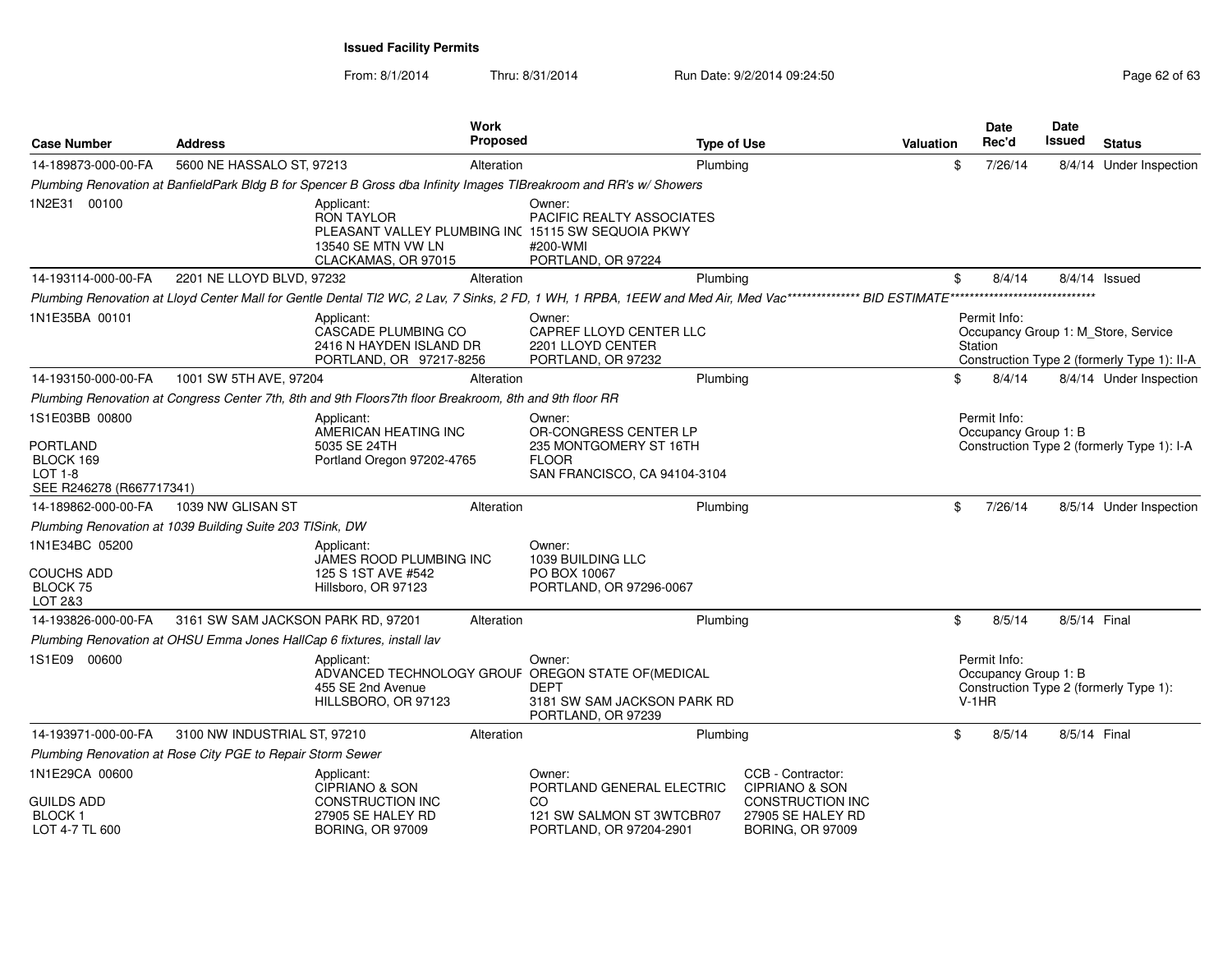From: 8/1/2014Thru: 8/31/2014 Run Date: 9/2/2014 09:24:50 Run Date: 9/2/2014 09:24:50

**StatusDate Rec'd Issued DateIssued Type of Use ValuationWork S** Proposed **Case Number Address***Plumbing Renovation at Kelley Point Building 5 for PODS Inc. TIBreakroom and Restrooms Sink, 2 WC, 2Lav*2N1W25 01900RAMSEY LAKE IND'L PARK LOT 8&9 TL 1900 SPLIT LEVY & SPLIT MAP R251992(R687100700)Applicant: ALLIANT SYSTEMS LLC 1600 NW 167TH PL STE 330BEAVERTON, OR 97006Owner: CALWEST INDUSTRIAL 800 5TH AVE STE 4100 SEATTLE, WA 98104-3100Owner: PROPERTIES LLC 800 5TH AVE STE 4100 SEATTLE, WA 98104-310014-189866-000-00-FAA 15805 N LOMBARD ST **Alteration** Alteration Plumbing Plumbing \$ 7/26/14 8/6/14 Under Inspection *Plumbing Renovation at American Tire Dealer6 WC, 2 Uri, 4 Lav, 1 Mop, 1 WH, 3 FD, 1 DF, 1EEW* Owner:2N1W25A 01100 Applicant: WESTERN PLUMBING 9460 SW TIGARD AVE #101TIGARD, OR 97223-5272 LIT INDUSTRIAL LTDPARTNERSHIP 1717 MCKINNEY AVE #1900DALLAS, TX 75202-125314-195278-000-00-FA7409 N LEADBETTER RD, 97203 Alteration Alteration Plumbing Plumbing \$ 8/7/14 8/7/14 Issued **Total # of FA Alteration permits issued: 349 Total valuation of FA Alteration permits issued: \$9,550,765** *#11855 TLR new office within space - power*1N2E15A 00201 Applicant: JOHANSEN ELECTRIC INC. 16869 SW 65TH AVE - PMB #311LAKE OSWEGO OR 97035Owner: PACIFIC REALTY ASSOCIATES L P15350 SW SEQUOIA PKWY #300TIGARD, OR 97224-717514-201796-000-00-FA 11851 NE GLENN WIDING DR, 97220 Demolition Electrical \$ 8/21/14 8/26/14 Under Inspection **Total # of FA Demolition permits issued: 1Total valuation of FA Demolition permits issued: \$**

**Total # of Facility Permits issued: 350**

**Total valuation of Facility Permits issued: \$9,550,765**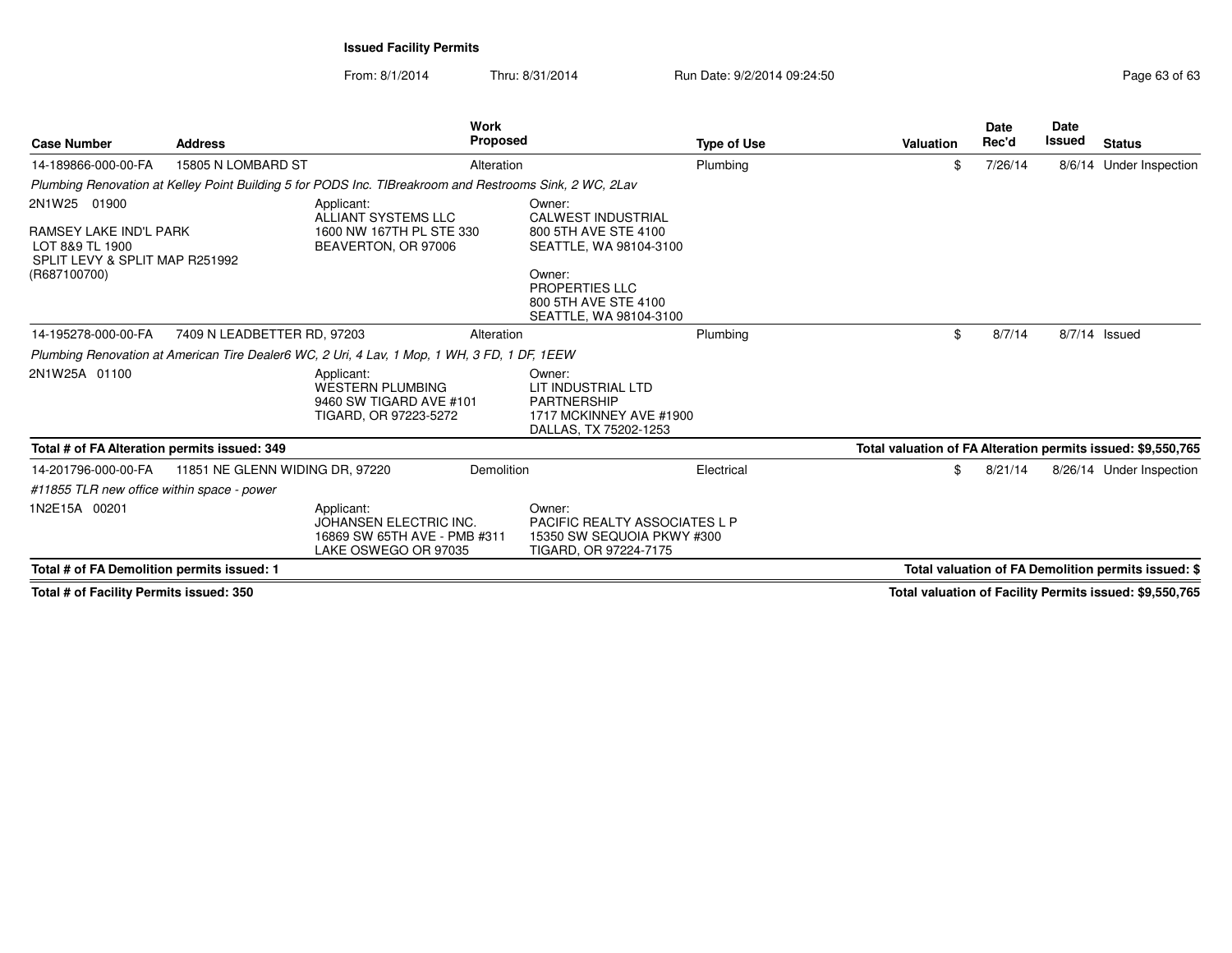## **Issued Major Project Groups Permits**

From: 8/1/2014Thru: 8/31/2014 Run Date: 9/2/2014 09:24:50 Run Date: 9/2/2014 09:24:50

| <b>Case Number</b>                                                                                         | <b>Address</b>            |                                                                                                                  | Work<br>Proposed |                                                                       | <b>Type of Use</b> |                                                                                                        | <b>Valuation</b> | Date<br>Rec'd | Date<br>Issued | <b>Status</b>                                                             |
|------------------------------------------------------------------------------------------------------------|---------------------------|------------------------------------------------------------------------------------------------------------------|------------------|-----------------------------------------------------------------------|--------------------|--------------------------------------------------------------------------------------------------------|------------------|---------------|----------------|---------------------------------------------------------------------------|
| 13-223297-STR-01-MG                                                                                        | 1261 NW OVERTON ST, 97209 |                                                                                                                  | New Construction |                                                                       |                    | Apartments/Condos (3 or more i                                                                         | \$3,100,000      | 4/15/14       | 8/19/14 Issued |                                                                           |
| Foundation permit is for parking up to, including P1                                                       |                           |                                                                                                                  |                  |                                                                       |                    |                                                                                                        |                  |               |                |                                                                           |
| 1N1E33AA 01500                                                                                             |                           | Applicant:<br>Peggy Tasker<br><b>ZGF Archritects LLP</b><br>1223 SW Washington St, Ste 200<br>Portland, OR 97205 |                  | Owner:<br>OVERTON 12 LLC<br>1215 FOURTH AVE #600<br>SEATTLE, WA 98161 |                    | CCB - Contractor:<br>ANDERSEN CONSTRUCTION<br><b>COMPANY</b><br>PO BOX 6712<br>PORTLAND, OR 97228-6712 |                  |               |                |                                                                           |
| 12-153459-REV-02-MG                                                                                        | 1107 NE 9TH AVE           |                                                                                                                  | New Construction |                                                                       |                    | Apartments/Condos (3 or more i                                                                         |                  | 8/6/14        |                | $8/6/14$ Issued                                                           |
| ***REV 2 : REVISION TO ADDRESS CHANGES SHOWN ON DFS 3***                                                   |                           |                                                                                                                  |                  |                                                                       |                    |                                                                                                        |                  |               |                |                                                                           |
| 1N1E35BB 02602                                                                                             |                           | Applicant:<br>RON HULD                                                                                           |                  | Owner:<br>AAT LLOYD DISTRICT LLC                                      |                    | CCB - Contractor:<br>TURNER CONSTRUCTION CO                                                            |                  |               |                |                                                                           |
| <b>LLOYD BLOCKS</b><br>LOT <sub>2</sub>                                                                    |                           | <b>GBD ARCHITECTS</b><br>1120 NW COUCH STREET, SUITE<br>300<br>PORTLAND, OR 97204                                |                  | 11455 EL CAMINO REAL #200<br>SAN DIEGO, CA 92130-2047                 |                    | 1200 NW NAITO PARKWAY #300<br>PORTLAND, OR 972209                                                      |                  |               |                |                                                                           |
| Total # of MG New Construction permits issued: 2                                                           |                           |                                                                                                                  |                  |                                                                       |                    |                                                                                                        |                  |               |                | Total valuation of MG New Construction permits issued: \$3,100,000        |
| $\overline{\mathbf{r}}$ . In the contract of $\mathbf{A}$ . In the contract of $\mathbf{A}$ , $\mathbf{A}$ |                           |                                                                                                                  |                  |                                                                       |                    |                                                                                                        |                  |               |                | Tatal coloration of Mater. Bustock Original Bernstein to cool. AO 400,000 |

**Total # of Major Project Groups Permits issued: 2**

**Total valuation of Major Project Groups Permits issued: \$3,100,000**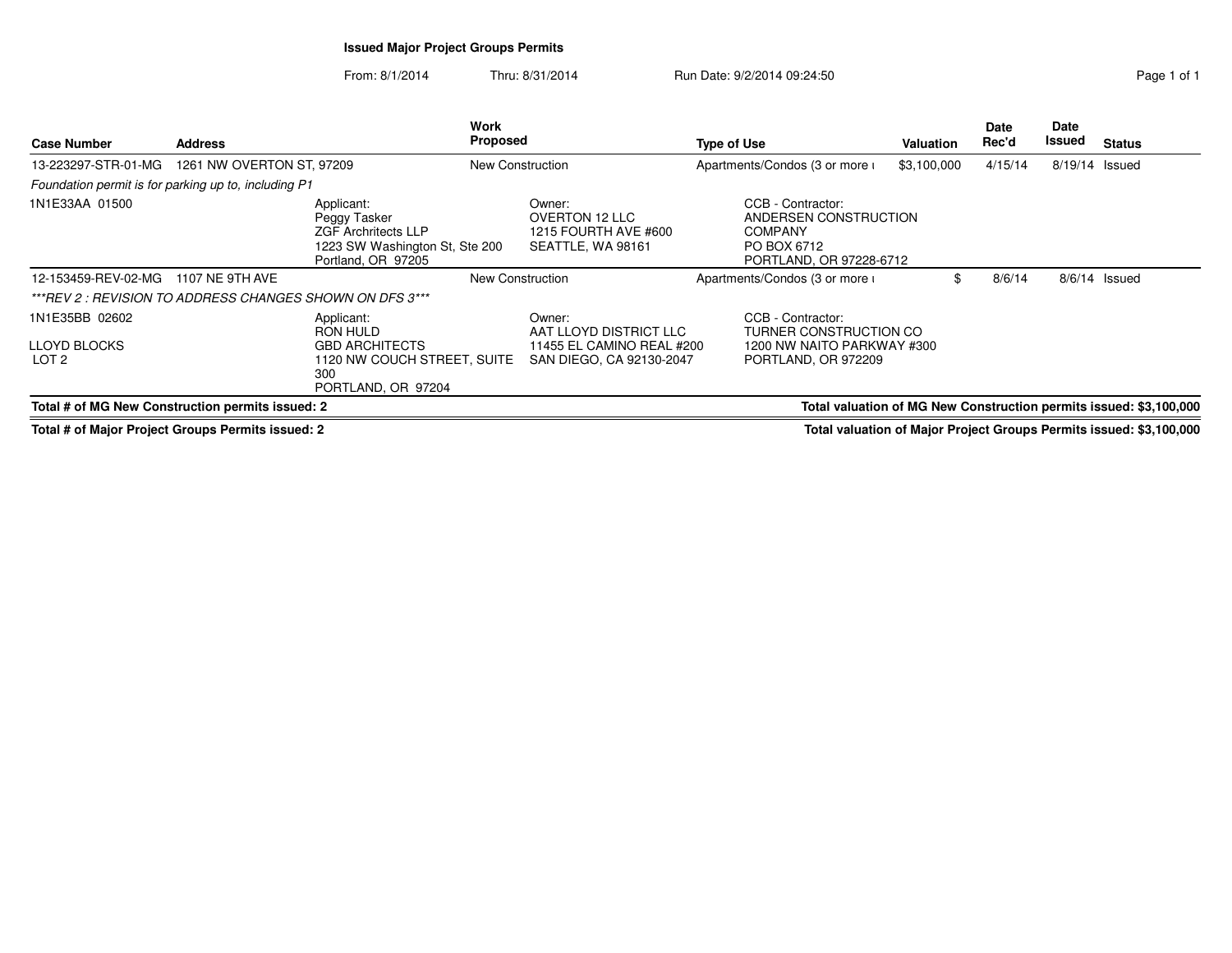**Issued Site Development Permits**

From: 8/1/2014Thru: 8/31/2014 Run Date: 9/2/2014 09:24:50 Run Date: 9/2/2014 09:24:50

| <b>Case Number</b>                                                     | <b>Address</b>                                                                                                                                                                                                          | Work<br><b>Proposed</b>                                              |                                                                                                           | <b>Type of Use</b> |                                                                                                  | Valuation | Date<br>Rec'd | <b>Date</b><br><b>Issued</b> | <b>Status</b>                                                                        |
|------------------------------------------------------------------------|-------------------------------------------------------------------------------------------------------------------------------------------------------------------------------------------------------------------------|----------------------------------------------------------------------|-----------------------------------------------------------------------------------------------------------|--------------------|--------------------------------------------------------------------------------------------------|-----------|---------------|------------------------------|--------------------------------------------------------------------------------------|
| 14-166276-000-00-SD                                                    | 333 SW SKYLINE BLVD, 97221                                                                                                                                                                                              | Grading                                                              |                                                                                                           |                    | <b>Existing Commercial Site</b>                                                                  | \$20,000  | 6/6/14        |                              | 8/6/14 Issued                                                                        |
|                                                                        | ADDITION OF 500 TO 1000 CY SOIL TO (E) SOIL DISPOSAL SITE - as required by a condition of the 2002 Master Plan (LU 02-106635) (RESPONSE TO VIOLATION CASE 14-143093VI)                                                  |                                                                      |                                                                                                           |                    |                                                                                                  |           |               |                              |                                                                                      |
| 1S1E06BA 00100<br>SECTION 06 1S 1E                                     | Applicant:<br>ED CECCACCI                                                                                                                                                                                               | 0215 SW GIBBS ST                                                     | Owner:<br>ROMAN CATHOLIC ARCHBISHOP<br>OF                                                                 |                    | CCB - Contractor:<br>V & K CONSTRUCTION<br>10308 NW HELVETIA RD                                  |           |               |                              |                                                                                      |
| TL 100 20.40 ACRES<br><b>CEMETERY LAND</b><br>POTENTIAL ADDITIONAL TAX |                                                                                                                                                                                                                         | PORLAND, OR 97201                                                    | 2838 E BURNSIDE ST<br>PORTLAND, OR 97214-1830                                                             |                    | HILLSBORO, OR 97124                                                                              |           |               |                              |                                                                                      |
|                                                                        |                                                                                                                                                                                                                         |                                                                      | Owner:<br>PORTLAND IN OREGON<br>2838 E BURNSIDE ST<br>PORTLAND, OR 97214-1830                             |                    |                                                                                                  |           |               |                              |                                                                                      |
| Total # of SD Grading permits issued: 1                                |                                                                                                                                                                                                                         |                                                                      |                                                                                                           |                    |                                                                                                  |           |               |                              | Total valuation of SD Grading permits issued: \$20,000                               |
|                                                                        | 13-187953-000-00-SD 7481 SE 141ST AVE, 97236                                                                                                                                                                            |                                                                      | Landslide/Slope Repair                                                                                    |                    | <b>Existing Residential Site</b>                                                                 | \$50,000  | 8/2/13        |                              | 8/13/14 Under Inspection                                                             |
|                                                                        | Remove unstable slide material, place structural fill (compacted rock), extend the public stormwater outfall closer to the drainage way, temporary construction measures, and mitigation plantings all within the Envir |                                                                      |                                                                                                           |                    |                                                                                                  |           |               |                              |                                                                                      |
| 1S2E23AD 00200                                                         | Applicant:<br><b>RICK UPTON</b>                                                                                                                                                                                         | <b>EASTRIDGE PARK HOA</b><br>7246 SE 141ST AVE<br>PORTLAND, OR 97236 | Owner:<br><b>EASTRIDGE PARK</b><br><b>HOMEOWNERS ASSN</b><br>2201 6TH AVE #1300<br>SEATTLE, WA 98121-1832 |                    | CCB - Contractor:<br>BENCHMARK CONTRACTING INC<br>3155 SW 234TH AVE STE A<br>HILLSBORO, OR 97123 |           |               |                              |                                                                                      |
|                                                                        | Total # of SD Landslide/Slope Repair permits issued: 1                                                                                                                                                                  |                                                                      |                                                                                                           |                    | Total valuation of SD Landslide/Slope Repair permits issued: \$50,000                            |           |               |                              |                                                                                      |
| 14-148227-000-00-SD                                                    | 1806 SE 50TH AVE, 97215                                                                                                                                                                                                 |                                                                      | Multiple Dwellings/Single Lot Improvem Existing Residential Site                                          |                    |                                                                                                  | \$76,500  | 8/14/14       |                              | 8/14/14 Under Inspection                                                             |
|                                                                        | SHARED DRIVEWAY, LANDSCAPING AND UTILITIES FOR MULTIPLE DWELLING SITE                                                                                                                                                   |                                                                      |                                                                                                           |                    |                                                                                                  |           |               |                              |                                                                                      |
| 1S2E06CA 04500                                                         | Applicant:<br><b>KEVIN PARTAIN</b>                                                                                                                                                                                      |                                                                      | Owner:<br><b>JSM EQUITIES LLC</b>                                                                         |                    | CCB - Contractor:<br><b>STEVE MELKERSON</b>                                                      |           |               |                              |                                                                                      |
| <b>HAWTHORNE PL</b><br><b>BLOCK 7</b><br>LOT 1&2&6                     |                                                                                                                                                                                                                         | <b>URBAN VISIONS</b><br>223 NE 56TH AVE<br>PORTLAND, OR 97213        | 4110 SE HAWTHORNE BLVD #166 CALIBER HOMES<br>PORTLAND, OR 97214-5246                                      |                    | 4110 SE HAWTHORNE BLVD #166<br>PORTLAND, OR 97214                                                |           |               |                              |                                                                                      |
|                                                                        | Total # of SD Multiple Dwellings/Single Lot Improvements permits issued: 1                                                                                                                                              |                                                                      |                                                                                                           |                    | Total valuation of SD Multiple Dwellings/Single Lot Improvements permits issued: \$76,500        |           |               |                              |                                                                                      |
| 14-119542-000-00-SD                                                    | 3497 NW THURMAN ST                                                                                                                                                                                                      |                                                                      | Private Site Improvements/Subdivision New Land Division/Subdivision                                       |                    |                                                                                                  | \$60,000  | 2/21/14       |                              | 8/20/14 Under Inspection                                                             |
|                                                                        | GRADING (STREAM RESTORATION); CLEARING FOR PUBLIC STORM SEWER AND TREE PROTECTION AND MITIGATION PLANTINGS AS REQUIRED BY LUR 99-00942                                                                                  |                                                                      |                                                                                                           |                    |                                                                                                  |           |               |                              |                                                                                      |
| 1N1E29CB 00406                                                         | Applicant:                                                                                                                                                                                                              | <b>STEPHEN SMILEY</b><br>4412 SW CORBETT<br>PORTLAND, OR 97239       | Owner:<br><b>STEPHEN R SMILEY</b><br>3629 NW GORDON ST<br>PORTLAND, OR 97210                              |                    | CCB - Contractor:<br>ARH CUSTOM HOMES LLC<br>15433 SW DIVISION ST<br>BEAVERTON, OR 97007         |           |               |                              |                                                                                      |
| Total # of SD Private Site Improvements/Subdivision permits issued: 1  |                                                                                                                                                                                                                         |                                                                      |                                                                                                           |                    |                                                                                                  |           |               |                              | Total valuation of SD Private Site Improvements/Subdivision permits issued: \$60,000 |

**Total # of Site Development Permits issued: 4**

**Total valuation of Site Development Permits issued: \$206,500**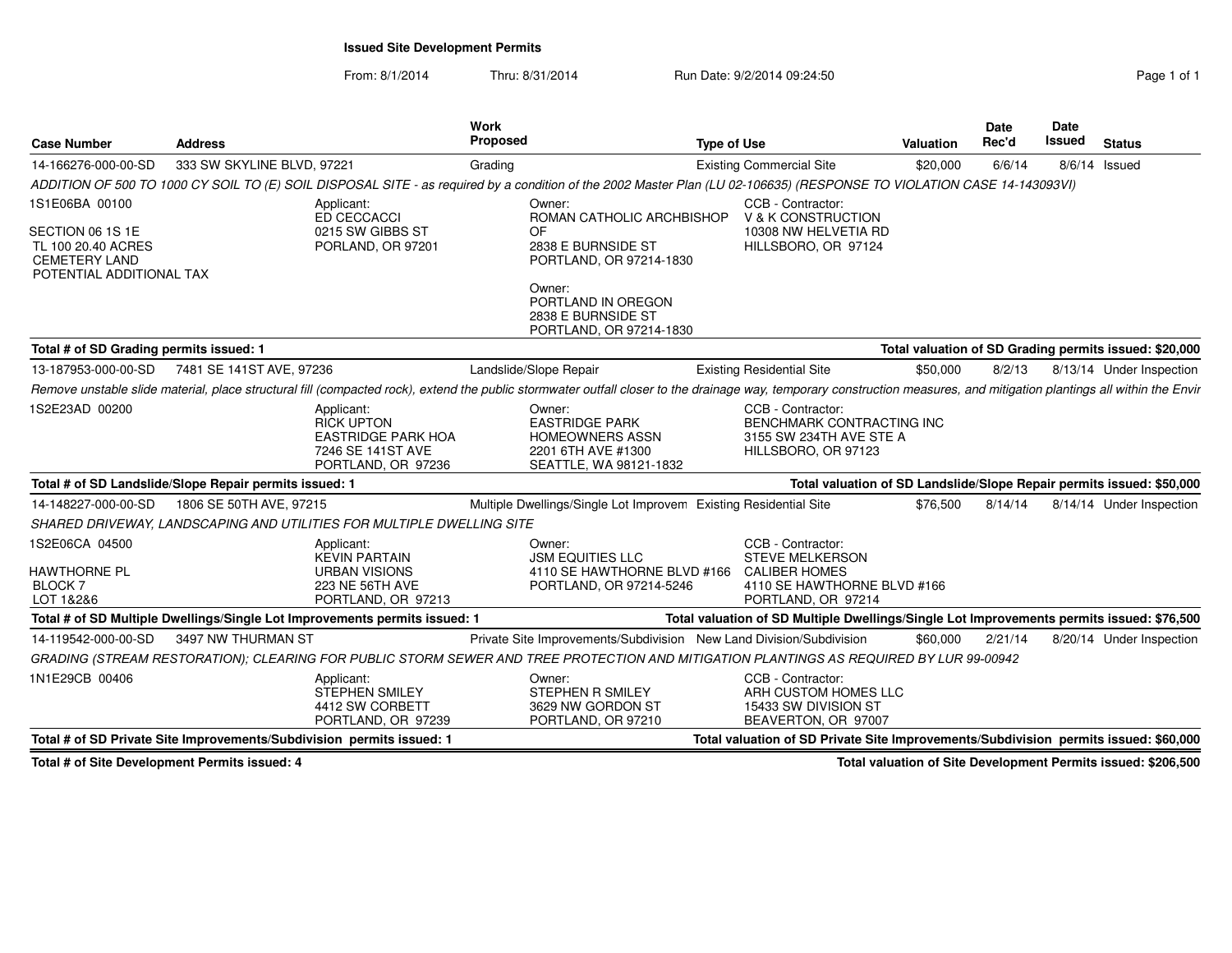**Issued Zoning Permits**

From: 8/1/2014Thru: 8/31/2014 **Run Date: 9/2/2014 09:24:50** Page 1 of 3/31/2014

| Page 1 of 3 |  |  |
|-------------|--|--|
|             |  |  |

| <b>Case Number</b>                                  | <b>Address</b>            | Work                                                                                                              | <b>Proposed</b> |                                                                                                                                                                   | <b>Type of Use</b> |                                              | <b>Valuation</b> | <b>Date</b><br>Rec'd | Date<br><b>Issued</b> | <b>Status</b>                                        |
|-----------------------------------------------------|---------------------------|-------------------------------------------------------------------------------------------------------------------|-----------------|-------------------------------------------------------------------------------------------------------------------------------------------------------------------|--------------------|----------------------------------------------|------------------|----------------------|-----------------------|------------------------------------------------------|
| 11-180267-REV-01-ZP                                 | 2997 SW MOODY AVE, 97201  |                                                                                                                   | Commercial      |                                                                                                                                                                   |                    | <b>LUR Condition Compliance</b>              | \$1              | 8/5/14               | 8/5/14 Final          |                                                      |
|                                                     |                           | REVISION TO REMOVE ONE STAIRCASE ON EAST SIDE OF TPSS BUILDING                                                    |                 |                                                                                                                                                                   |                    |                                              |                  |                      |                       |                                                      |
| 1S1E10BA 00200                                      |                           | Applicant:                                                                                                        |                 | Owner:                                                                                                                                                            |                    |                                              |                  |                      |                       |                                                      |
| SECTION 10 1S 1E<br>TL 200 2.33 ACRES               |                           | <b>SEAN BATTY</b><br>TRI-COUNTY METROPOLITAN<br>TRANSPORTATION DIST OF OR<br>710 NE HOLLADAY<br>PORTLAND OR 97232 |                 | TRI-COUNTY METROPOLITAN<br>4012 SE 17TH AVE<br>PORTLAND, OR 97202-3940<br>Owner:<br><b>TRANSPORTATION DISTRICT</b><br>4012 SE 17TH AVE<br>PORTLAND, OR 97202-3940 |                    |                                              |                  |                      |                       |                                                      |
|                                                     |                           |                                                                                                                   |                 | Owner:<br>OF OREGON<br>4012 SE 17TH AVE<br>PORTLAND, OR 97202-3940                                                                                                |                    |                                              |                  |                      |                       |                                                      |
| 14-197318-000-00-ZP                                 | 4906 NE 6TH AVE, 97211    |                                                                                                                   | Commercial      |                                                                                                                                                                   | Landscaping        |                                              | \$1              | 8/12/14              | 8/12/14 Issued        |                                                      |
|                                                     |                           | REMOVE PORTIONS OF PAVED AREA AND REPLACE WITH VEGETATIVE SWALES                                                  |                 |                                                                                                                                                                   |                    |                                              |                  |                      |                       |                                                      |
| 1N1E23BC 08700                                      |                           | Applicant:                                                                                                        |                 | Owner:                                                                                                                                                            |                    |                                              |                  |                      |                       |                                                      |
| SECTION 23 1N 1E                                    |                           | DIEGO GIOSEFFI<br>KING NEIGHBORHOOD                                                                               |                 | SCHOOL DISTRICT NO 1(LEASED<br>PO BOX 3107                                                                                                                        |                    |                                              |                  |                      |                       |                                                      |
| TL 8700 4.91 ACRES                                  |                           | <b>ASSOCIATION</b><br>4815 NE 7TH AVE                                                                             |                 | PORTLAND, OR 97208-3107                                                                                                                                           |                    |                                              |                  |                      |                       |                                                      |
|                                                     |                           | PORTLAND OR 97211                                                                                                 |                 | Owner:<br><b>NE COALITION</b><br>PO BOX 3107<br>PORTLAND, OR 97208-3107                                                                                           |                    |                                              |                  |                      |                       |                                                      |
| Total # of ZP Commercial permits issued: 2          |                           |                                                                                                                   |                 |                                                                                                                                                                   |                    |                                              |                  |                      |                       | Total valuation of ZP Commercial permits issued: \$2 |
| 14-193007-000-00-ZP                                 | 10133 SE KNIGHT ST, 97266 |                                                                                                                   | Residential     |                                                                                                                                                                   |                    | <b>Exempt Structures</b>                     | \$2,800          | 8/5/14               |                       | 8/5/14 Issued                                        |
|                                                     |                           | REDUCE WIDTH OF DRIVEWAY AND ADD GARAGE UNDER 200' IN AREA                                                        |                 |                                                                                                                                                                   |                    |                                              |                  |                      |                       |                                                      |
| 1S2E16DA 03600<br><b>MENTONE</b>                    |                           | Applicant:<br><b>DAN WILLIAMS</b><br><b>FASTER PERMITS</b>                                                        |                 | Owner:<br>METRO HOMES NORTHWEST LLC METRO HOMES NORTHWEST LLC<br>211 NE WEIDLER ST                                                                                |                    | CCB - Contractor:<br>211 NE WEIDLER ST       |                  |                      |                       |                                                      |
| BLOCK 16<br>LOT 6&7                                 |                           | 14334 NW EAGLERIDGE LANE<br>PORTLAND, OR 97229                                                                    |                 | PORTLAND, OR 97232-1155                                                                                                                                           |                    | PORTLAND, OR 97232                           |                  |                      |                       |                                                      |
| 14-194278-000-00-ZP                                 | 4311 SE 29TH AVE, 97202   |                                                                                                                   | Residential     |                                                                                                                                                                   |                    | <b>Exempt Structures</b>                     | \$400            | 8/6/14               | 8/6/14 Final          |                                                      |
|                                                     |                           | VOLUNTARY DEMOLISH 190SQ GARAGE; LEAVE CONCRETE FOR PARKING SPACE                                                 |                 |                                                                                                                                                                   |                    |                                              |                  |                      |                       |                                                      |
| 1S1E12CC 10400                                      |                           | Applicant:                                                                                                        |                 | Owner:<br>SALAHUDDIN J KHAN                                                                                                                                       |                    | CCB - Contractor:<br>JON LAUNER SHERMAN      |                  |                      |                       |                                                      |
| CANONGATE<br>BLOCK <sub>6</sub><br>LOT <sub>2</sub> |                           | JON LAUNER SHERMAN<br>9205 SW CLUB MEADOW LN<br>PORTLAND, OR 97225                                                |                 | CERRADA 93A<br>VALLADOLID 47010, SPAIN                                                                                                                            |                    | 9205 SW CLUB MEADOW LN<br>PORTLAND, OR 97225 |                  |                      |                       |                                                      |
| 14-118293-000-00-ZP                                 | 1998 NW MILLER RD, 97229  |                                                                                                                   | Residential     |                                                                                                                                                                   | Landscaping        |                                              | \$20,000         | 2/19/14              | 8/28/14 Issued        |                                                      |
|                                                     |                           | MITIGATION/REMEDIATION PLANTING OF NATIVE PLANTs IN TWO AREAS IN FOREST HEIGHTS SWORD FERN DRAINAGE               |                 |                                                                                                                                                                   |                    |                                              |                  |                      |                       |                                                      |
| 1N1W26 01600                                        |                           | Applicant:<br><b>BRUCE POWERS</b><br>6244 SW 27TH AVE<br>PORTLAND, OR 97239                                       |                 |                                                                                                                                                                   |                    | Primary Contractor:<br>TO BID                |                  |                      |                       |                                                      |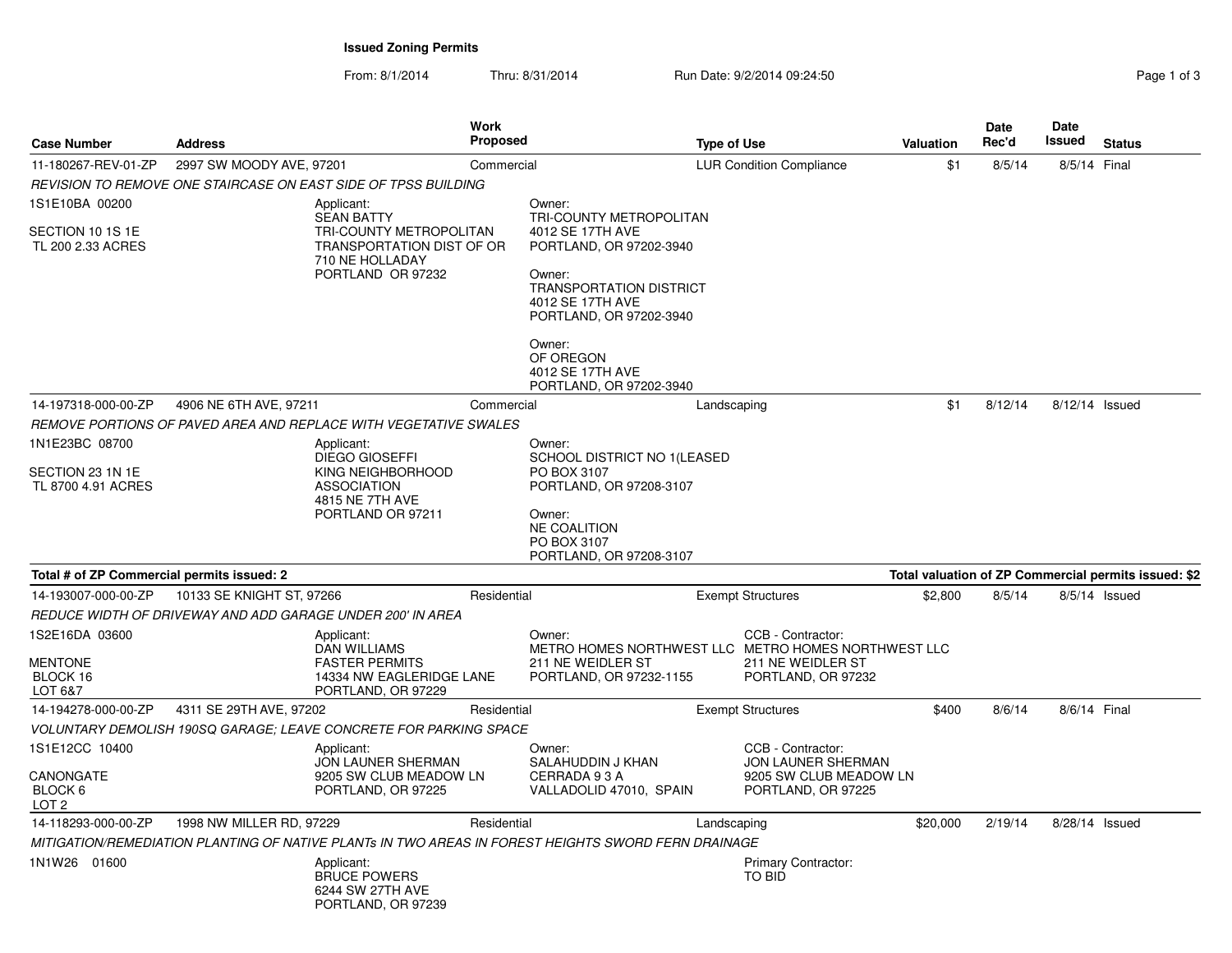**Issued Zoning Permits**

| <b>Case Number</b>                                                      | Address                  |                                                                                       | Work<br><b>Proposed</b> |                                                                                                       | <b>Type of Use</b> |                                                                                                         | <b>Valuation</b> | Date<br>Rec'd | Date<br>Issued  | <b>Status</b>            |
|-------------------------------------------------------------------------|--------------------------|---------------------------------------------------------------------------------------|-------------------------|-------------------------------------------------------------------------------------------------------|--------------------|---------------------------------------------------------------------------------------------------------|------------------|---------------|-----------------|--------------------------|
| 14-198543-000-00-ZP                                                     | 1704 SE CLINTON ST       |                                                                                       | Residential             |                                                                                                       |                    | <b>Residential Driveway</b>                                                                             | \$2,300          | 8/14/14       | 8/14/14 Issued  |                          |
|                                                                         |                          |                                                                                       |                         | NEW DRIVEWAY PARKING: WILL USE CONCRETE DRIVEABLE GRASS PAVERS: NEW CURB CUT AND SIDEWALK REPLACEMENT |                    |                                                                                                         |                  |               |                 |                          |
| 1S1E11AB 10401                                                          |                          | Applicant:                                                                            |                         | Owner:                                                                                                |                    |                                                                                                         |                  |               |                 |                          |
| PARTITION PLAT 2013-52<br>LOT 1                                         |                          | RAMSEY J EMBICK<br>1704 SE CLINTON ST<br>PORTLAND, OR 97202-6048                      |                         | RAMSEY J EMBICK<br>1704 SE CLINTON ST<br>PORTLAND, OR 97202-6048                                      |                    |                                                                                                         |                  |               |                 |                          |
| 14-200549-000-00-ZP                                                     | 5106 N BOWDOIN ST, 97203 |                                                                                       | Residential             |                                                                                                       |                    | <b>Residential Driveway</b>                                                                             | \$1,000          | 8/19/14       | 8/19/14 Issued  |                          |
| <i>REMOVE DRIVEWAY AND CLOSE CURB CUT</i>                               |                          |                                                                                       |                         |                                                                                                       |                    |                                                                                                         |                  |               |                 |                          |
| 1N1E08CC 06000                                                          |                          | Applicant:                                                                            |                         | Owner:                                                                                                |                    | CCB - Contractor:                                                                                       |                  |               |                 |                          |
| UNIVERSITY PK<br>BLOCK 58<br>LOT 4&5                                    |                          | <b>KEVIN PARTAIN</b><br><b>URBAN VISIONS</b><br>223 NE 56TH AVE<br>PORTLAND, OR 97213 |                         | BAYLOR DEFINED BENEFIT PLAN<br><b>AND TRUST</b><br>5106 N BOWDOIN ST<br>PORTLAND, OR 97203            |                    | Jeff Shrope<br>RENAISSANCE CUSTOM HOMES<br><b>LLC</b><br>16771 Boones Ferry Rd<br>Lake Oswego, OR 97035 |                  |               |                 |                          |
| 14-204746-000-00-ZP                                                     | 12022 SE GRANT ST, 97216 |                                                                                       | Residential             |                                                                                                       |                    | <b>Residential Driveway</b>                                                                             | \$500            | 8/27/14       | 8/27/14 Issued  |                          |
| <i>RECONFIGURE DRIVEWAY</i>                                             |                          |                                                                                       |                         |                                                                                                       |                    |                                                                                                         |                  |               |                 |                          |
| 1S2E03DD 06500                                                          |                          | Applicant:                                                                            |                         | Owner:                                                                                                |                    | CCB - Contractor:                                                                                       |                  |               |                 |                          |
| BARBARA ADD<br>BLOCK <sub>2</sub><br>LOT 1                              |                          | <b>DONNA KEOUGH</b><br>508 NW 44TH ST<br>VANCOUVER, WA 98660                          |                         | <b>J M T PROPERTIES INC</b><br><b>PO BOX 196</b><br>CLACKAMAS, OR 97015-0196                          |                    | <b>KAY MACK HOMES LLC</b><br>13706 SE MARKET ST<br>PORTLAND, OR 97233                                   |                  |               |                 |                          |
|                                                                         |                          |                                                                                       |                         |                                                                                                       |                    | CCB - Contractor:<br>CRAINIC ELECTRIC CO<br>16102 SE Flavel Dr<br>PORTLAND OR 97236                     |                  |               |                 |                          |
| 14-193211-000-00-ZP                                                     | 7221 SW BRIER PL, 97219  |                                                                                       | Residential             |                                                                                                       |                    | <b>Residential Driveway</b>                                                                             | \$2,840          | 8/4/14        | $8/4/14$ Issued |                          |
| <i>REPLACE AND EXPAND DRIVEWAY</i>                                      |                          |                                                                                       |                         |                                                                                                       |                    |                                                                                                         |                  |               |                 |                          |
| 1S1E22BC 05200<br>CORBETT TERR RPLT<br><b>BLOCK1</b><br>LOT 5&6 TL 5200 |                          | Applicant:<br>DANA M SULLIVAN<br>7221 SW BRIER PL<br>PORTLAND, OR 97219-2263          |                         | Owner:<br><b>PAUL D SULLIVAN</b><br>7221 SW BRIER PL<br>PORTLAND, OR 97219-2263                       |                    |                                                                                                         |                  |               |                 |                          |
|                                                                         |                          |                                                                                       |                         | Owner:<br>DANA M SULLIVAN<br>7221 SW BRIER PL<br>PORTLAND, OR 97219-2263                              |                    |                                                                                                         |                  |               |                 |                          |
| 14-206223-000-00-ZP                                                     | 2904 NE 128TH AVE, 97230 |                                                                                       | Residential             |                                                                                                       |                    | <b>Residential Driveway</b>                                                                             | \$5,500          | 8/29/14       |                 | 8/29/14 Under Inspection |
| <b>WIDEN DRIVEWAY TO 24' 8" FT</b>                                      |                          |                                                                                       |                         |                                                                                                       |                    |                                                                                                         |                  |               |                 |                          |
| 1N2E26BD 06200<br>MURIEL HTS                                            |                          | Applicant:<br>NORM OYLER<br>5202 NELCO CIR                                            |                         | Owner:<br>ROLAND WONG<br>2904 NE 128TH AVE                                                            |                    | CCB - Contractor:<br>NORM OYLER<br>5202 NELCO CIR                                                       |                  |               |                 |                          |
| BLOCK 9<br>LOT 1                                                        |                          | WEST LINN, OR 970682916                                                               |                         | PORTLAND, OR 97230-1701                                                                               |                    | WEST LINN, OR 970682916                                                                                 |                  |               |                 |                          |
|                                                                         |                          |                                                                                       |                         | Owner:<br><b>JUDY S WONG</b><br>2904 NE 128TH AVE<br>PORTLAND, OR 97230-1701                          |                    |                                                                                                         |                  |               |                 |                          |